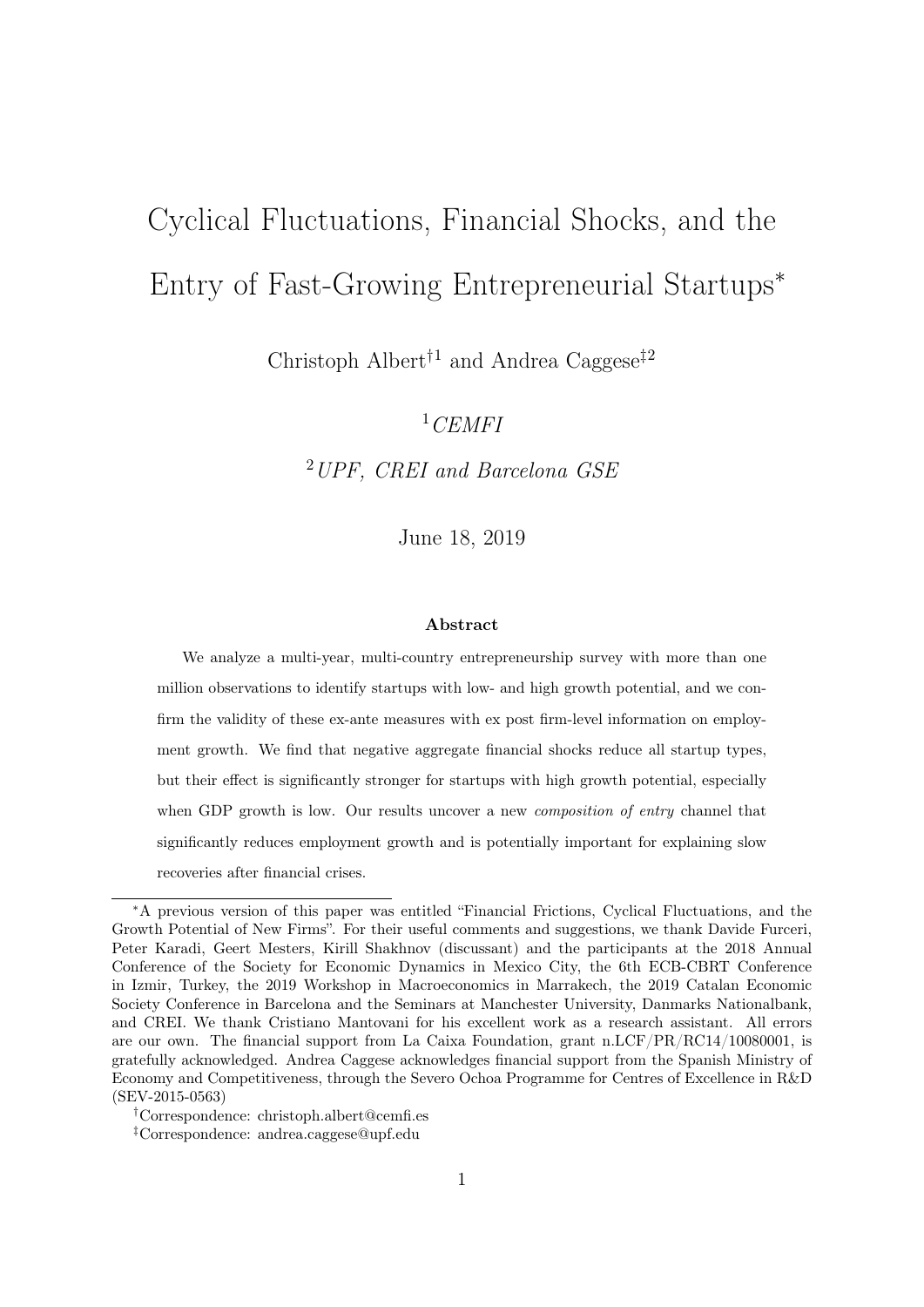# 1 Introduction

A well established literature has documented the importance of financial frictions for entry into entrepreneurship and for the survival and growth of new firms (among others, see Holtz-Eakin et al, 1994; Blanchflower and Oswald, 1998; Corradin and Popov, 2015; Schmalz et al., 2015; Adelino et al. 2018). However, less is known about the relation between financial factors, the decision of what type of business to start, and the ex post performance of new firms. Haltiwanger et al. (2016) show that while most new firms grow slowly, a small fraction grow very rapidly, driving a higher mean net employment growth for younger firms than for older firms. Pugsley, Sedlaceck and Sterk (2018) argue that such heterogeneity is primarily driven by the ex ante characteristics of these startups rather than by the ex post shocks they face during their lifetime.

Are these ex ante decisions of the entrepreneurs important for the ex post ability of their businesses to create jobs? Additionally, do financial factors affect these ex ante decisions? This paper provides new evidence and an answer to these questions by combining multiple data sources. Our main dataset is drawn from the Global Entrepreneurship Monitor (GEM), a multi-country survey of entrepreneurial decisions that allows us to identify heterogeneous startup types. We use a sample of this survey that ranges from 2002 to 2013 and includes a total of approximately one million individual-level observations from 21 OECD countries. We merge this dataset with firm-level data, which allows us to measure the ex post performance of these different startup types, and we employ a country-specific business cycle indicator (GDP growth) and several macroeconomic indicators of financial conditions, which have been shown to strongly affect the availability of credit to households and businesses.

Three features make the GEM dataset particularly suited for our purpose. First, it includes individual characteristics such as age, gender, education, income bracket and entrepreneurial experience. Thus, we can study the dynamics of startups while controlling for the quality of the pool of potential entrepreneurs. Second, it is designed to be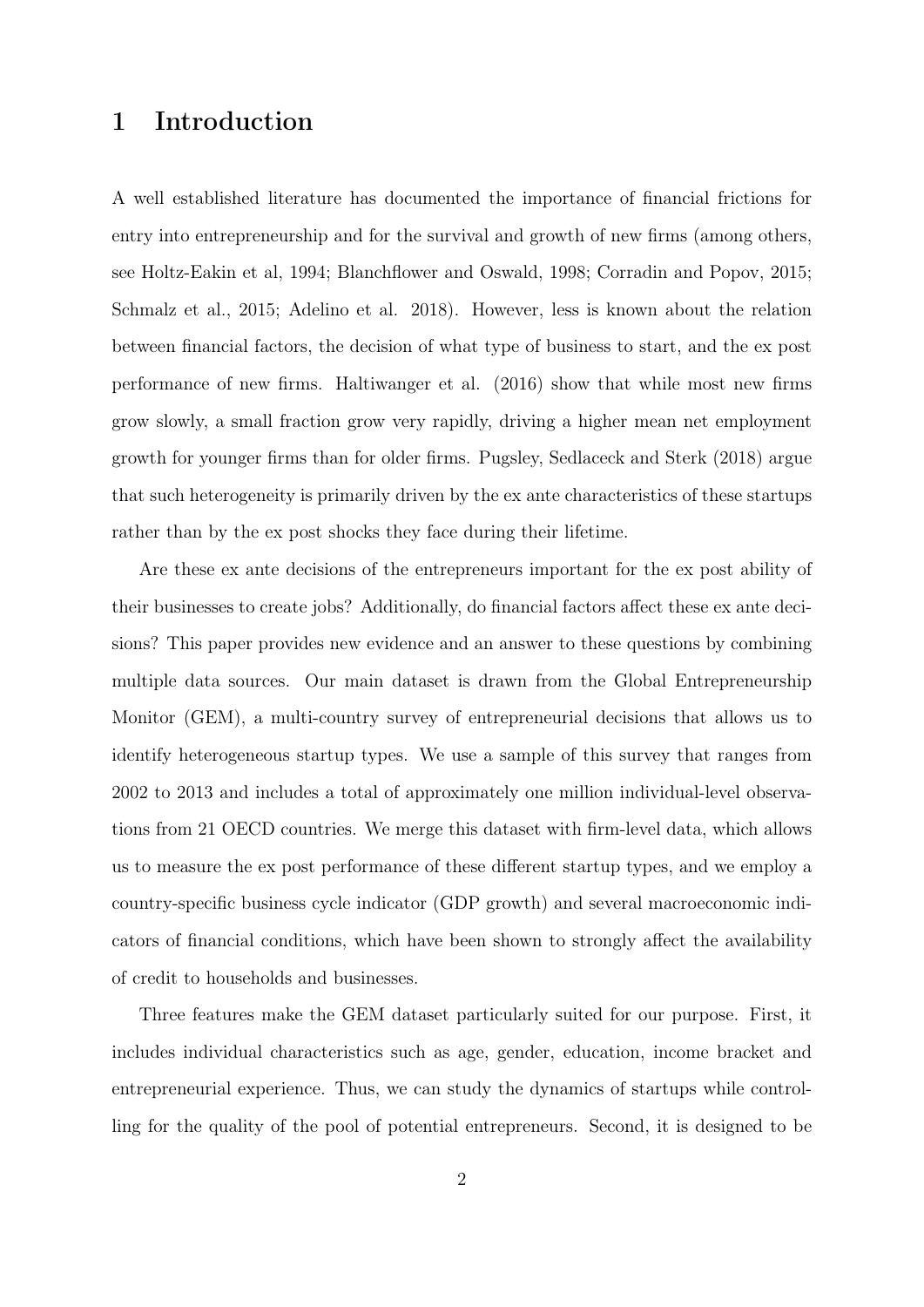representative of a country's population and contains harmonized data across countries. Poschke (2018) shows that the firm size distribution obtained from GEM by using survey responses from entrepreneurs matches remarkably well with that obtained from administrative data sources. Third, it includes survey questions such as items ascertaining the expected employment growth of new startups and the innovative nature of the products and services that will be offered, which are helpful in identifying startups with growth potential.

In order to formalize the intuition of the relation between financial frictions and startup selection, we develop a stylized partial equilibrium model in which new entrepreneurs start a business by paying an initial sunk cost that is financed partly with their own wealth and partly with debt for which they pay a premium over the market interest rate. This premium reflects the excess cost of external finance caused by financial frictions. The entrepreneurs can choose between two different types of businesses: Type 1 represents a business model that is reliable and immediately profitable but with limited growth potential, for example, a business model in which the entrepreneur decides to provide well-established services and/or products in well-known markets. Type 2 represents the decision to provide a newer product or service and/or one in less well-known markets. The Type 2 business is initially not as productive as the Type 1 business but has a much larger growth potential in the medium-long term. The entrepreneurs are heterogeneous in their ability to manage these different businesses: in equilibrium, for the marginal entrepreneur who is indifferent between the two types, Type 2 has lower profitability in the short term and higher profitability in the long term. It follows that at the margin, it takes longer to repay the initial debt to finance a Type 2 startup, and its value is more sensitive to short-term increases in the cost of external finance than that of a Type 1 startup.

These results imply that, conditional on aggregate conditions and the quality of the entrepreneurial pool, an increase in the excess cost of finance will reduce the number of all startups and will reduce the number of Type 2 startups by relatively more than that of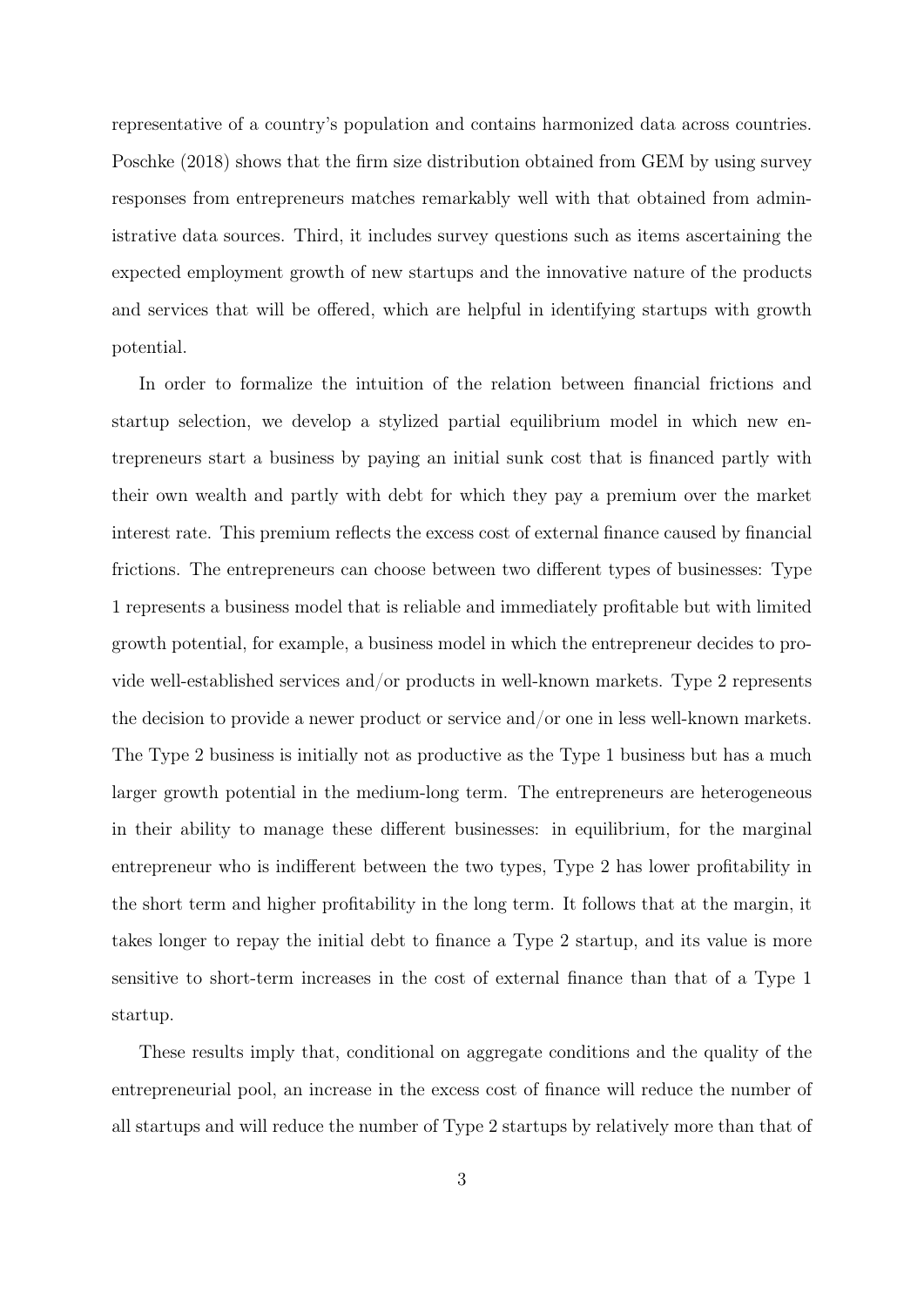Type 1 startups. Moreover, the results imply a financial accelerator channel that operates via the creation of new startups. By reducing the disposable income of entrepreneurs, a decline in GDP growth increases the need for external finance and amplifies the negative effects of financial shocks relatively more for Type 2 startups than for Type 1 startups.

In order to test these predictions, we identify Type 2 startups in the GEM dataset as those businesses for which the entrepreneur is expecting high future employment (relative to that for the average size of firms in its country/sector). A key part of our analysis is that we verify whether this ex-ante entrepreneurial selection of types is able to predict faster ex post firm growth. Conducting this type of test using only the GEM survey, which is a repeated cross-section, is unfeasible. Therefore, we match it at the 2-digit sector level with a sample obtained from the Sistema de Análisis de Balances Ibéricos (SABI) comprising all new firms founded since 2003 in Spain. The matched sample has 46 2-digit sectors and 226,954 firm-year observations. We link each firm in SABI with the share of startups with high growth potential in its sector in the year it was founded. We interpret this value as the probability that this firm is a high-growth firm. We find that the higher this ex ante probability is, the smaller the initial employment for new firms but the faster the employment growth over time: this faster employment growth results in the high-growth firms having a significantly larger size from six years of age onward. This result is robust to controlling for sector-year fixed effects and for the aggregate conditions at the time of the firms' entry, and therefore, it is not driven by sector- or time-specific factors. In other words, this finding provides a positive answer to our first question. The ex ante decisions of the entrepreneurs on the type of startup significantly affect the ex post ability of these businesses to create jobs.

Despite being limited to Spain, the matched firm-level dataset is sufficiently representative for our purposes. Spain is the country with the most extensive coverage in GEM, with more than 200,000 observations. Moreover, the Spanish economy was affected by large fluctuations in financing conditions during the sample period. Indeed, all the main results we later obtain from the entire GEM dataset are also confirmed when considering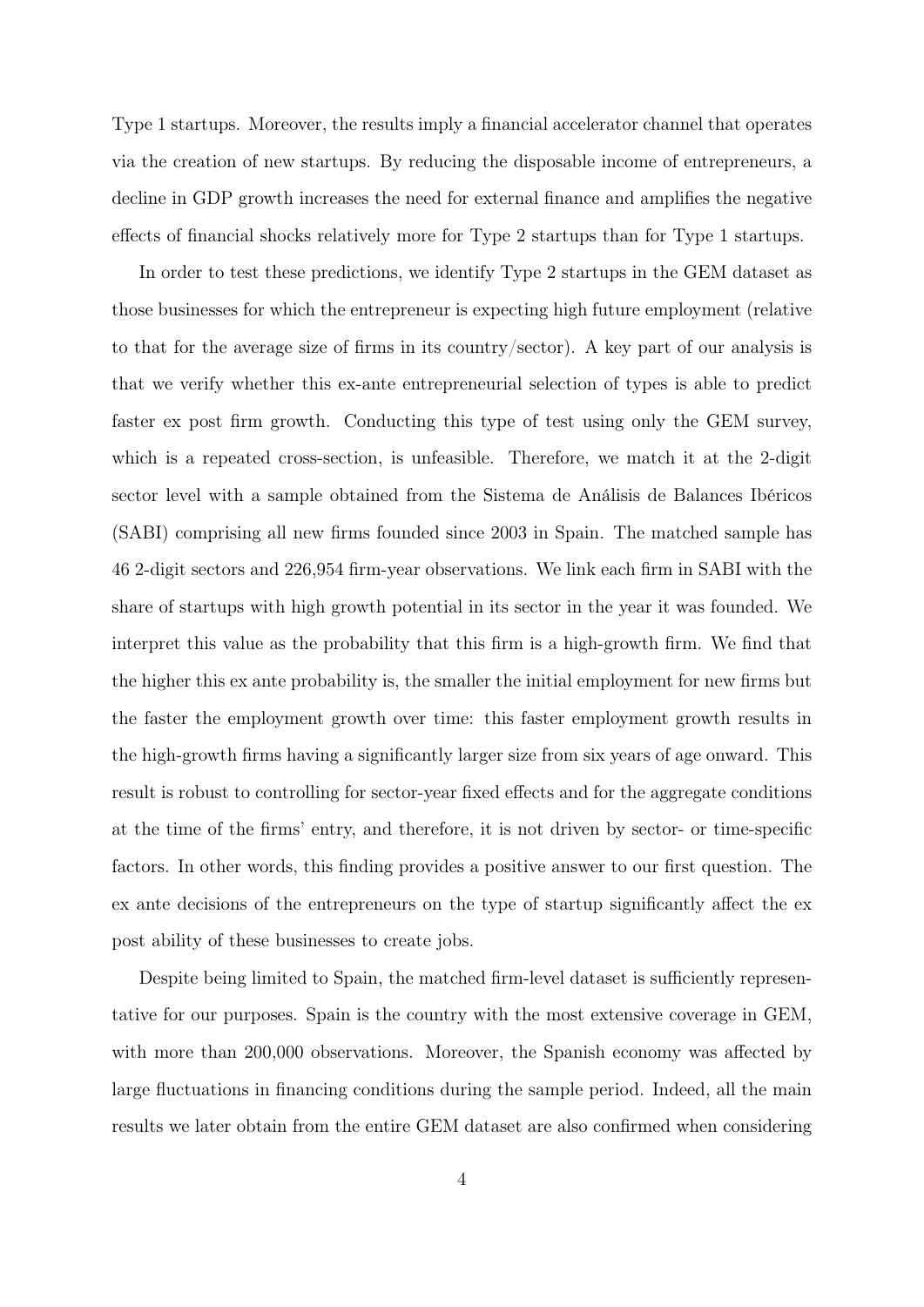only the Spanish surveys.

After verifying the validity of our empirical measure of ex ante high growth potential, we provide an answer to our second question by testing the predictions of the model. Financial shocks are measured with fluctuations in the excess cost of external finance. Our preferred indicator is the Gilchrist and Zakrajsek (2012) bond spreads of financial institutions. Using data on European countries from Gilchrist and Mojon (2016), we compute the indicator for the US, Spain, Italy, France and Germany. Gilchrist and Mojon (2016) show that such spreads are good proxies for credit availability to households and firms and have strong predictive power for the real effects of financial crises. Therefore, they are ideal measures of the intensity of financial frictions affecting new startups. We also check that the results are robust to using an alternative measure of financial frictions, such as the financial distress indicators of Laeven and Valencia (2013) and of Romer and Romer (2017).

Our main results confirm the model's hypotheses. We find that conditional on GDP growth and individual characteristics, all startups are negatively affected by financial shocks but that high-growth startups are affected much more than low-growth ones. Moreover, we find a strong interaction between financial frictions and GDP growth: with lower GDP growth, the negative effect of financial shocks on startups with high growth potential becomes more amplified than the negative effect of financial shocks on lowgrowth startups.

We provide several robustness checks of these results. We might be overestimating the importance of financial shocks if the observed fluctuations in the cost of external finance are caused by aggregate productivity shocks that directly affect startup decisions. To control for this possibility, we compute the bond spreads predicted by the exogenous monetary policy shocks identified with high-frequency financial data by Jarocinski and Karadi (2018). These authors separately identify exogenous monetary policy shocks from shocks about new information from the Central Bank on the state of the economy. Therefore, such monetary policy shocks potentially affect the availability of credit and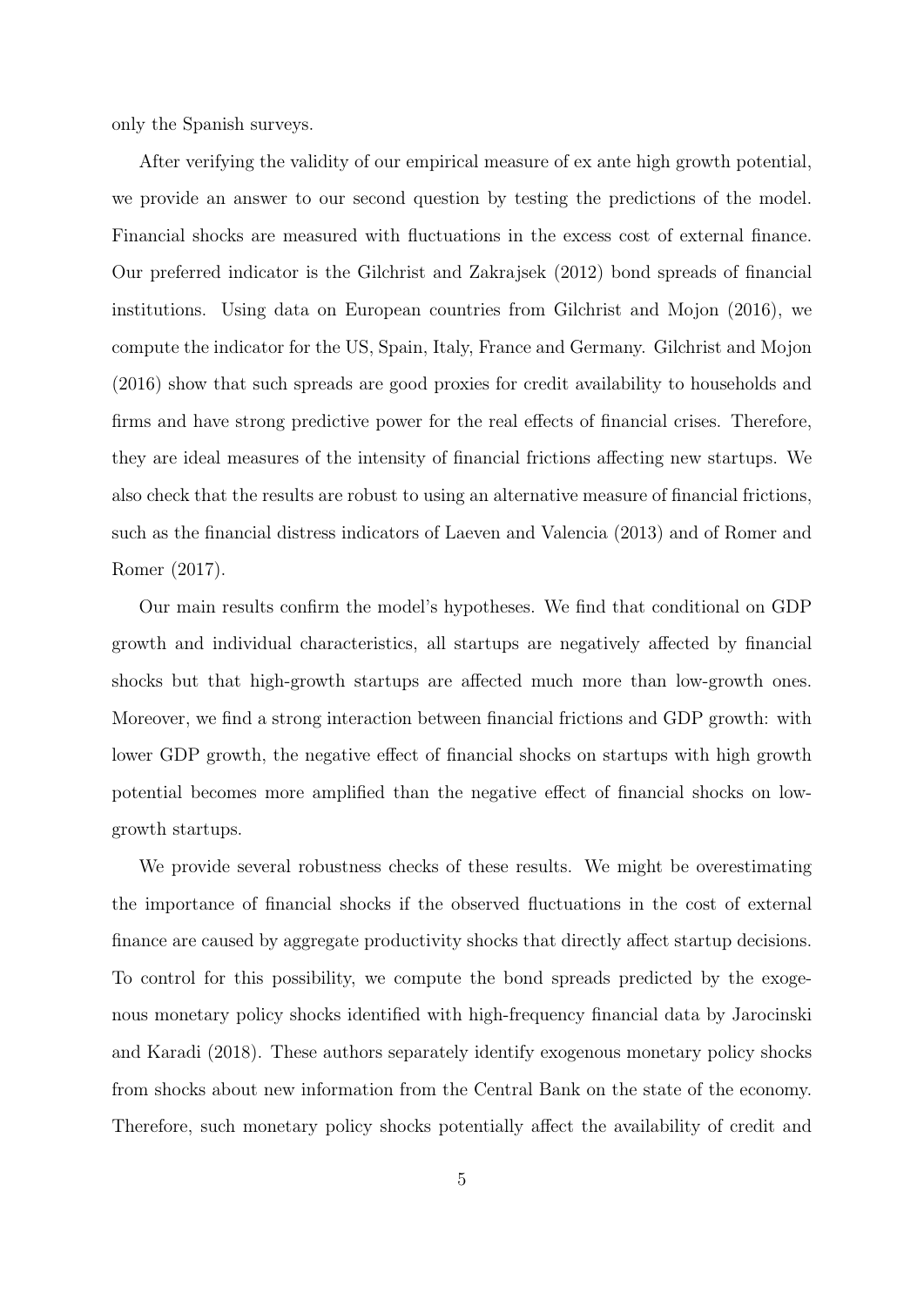the bond spreads but are by construction orthogonal to contemporaneous shocks to investment opportunities. Using the predicted bond spreads instead of the actual spreads as an indicator of financial frictions confirms all our results.

As an additional test of our hypothesis, we consider two indicators often used in the literature to select the sectors more likely to face financial frictions: the external financial dependence indicator (Rajan and Zingales, 1998) and an indicator of intangibility (the share of intangible over total assets; see Falato et al., 2013, and Caggese and Perez, 2017). The model predicts that startups in sectors with higher indicators should be more negatively affected by financial frictions, and we confirm these predictions in the data.

Furthermore, our results are also confirmed when we control for variations in the real interest rate, which could affect differently the expected value of the different startups, when we exclude countries that did not experience the financial crisis, when we exclude selected sectors that might cause a spurious correlation, and when we include expectations about future business opportunities as an additional control variable.

Taken together, our results strongly support the view that financial frictions have different effects on the entry of firms with high growth potential and that this *composition* of entry channel is important for explaining slow recoveries after financial crises, which imply highly persistent output losses, as shown by Cerra and Saxena (2008). Abstracting from the general equilibrium effects on wages and prices, our results imply that an increase in the bond spread by one percentage point during a recessionary period changes the nature of firms created such that after ten years, there is 3.5% less employment in these firms.

The remainder of the paper is organized as follows. Section 2 outlines the related literature. Section 3 introduces a partial equilibrium model of the relationship between access to finance and entrepreneurial decisions. Section 4 describes the data. Section 5 conducts the empirical analysis and conducts tests of the model predictions. Section 6 presents some robustness checks. Section 7 concludes the paper.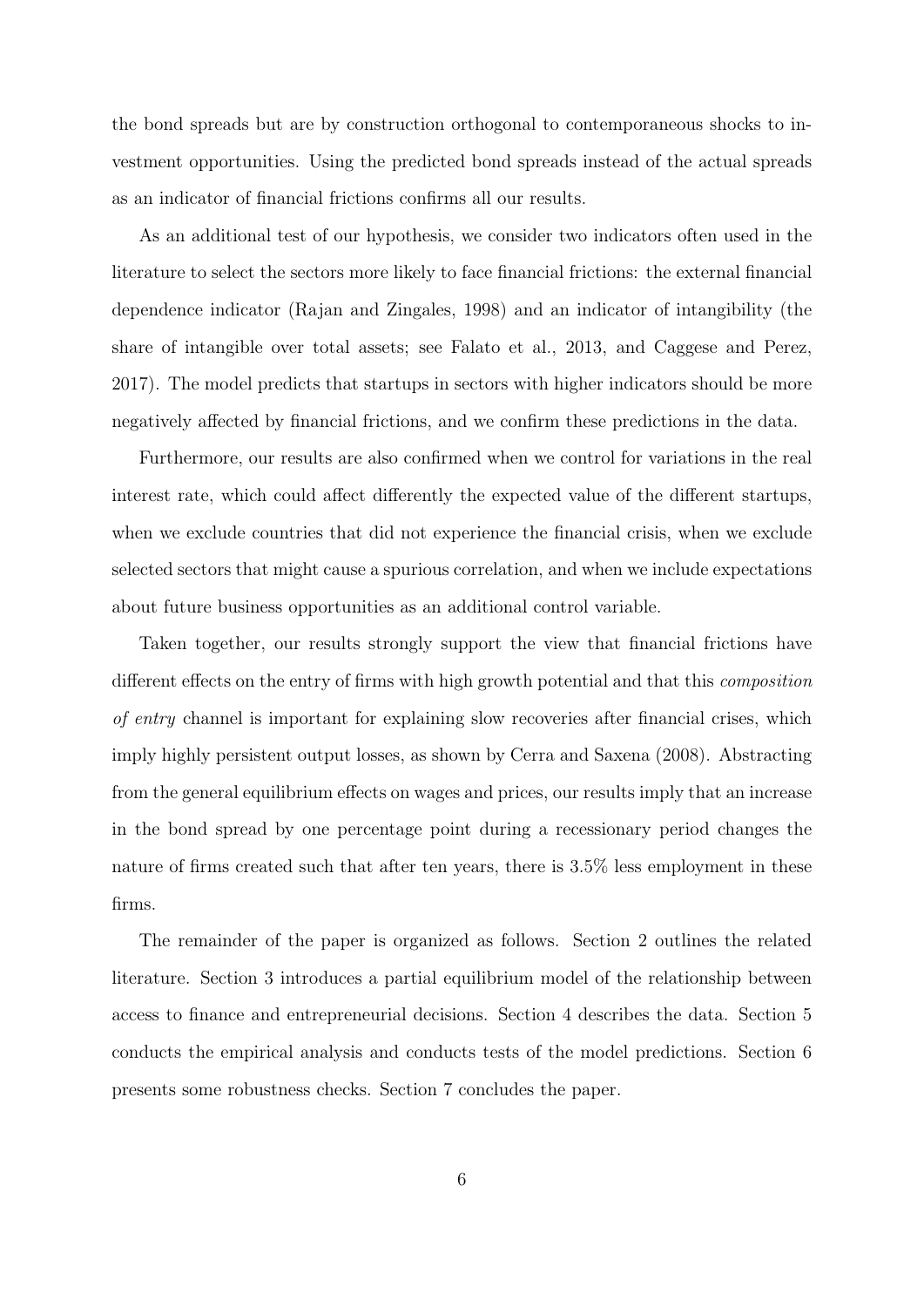# <span id="page-6-0"></span>2 Related literature

This paper is related to the large literature documenting the importance of financial constraints as a key factor influencing entry into entrepreneurship. Among others, Holtz-Eakin et al. (1994) and Blanchflower and Oswald (1998) show that consistent with the role of financial frictions in influencing startup business entry, financial wealth is an important determinant of entrepreneurial success. More recently, several authors emphasize the importance of housing wealth. Adelino et al. (2015) document that, controlling for demand factors, small businesses in areas with greater increases in housing prices experienced stronger growth in employment than did large firms in the same areas. Corradin and Popov (2015) show that housing wealth helps to alleviate credit constraints for potential entrepreneurs by enabling homeowners to extract equity from their property and invest it in their business. Schmalz et al. (2017) show that individuals affected by positive exogenous shocks to the collateral values of their properties are more likely to become entrepreneurs and, conditional on entry, use more debt, start larger firms, and remain larger in the long term. Robb and Robinson (2014) document that the most frequent source of financing of new firms is bank debt and that it is more extensively used in regions where supply is higher due to more home loans. Krishnan et al. (2014) show that firms that have better access to financing subsequently experience a higher growth in their productivity, especially if the firms were financially constrained. Hombert and Matray (2016) find that negative shocks to bank-firm lending relationships led to tighter financial constraints for small, innovative firms with more intangible projects and therefore negatively affected overall innovation activity. Deriving firm dynamic models in which financial constraints affect entrepreneurial entry, other authors show that such frictions are important to explain cross-industry and cross-country differences in aggregate productivity (among others, see Buera et al., 2011, Caggese and Cunat, 2013, Midrigan and Xu, 2014, and Cole et al., 2016).

We contribute to this literature by identifying the effects of financial conditions and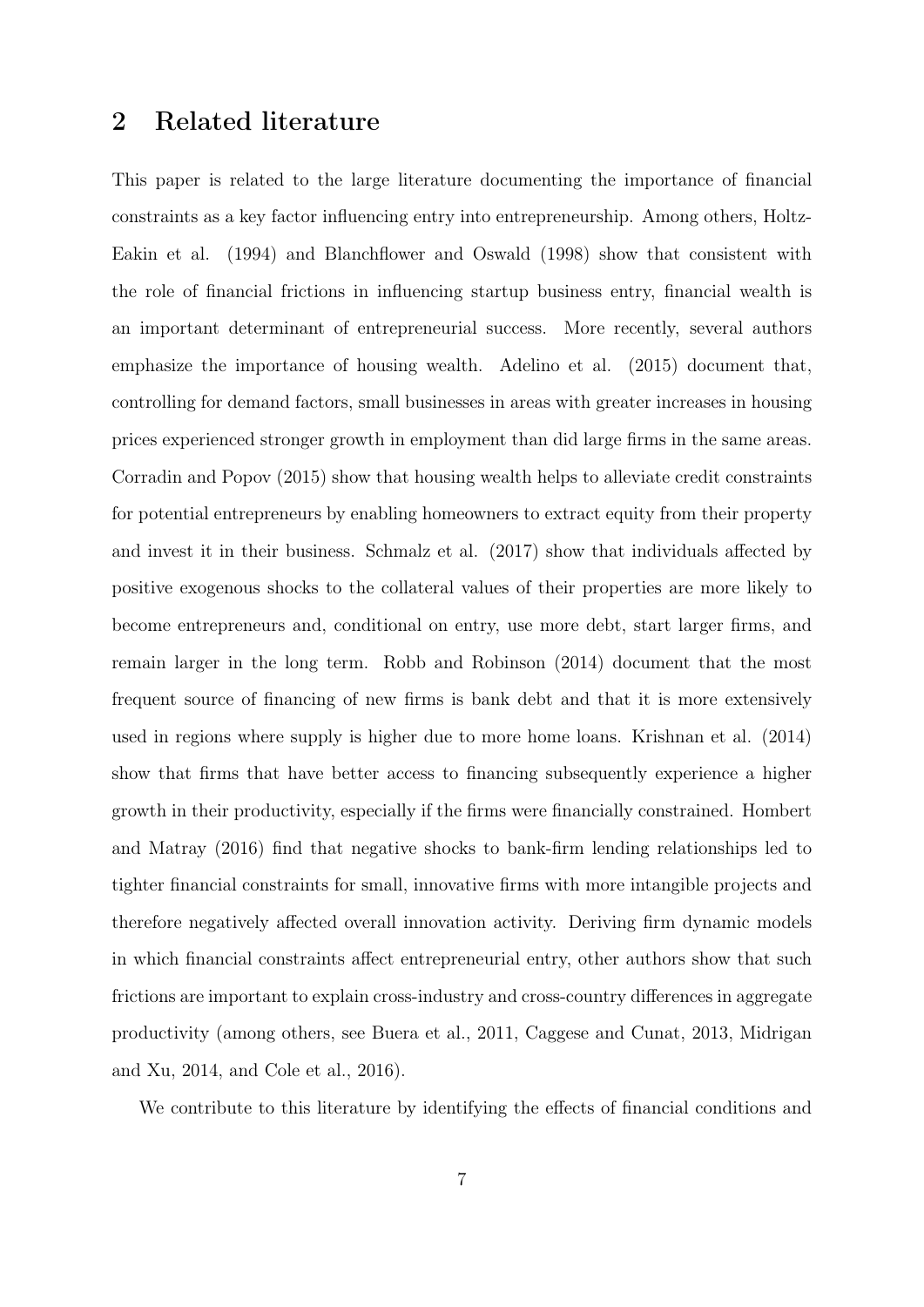their interaction with the business cycle on heterogeneous startup types. We provide new evidence that financial frictions not only affect the entry into entrepreneurship but also the type of business started, especially during recessions. These findings uncover a composition of entry channel that could contribute to explaining slow recoveries after financial crises; therefore, our paper is also related to studies of firm dynamics during the great recession. Clementi and Palazzo (2016) show that the sharp decline in the number of startups during the 2007-2009 recession might have contributed to the slow recovery, and Siemer (2018) emphasizes the importance of financial frictions in this decline. Pugsley and Sahin (2018) find that the decline in firm entry in the last decades contributed to a lower trend in employment growth and to the occurrence of jobless recoveries.

Our work is especially related to Sedlaceck and Sterk (2017), who show that not only did firm entry strongly decline during the 2007-2009 financial crisis but also that the startups that did enter during that period were significantly weaker in their potential to create jobs. In their model, these authors emphasize the importance of ex ante entry decisions. However, their empirical analysis focuses solely on firm-level data. Conversely, we analyze a rich cross-country survey of entrepreneurial choices and are able to study how financial factors affect the entrepreneurial decisions to create different types of businesses, while controlling for the quality of the entrepreneurial pool.

Entrepreneurial choices among heterogeneous individuals have also been extensively analyzed in the occupational choice and innovation literature (see, e.g., Poschke, 2013). Moreover, because of its focus on high-growth startups, our paper is related to the literature that emphasizes the importance of transformational entrepreneurs (Schoar, 2010) and to recent papers that identify the characteristics of these entrepreneurs (Brown et al., 2018; Azoulay et al., 2018). Other authors focus on the mobility of inventors and disruptive innovators and on the reallocation of highly skilled labor (see, among others, Acemoglu, Akcigit and Celik, 2014, and Akcigit, and Kerr, 2016).

Finally, our empirical analysis is related to those studies, in particular Braun and Larrain (2005), Kroszner, Laeven and Klingebiel (2007), and Dell'Ariccia, Detragiache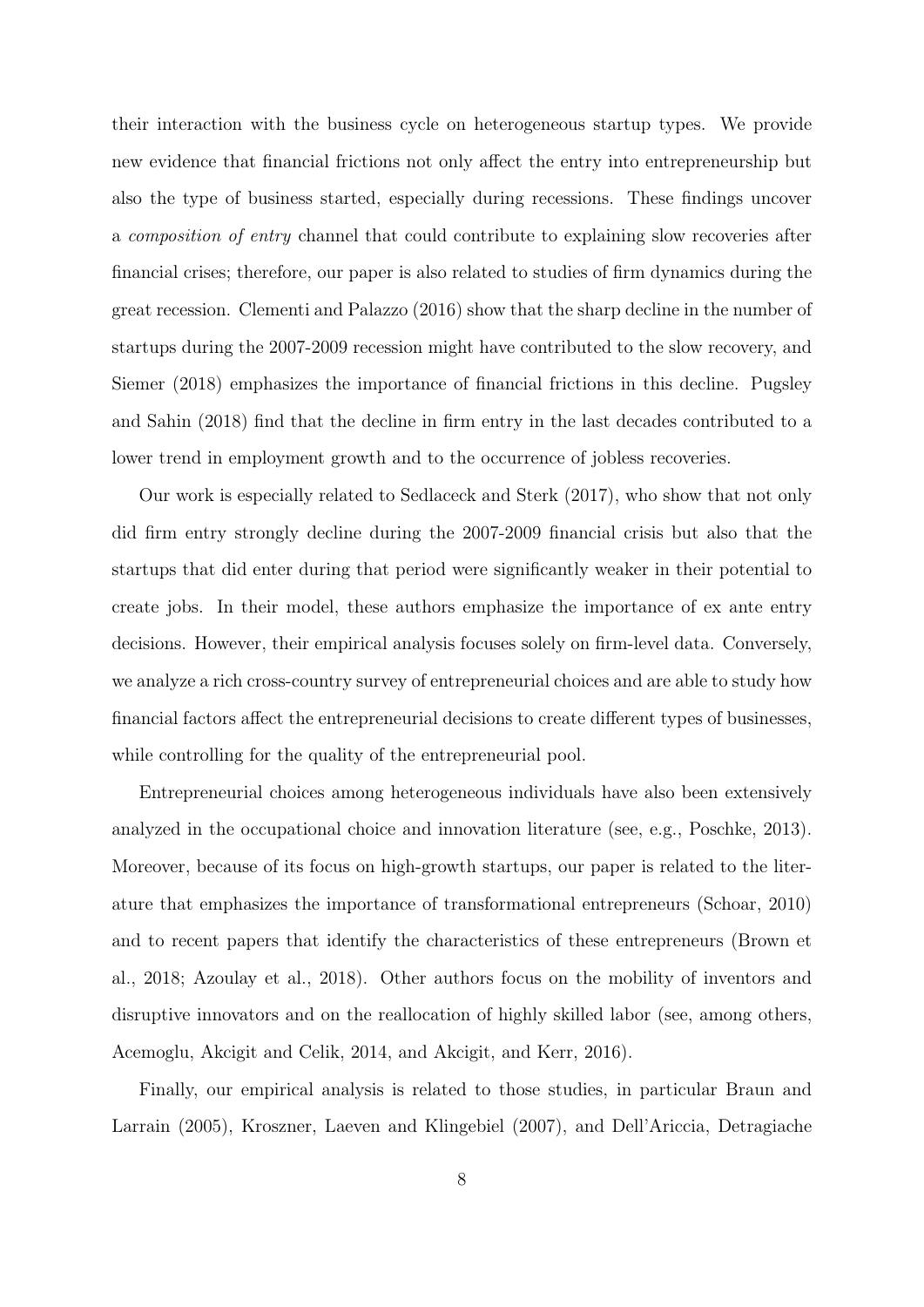and Rajan (2008), that use multi-country and multi-sector data to analyze the effect of financial factors on the cyclicality of economic activity. These studies use sector-level data, while we analyze the dynamics of heterogeneous startups by using entrepreneurlevel information.

# 3 Model

In this section, we develop a stylized partial equilibrium model of the relationship between access to finance and heterogeneous startup decisions. The model has two key elements. First, potential entrepreneurs have insufficient wealth to finance their new startup, and external finance is costly, especially during financial crises. We introduce financial frictions in the model as an additional cost of borrowing, and in our empirical analysis, we identify it with the bond spreads of financial institutions. Gilchrist and Mojon (2016) show that such spreads are good proxies for household and firm credit availability. As described above, a large body of literature suggests that new entrepreneurs are financially constrained, and their need for external funds is confirmed in our dataset, where entrepreneurs finance on average around 50% of their startup costs with external financing sources (see Figure [12](#page-68-0) in the Appendix). Note that the above-mentioned literature emphasizes the role of house prices. In our model, we assume that an increase in the cost of external finance increases the cost of borrowing for new entrepreneurs. A house prices channel could be introduced in the model by assuming that a higher cost of external finance increases the costs of mortgages and reduces house prices, and the collateral available to new entrepreneurs. This alternative channel of financial frictions would generate very similar results to those derived below, and therefore, we choose to keep the analysis simpler and not model this additional channel.

Second, potential entrepreneurs can choose different types of projects with different growth prospects. In Section [5.1,](#page-25-0) we confirm that our dataset is able to identify these different startup types.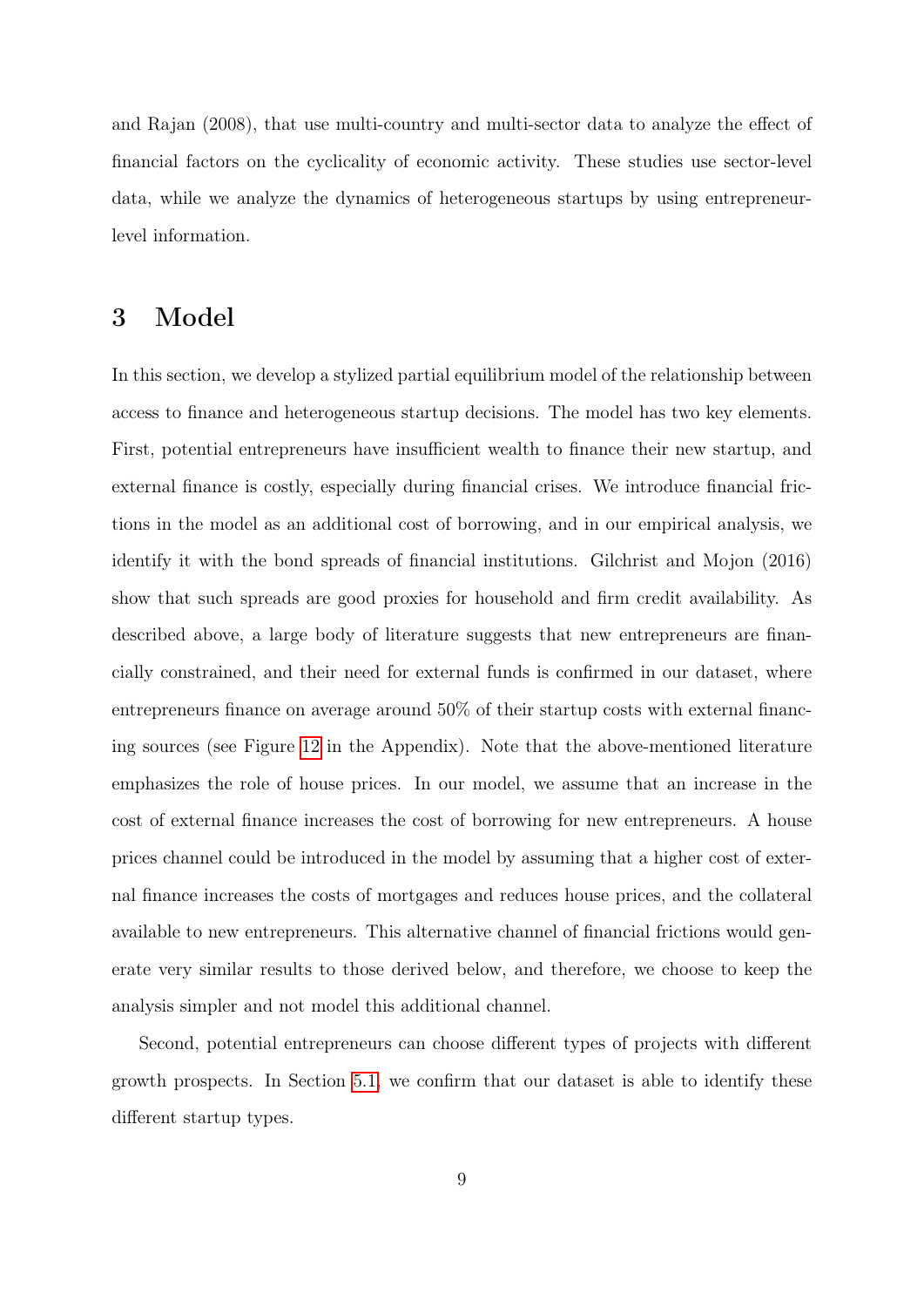#### Technology

Consider many risk-neutral entrepreneurs who can choose the type of startup  $j$  among N alternatives, with types indexed by  $j = 1, 2, ..., N$ . All types require the same initial sunk cost  $\kappa$  to operate. Once they begin to produce, every period, they face a liquidation probability  $d<sup>1</sup>$  $d<sup>1</sup>$  $d<sup>1</sup>$  A continuing Type j firm generates output:

$$
y_t = \left(\theta_t^j\right)^{\beta} l_t^{\alpha} \tag{1}
$$

where l is labor input,  $0 < \alpha < 1$ , and  $0 < \beta \leq 1$ . One unit of labor costs an exogenous wage  $w^2$  $w^2$  Profits are:

<span id="page-9-2"></span>
$$
\pi_t = \left(\theta_t^j\right)^{\beta} l_t^{\alpha} - w l_t \tag{2}
$$

To keep the model tractable, we assume that wages are paid after earnings are realized and thus not subject to financial frictions and that  $\beta = 1-\alpha$ . Therefore, the labor demand that maximizes profits is:

$$
l_t = \left(\frac{\alpha}{w}\right)^{\frac{1}{1-\alpha}} \theta_t^j \tag{3}
$$

Substituting  $l_t$  in Equation [2,](#page-9-2) we express profits as a linear function of  $\theta_t$ :

$$
\pi \left( \theta_t^j \right) = \Psi \theta_t^j
$$
\n
$$
\Psi \equiv \left[ \left( \frac{\alpha}{w} \right)^{\frac{\alpha}{1-\alpha}} - \left( \frac{\alpha}{w} \right)^{\frac{1}{1-\alpha}} w \right] > 0
$$
\n(4)

Startup types differ in their expected productivity growth. We simplify the analysis and set  $N = 2$ :

Type 1 indicates a startup with low-growth potential and for which productivity  $\theta_t^1$ grows at an exogenous rate  $g_t^1 = g^{med}$  in all periods. Starting a Type 1 business represents

<span id="page-9-0"></span><sup>&</sup>lt;sup>1</sup>Given the partial equilibrium nature of the model, this can be interpreted as the probability of death of the entrepreneur or as the probability that the firm becomes obsolete and its productivity falls permanently to zero.

<span id="page-9-1"></span> $^{2}\theta_{t}^{j}$  can be interpreted literally as efficiency or as shorthand for quality improvements that increase demand. Similarly,  $\alpha < 1$  can be interpreted as decreasing returns to scale or as shorthand for monopoly power.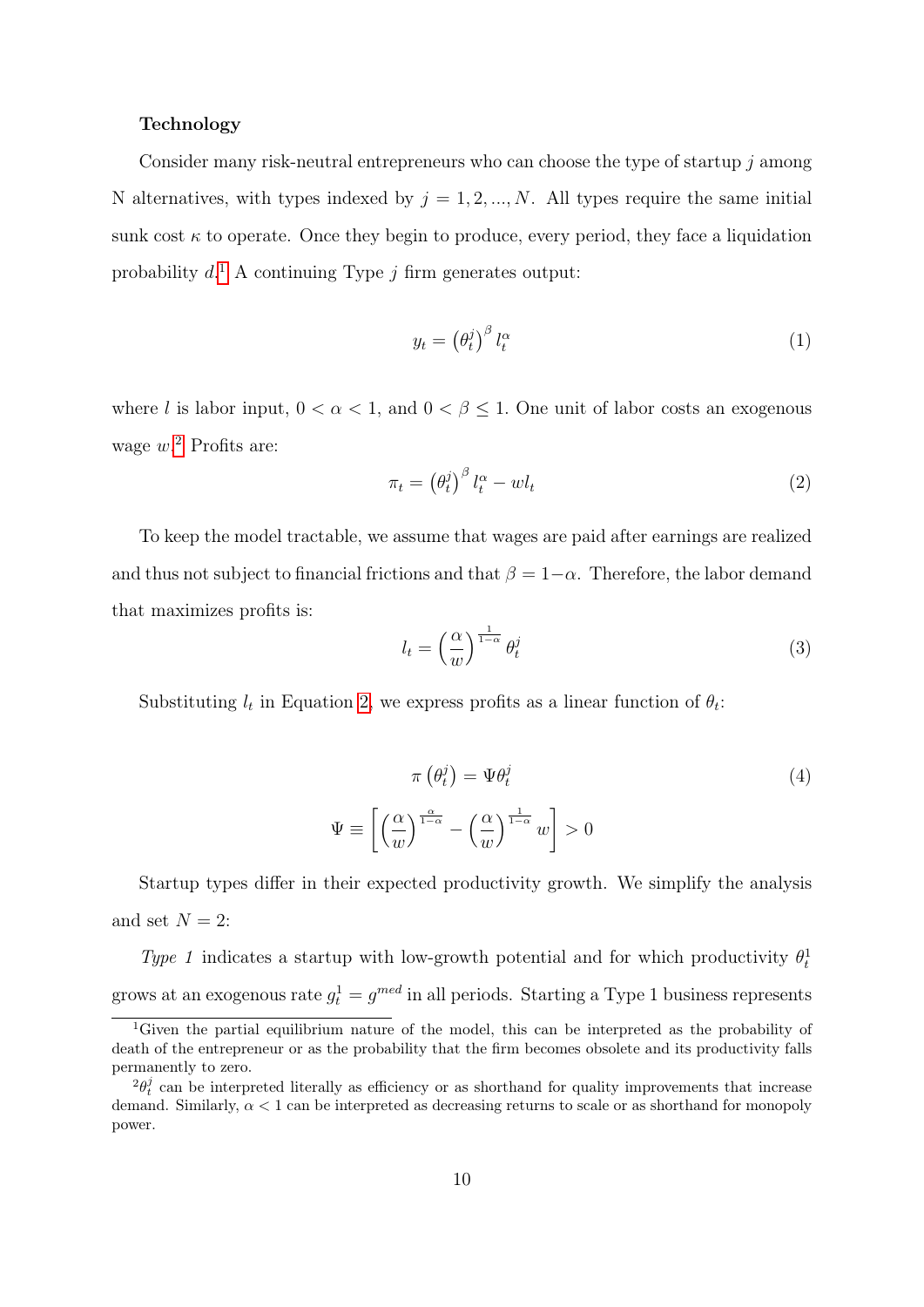the decision to provide mature and established products or services and/or products in well-known markets. This decision to start a Type 1 business has low risk and will result in immediate profits; however, the business also has low growth prospects.

Type 2 indicates a startup with high growth potential.  $g_0^2 = g^{low} < g^{med}$  initially, but every year, with probability  $\gamma$ ,  $g_t^2$  permanently increases from  $g^{low}$  to  $g^{high} > g^{med}$ . Starting a Type 2 business represents the decision to provide a newer product or service and/or one in less well-known markets. The decision is riskier, and more time is required for the business to start generating revenues; however, the business has higher growth potential.[3](#page-10-0)

#### Financing

The entrepreneur has an initial endowment of  $a \leq \kappa$  and needs to borrow  $b = \kappa - a$ . In subsequent periods, debt can be repayed by using the flow of profits  $\pi(\theta)$ . One unit of debt implies a repayment of  $\frac{1+r^b}{1-d}$  $\frac{1+r^{\circ}}{1-d}$  next period, which reflects the risk that the firm is liquidated before producing and is unable to repay the debt with probability  $d$ . We normalize the interest rate to zero, and therefore,  $r<sup>b</sup>$  can be interpreted as the financial spread or excess cost of debt caused by financial frictions. Below, we derive the value of the business under frictionless finance and under financial frictions.

#### Value of the business without financial frictions

The access to finance is not a problem if either  $a < \kappa$  but  $r^b = 0$ , meaning that the entrepreneur can borrow at the market interest rate, or  $r^b > 0$  but  $a = \kappa$ , meaning that access to finance is costly but the entrepreneur can self-finance the startup cost.

In this case, the value of a new business with initial productivity  $\theta_0$  is given by the discounted sum of the future expected revenues net of  $\kappa$ . First, consider a Type 1 firm. In every period, it might liquidate with a probability  $d$ . If it does not liquidate, it generates profits  $\Psi \theta_t$ , where  $\theta_t$  grows at the rate  $g^{med}$ . As shown in Appendix [A,](#page-58-0) the net present

<span id="page-10-0"></span><sup>&</sup>lt;sup>3</sup>The growth potential of Type 2 projects might also depend on different managerial and organizational strategies. For example, a restaurant owner might choose whether to manage a small traditional family restaurant or to attempt to develop a new restaurant chain.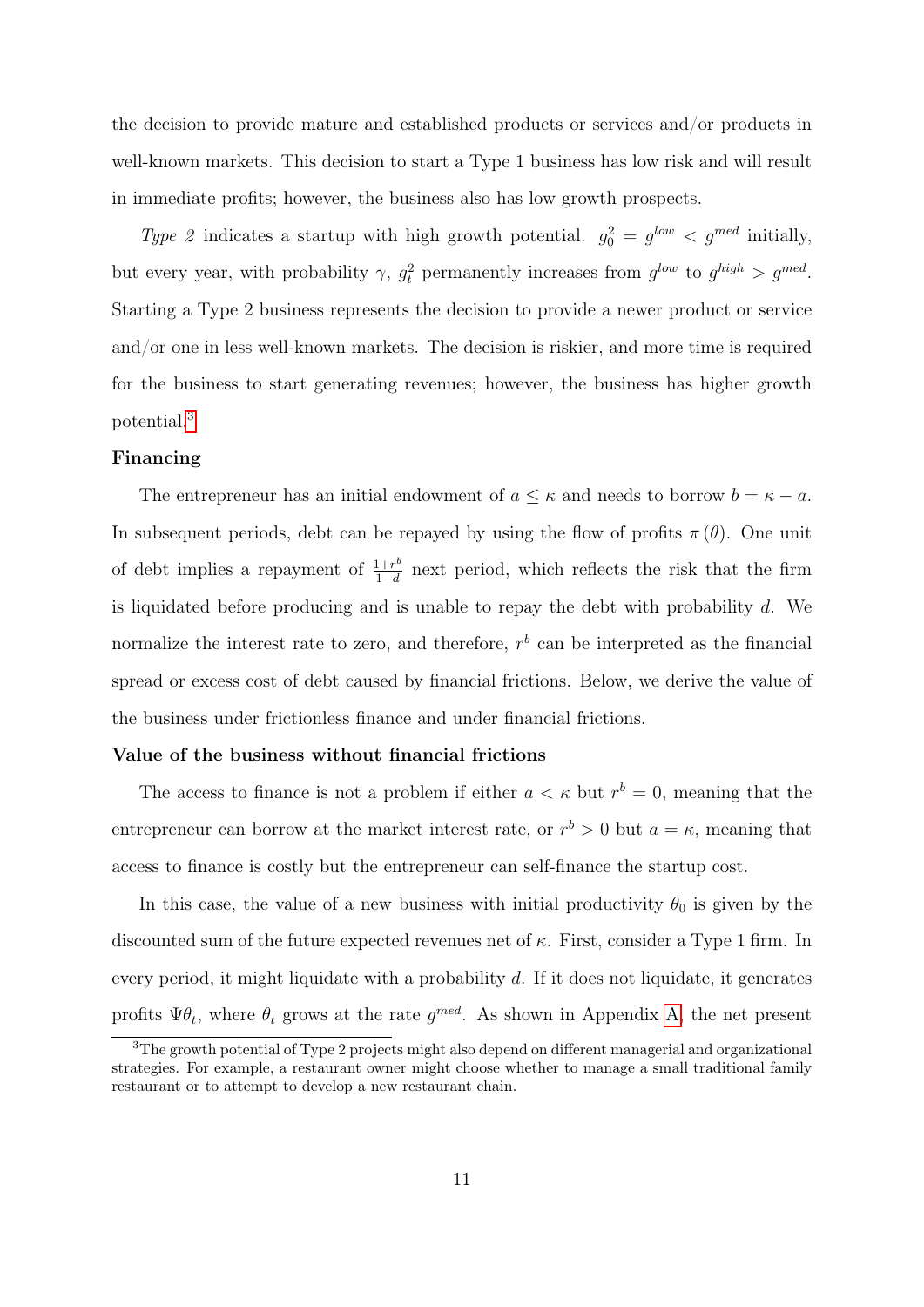value of profits for a Type 1 startup with initial productivity  $\theta_0$  is equal to:

<span id="page-11-0"></span>
$$
V^{1}(\theta_{0}^{1}) = (1 - d)\Psi \frac{\theta_{0}^{1}}{d - (1 - d) g^{med}} \tag{5}
$$

Conversely, the net present value of a Type 2 firm can be shown to be equal to (see Appendix [A](#page-58-0) for details):

<span id="page-11-1"></span>
$$
V^{2}(\theta_{0}^{2}) = (1-d)\Psi\Phi \frac{\theta_{0}^{2}}{1 - (1-\gamma)(1-d)(1+g^{low})}
$$
(6)

where:

$$
\Phi \equiv (1 - \gamma) + \frac{\gamma}{d - (1 - d) g^{high}}
$$

The value of a Type j startup is thus given by  $V^{j}(\theta_{0}^{j})$  $\binom{J}{0} - \kappa.$ 

#### Value of the business with financial frictions

Financial frictions matter if the entrepreneur needs to borrow  $b = \kappa - a > 0$  to start the firm and if the external financing is costly  $(r<sup>b</sup> > 0)$ . We denote  $C<sup>j</sup>(\theta_0<sup>j</sup>)$  $\binom{0}{0}$  as the net present value of these expected excess financing costs for a new business with initial productivity equal to  $\theta_0^j$ <sup>j</sup><sub>0</sub>. The value of a Type j startup is thus given by  $V^j(\theta_0^j)$  $\binom{d}{0} - C^j(\theta_0^j)$  $\binom{0}{0} - \kappa$ . In the presence of these frictions, the entrepreneur uses all earnings to repay b as quickly as possible, and the law of motion of debt is:

$$
b_{t+1} = \left(\frac{1+r^b}{1-d}\right)b_t - \pi(\theta_t^j) \tag{7}
$$

For a Type 1 firm, we first compute  $n^*$ , the expected number of periods necessary to repay the debt. Then, we compute  $b^*$ , the amount that could be repaid in the same  $n^*$ periods in the absence of the excess cost of finance (see equations [19-](#page-59-0)[21](#page-59-1) in Appendix [A\)](#page-58-0). The difference between  $b^*$  and  $b$  is by construction the net present value of revenues that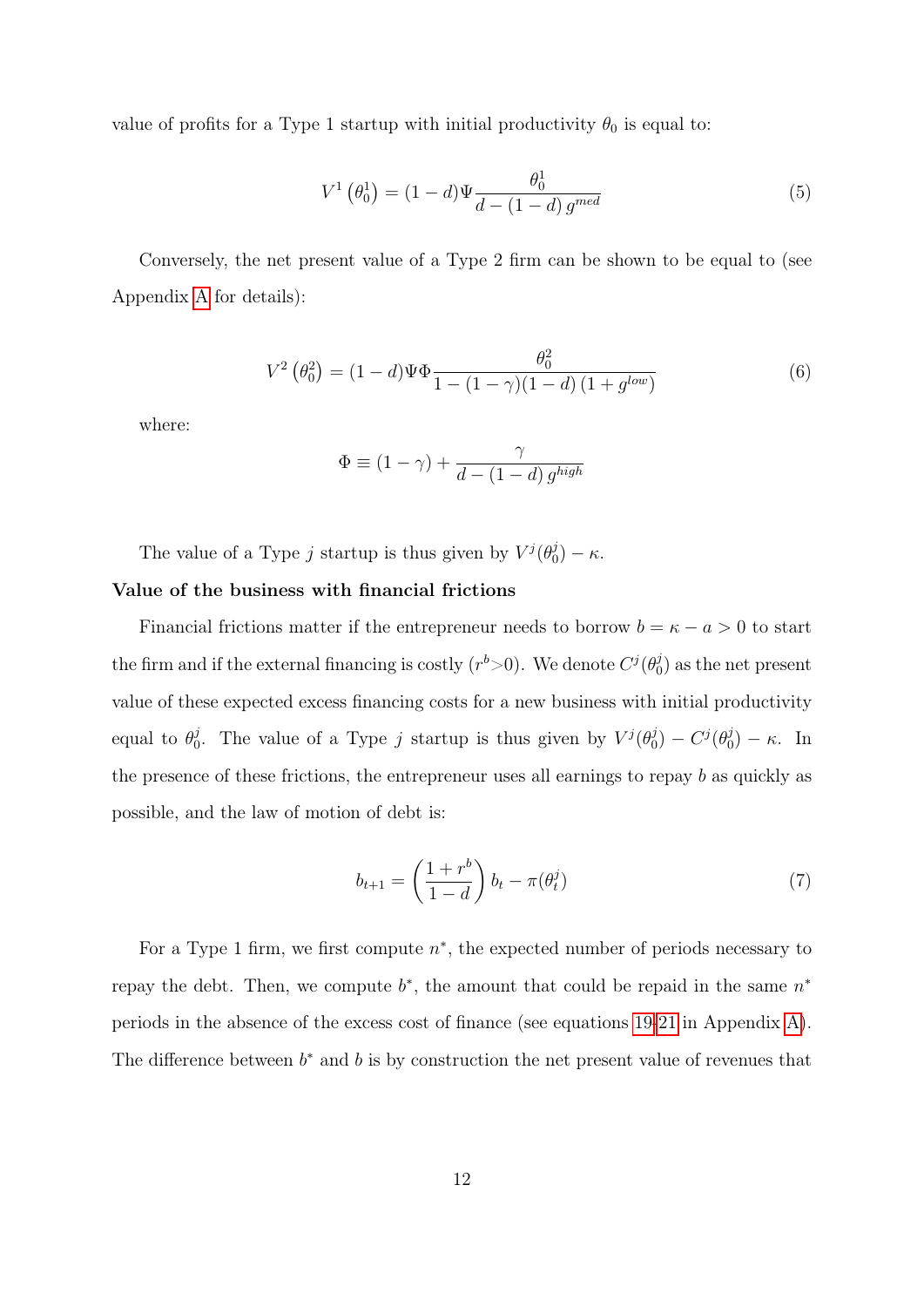pay for the excess cost of financing the startup:

$$
C^1 = b^* - b \tag{8}
$$

The calculation of  $C<sup>2</sup>$  is slightly more complicated because of the stochastic nature of productivity growth for Type 2 firms, but it is possible to show that it can be approximated to:

$$
C^{2} = \sum_{t=0}^{n^{e}} \left[ (1-d) (1-\gamma) \right]^{t} r^{b} b_{t} + \frac{\gamma}{1-\gamma} \sum_{t=1}^{n^{e}} \left[ (1-d) (1-\gamma) \right]^{t} C(b_{t}, g^{high}, \theta_{t}^{2}, r^{b}) \right] \tag{9}
$$

where  $C(b, g^{high}, \theta_0^2, r^b)$  is the excess cost of finance conditional on debt b, productivity growth  $g^{high}$ , initial productivity  $\theta_0^2$ , and the interest rate premium  $r^b$ . See [A](#page-58-0)ppendix A for details.  $n^e$  is the expected number of periods needed to repay the debt, and  $b_t$  is the residual debt after t periods.

#### Calibration

We introduce heterogeneity across entrepreneurs by assuming that the initial productivity  $\theta_0$  is a function of their skills:<sup>[4](#page-12-0)</sup>

<span id="page-12-1"></span>
$$
\theta_{0i}^j = \phi_i^j E_i. \tag{10}
$$

The generic entrepreneurial skill E is uniformly distributed across entrepreneurs,  $E_i \in$  $[1-e, 1+e]$ , with  $0 < e < 1$ .  $\phi_i^j$  denotes the skill of entrepreneur *i* specific to type *j* projects. The skills required to operate Type 2 firms,  $\phi_i^2$ , are uniformly distributed over the interval  $\phi_i^2 \in [\phi_{min}, 1]$ . Conversely, the skills required to operate Type 1 firms are  $\phi_i^1 = 1$  for all entrepreneurs. In other words, the draw of  $E_i$  determines one's chances of starting any type of firm, while the draw of  $\phi_i^2$  determines the probability of starting a Type 2 firm rather than a Type 1 firm.

<span id="page-12-0"></span><sup>&</sup>lt;sup>4</sup>An alternative assumption to consider heterogeneous growth rates of productivity across entrepreneurs would have similar implications.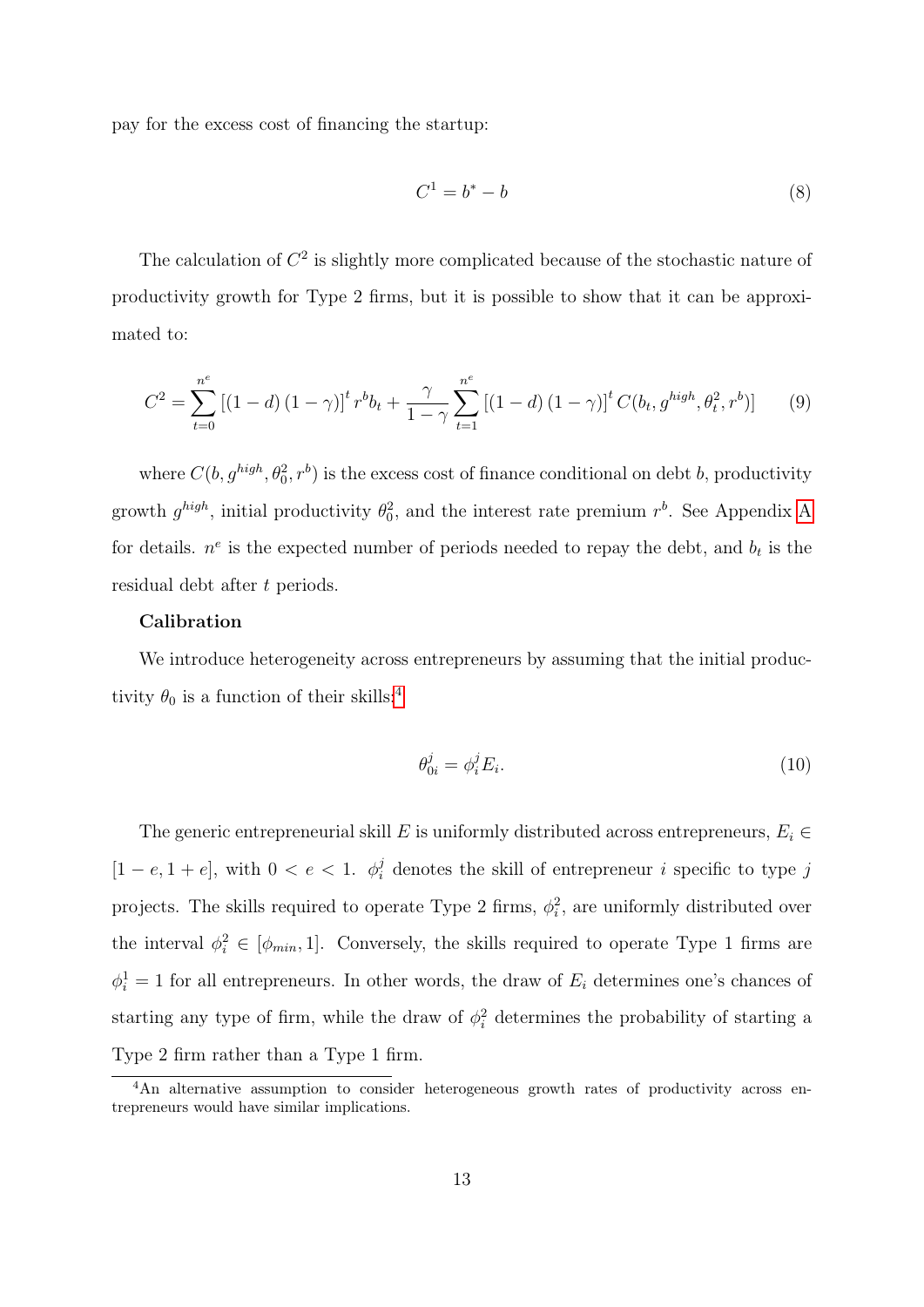For the analysis in the next sections, we consider the following calibration of the model's parameters. The probability of death  $d$  is equal to 0.05, yielding an average firm duration of 20 years.  $g^{med}$  is equal to 3%; therefore, the employment of Type 1 firms grows on average at 3% every year, consistent with the median employment growth rate of US firms.<sup>[5](#page-13-0)</sup> For Type 2 firms,  $g^{low}$  is normalized to zero. Moreover,  $g^{high} = 4\%$ , and  $\gamma = 20\%$ , so that their resulting expected employment growth relative to Type 1 firms roughly matches the relative employment growth of the *high growth* startups we identify from matching the GEM and SABI datasets (see Section [4.1](#page-20-0) for details).  $\alpha = 0.6$  matches the labor share of output. The initial sunk cost  $\kappa$  is normalized to one, and the wage w is set equal to 1.2. As in Midrigan and Xu (2014), this value implies that profits for the average firm in the industry are four times larger than  $\kappa$ . The two remaining parameters, which determine the heterogeneity in startup values across entrepreneurs, are e and  $\phi_{min}$ . We set  $\phi_{min} = 0.2$ , which roughly matches the high-growth to low-growth startup ratio of 0.5 that we find in the data (see Section [4.1](#page-20-0) for details). The remaining parameter e determines the fraction of individuals choosing to be entrepreneurs: this is not the main focus of this exercise and does not significantly affect the rest of the analysis. We consider a benchmark value of  $e = 0.7$ , which generates a realistic sensitivity of overall entrepreneurship rates to financial frictions.

## <span id="page-13-1"></span>3.1 Access to finance and startup decisions

In this section, we analyze how entrepreneurial startup decisions are affected by two key variables: the entrepreneur's internal finances a and the excess cost of external finance  $r^b$ .

#### No financial frictions

If there are no financial frictions ( $r^b = 0$  or  $\kappa = a$ ), then it follows that  $C^1 = C^2 = 0$ , and the entrepreneurs decide which business to start based exclusively on the value of  $V$ :

**Proposition 1.** In the absence of financial frictions, there exist a threshold  $\overline{\phi}(E_i)$ 

<span id="page-13-0"></span><sup>5</sup>Source: the authors' own calculations by using Compustat data.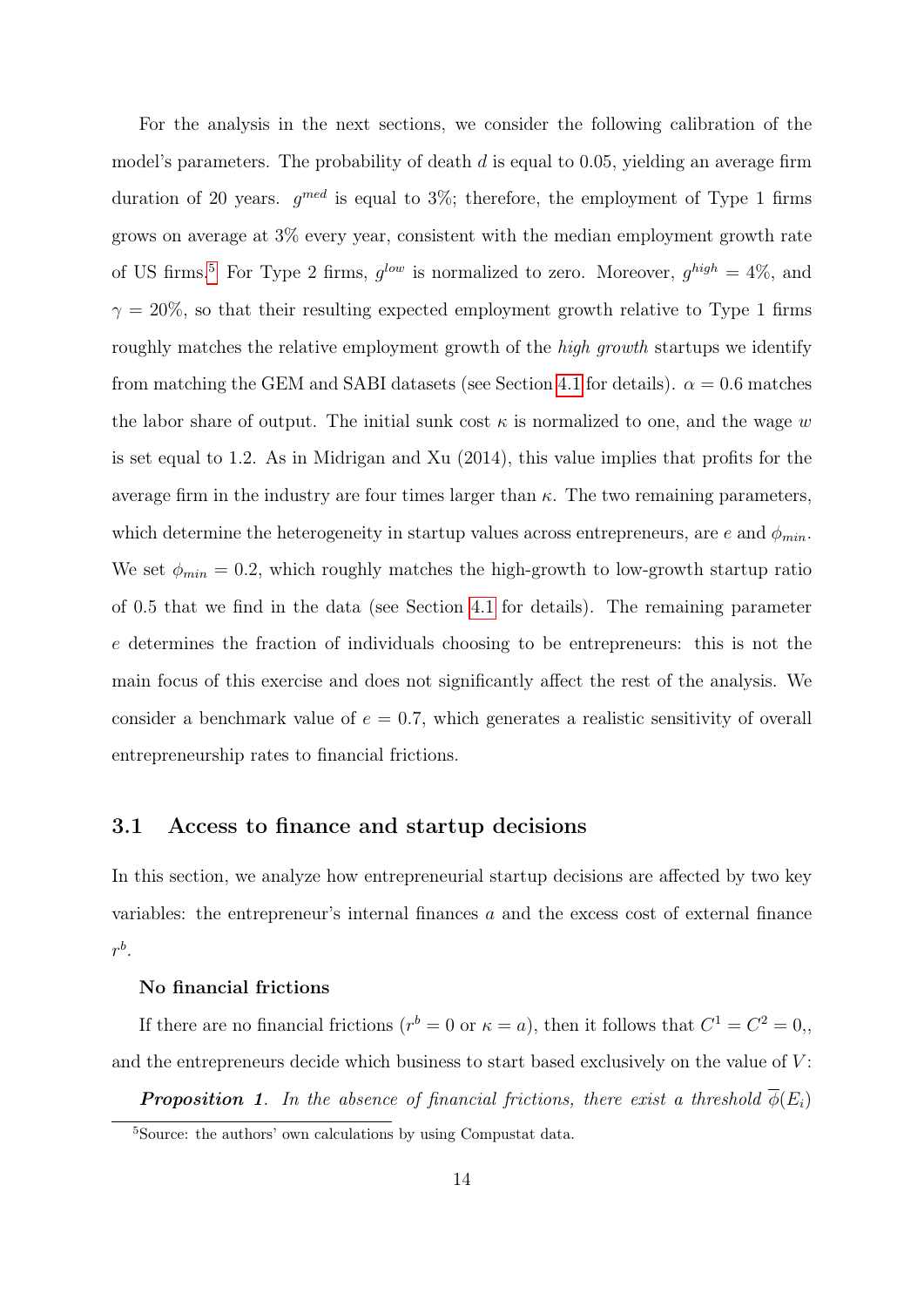such that entrepreneurs with skills  $\phi_i^2$  above the threshold prefer a Type 2 startup and entrepreneurs below the threshold prefer a Type 1 startup.

The proof of the proposition is straightforward. Our calibration ensures that for a given value of  $E_i$ ,  $V^2 < V^1$  for entrepreneurs with  $\phi_i^2 = \phi_{min}$ , while  $V^2 > V^1$  for the maximum value  $\phi_i^2 = 1$ . Moreover, equations [5,](#page-11-0) [6](#page-11-1) and [10](#page-12-1) imply that  $V^2$  increases linearly in  $\phi_i^2$  for a given value of  $E_i$ . Thus, entrepreneurs with  $\phi_i^2 > \overline{\phi}(E_i)$  will start a Type 2 firm if their generic skill  $E_i$  is sufficiently high that  $V^2>0$  and will not start any firm if  $V^2 \leq 0$ . Entrepreneurs with  $\phi_i^2 \leq \overline{\phi}(E_i)$  will start a Type 1 firm if  $V^1 > 0$  and will not start any firm if  $V^1 \leq 0$ .

#### Financial frictions

If there are financial frictions, then both  $C<sup>1</sup>$  and  $C<sup>2</sup>$  are positive. Therefore, each entrepreneur selects the project with the highest net value  $V^j - C^j - \kappa$ . Panel I of Figure [1](#page-15-0) shows that both  $C^1$  and  $C^2$  are increasing in the cost of external finance  $r^{b}$ .<sup>[6](#page-14-0)</sup> Increasing financing costs reduces the net value of the startups and increases the minimum generic skills E required to start a business:

**Proposition 2.** Conditional on financial wealth a, an increase in the cost of external finance  $r<sup>b</sup>$  will reduce the frequency of all startups.

The finding that financial frictions reduce firm entry is not new in the literature. Therefore, the most novel part of our analysis is the derivation and testing of the predictions regarding the differential effects on heterogeneous startup types. In particular, Panel I of Figure [1](#page-15-0) shows that  $C^2$  is more sensitive to financial frictions than  $C^1$ , yielding the following prediction:

**Proposition** 3. Conditional on financial wealth a, an increase in the cost of external finance  $r<sup>b</sup>$  will reduce the number of Type 2 startups relatively more than that of Type 1 startups.

<span id="page-14-0"></span>The intuition is that when both startups have similar net present value, a Type 2

<sup>&</sup>lt;sup>6</sup>This figure is generated by choosing  $\phi^2$  and E so that  $V^1 = V^2$ ; i.e., entrepreneurs are indifferent between startups types when there are no financial frictions.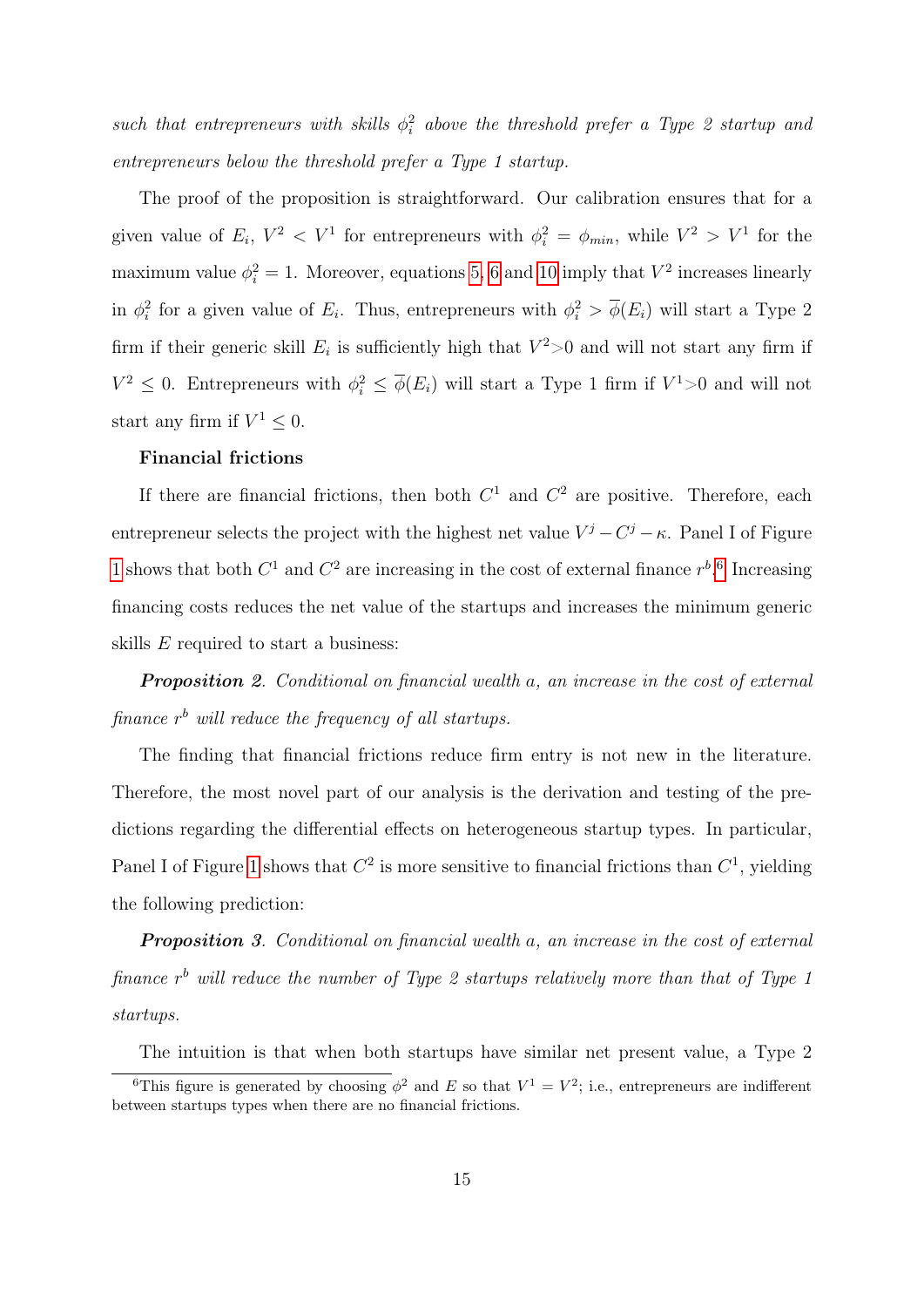

<span id="page-15-0"></span>

startup generates revenues further in the future and takes longer to generate sufficient earnings and repay the initial debt. As a consequence, with a Type 2 startup, the entrepreneur has to pay the high external financing costs for a longer period than with a Type 1 startup of similar value.

Proposition 3 is illustrated in Figure [2,](#page-16-0) which shows the frequency of each type of startup (or of not starting any business) among all potential entrepreneurs. In the left panel, as  $r<sup>b</sup>$  on the x-axis increases from zero to a positive value, the frequency of Type 1 startups initially increases because some entrepreneurs with a value of  $\phi^2$  just above the threshold  $\overline{\phi}$  switch from Type 2 to Type 1 startups. With a further increase in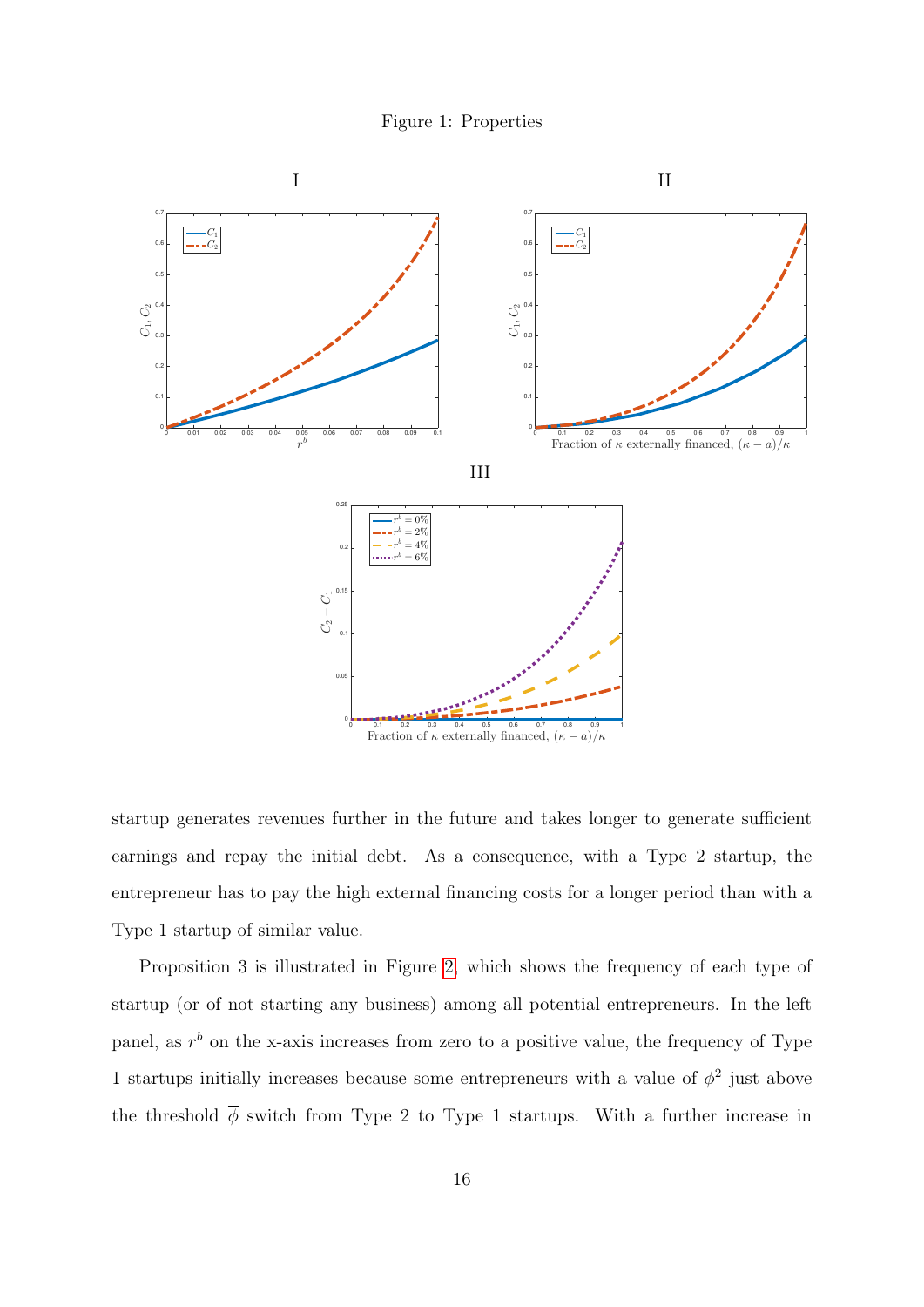<span id="page-16-0"></span>

Notes:  $(\kappa - a)/\kappa$  is set to 0.75, and r<sup>b</sup> is set to 0.075 to generate the frequencies in the left and right panel, respectively.

financing needs, the cost becomes so high that the entrepreneurs at the lower end of the distribution of  $E$  stop starting businesses; therefore, the frequency of Type 1 startups begins to decrease, although much less strongly than that for Type 2 startups, as stated in Proposition 3. The right panel shows a similar pattern for an increase in financing needs  $\kappa - a$ .

Thus far, we have considered in isolation changes in external financing needs and in the cost of external finance. Panel III of Figure [1](#page-15-0) shows how they interact with one another: an increase in financing needs  $\kappa - a$ , which has no effect if  $r^b = 0$ , will instead progressively increase the funding costs of Type 2 more than those of Type 1 projects as  $r<sup>b</sup>$  increases. The implications are summarized in the following proposition.

Proposition 4. An increase in external financing needs  $(\kappa - a)$  increases the negative effects of  $r<sup>b</sup>$  relatively more on Type 2 startups than on Type 1 startups.

Proposition 4 is illustrated in the left panel of Figure [3,](#page-17-0) which depicts the choice between startup types as a function of the cost of external finance  $r<sup>b</sup>$ . The line is flat when financial wealth a is equal to 1, which is also the value of  $\kappa$ , such that financing needs are  $\kappa - a = 0$ . In this case, the threshold  $\overline{\phi}$  is constant because the excess cost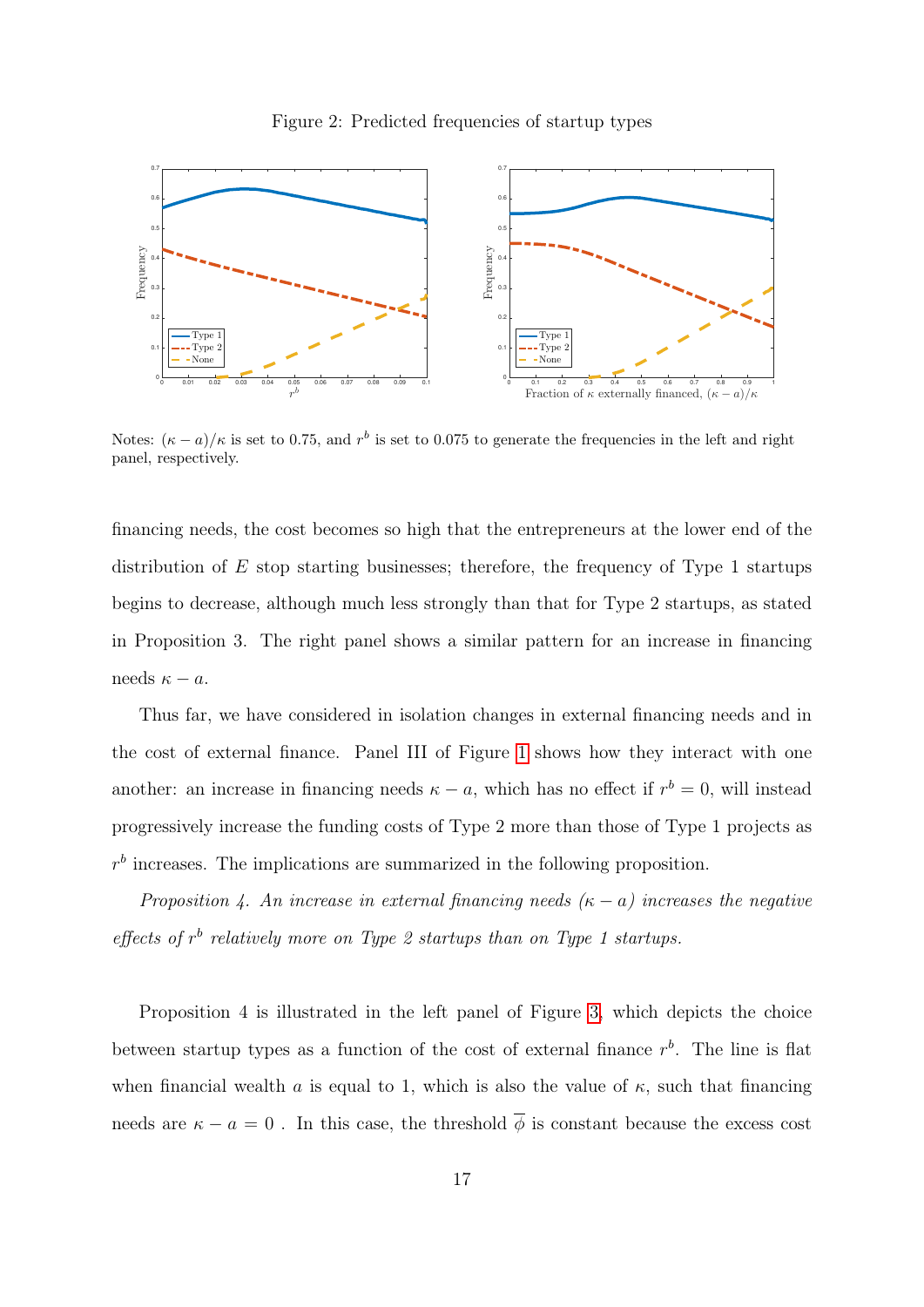

<span id="page-17-0"></span>Figure 3: Interaction between financing needs and the cost of external finance.

Each line represents the threshold value  $\overline{\phi}$  given  $r^b$  and a. Entrepreneurs with  $\phi^2 > \overline{\phi}$  prefer Type 2 projects to Type 1 projects. Both panels are generated for entrepreneurs with average skills of  $E = 1$ .

of finance is irrelevant to the choice of type of project, as stated in Prediction 1. The slope is slightly positive when financing needs are moderate ( $a=0.4$ , 60% of  $\kappa$  is financed with debt) and becomes very steep when financing needs are high ( $a=0.2$ ,  $80\%$  of  $\kappa$  are financed with debt). The right panel of Figure [3](#page-17-0) considers the symmetric case of varying  $\kappa - a$  for given levels of  $r^b$ .

# 3.2 Predictions

In the empirical section, we directly measure  $r<sup>b</sup>$  with several alternative indicators of financing conditions. Therefore, Propositions 2 and 3 imply the two following predictions, which we can test while controlling for aggregate business conditions as well as for individual entrepreneurial characteristics.

Prediction 1. Conditional on GDP growth and individual characteristics, an increase in the cost of external finance will reduce the frequency of all startups.

Prediction 2. Conditional on GDP growth and individual characteristics, an increase in the cost of external finance will reduce the number of Type 2 startups relatively more than that of Type 1 startups.

Moreover, following the financial accelerator literature, we assume that financing needs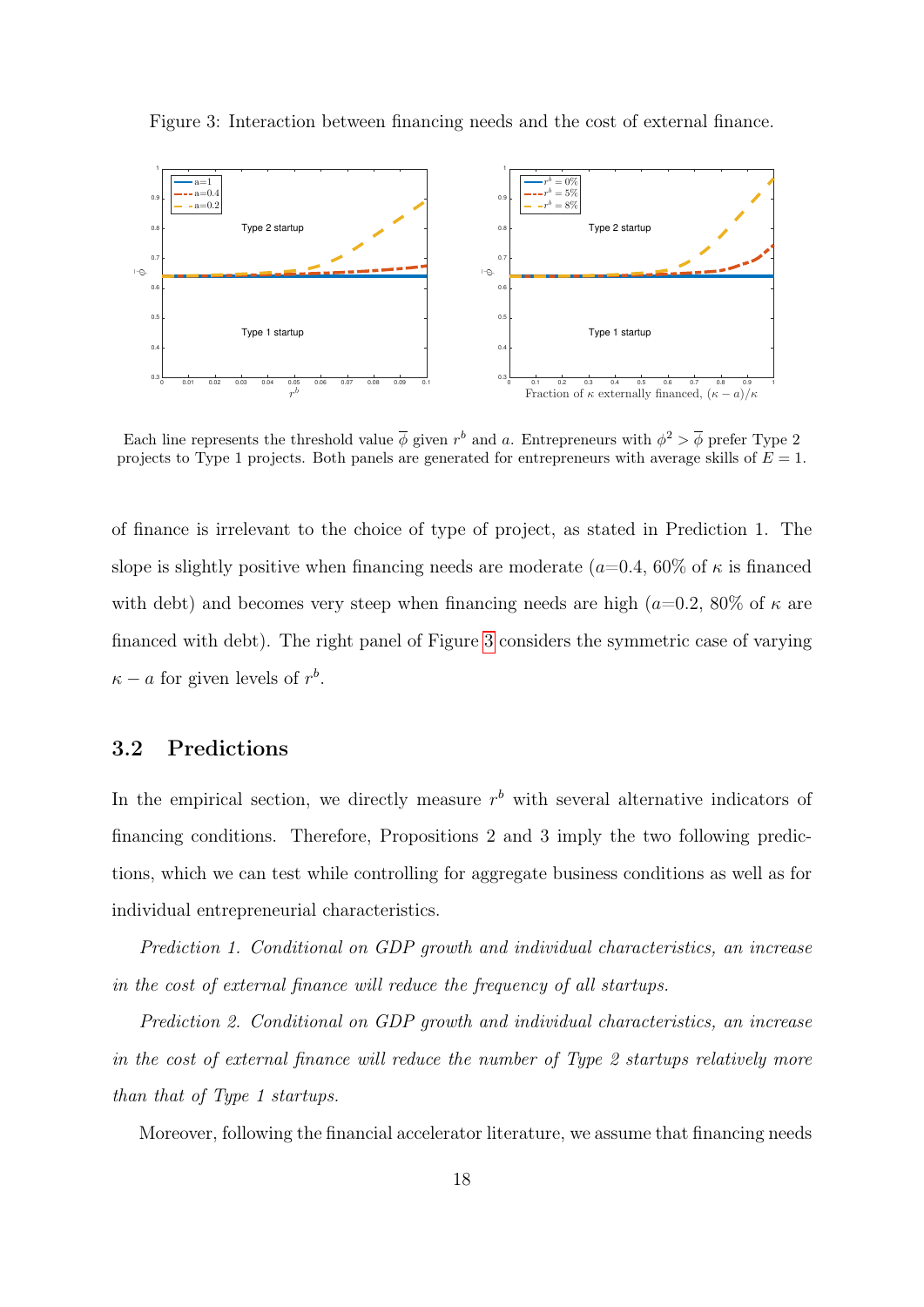$\kappa - a$  are negatively correlated to GDP growth. We interpret a as funds that are either accumulated from previous periods or derived from current earnings. Intuitively, during booms, individuals with entrepreneurial abilities have on average larger personal financial resources because they are more likely to be working and/or have a larger income stream than they would have during recessions.<sup>[7](#page-18-0)</sup> Therefore, we can also test the following prediction.

Prediction 3. A decline in GDP growth increases the negative effects of  $r<sup>b</sup>$  relatively more on Type 2 startups than on Type 1 startups.

Since the model is highly stylized, it is useful to discuss how other unmodeled factors might affect these predictions. Financial frictions are introduced as a wedge between the real interest rate and the borrowing rate. This type of wedge is tightly related to the bond spread that was used in the empirical section of this paper and that is widely used in the literature as a measure of the intensity of financial frictions. An alternative way of modeling these frictions would be to introduce collateral constraints or other forms of credit rationing and shocks that generate unexpected liquidity needs. This alternative framework would generate similar implications as those from the current model. Highgrowth startups would be more vulnerable to credit constraints that might force them to liquidate prematurely because they could not obtain financing after experiencing negative liquidity shocks. Therefore, tighter borrowing constraints would negatively affect highgrowth startups more than they would affect low-growth ones.

One restrictive assumption of the model is that neither the riskless interest rate nor the law of motion of productivity  $\theta_t^j$  $t<sub>t</sub><sup>j</sup>$  is correlated with the business cycle. Given their different inter-temporal profiles, the two startup types would be affected differently by

<span id="page-18-0"></span><sup>7</sup>One might argue that this assumption is restrictive because the accumulation of financial wealth is very persistent over time and therefore less tightly correlated with the business cycle than is income. Nonetheless, we believe that this assumption is without loss of generality. On the one hand, empirical models of household precautionary saving show that households exhibit buffer stock behavior whereby their net financial wealth is highly sensitive to the income stream in the current and recent periods (e.g., Carroll, 2001). On the other hand, in our empirical analysis, we control for, among other things, the income group of the household within the country. These income groups are likely correlated with long-term household wealth, and thus, we control for the effects of wealth unrelated to business cycle fluctuations.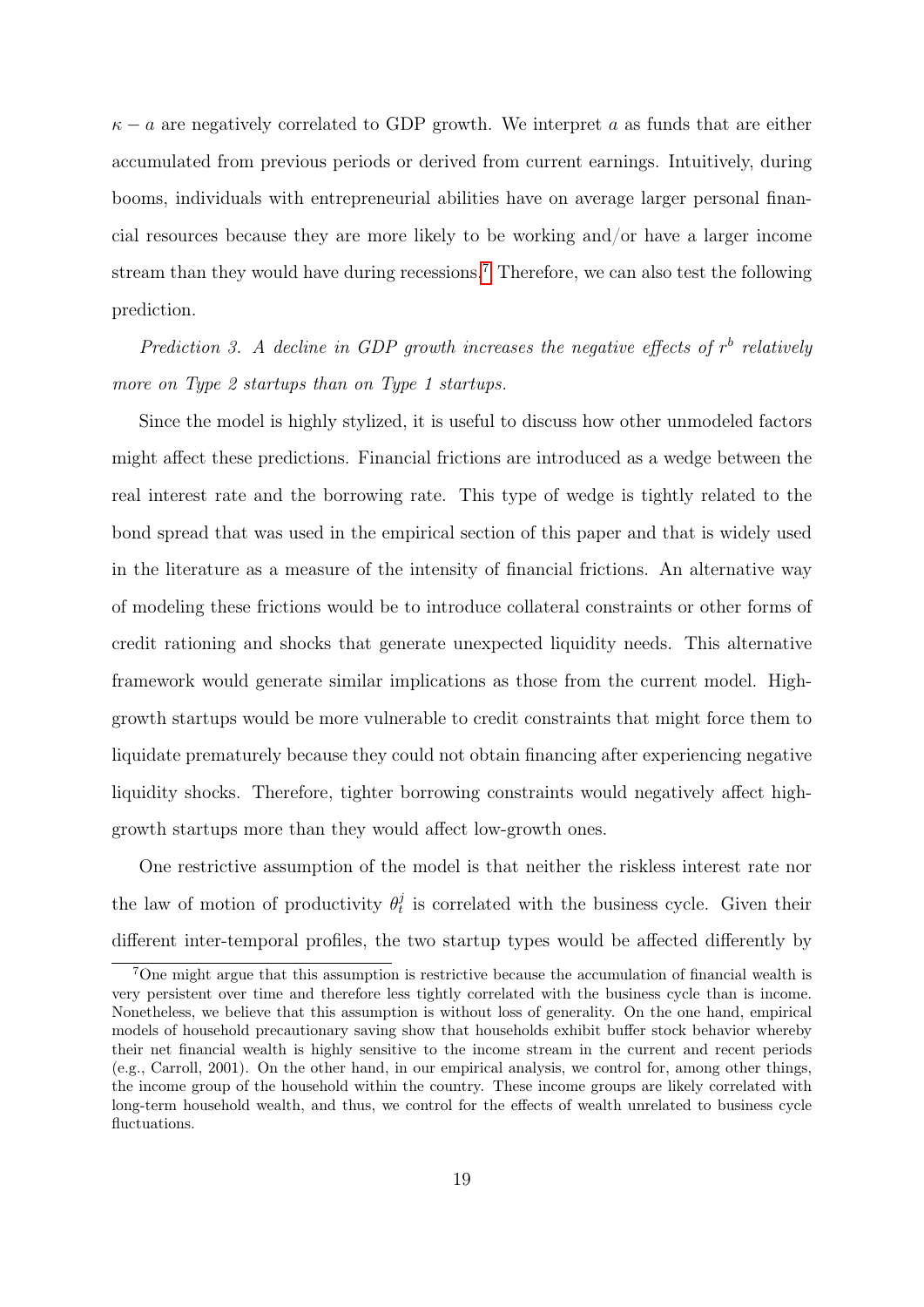temporary fluctuations in the interest rate. In Appendix tables [33](#page-78-0) and [34,](#page-78-1) we show that all the results are robust to controlling for country-specific riskless interest rates.

With respect to productivity, one alternative possibility is that the growth potential of projects is procyclical and that the initial value of  $\theta_t^j$  $y_t^j$ , its growth rate  $g_t^j$  $t_t^j$ , and the probability  $\gamma$  are positively related to GDP growth. This is likely to reinforce the procyclicality of startups but should not affect predictions 1-3, which focus on the effects of changes in financing costs conditional on GDP growth.

More generally, it is possible that the observed fluctuations in the cost of external finance are caused by aggregate productivity shocks that directly affect startup decisions. In this case, the estimated effect of financial frictions would be biased upwards. To control for this possibility, in Section [5.4,](#page-37-0) we consider a robustness check in which we use financial shocks predicted by exogenous monetary policy shocks identified with highfrequency financial data (Jarocinski and Karadi, 2018).

Another important element excluded from the model is the consideration that financial frictions might differ across projects. Several theoretical and empirical papers argue that such frictions are stronger for Type 2 firms. These are firms that propose more innovative projects, are riskier and are more likely to be subject to asymmetric information and other financial frictions than Type 1 firms. On the one hand, in the model, this feature can be introduced by assuming that the excess cost of finance  $r^b$  is larger for Type 2 startups, and this assumption would of course reinforce the results described above. On the other hand, in Section [5.5,](#page-41-0) we exploit this feature of the model by considering sectorial indicators of the intensity of financial frictions and use them to provide additional testable predictions.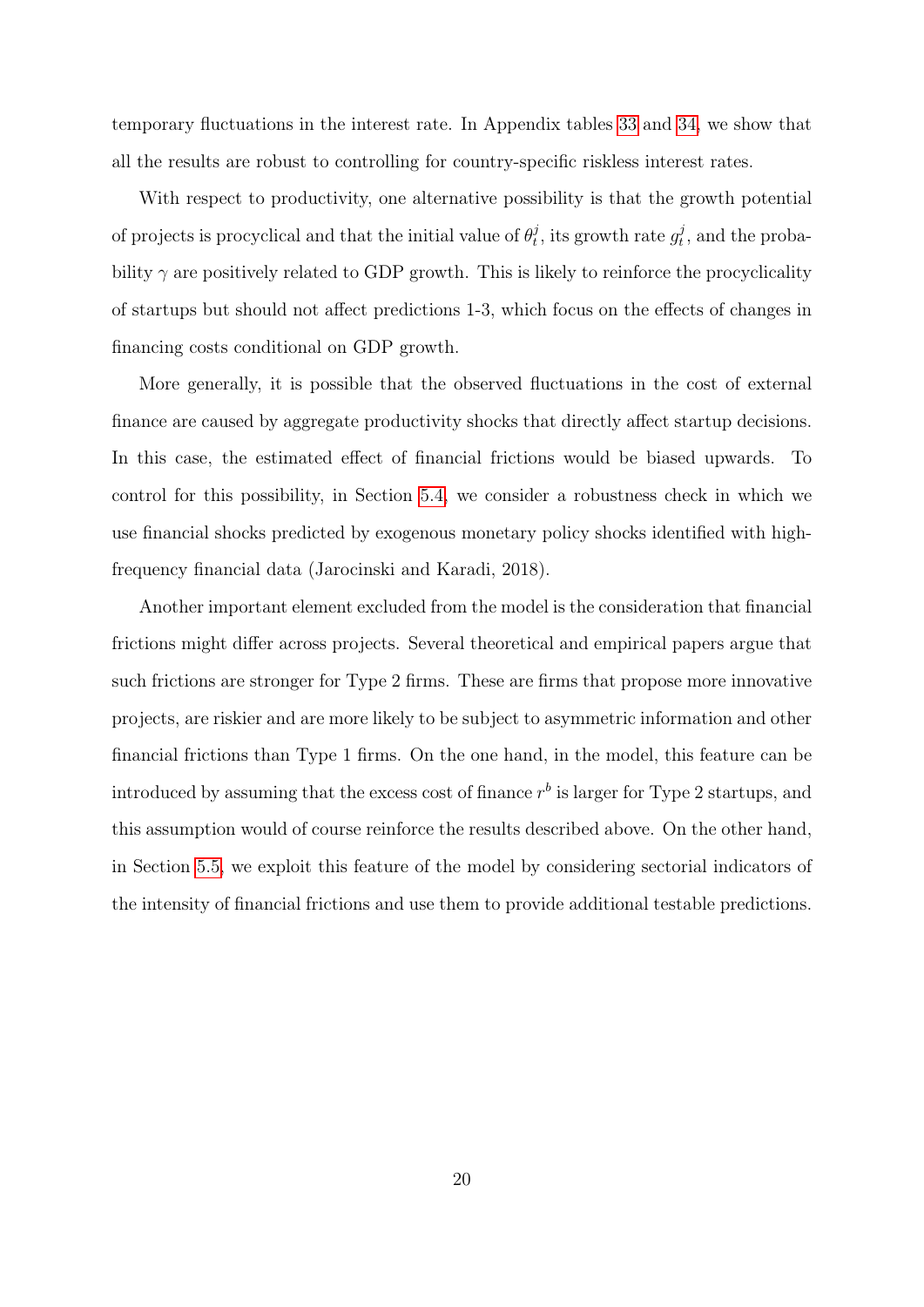# 4 Data

## <span id="page-20-0"></span>4.1 GEM dataset

Our main data source is the GEM, the most comprehensive cross-country survey on entrepreneurial activity currently available (Reynolds et al., 2005). The GEM includes random samples of adult individuals from over 100 countries, with sample sizes ranging from approximately 1000 in some small countries to over 200,000 in Spain. The representativeness of this sample is confirmed by Poschke (2018), who shows that the firm size distribution obtained from GEM survey responses from entrepreneurs matches remarkably well the distribution obtained from administrative data sources. The period of the sample used for our analysis is 2002-2013.<sup>[8](#page-20-1)</sup> As data on many of the smaller countries are available for only a few years, we clean the data by dropping countries with observations in fewer than nine years. This leaves 26 countries in our sample, with five (Argentina, Brazil, China, Latvia, and Peru) being non-OECD countries, which we also drop.<sup>[9](#page-20-2)</sup> Thus, our final sample includes 21 countries and approximately one million individual observations. We use the following two survey questions to identify individuals starting a business (nascent entrepreneurs):

- 1. "Over the past twelve months, to help start a new business, have you participated in any undertaking, such as looking for equipment or a location, organizing a startup team, working on a business plan, beginning to save money, or any other similar activity?"
- 2. "Will you personally own all, part, or none of this business?"

An individual is classified as starting a business if he/she answers "yes" to the first question and "all" or "part" to the second question. Thus, a nascent entrepreneur must

<span id="page-20-1"></span><sup>&</sup>lt;sup>8</sup>The survey began in 1999, but the first three years have fewer observations and variables; therefore, we include only the years 2002-2013.

<span id="page-20-2"></span><sup>&</sup>lt;sup>9</sup>We eliminate these developing countries to limit cross-country heterogeneity in the data. However, their inclusion does not significantly change the results.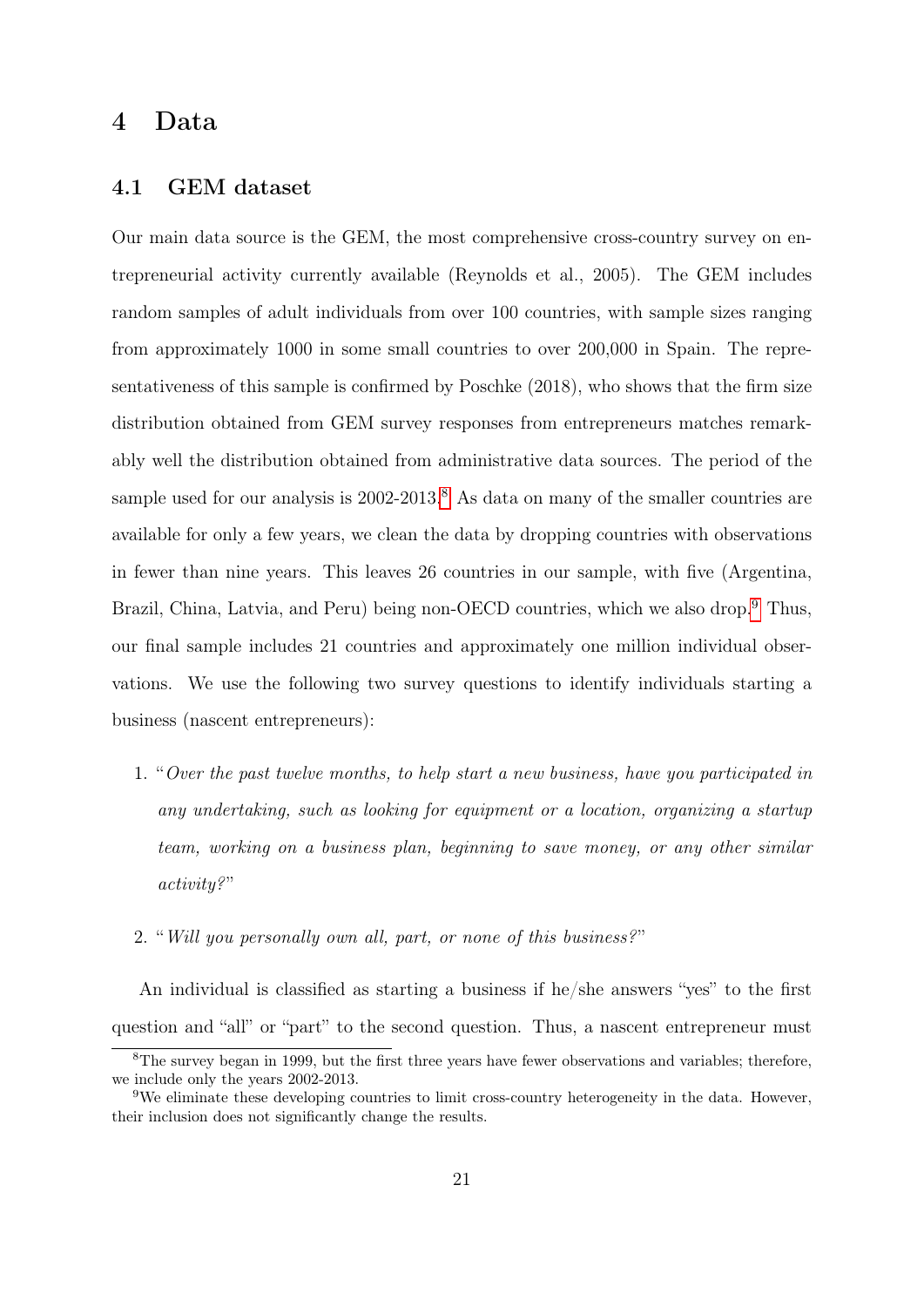have been active in establishing a new business during the last year and own at least part of this business. Some studies (e.g., Koellinger and Thurik, 2012) impose the additional restriction that the business must not have paid salaries or wages for more than three months. However, we believe that this might lead to the exclusion of too many new nascent businesses; therefore, we relax this restriction.<sup>[10](#page-21-0)</sup>

There are several additional questions regarding the kind of business an individual is starting. In particular, two questions directly attempt to identify businesses with the potential to grow. The first asks about the expected size of the firm five years into the future. The second asks whether the startup will introduce innovative products or services. The first question is more directly related to our model and more generally to the potential of new startups to create jobs. Therefore, we use this question to identify our benchmark category of high-growth startups. We classify a startup as having "high growth potential" if the number of employees expected by the entrepreneur in 5 years is larger than the average size of firms (as measured by the number of employees) that are at least 5 years old in the same 2-digit sector and country. A total of 34% of all startups are classified in this category.<sup>[11](#page-21-1)</sup> All remaining startups are classified as having low-growth potential. Figure [8](#page-62-0) and Table [17](#page-67-0) in Appendix [B](#page-60-0) show the sectorial distribution of startups.[12](#page-21-2)

The question regarding future employees is intended to capture the expectations of the growth potential of the new firm. However, in practice, it might also reflect expectations

<span id="page-21-0"></span><sup>&</sup>lt;sup>10</sup>Approximately 27% of nascent entrepreneurs in our sample report having paid salaries or wages for more than three months. The results remain qualitatively unaffected when we exclude them. Regarding demographic differences, the individuals starting a business were found to be somewhat younger (37 vs. 40 years), to more often have a post secondary education (46% vs. 40%) and to be female with a probability of 35%. Moreover, 89% of business starters are employed, and 12% already own an established business, whereas these percentages are 81% and 6%, respectively, among the remaining respondents.

<span id="page-21-1"></span><sup>&</sup>lt;sup>11</sup>Alternatively, we define only those startups as high-growth for which the expected number of employees is twice as high as the average of firms at least 5 years old. This leads to a share of high-growth startups around 18%. The results are qualitatively robust to using this stricter definition.

<span id="page-21-2"></span><sup>&</sup>lt;sup>12</sup>The survey provides information on the size of the initial startup investment. This is reported in Figure [12](#page-68-0) in the Appendix. It also provides information on the share financed by the entrepreneur and the share provided by external sources. However, the entrepreneurs' own funds are not always derived from their savings: these are often the funds borrowed by the entrepreneur rather than by the firm (see literature review in Section [2\)](#page-6-0). Therefore, this information is not useful for distinguishing between the entrepreneur's own savings and external financing.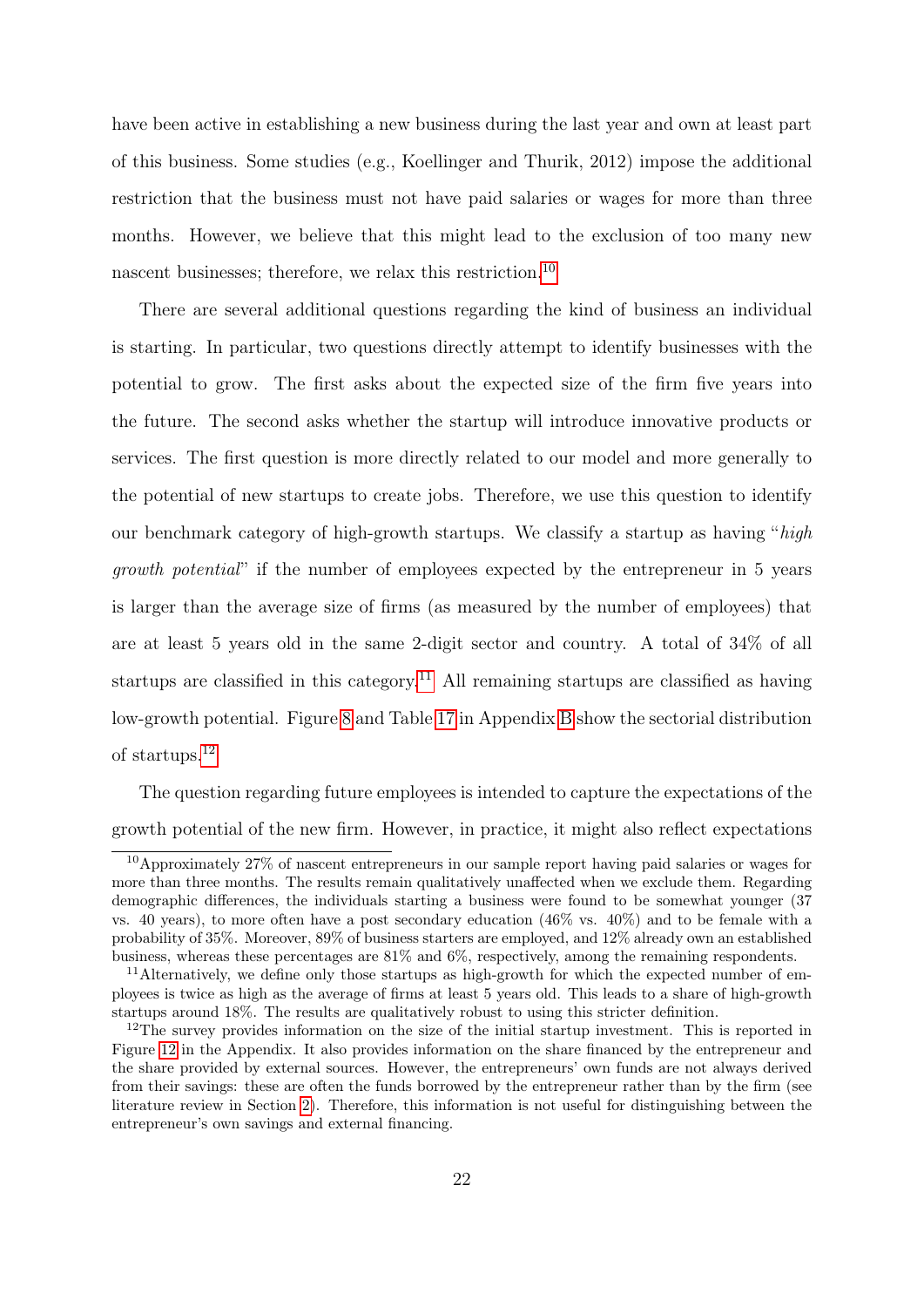about the economy. For example, it could be that entrepreneurs are pessimistic during downturns and systematically underestimate the growth potential of their new firms. Alternatively, it could be that during downturns, entrepreneurs expect lower growth because all businesses, regardless of their nature, grow slowly. Both possibilities would negatively bias our measure of high-growth startups during such periods.

It is therefore important to verify that our indicator of high-growth startups provides information about the nature of the new business and not just about expectations of current and future market conditions. We verify this in two ways. First, in Section [6,](#page-44-0) we show that all our main results are confirmed when we control for a GEM survey variable that captures the expectations of the entrepreneurs about the state of the economy. Second, In Section [5.1,](#page-25-0) we verify the correlation between the probability to be a highgrowth startup and the ex post growth of firms. This analysis is computed on firm-level data and controls for sector-specific year fixed effects, as well as for the state of the economy in the year the firm was born. We find that even conditional on this extensive set of controls, our measure of high growth potential startups predicts significantly faster firm employment growth in the future.

Finally, as an additional robustness check, in Section [6.3,](#page-48-0) we use additional survey questions from the GEM to identify entrepreneurs who plan to offer a product or service that is considered new by the potential customers and/or that embodies new technolo-gies.<sup>[13](#page-22-0)</sup> These startups, which we call *innovative*, might grow faster in the long run because new products or services have the potential to capture larger market shares. The regressions for this alternative classification broadly confirm our main results.

<span id="page-22-0"></span><sup>13</sup>We classify a startup as innovative if an entrepreneur responds "All" to the question "Will all, some, or none of your potential customers consider this product or service new and unfamiliar?" and "Less than a year" to the question "How long have the technologies or procedures required for this product or service been available?".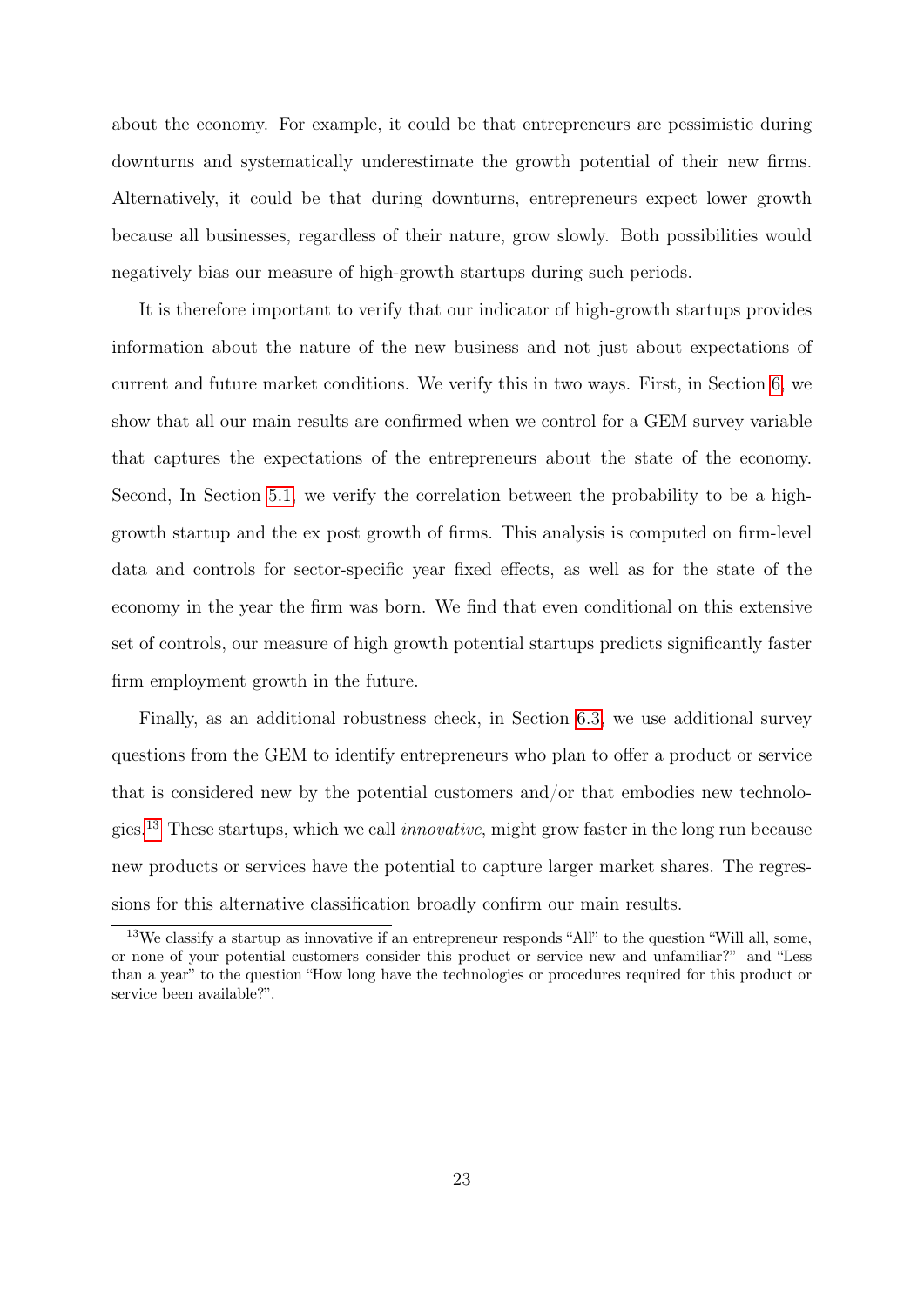#### Figure 4: GZ spread by country

<span id="page-23-1"></span>

Notes: The figure plots the interest spread between the bonds of financial institutions and the risk-free rate based on Gilchrist and Zakrajsek (2012).

## <span id="page-23-2"></span>4.2 Business cycle and financial crisis data

In our empirical analysis, we use yearly data on GDP per capita from the Penn World Tables and calculate yearly real GDP growth rates (details are in Appendix [B.2\)](#page-62-1).<sup>[14](#page-23-0)</sup>

The key variable to test our predictions is the excess cost of external finance  $r<sup>b</sup>$ . We consider three empirical indicators related to it. The first is a country-year level financial crises dummy, which is based on systemic banking crises data from Laeven and Valencia (2013). According to their measure, 14 countries in our sample suffered a financial crisis, lasting from 2007 to 2013 in the US and the UK and from 2008 to 2013 in the remaining countries. There were no financial crises in Chile, Croatia, Finland, Japan and Norway.

Second, we consider a more detailed indicator of stress in the financial sector: the Gilchrist and Zakrajsek (2012) (GZ) bond spread of financial institutions. Using the data from European countries reported by Gilchrist and Mojon (2016), we compute the

<span id="page-23-0"></span><sup>&</sup>lt;sup>14</sup>Alternatively, we used the deviation from the GDP trend as an indicator of business cycle conditions and obtained qualitatively similar results.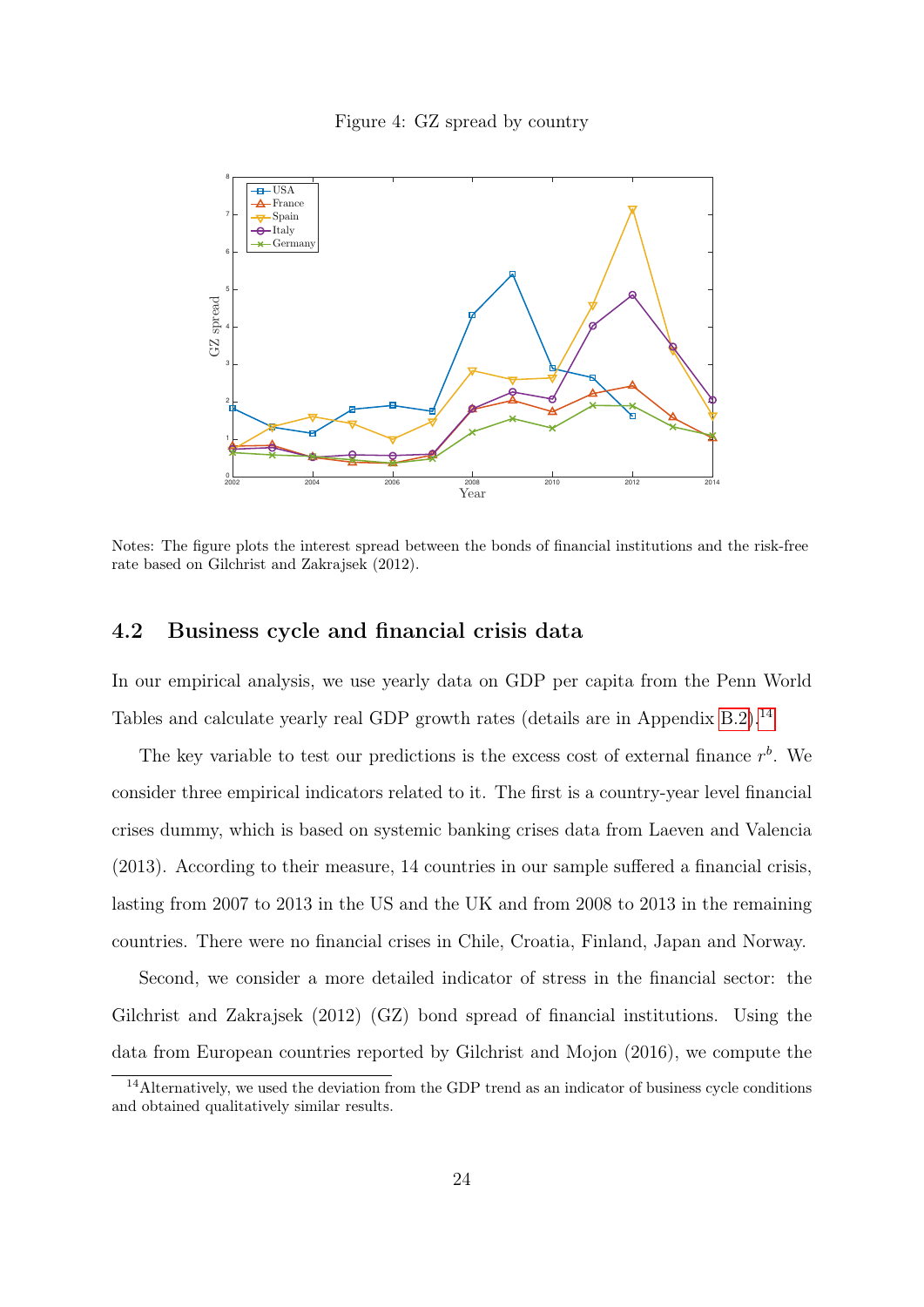|                | AII      |          | Low growth High growth |
|----------------|----------|----------|------------------------|
| F <sub>U</sub> | 2.40     | 1.29     | 1.11                   |
| No Fin. crisis | 2.81     | 1.47     | 1.35                   |
| Fin. crisis    | 1.84     | 1.06     | 0.78                   |
| % Difference   | $-34.52$ | $-27.89$ | $-42.22$               |

<span id="page-24-0"></span>Table 1: Percentage of individuals starting a firm

indicator for the US, Italy, France and Germany (details are in Appendix [B.4\)](#page-63-0). Gilchrist and Mojon (2016) show that such spreads are good proxies for credit availability to households and firms and have strong predictive power for the real effects of financial crises. Therefore, they are ideal measures of the intensity of financial frictions affecting new startups. Figure [4](#page-23-1) shows the evolution of the measure by country over the sample period. It spikes in 2009 in the US and in 2012 in Spain and Italy, while it is only moderately elevated between 2008 and 2013 in France and Germany.

Third, in Section [6.1,](#page-45-0) we consider, as an alternative, the financial distress indicator of Romer and Romer (2017) (RR). On the one hand, the GZ spread is conceptually more tightly related to the excess cost of finance in the model. The RR indicator is explicitly designed to capture other factors of financial distress beyond high bond spreads. On the other hand, these other factors might presumably be important for the new firms' access to finance, and the RR indicator has the additional advantage of being available for almost all the countries in our dataset (details are in Appendix [B.5\)](#page-64-0). As expected, for the subset of countries with both indicators, the GZ spread and the RR indicator are tightly correlated, with the correlation coefficient being approximately 0.79.

Descriptive statistics are shown in Table [1.](#page-24-0) In terms of unconditional averages, the percentage of individuals starting a business is 34% lower during the financial crisis. The drop is larger for individuals starting new firms expecting high employment growth, the number of which falls by 42%. Accordingly, at approximately 28%, the drop is smaller in the complementary category of firms expecting low employment growth.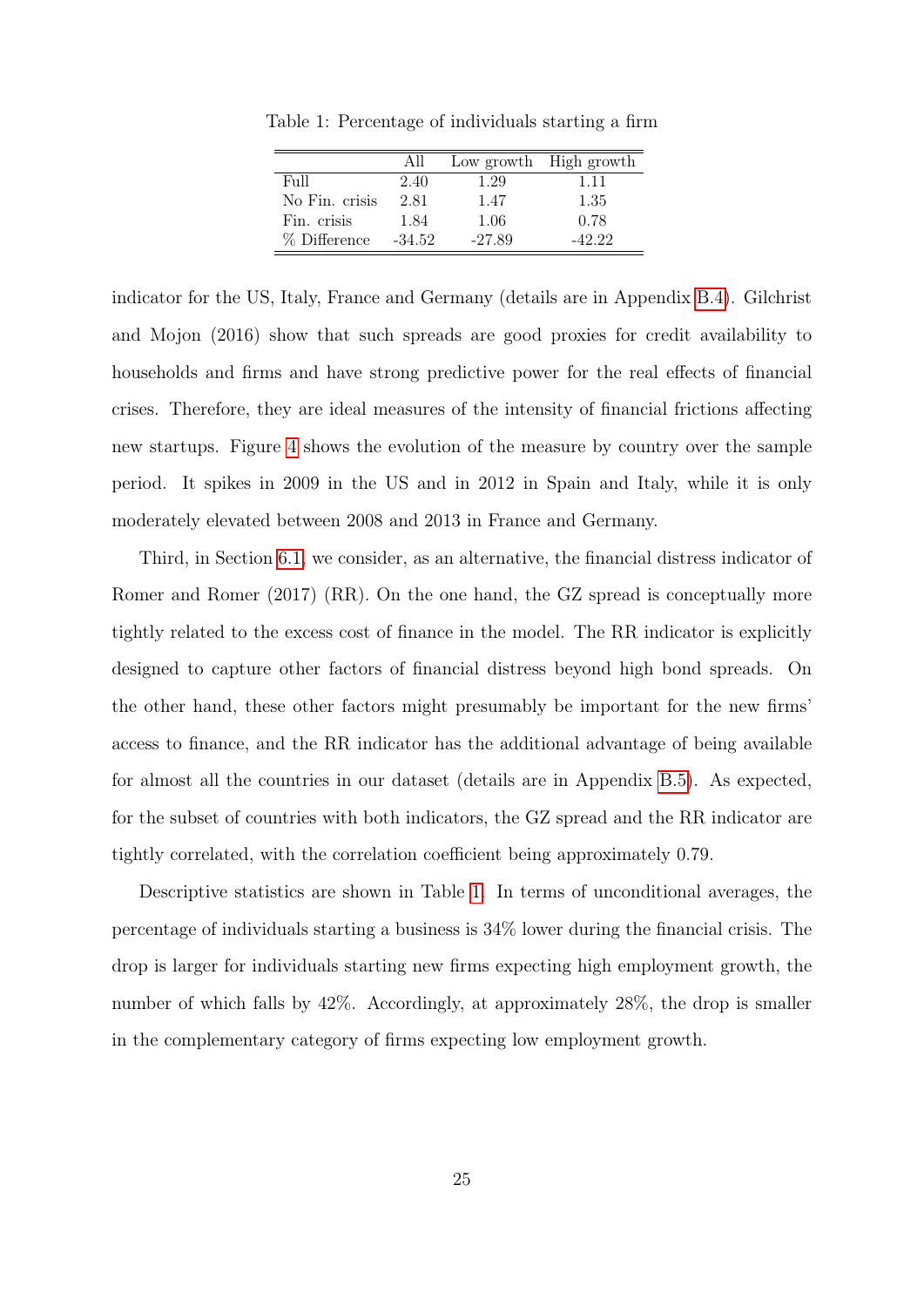## 4.3 Firm-level dataset from SABI

The GEM dataset provides extensive information on the individuals starting new firms, but its repeated cross-sectional structure does not allow us to follow the performance of the individual firms over time. Therefore, we complement our data with a panel of Spanish firms from the SABI data, which contains the number of employees for nearly the entire universe of firms that were established in 2003 or later.

# 5 Empirical analysis

## <span id="page-25-0"></span>5.1 Firm-level analysis

In this section, we analyze the firm dynamics in the Spanish SABI dataset to verify whether the startups we identify with high growth potential are informative of the expost ability of firms to create jobs. In particular, we are interested in identifying the growth potential deriving from the nature of the businesses and not simply caused by the market conditions that prevailed when the firms were created. The analysis of the Spanish data is sufficiently representative of the whole sample. Spain is the country with the largest coverage in the GEM survey, with approximately 235,000 observations in total and at least 16,000 yearly observations from 2003. Indeed, all the main results we later obtain on the entire GEM dataset are also confirmed when considering only the Spanish surveys (see Appendix [C](#page-68-1) for details).

We cannot link the GEM and SABI datasets at the firm level, but we can do so at the industry level. Using the GEM data, we compute the variable  $Share\_growth_{s,t}$ , i.e., the share of *high-growth* startups in a 2-digit sector s in year t in Spain. This is computed for a total of 46 2-digit sectors listed in Table [17](#page-67-0) in Appendix [B.6.](#page-65-0) Then, we match this variable with the SABI data. Of the 344,869 firms in our SABI sample, we can match 226,954 to sectors of startups identified in the GEM, of which 186,341 provide data on employment. Therefore, for this subset of firms with employment data, we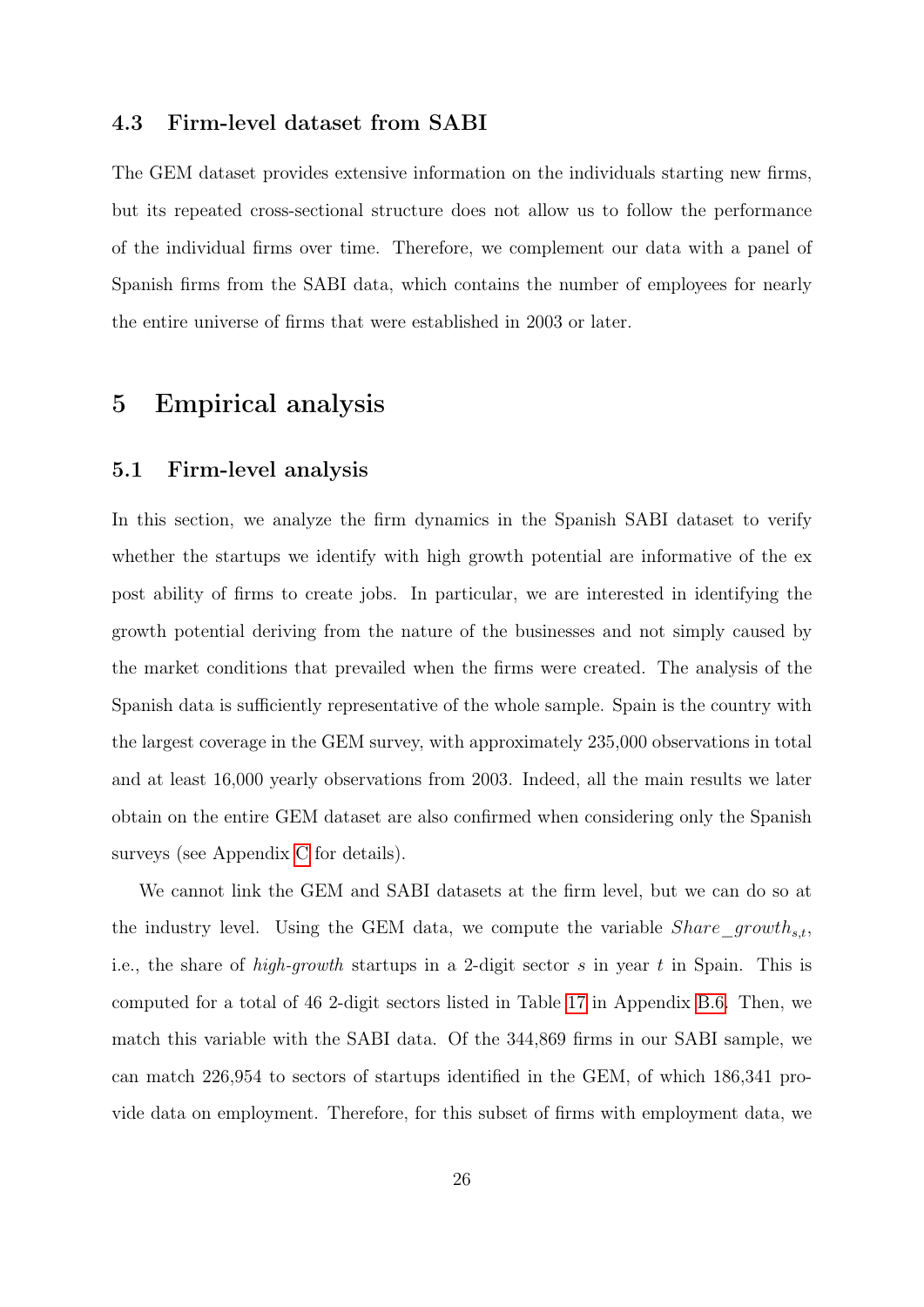have the associated value of  $Share\_growth_{s,t}$  in their sector and year of creation. For instance, if the share of startups classified as high growth in the retail trade sector in 2005 in Spain is 30% according to the GEM, this value is matched to all retail trade firms born in 2005 in the SABI data. We interpret this percentage as the likelihood of a firm being *high growth*. To ensure that we focus on entrepreneurial startups only, we eliminate subsidiaries of other companies and companies primarily owned by foreign shareholders. Furthermore, we eliminate companies that have more than 100 employees during the first year of existence (443 in total). Then, we estimate the following model:

<span id="page-26-0"></span>
$$
Emplogment_{i,s,t} = \beta_0 + \sum_{k=0}^{10} \beta_1^k age_{i,s,t}^k + \sum_{k=0}^{10} \beta_2^k age_{i,s,t}^k \cdot share\_growth_{i,s} + \sum_{k=0}^{N} \gamma_k X_{i,s,t}^k + \varepsilon_{i,s,t},
$$
(11)

The dependent variable  $Emplogment_{i,s,t}$  is either the employment level or the employment growth of firm i in sector s in year t. Share\_growth<sub>i,s</sub> is the share of high-growth startups in sector s in the year firm i was founded, and  $age_{i,s,t}^k$  is a dummy variable equal to one if the firm is k years old in year t. Among the N control variables  $X_{i,s,t}^k$ , we include year and sector dummies and GDP growth in the year the firm was born interacted with the age dummies. A positive value of the coefficient  $\beta_2^k$ , which multiplies the product of Share growth<sub>is</sub> and age<sub>iss,t</sub>, means that the higher the probability of being high growth is, the faster the employment growth or the higher the employment level of firm  $i$  at  $k$ years of age.

The regression results are shown in Table [2](#page-27-0) ( $\beta_2$  coefficients only; the full set of  $\beta_1$ coefficients is shown in Appendix Table [18\)](#page-69-0). In columns 1 and 4, we control for sector and year dummies. Hence, we measure the age profile of firm employment growth (in column 1) and level (in column 4), controlling for all business cycle factors and sectorspecific factors. In the first column, in their first two years of existence, employment growth is significantly lower for likely high-growth firms than for other firms. However, it becomes significantly higher from age four onward, except for the last two coefficients for ages 9 and 10, which are no longer significant. In column 4, the log employment level shows dynamics consistent with the findings of column 1. For newborn firms, a higher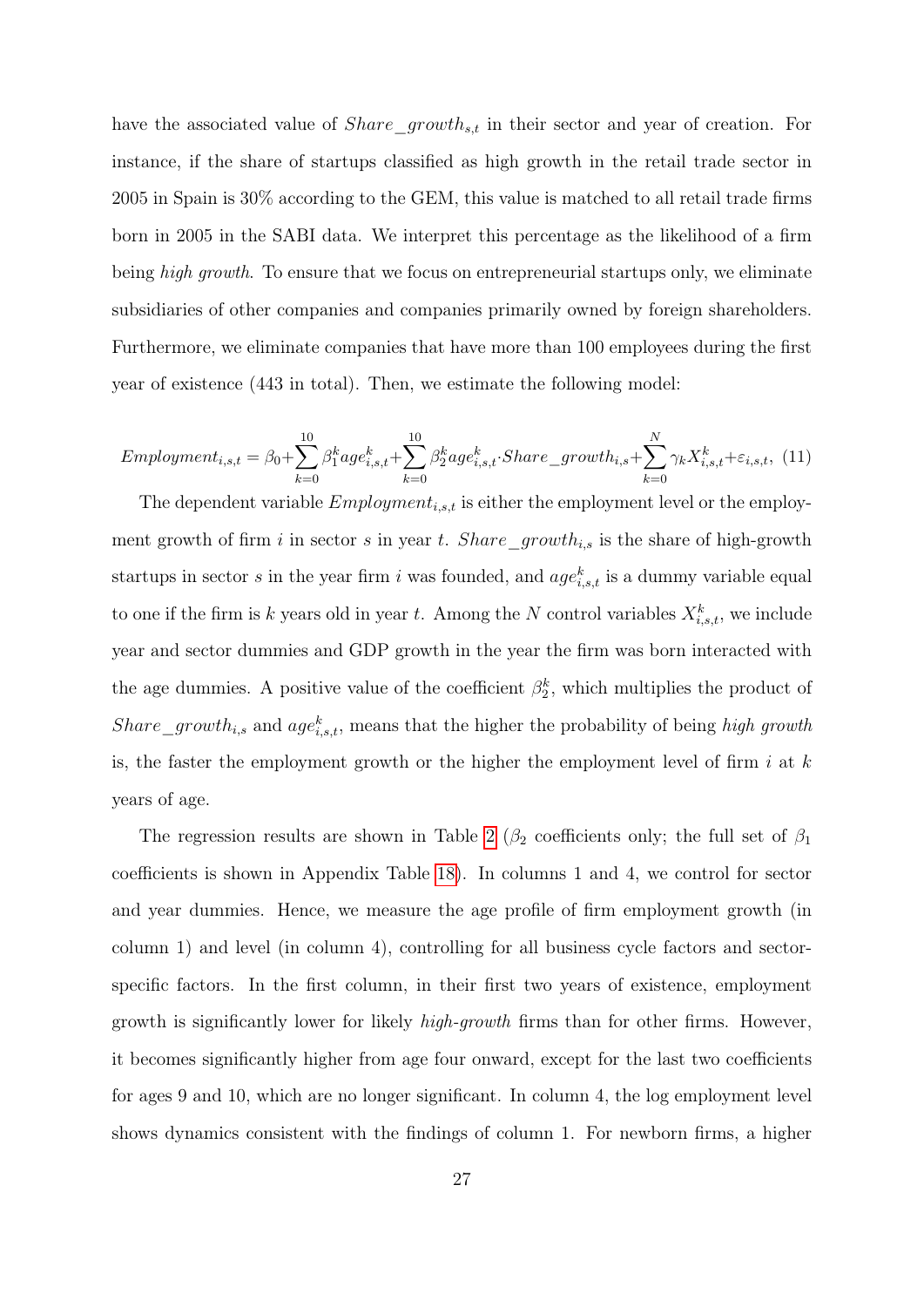|                              | (1)            | (2)            | (3)            | (4)            | (5)         | (6)            |
|------------------------------|----------------|----------------|----------------|----------------|-------------|----------------|
|                              | Empl. growth   | Empl. growth   | Empl. growth   | Employment     | Employment  | Employment     |
| Age $0 \times$ share         |                |                |                | $-1.284***$    | $-0.588***$ | $-0.681***$    |
|                              |                |                |                | (0.1081)       | (0.1363)    | (0.1384)       |
| Age 1 x share                | $-0.315***$    | $-0.206***$    | $-0.225***$    | $-1.812***$    | $-0.959***$ | $-0.910***$    |
|                              | (0.0355)       | (0.0399)       | (0.0406)       | (0.1081)       | (0.1238)    | (0.1271)       |
| Age $2 \times \text{share}$  | $-0.040**$     | $0.060***$     | $0.071***$     | $-1.708***$    | $-0.821***$ | $-0.766***$    |
|                              | (0.0164)       | (0.0201)       | (0.0205)       | (0.1230)       | (0.1346)    | (0.1353)       |
| Age $3 \times$ share         | 0.010          | $0.033**$      | $0.037**$      | $-1.227***$    | $-0.639***$ | $-0.589***$    |
|                              | (0.0132)       | (0.0153)       | (0.0155)       | (0.1296)       | (0.1412)    | (0.1451)       |
| Age 4 x share                | $0.057***$     | 0.020          | 0.022          | $-0.540***$    | $-0.418***$ | $-0.407**$     |
|                              | (0.0129)       | (0.0145)       | (0.0147)       | (0.1408)       | (0.1539)    | (0.1606)       |
| Age $5 \times \text{share}$  | $0.026**$      | $-0.001$       | 0.001          | $-0.133$       | $-0.379**$  | $-0.369**$     |
|                              | (0.0132)       | (0.0148)       | (0.0149)       | (0.1561)       | (0.1709)    | (0.1794)       |
| Age $6 \times \text{share}$  | $0.052***$     | $0.037**$      | $0.034**$      | $0.553***$     | 0.084       | 0.117          |
|                              | (0.0144)       | (0.0158)       | (0.0160)       | (0.1744)       | (0.1911)    | (0.1951)       |
| Age $7 \times \text{share}$  | $0.070***$     | $0.047***$     | $0.047***$     | $1.163***$     | $0.511**$   | $0.533***$     |
|                              | (0.0146)       | (0.0158)       | (0.0158)       | (0.1879)       | (0.2049)    | (0.2055)       |
| Age $8 \times$ share         | $0.065***$     | 0.027          | 0.026          | $1.469***$     | $0.618**$   | $0.616**$      |
|                              | (0.0154)       | (0.0179)       | (0.0182)       | (0.2373)       | (0.2587)    | (0.2521)       |
| Age $9 \times \text{share}$  | 0.019          | $0.061***$     | $0.059***$     | $1.756***$     | $0.904***$  | $0.861***$     |
|                              | (0.0180)       | (0.0207)       | (0.0209)       | (0.2648)       | (0.2865)    | (0.2861)       |
| Age $10 \times \text{share}$ | $-0.020$       | $0.057**$      | $0.063**$      | $1.819***$     | $1.064***$  | $0.979***$     |
|                              | (0.0227)       | (0.0242)       | (0.0246)       | (0.2946)       | (0.3155)    | (0.3190)       |
| Year FE                      | Yes            | N <sub>o</sub> | No             | Yes            | No          | N <sub>o</sub> |
| Sector FE                    | Yes            | N <sub>o</sub> | N <sub>o</sub> | Yes            | No          | N <sub>o</sub> |
| Year-sector FE               | N <sub>o</sub> | Yes            | Yes            | N <sub>o</sub> | Yes         | Yes            |
| Age-growth interactions      | No             | No             | Yes            | No             | No          | Yes            |
| Observations                 | 706578         | 706578         | 706578         | 947696         | 947696      | 947696         |
| R-squared                    | 0.110          | 0.113          | 0.113          | 0.149          | 0.150       | 0.150          |

<span id="page-27-0"></span>Table 2: Share of high-growth startups at firm creation and employment from SABI

Notes: In columns 1-3, the dependent variable is the yearly employment growth of firms established in 2003 or later; 0.1% of the tails are winsorized. In columns 4-6, the dependent variable is the log employment level. share is the share of high-growth startups measured from the GEM data and that are in the 2-digit sector to which the firm belongs in the year it was born. Significance levels: \*  $p<0.1$ , \*\* p<0.05, \*\*\* p<0.01.

share of high-growth startups is related to a smaller initial size. The correlation instead becomes positive from six years old onward, growing stronger as firms become older.

In columns 2 and 5, we control for sector-specific year effects. These dummies absorb factors that are common to all firms in each sector and year. While the estimated coefficients fall slightly in magnitude, all the results are confirmed, particularly the fact that likely high-growth firms are initially smaller but become significantly larger over time (column 5). In columns 3 and 6, we include an additional control variable, namely, the growth rate of GDP in the year the firm was born interacted with age. As explained above, this controls for the possibility that the share of high-growth startups does not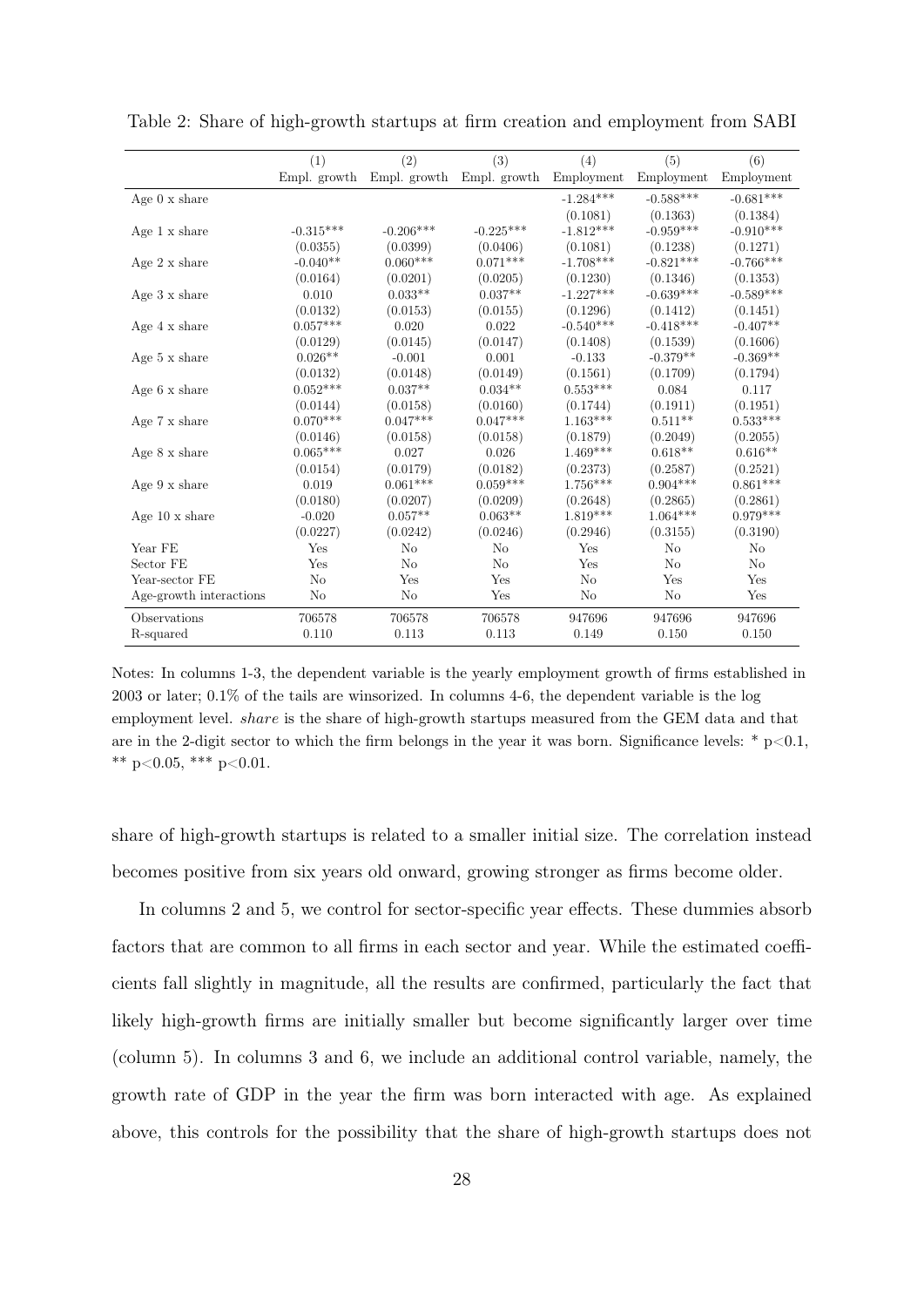<span id="page-28-1"></span>

Figure 5: Predicted employment by age from SABI

Notes: The figure shows the predicted firm employment based on column 4 of Table [2](#page-27-0) for different values of share. The 10th percentile is 18%, and the 90th percentile is 66%. The dashed lines show 90% confidence intervals.

measure the nature of the new businesses but rather the expectations related to the economy when the firm was born. Also in this case all the results are confirmed.<sup>[15](#page-28-0)</sup>.

Based on the specification in column 4, Figure [5](#page-28-1) plots the paths of predicted firm employment over age depending on the share of high-growth startups in the sector and year the firm was born. We show the paths for the 10th and 90th percentiles of the share, which are  $18\%$  and  $66\%$ , respectively. Firms born when the share of high-growth startups was lower are predicted to be larger initially. However, after two years, firms born when the share was higher are predicted to grow faster and to eventually overtake the other firms after six years.

Note that these findings might be affected by selection. Perhaps high growth firms do not grow faster on average but have more volatile growth rates; in this case, our estimates may not capture the low growth rates of the firms that exit from the market. We believe that if present, such selection effects would imply a different interpretation of

<span id="page-28-0"></span><sup>15</sup>We also ran alternative specifications excluding firms born during the great recession (2008 and 2009) and obtained similar results.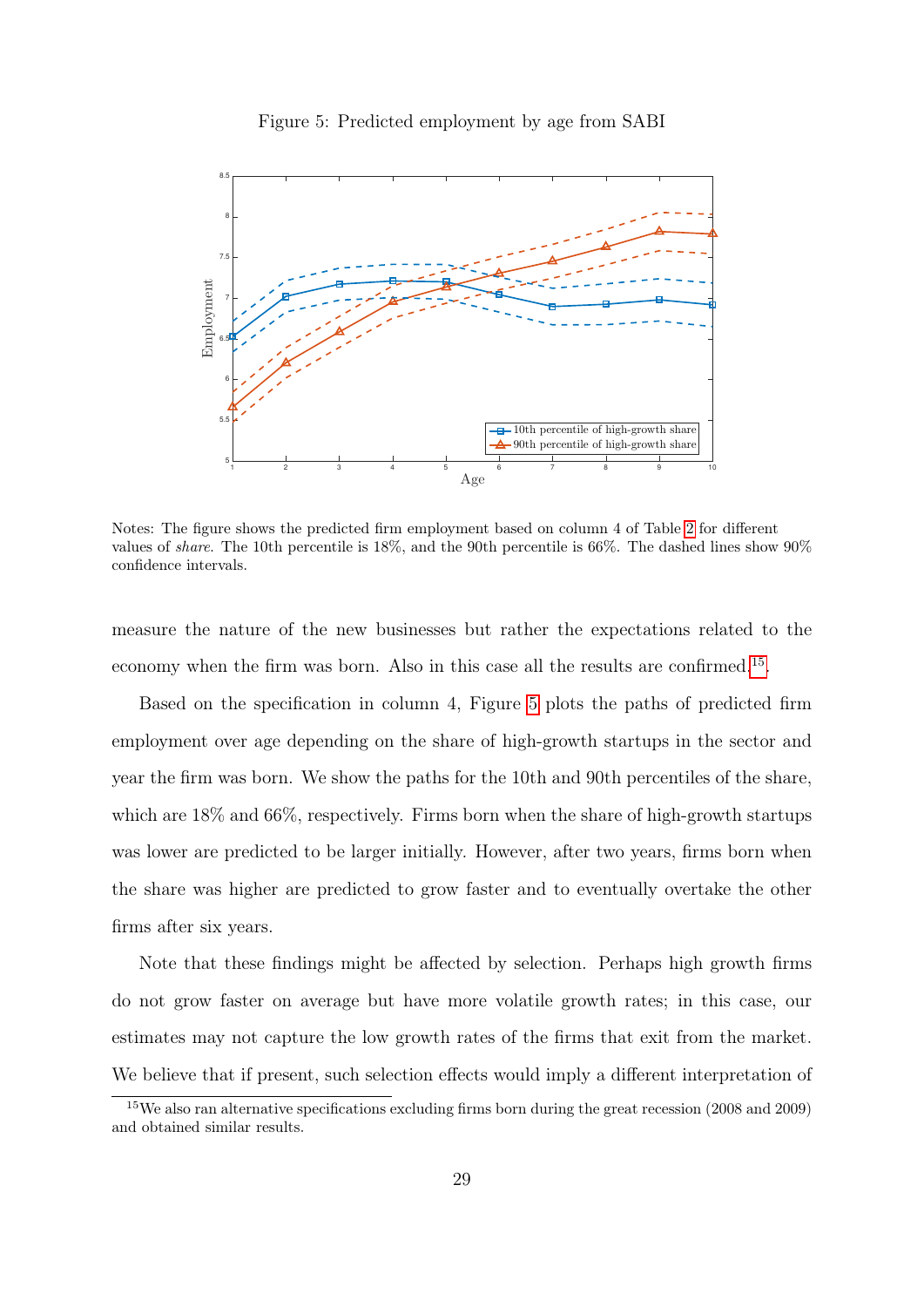the nature of these high-growth firms but would not necessarily reduce their importance since more innovative and riskier firms are more likely to introduce frontier technologies that are important for aggregate employment and productivity growth. Nonetheless, we can test the importance of selection effects by running a regression similar to Equation [11,](#page-26-0) where the dependent variable is  $Exit_{i,s,t}$ , a binary variable equal to 1 if firm i exits from the market in year t and zero otherwise. The estimation results (see the first two columns of Table [19](#page-70-0) in Appendix [C\)](#page-68-1) show that the likelihood of being a high-growth firm slightly increases the exit risk only in the first year of existence, while it reduces such risk for firms between 2 and 8 years old. Thus, high-growth firms seem less risky than lowgrowth ones, and selection effects should not play a important role for the previous results. Importantly, columns 3 and 4 of Table [19](#page-70-0) show that the likelihood of being an innovative startup (as defined in Section [4.1\)](#page-20-0) instead generally increases its exit risk in the first four years of existence. Since innovative firms should be on average riskier, this finding is plausible and confirms the reliability of our matching between the entrepreneurship information in GEM and the firm-level information in SABI.

Overall, these results show a clear and statistically significant pattern: firms more likely to have been derived from a high-growth startup are initially smaller but have more potential to grow and become larger in the medium/longer term than do firms more likely to have been derived from low-growth startups. This finding does not seem to be driven by selection effects and is consistent with the behavior of Type 2 firms in the model, as well as with our claim that the high-growth startups indicator constructed in the GEM dataset is a valid measure of the intrinsic growth potential of these new firms and does not just capture market-related factors.

# 5.2 Individual-level analysis: estimation strategy

In this section, we test the predictions of the model by estimating how the propensity to start a business is related to financial conditions. Our baseline is the following probit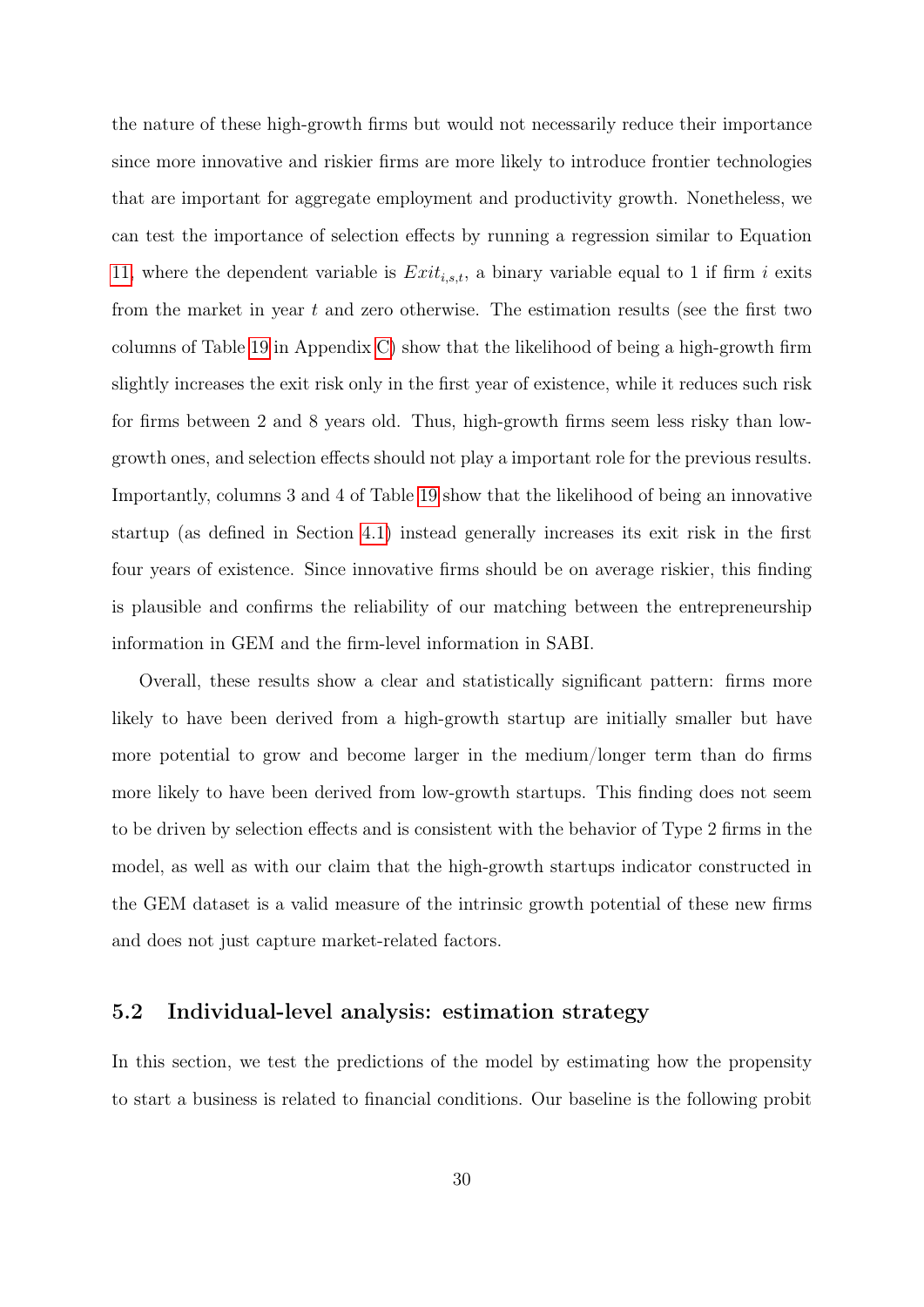model:

<span id="page-30-2"></span>
$$
Pr(start_{i,j,t} = 1 | X_{i,j,t}) = \Phi(\beta_0 + \beta_1 bus_{j,t} + \beta_2 fin_{j,t} + \sum_{k=0}^{N} \gamma_k X_{i,j,t}^k + \varepsilon_{i,j,t}),
$$
(12)

where  $start_{i,j,t} = 1$  is a dummy indicating that individual i in country j in year t is starting a firm.  $bus_{j,t}$  is a variable capturing the state of the business cycle in country j at time  $t$ , for which we use the real GDP growth rate in terms of purchasing power parity.  $fin_{i,j,t}$  is the variable measuring shocks to the cost of external finance, for which we consider the three alternative measures described in detail in section [4.2.](#page-23-2)  $X_{i,j,t}^k$  is a vector of N control variables including country dummies, sex, age and educational level.<sup>[16](#page-30-0)</sup> We weight observations by using the weight variable included in the GEM.<sup>[17](#page-30-1)</sup>

We estimate these models with a dummy for the start of any business as the dependent variable, as well as with dummies for starts in subcategories only. Because we control for individual characteristics, our analysis identifies how the propensity to start different types of businesses is affected by shocks to the cost of finance conditional on the quality of the potential entrepreneurial pool and the business cycle. Prediction 1 implies that  $\beta_2$  should be negative when the dependent variable is all startups. Prediction 2 implies that  $\beta_2$  should be more negative for high-growth startups than for low-growth ones. Furthermore, in order to test Prediction 3, we estimate a model that includes the interaction  $bus_{j,t} \cdot fin_{j,t}$ :

<span id="page-30-3"></span>
$$
Pr(start_{i,j,t} = 1 | X_{i,j,t}) = \Phi(\beta_0 + \beta_1 bus_{j,t} + \beta_2 fin_{j,t} + \beta_3 bus_{j,t} \cdot fin_{j,t} + \sum_{k=0}^{N} \gamma_k X_{i,j,t}^k + \varepsilon_{i,j,t}).
$$
 (13)

Prediction 3 implies that  $\beta_3$  should be positive, indicating stronger negative effects of financial frictions when GDP growth is lower. Furthermore, it implies that  $\beta_3$  should be larger in absolute value for the high-growth startups than for the low-growth ones.

<span id="page-30-0"></span> $16$ In Section [6,](#page-44-0) we present the results with dummies for the income level (three categories). The information on the actual income level of respondents is not available in the GEM data. Instead, the GEM contains a variable that indicates whether a person in a specific year and country is in the lowest 33%, the middle 33% or the upper 33% of the income distribution of all respondents. Thus, by construction, this variable cannot control for income differences in the pool of entrepreneurs over time or across countries. We therefore choose not to include it as a control variable in the baseline regressions.

<span id="page-30-1"></span><sup>&</sup>lt;sup>17</sup> According to the description of the GEM, the weights are "developed such that proportions of different subgroups (gender and age, for example) match the most recent official data descriptions of the population of a country." Our results are robust to not weighting the observations.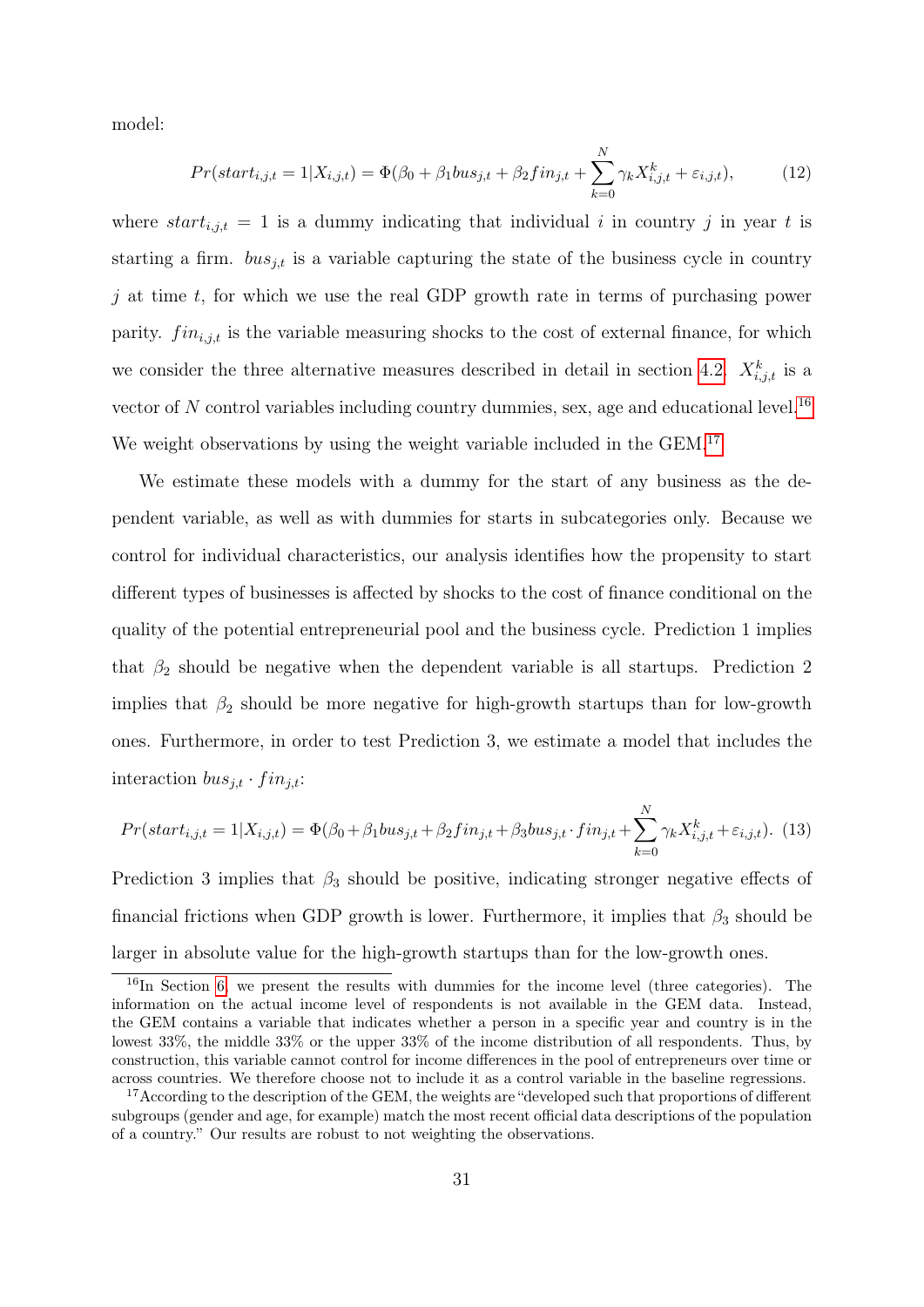This estimation strategy requires that cyclical fluctuations and financing conditions are not perfectly correlated in the data, and we find that this is the case in our sample. The correlation between the GZ spread and GDP growth is -0.39, and that between the RR indicator and GDP growth is -0.40: the correlations are thus low enough that their effects can be separately identified. This is shown in detail in Appendices [B.4](#page-63-0) and [B.5,](#page-64-0) where we report the scatterplots between GDP growth (deviations from country averages) and the values of the two indicators. These plots show a clear negative relation, which, however, is far from perfect due to many observations with high levels of financial frictions and medium or moderately high values of GDP growth.

Furthermore, although GDP growth and our financial shocks indicators provide independent sets of information, it is still possible that these financial shocks are themselves caused by investment opportunity shocks that directly affect startup decisions. In section [5.4,](#page-37-0) we control for this possibility and show that the results are confirmed when using predicted financial shocks that are orthogonal to investment opportunities shocks.

### 5.3 Individual-level analysis: baseline results

In Table [3,](#page-32-0) we show the results of the baseline probit model [\(12\)](#page-30-2). In columns 1-3, the Laeven and Valencia (2013) financial crisis dummy is used as the indicator of financial shocks. In the first column, the dependent variable is any type of startup. The coefficient of GDP growth is positive and significant, indicating that startup creation is procyclical. On the other hand, the financial crisis indicator has a marginally significant negative effect on the probability to create any kind of startup. As shown in column 2, when we use an indicator for low-growth startups as a dependent variable, the effect of a financial crisis becomes insignificant. However, as seen in column 3, when we use an indicator for starting a high-growth startup, the effect of a financial crisis is significant and more negative than it is for all startups. In columns 4-6, we replace the financial crisis dummy with the bond spread of financial institutions (GZ spread). The *GDP growth* coefficient is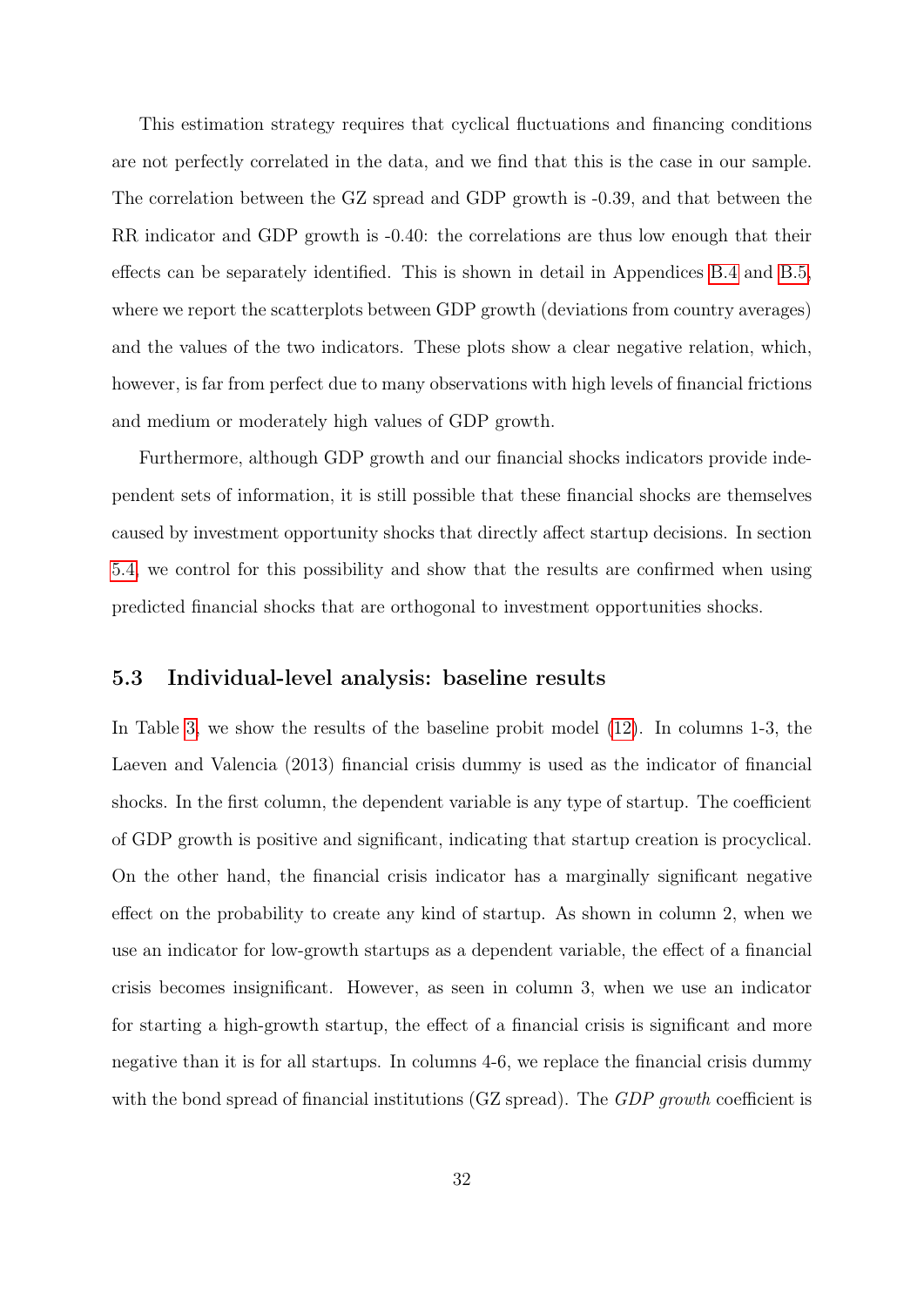<span id="page-32-0"></span>

|              | (1)                   | $\left( 2\right)$    | 3)                     | $\left(4\right)$      | (5)                  | (6)                     |
|--------------|-----------------------|----------------------|------------------------|-----------------------|----------------------|-------------------------|
|              | All                   | Low growth           | High growth            | All                   | Low growth           | High growth             |
| GDP growth   | $1.723*$              | $1.875**$            | 0.942                  | $3.242***$            | $3.041***$           | $2.729***$              |
|              | (0.9961)              | (0.8262)             | (1.0024)               | (0.6766)              | (0.6986)             | (0.4148)                |
| Fin. crisis  | $-0.085*$<br>(0.0489) | $-0.063$<br>(0.0437) | $-0.110**$<br>(0.0490) |                       |                      |                         |
| GZ spread    |                       |                      |                        | $-0.027*$<br>(0.0151) | $-0.018$<br>(0.0155) | $-0.039***$<br>(0.0106) |
| Observations | 894126                | 894126               | 894126                 | 370280                | 370280               | 370280                  |
| R-squared    | 0.060                 | 0.045                | 0.075                  | 0.037                 | 0.035                | 0.034                   |

Table 3: Financial crisis, GZ spread and probability of starting a firm

Notes: The dependent variable is a dummy that is equal to one if an individual is a nascent entrepreneur in the respective category. The controls include dummies for three education levels, sex, age and country fixed effects. Significance levels: \*  $p<0.1$ , \*\*  $p<0.05$ , \*\*\*  $p<0.01$ .

larger and more significant in columns 4-6 than in the first three columns. The difference is explained by the difference in the sample selection. The specification in the last three columns is estimated on a smaller subset of countries (the US, Spain, France, Germany and Italy), for which startups are more procyclical over the whole sample period. Again, we find that the coefficient of the financial frictions indicator is significant and more negative for high-growth startups and insignificant for low-growth startups.

Overall, the results in Table [3](#page-32-0) confirm both Predictions 1 and 2. In terms of the marginal effects at the mean, during the financial crisis, low-growth startups are reduced by an (insignificant) 16% and high-growth startups by 31%. An increase in the GZ spread by one point decreases high-growth startups by  $11\%$  (versus  $4.5\%$  in the complementary  $\rm{group}).^{18}$  $\rm{group}).^{18}$  $\rm{group}).^{18}$ 

In Table [4,](#page-33-0) we show the results of estimating model [\(13\)](#page-30-3) with the interaction term between GDP growth and the financial shocks indicator. The GDP coefficient becomes insignificant in the first three columns. However, the *Financial crisis* dummy, which now indicates the effect conditional on GDP growth being zero, is more negative and more sig-

<span id="page-32-1"></span><sup>&</sup>lt;sup>18</sup>We compute these semi-elasticities with the control variables being evaluated at their means. Since the covariates are demographic characteristics and not systematically correlated with the cycle, fixing them should not pose a major problem for the interpretation of the marginal effect of a financial crisis. We have verified that the marginal effect is not sensitive to the particular values at which the controls or GDP growth are evaluated.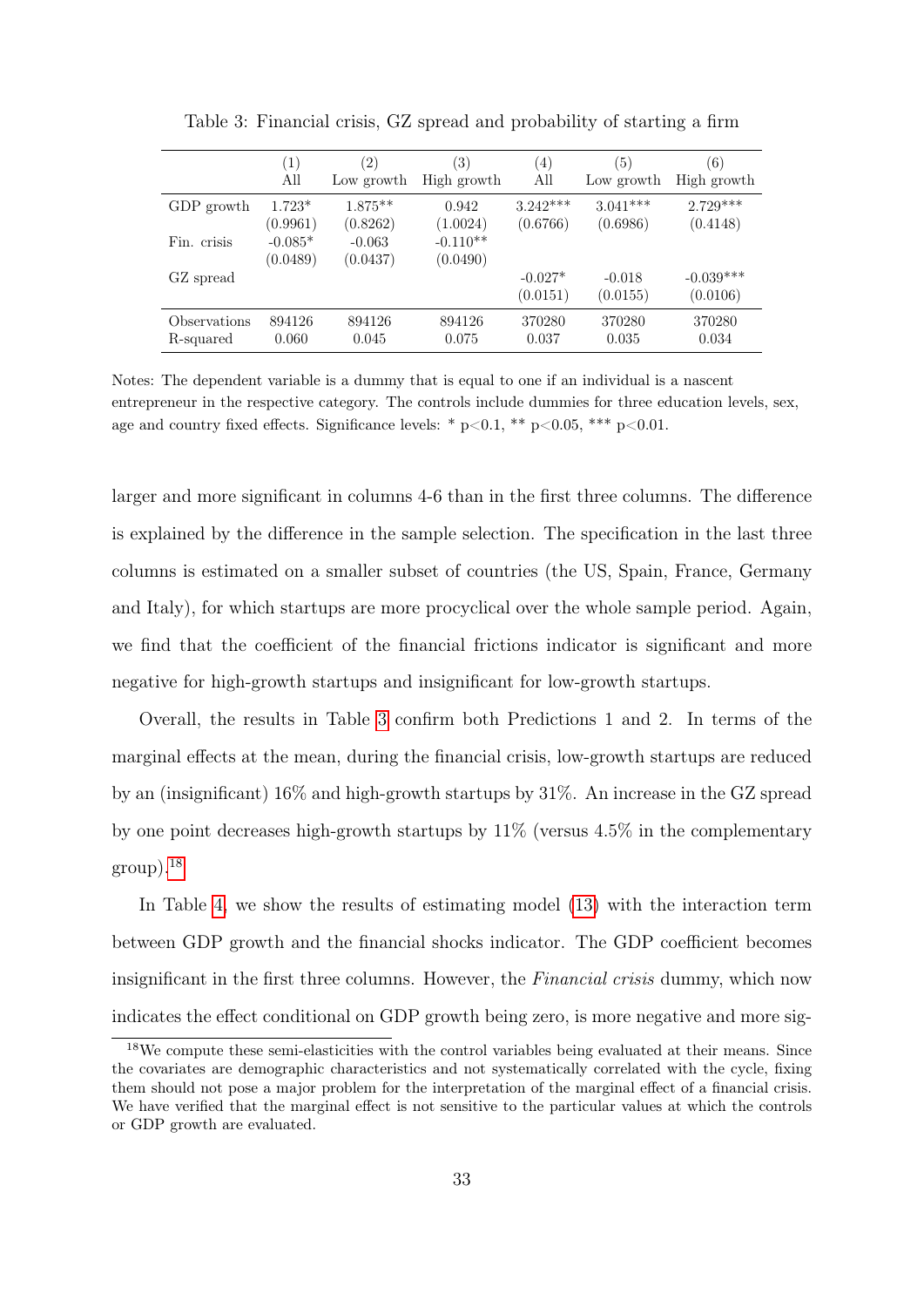<span id="page-33-0"></span>

|                           | (1)<br>All              | (2)<br>Low growth       | $\left( 3\right)$<br>High growth | (4)<br>All             | (5)<br>Low growth     | (6)<br>High growth     |
|---------------------------|-------------------------|-------------------------|----------------------------------|------------------------|-----------------------|------------------------|
| GDP growth                | 0.663<br>(0.7114)       | 0.954<br>(0.6452)       | $-0.012$<br>(0.5684)             | $5.447***$<br>(1.9928) | $4.418**$<br>(1.7647) | $6.182***$<br>(1.6892) |
| Fin. crisis               | $-0.162***$<br>(0.0516) | $-0.129***$<br>(0.0412) | $-0.185***$<br>(0.0628)          |                        |                       |                        |
| Fin. crisis x GDP growth  | $4.679***$<br>(1.7898)  | $3.886***$<br>(1.3950)  | $5.093**$<br>(2.5150)            |                        |                       |                        |
| GZ spread                 |                         |                         |                                  | $-0.020$<br>(0.0197)   | $-0.013$<br>(0.0189)  | $-0.033*$<br>(0.0173)  |
| GZ spread x GDP growth    |                         |                         |                                  | 2.450<br>(1.6126)      | 1.532<br>(1.3356)     | $3.829**$<br>(1.5513)  |
| Observations<br>R-squared | 894126<br>0.062         | 894126<br>0.046         | 894126<br>0.077                  | 370280<br>0.039        | 370280<br>0.035       | 370280<br>0.039        |

Table 4: Financial crisis, GZ spread and probability of starting a firm

Notes: The dependent variable is a dummy that is equal to one if an individual is a nascent entrepreneur in the respective category. The controls include dummies for three education levels, sex, age and country fixed effects. Significance levels: \*  $p<0.1$ , \*\*  $p<0.05$ , \*\*\*  $p<0.01$ .

nificant than that in Table [3.](#page-32-0) Finally, the interaction between GDP growth and Financial crisis is positive and statistically significant. In general, a positive interaction coefficient indicates the greater cyclicality of startups during the financial crisis period. Moreover, since GDP growth was slower during the financial crisis than during the previous period, the positive interaction coefficient can also be interpreted as showing a significant slowdown in startups during the financial crisis for those countries that experienced larger contractions in GDP. Columns 2 and 3 show that both the financial crisis coefficient and its interaction with GDP growth are larger for the likely high-growth startups than for the complementary group, confirming Prediction 3. In terms of the marginal effects at the mean, a one-percentage point decrease in GDP growth during the financial crisis reduced high-growth startups by  $14\%$  (versus  $10\%$  in the complementary group) more than did a one-percentage point GDP decrease in the period outside the financial crisis.

In columns 4-6, the GZ spread coefficient, which again measures the effect conditional on zero GDP growth, is negative but not statistically significant, except for the highgrowth startups in column 6. This result is consistent with the model, which predicts that the excess cost of finance has a significant effect on startup decisions only when the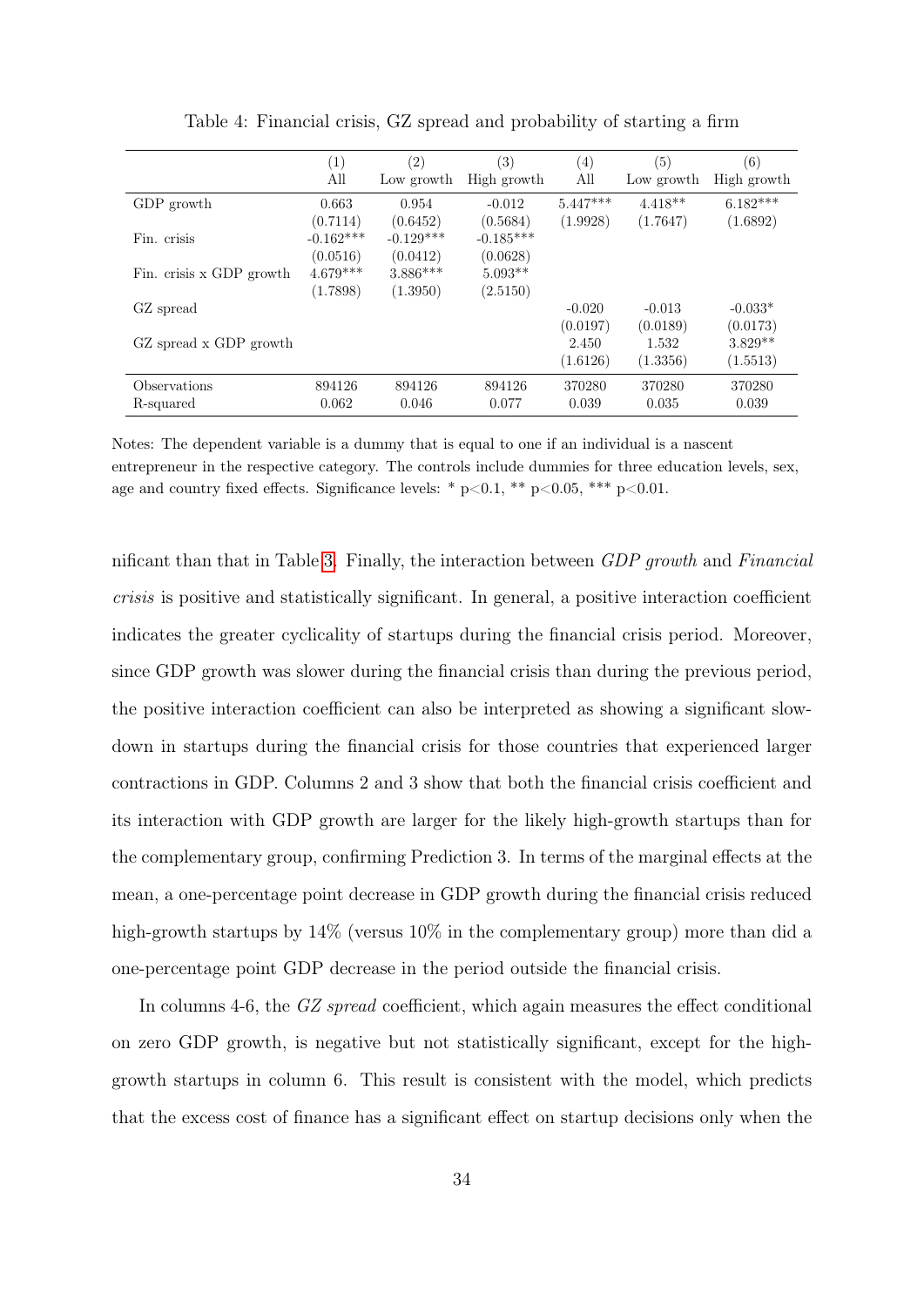potential entrepreneurs' own financial wealth is very low. This might happen to many entrepreneurs during downturns, while it is less likely to happen to them during periods of flat or growing GDP. Importantly, the interaction term  $GZ$  spread x GDP growth is large and statistically significant for the startups with high growth potential. In other words, a worsening of GDP growth increases the negative effect of GZ spread much more for high-growth startups than for the complementary sample, consistent with Prediction 3. When GDP growth is zero, the marginal effect of an increase in the GZ spread is -9.3% for high-growth startups. With a fall in GDP growth by one percentage point, this marginal effect is reinforced by an additional -10.8%. Conversely, in the case of low-growth startups, the marginal effect is only -3.3% when GDP growth is zero and decreases by an additional -3.8% when GDP growth falls by one percentage point.

To relate these results to the model more clearly, we use the estimated coefficients to compute the marginal effects of GZ spread, conditional on a given value of GDP growth, for high-growth startups and the complementary group, as depicted in Figure [6.](#page-35-0) The solid line represents a contractionary period (GDP growth equals -2.5%), and the dashed line represents a period of zero growth. The lines are normalized to 1 for the median value of the GZ spread. For example, a value of the y-axis of 1.2 implies that the probability to start a business in the respective category is 20% higher than when the GZ spread is at its median value.[19](#page-34-0)

Figure [6](#page-35-0) is useful because it provides a graphical test of the predictions. Prediction 1 is satisfied if all the lines are decreasing in the GZ spread. Prediction 2 is satisfied if the lines are steeper for the likely high-growth-potential startups than for the complementary group. Finally, Prediction 3 is satisfied if the difference in slope between the solid line and dashed line is larger for the high-growth startups than for the complementary group.

Figure [6](#page-35-0) is consistent with all the predictions. In terms of significance, a Wald test confirms that the negative slope of the solid line for the high-growth startups is signif-

<span id="page-34-0"></span><sup>&</sup>lt;sup>19</sup>Without the normalization, the dashed lines would always lie above the solid line, as more startups are created when GDP growth is higher.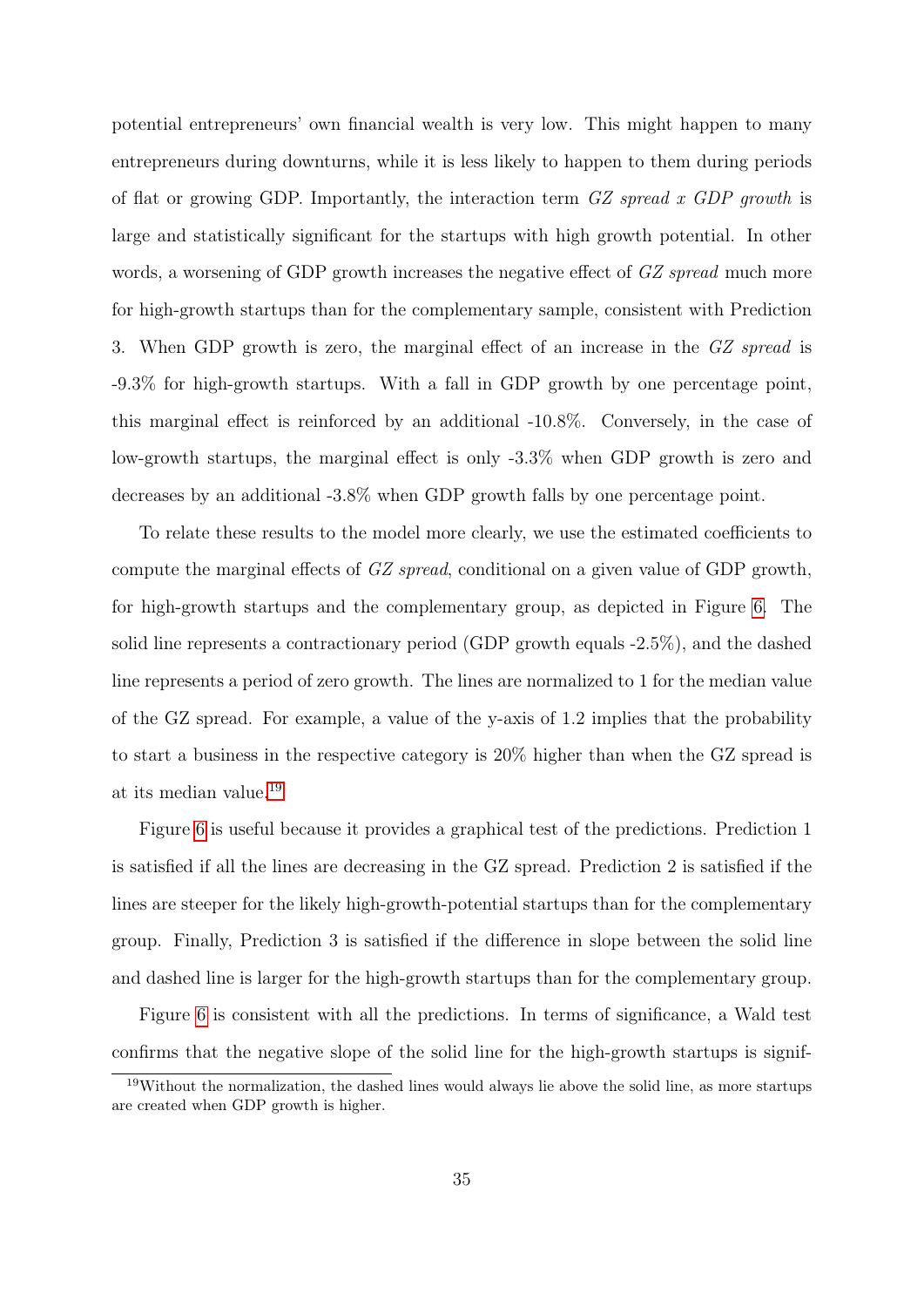

<span id="page-35-0"></span>

icantly different from zero and significantly steeper than the dashed line, while for the low-growth firms, we cannot reject the hypothesis that the solid line has the same slope as the dashed one. Since these are separate regressions, we cannot test whether the slopes of these lines are different across these two graphs. Therefore, in Appendix Table [32,](#page-77-0) we estimate a two-step Heckman selection model, where the first step determines the probability of starting any type of business and the second step determines the specific type. This approach allows us to test and confirm that the interaction term GZ spread x GDP growth is significantly larger for high-growth startups than for the complementary group.

We further illustrate graphically the correspondence between the model and data in Figure [7,](#page-36-0) which compares the lines predicted by the model for Type 1 and Type 2 startups in the left part of the figure with those estimated in the data in the right part of the figure. For the model part, we choose two values of the entrepreneur's initial endowment to represent the case in which the complete initial sunk cost  $\kappa$  has to be financed externally  $(a = 0)$  and the case in which only 25% has to be financed externally  $(a = 0.75)$ . The other parameters are those defined for the benchmark calibration described in Section [3.1.](#page-13-1) We then calculate the frequencies of Type 1 and Type 2 startups for each of the two cases and normalize them by their frequency at  $r^b = 2\%$ , which corresponds to the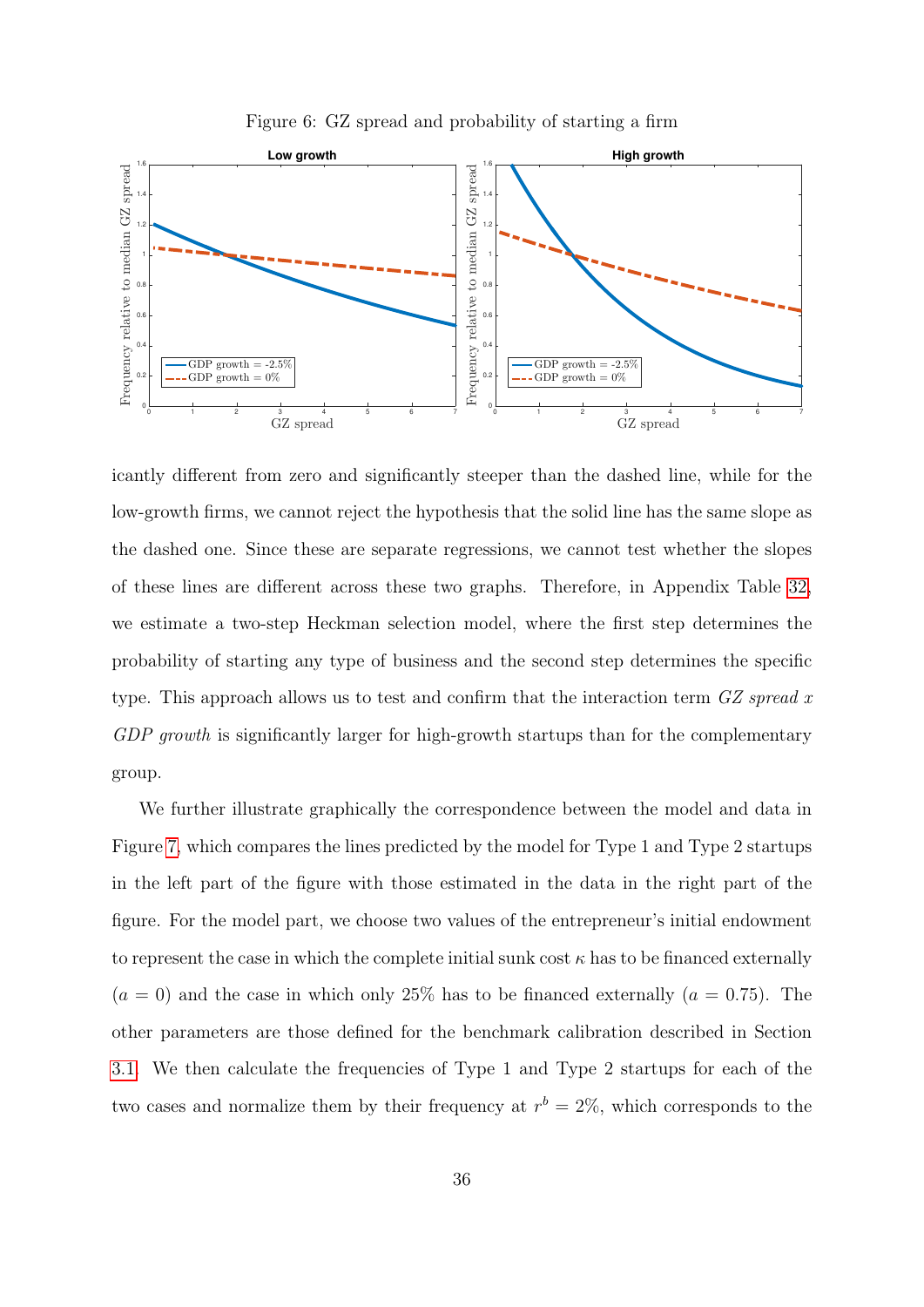<span id="page-36-0"></span>

Figure 7: Comparison of model and empirical predictions

median GZ spread in the data. These are represented in the "model" part of Figure [7.](#page-36-0)[20](#page-36-1) For the empirical data part, we predict the relative frequencies by using the probit estimation results fixing GDP growth at different values. In the top right graph, we choose the values for GDP growth that match the Type 1 startups in the top left graph. The GDP growth rates that closely replicate the model predictions with  $a = 0$  and  $a = 0.75$ are  $-0.5\%$  and 1%, respectively.<sup>[21](#page-36-2)</sup>

Then, in the bottom right graph, we predict the high-growth startups' frequencies by

<span id="page-36-2"></span><span id="page-36-1"></span><sup>&</sup>lt;sup>20</sup>These lines are essentially normalized versions of the lines shown in the left Panel of Figure [2.](#page-16-0)

<sup>&</sup>lt;sup>21</sup>Hence, according to the data, when GDP growth reaches 1%, financial frictions barely matter for startup decisions. Note that the functional form of the probit regressions does not allow the replication of the inverse u-shaped solid line predicted by the model for values of  $r<sup>b</sup>$  around 0% to 3%.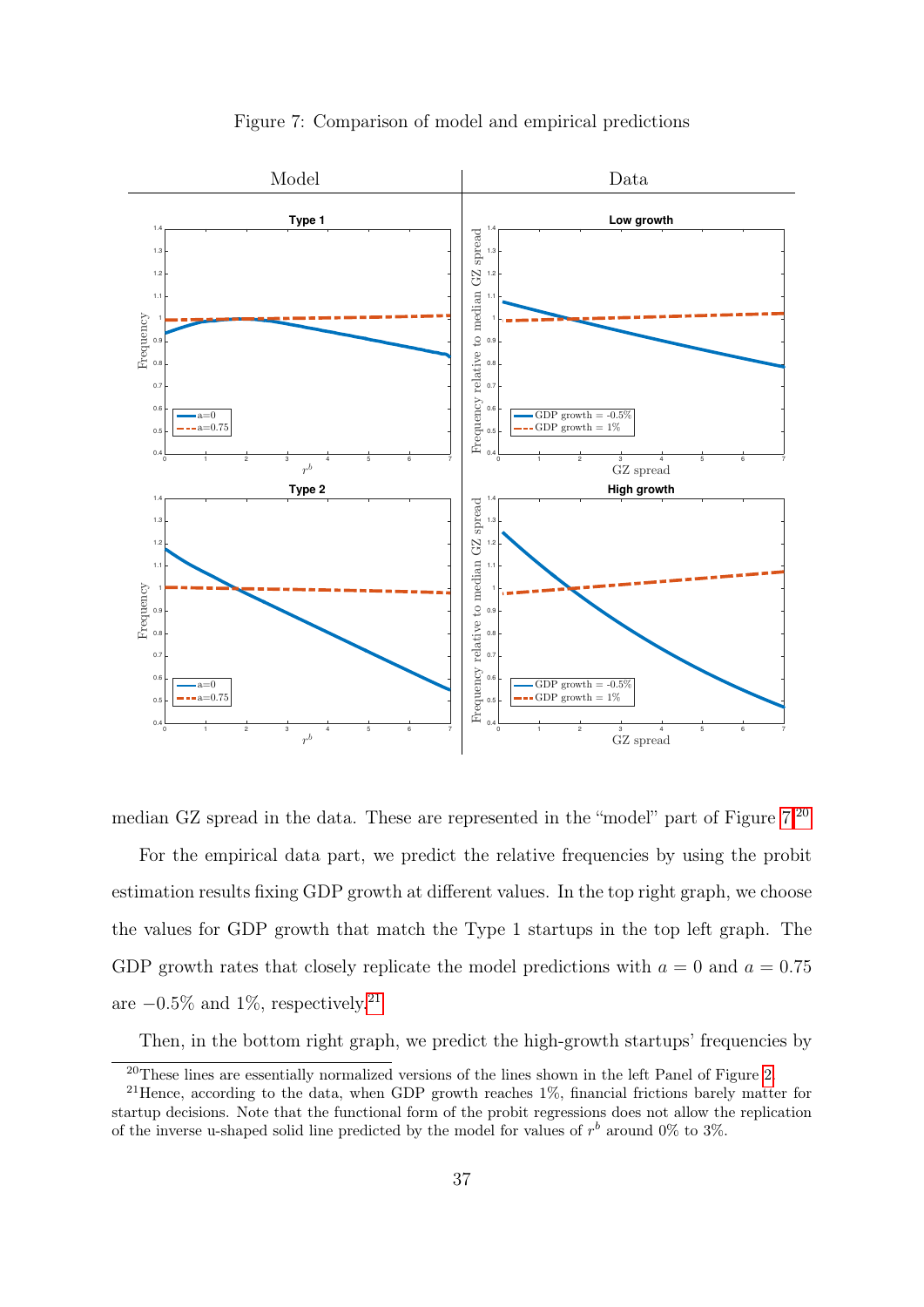using these same GDP growth values. These frequencies are fairly close to the model's Type 2 startup predictions shown in the bottom left plot. The effect of the GZ spread on the relative frequencies is only somewhat stronger in the data than in the model. In other words, the greater sensitivity to the cost of finance of Type 2 relative to Type 1 startups in the model matches well the greater sensitivity of the high-growth startups in the data.<sup>[22](#page-37-0)</sup>

# 5.4 Using exogenous monetary policy shocks to predict credit spreads

The previous sections show that high-growth startups are more negatively affected by financial shocks than their complementary startup types. Moreover, this negative differential is amplified during downturns. Appendix [C](#page-68-0) shows that these results are confirmed when analyzing only the Spanish GEM surveys, and the analysis from SABI data for Spain has shown that the percentage of high-growth startups predicts the faster employment growth of young firms. Thus, we find support for the prediction that businesses with high growth potential are more difficult to start after negative financial shocks.

In the model, the causality goes from financial frictions to startup decisions for given investment opportunities. However, it might be that in the data negative investment opportunity shocks not captured by the control variables affect both financial frictions and startup choices at the same time. In Section [6.4,](#page-50-0) we show that the results are robust to adding year fixed effects, which control for any shock common to all countries. Here, we provide additional evidence in support of the causal link from financial frictions to startup decisions. More specifically, we repeat the estimation of models [\(12\)](#page-30-0) and [\(13\)](#page-30-1) by using

<span id="page-37-0"></span><sup>&</sup>lt;sup>22</sup>The positive slope of the dashed line in the bottom right graph comes from the fact that in the regression model, the marginal effect of the GZ spread increases linearly with GDP growth. Therefore, we cannot capture the non-linearity due to which financial frictions do not matter for high values of GDP growth. As a result, the slope eventually "overshoots" and becomes positive, thereby linearly extrapolating the strong relationship between the marginal effect of the GZ spread and GDP growth that exists for low values of GDP growth. Indeed, the coefficient of the interaction between the GZ spread and GDP growth is zero for all types of startups if we run the probit model by using only observations with GDP growth larger than 1%.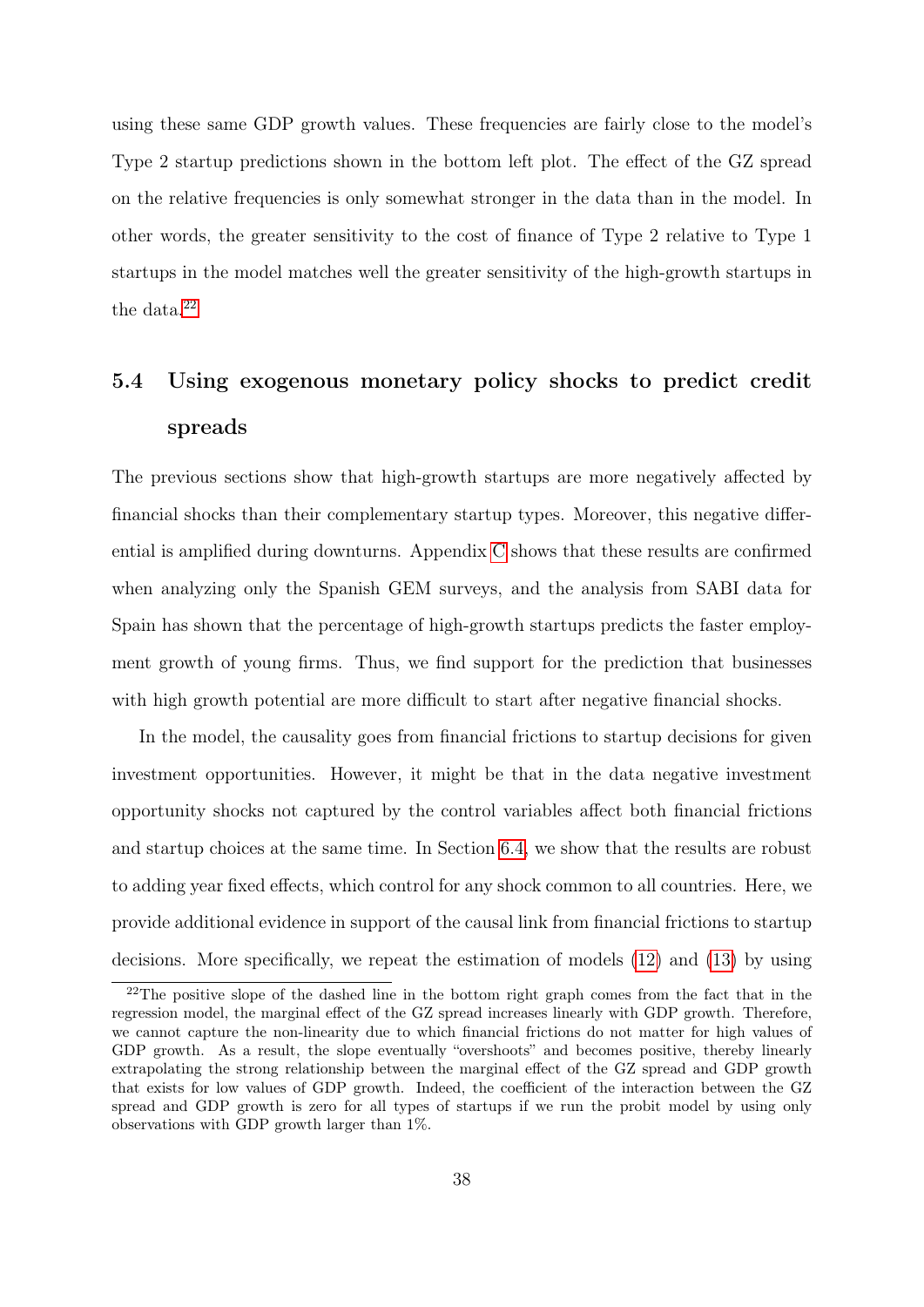the GZ spread predicted by monetary policy shocks from Jarocinski and Karadi (2018). These authors follow well-established literature that uses high-frequency financial-market surprises around key monetary policy announcements to identify unexpected variations in monetary policy (e.g.. see Campbell, Evans, Fisher and Justiniano, 2012; Gertler and Karadi, 2015; Nakamura and Steinsson, 2018; Paul, 2017; Corsetti, Duarte and Mann, 2018). The innovative aspect of Jarocinski and Karadi's (2018) approach is that for both the US and the EU, they are able to separately identify exogenous monetary policy shocks from shocks about new information from the Central Bank regarding the state of the economy.

Therefore, these monetary policy shocks potentially affect the availability of credit and the bond spreads but are by construction orthogonal to contemporaneous shocks to investment opportunities. Our identifying assumption is that monetary policy shocks in year t affect entrepreneurial decisions in that year only through their effect on credit availability, as measured by the bond spreads. Both the monetary policy shocks and the bond spreads are available at the monthly level, and we regress the bond spreads in year t and month j on the monetary policy shocks in year t from month 1 to month  $j^{23}$  $j^{23}$  $j^{23}$  Since the nature of monetary policy changed substantially in the period after the financial crisis, we allow the estimated coefficients to be different pre- and post-2007. In our analysis thus far, we have considered the bond spreads of financial institutions as a measure of financial frictions faced by firms because Gilchrist and Mojon (2016) show that such spreads are good proxies for credit availability to households and firm, while variations in corporate bond spreads might be affected more by other factors. However, the fluctuations in corporate bond spreads predicted by monetary policy shocks are independent from these other factors, and we can therefore consider both the predicted corporate and financial bond spreads as measures of financial frictions. The results of these regressions are shown in Appendix [C,](#page-68-0) Table [22](#page-72-0) (we report only the first four lags due to space constraints).

<span id="page-38-0"></span><sup>&</sup>lt;sup>23</sup>We exclude lagged monetary policy shocks from previous years because they might affect startup decisions indirectly through their delayed effect on economic activity. Bond spreads in each EU country is predicted using EU monetary policy shocks, while US bond spreads are predicted using US shocks.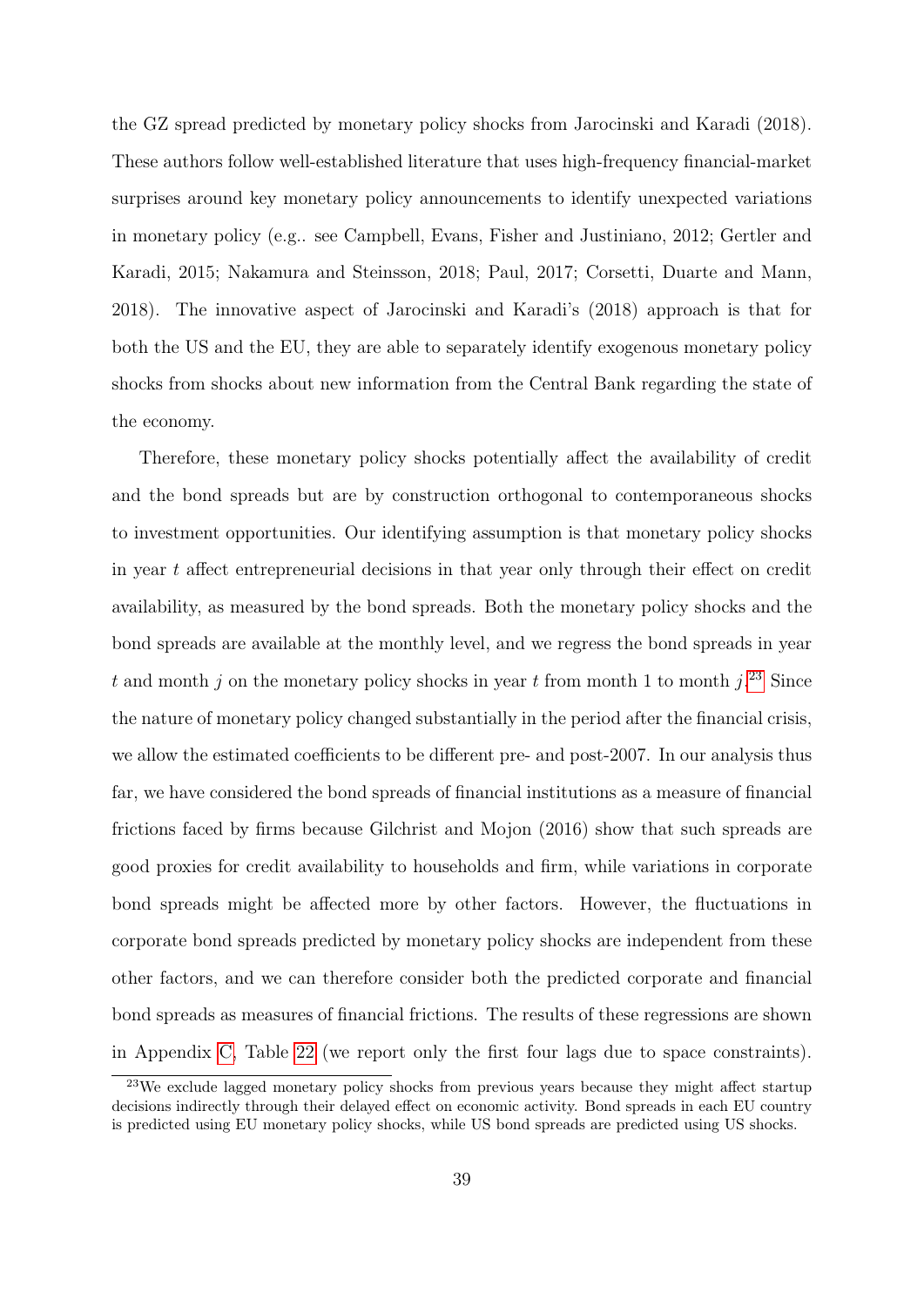<span id="page-39-0"></span>

|                            | $\left( 1\right)$<br>All | (2)<br>Low growth       | (3)<br>High growth      | (4)<br>All              | (5)<br>Low growth      | (6)<br>High growth      |
|----------------------------|--------------------------|-------------------------|-------------------------|-------------------------|------------------------|-------------------------|
| GDP growth                 | $3.615***$               | $3.279***$              | $3.285***$              | $3.697***$              | $3.335***$             | $3.429***$              |
|                            | (0.1414)                 | (0.1614)                | (0.2160)                | (0.1578)                | (0.1795)               | (0.2440)                |
| Predicted GZ spread        | $-0.102***$<br>(0.0191)  | $-0.058***$<br>(0.0212) | $-0.188***$<br>(0.0322) | $-0.094***$<br>(0.0204) | $-0.051**$<br>(0.0229) | $-0.175***$<br>(0.0338) |
| Pr. GZ spread x GDP growth |                          |                         |                         | 0.586                   | 0.383                  | 1.128                   |
|                            |                          |                         |                         | (0.4966)                | (0.5418)               | (0.8837)                |
| Observations               | 399494                   | 399494                  | 399494                  | 399494                  | 399494                 | 399494                  |
| R-squared                  | 0.040                    | 0.037                   | 0.038                   | 0.040                   | 0.037                  | 0.038                   |

Table 5: Predicted GZ spread and probability of starting a firm

Notes: The dependent variable is a dummy that is equal to one if an individual is a nascent entrepreneur in the respective category. The controls include dummies for three education levels, sex, age and country fixed effects. The standard errors are obtained by using a bootstrap procedure with 5000 replications. Significance levels: \*  $p<0.1$ , \*\*  $p<0.05$ , \*\*\*  $p<0.01$ .

<span id="page-39-1"></span>Table 6: Predicted GZ spread and probability of starting a firm (without US)

|                            | $\left(1\right)$ | $\left( 2\right)$ | (3)         | (4)                    | (5)                    | $\left( 6\right)$      |
|----------------------------|------------------|-------------------|-------------|------------------------|------------------------|------------------------|
|                            | All              | Low growth        | High growth | All                    | Low growth             | High growth            |
| GDP growth                 | $3.417***$       | $3.111***$        | $3.103***$  | $3.566***$             | $3.259***$             | $3.184***$             |
|                            | (0.1441)         | (0.1649)          | (0.2182)    | (0.1454)               | (0.1668)               | (0.2194)               |
| Predicted GZ spread        | $-0.221***$      | $-0.160***$       | $-0.302***$ | $-0.187***$            | $-0.130***$            | $-0.271***$            |
|                            | (0.0234)         | (0.0265)          | (0.0381)    | (0.0239)               | (0.0270)               | (0.0389)               |
| Pr. GZ spread x GDP growth |                  |                   |             | $6.310***$<br>(0.7065) | $5.219***$<br>(0.7810) | $7.141***$<br>(1.2117) |
| Observations               | 348905           | 348905            | 348905      | 348905                 | 348905                 | 348905                 |
| R-squared                  | 0.035            | 0.030             | 0.039       | 0.036                  | 0.030                  | 0.040                  |

Notes: The dependent variable is a dummy that is equal to one if an individual is a nascent entrepreneur in the respective category. The controls include dummies for three education levels, sex, age and country fixed effects. The standard errors are obtained by using a bootstrap procedure with 5000 replications. Significance levels: \*  $p<0.1$ , \*\*  $p<0.05$ , \*\*\*  $p<0.01$ .

Monetary policy shocks have predictive power on the bond spreads, especially after 2007 and especially for corporate bonds. The correlation of the resulting predicted monthly corporate GZ spread with the actual spread is equal to 0.62 (0.44 when subtracting country means). We then compute the yearly averages of the predicted monthly spreads to replace the actual spread in the estimations. Figure [11](#page-68-1) in the Appendix plots the series of predicted GZ spreads.

Table [5](#page-39-0) presents the results for the full sample, and, to reduce the heterogeneity in the nature of the monetary policy shocks, Table [6](#page-39-1) only considers the subsample of EU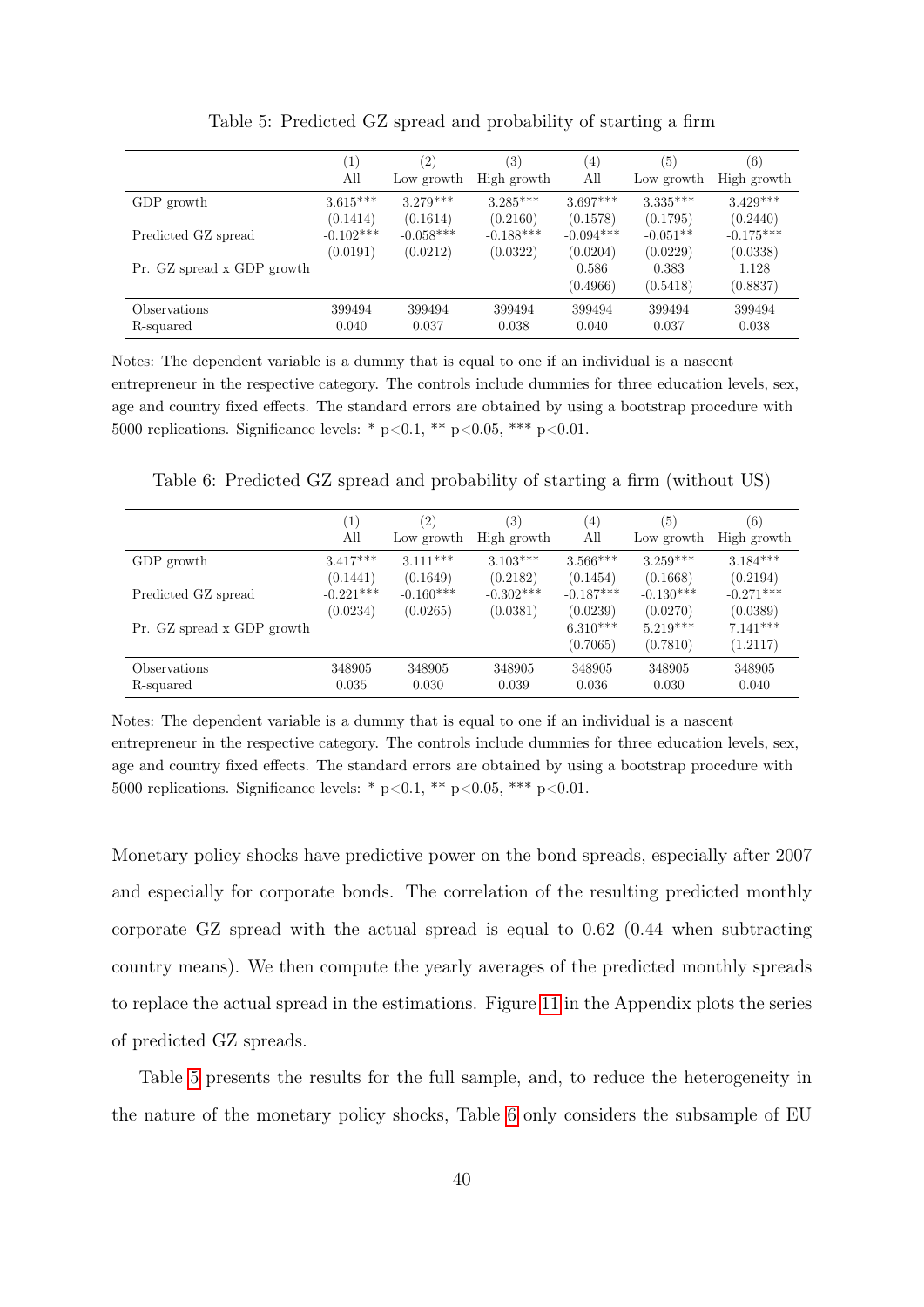countries. The indicator of financial frictions is the predicted corporate bond spread. The variance-covariance matrix is estimated with a bootstrap procedure with 5000 replications. The coefficients of the predicted GZ spread and its interaction with GDP growth confirm the main result that high-growth startups are more penalized by exogenous increases in the cost of credit than are low-growth startups, especially in periods of low GDP growth. In fact, the coefficients are often larger and more significant than in the baseline in Tables [3](#page-32-0) and [4.](#page-33-0) In Tables [23-](#page-73-0)[26](#page-74-0) in Appendix [C,](#page-68-0) we consider alternative specifications: one that considers only Spain, one that uses predicted financial spreads, and one in which the monetary policy coefficients are restricted to be the same before and after 2007. These results also broadly confirm the main findings.

Given our identification strategy, the results in tables [5-](#page-39-0)[6](#page-39-1) can be interpreted as the effects of exogenous changes in the cost of finance, and we can combine them with the analysis on SABI in Section [5.1](#page-25-0) to predict their implications for employment growth (abstracting from the general equilibrium effects on wages and interest rates). To do so, we perform a simple back-of-the-envelope calculation to quantify the effects of financial frictions and business cycle conditions on the size of new firms emerging via the composition of entry channel, i.e., the decline in the share of high-growth startups. First, we compute the changes in this share based on the changes in the probabilities of the two types of startups predicted by the regression models of columns 5 and 6 in Table [6.](#page-39-1) We then use column 4 of Table [2](#page-27-0) and, in particular, the coefficient of the Age 10 x share interaction to calculate the implied effect on employment per firm ten years after firm creation.

We consider two scenarios: a boom period with GDP growth equal to 3% and a recession period with GDP falling by  $3\%$ .<sup>[24](#page-40-0)</sup> In the first scenario, we obtain from Table [6](#page-39-1) that a one percentage point increase in the GZ spread decreases the share of high-growth startups from 29.6%, which is the prediction at the average spread, to 25.1%. If the spread increases by three percentage points, the share decreases to 17.4%. This finding implies that on average, in response to a one percentage point and three percentage point

<span id="page-40-0"></span> $^{24}$ These growth rates roughly correspond to those of Spain before and during the Great Recession.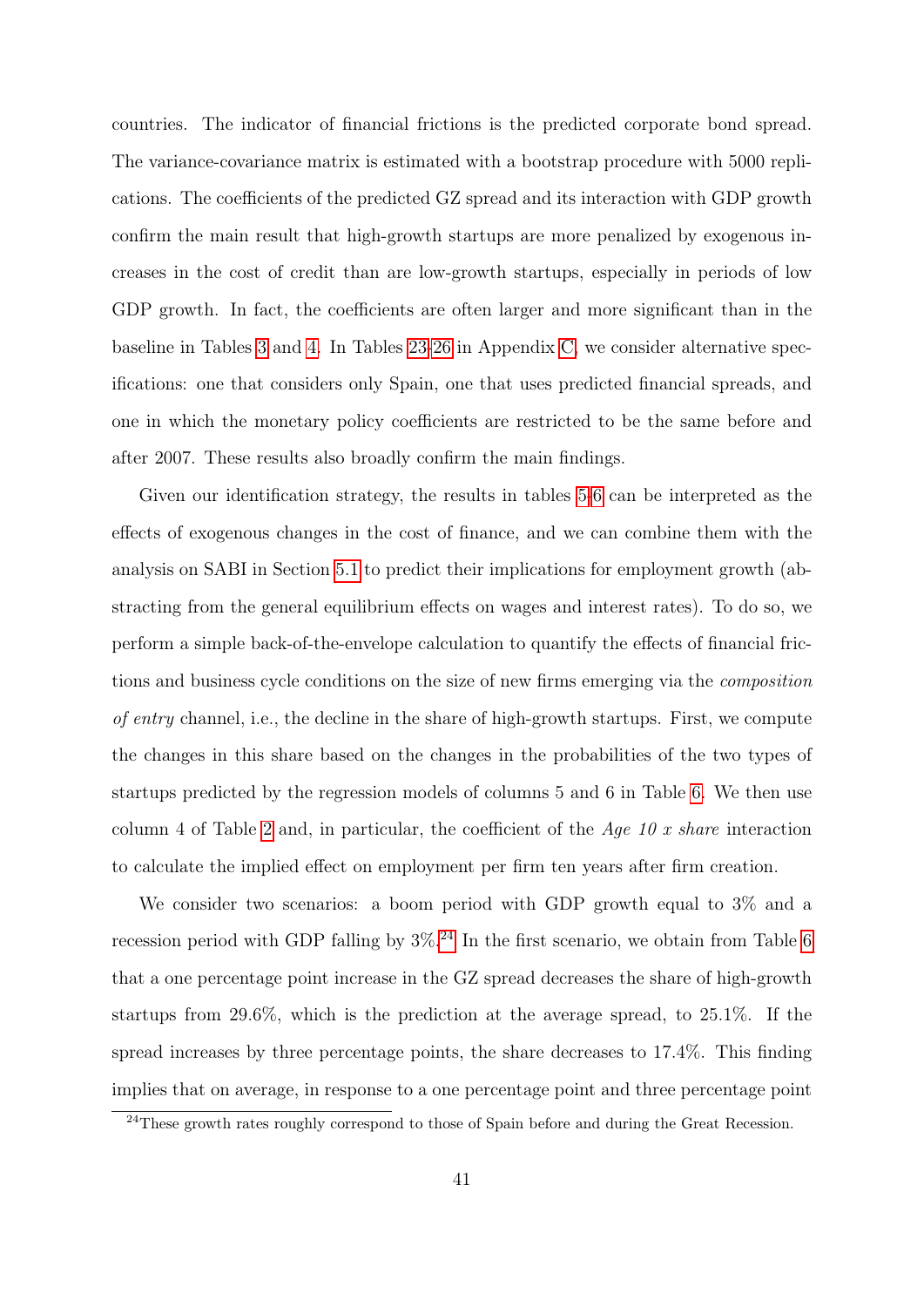increase in the GZ spread, new firms grow slower and, after 10 years, have 1.1% and 2.9% fewer employees, respectively. In the recession scenario, the effects of an increase in the spread are considerably larger. A one-percentage point increase implies a decrease in the high-growth startup share from 28.7% to 16.0%, whereas a three percentage point increase implies a decrease to 2.7%. As a result, in response to a one percentage point and a three percentage point increase in the GZ spread, the predicted firm employment after 10 years decreases by 3.5% and 6.6%, respectively.

Note that this composition of entry channel leads to a lower employment level after approximately six years, as this is the point at which the coefficients of the age-share interactions become positive. However, the effect on employment growth is felt already after 3-4 years, as seen in the first column of Table [2.](#page-27-0)

#### 5.5 Industry-level measures of financial frictions

In the model, we assume that Type 1 and Type 2 startups have different patterns of productivity growth but need to finance the same initial investment  $\kappa$  and face the same excess cost of external finance  $r<sup>b</sup>$ . An alternative approach to test the link between finance and startup type is to instead select projects that differ in terms of  $\kappa$  and  $r^b$ . We identify differences in  $\kappa$  in the data with the Rajan and Zingales (1998) external financial dependence (EFD) indicator, which measures the fraction of investment needs not covered by internally generated funds. The hypothesis is that the different technological features of the industries determine the different financing needs of firms. In high-EFD Industries, firms require on average more external financing to fund their investment, and thus, it is plausible that in such industries, startups have a larger value of  $\kappa$  than do other industries. Predictions 1-3 can clearly be extended to this case: a higher value of  $\kappa$  means that startups need higher initial financing and are more affected by changes in  $r<sup>b</sup>$ . Therefore, startups in high-EFD industries are likely to be more sensitive to changes in the excess cost of finance than startups in low-EFD industries. To investigate this hypothesis, we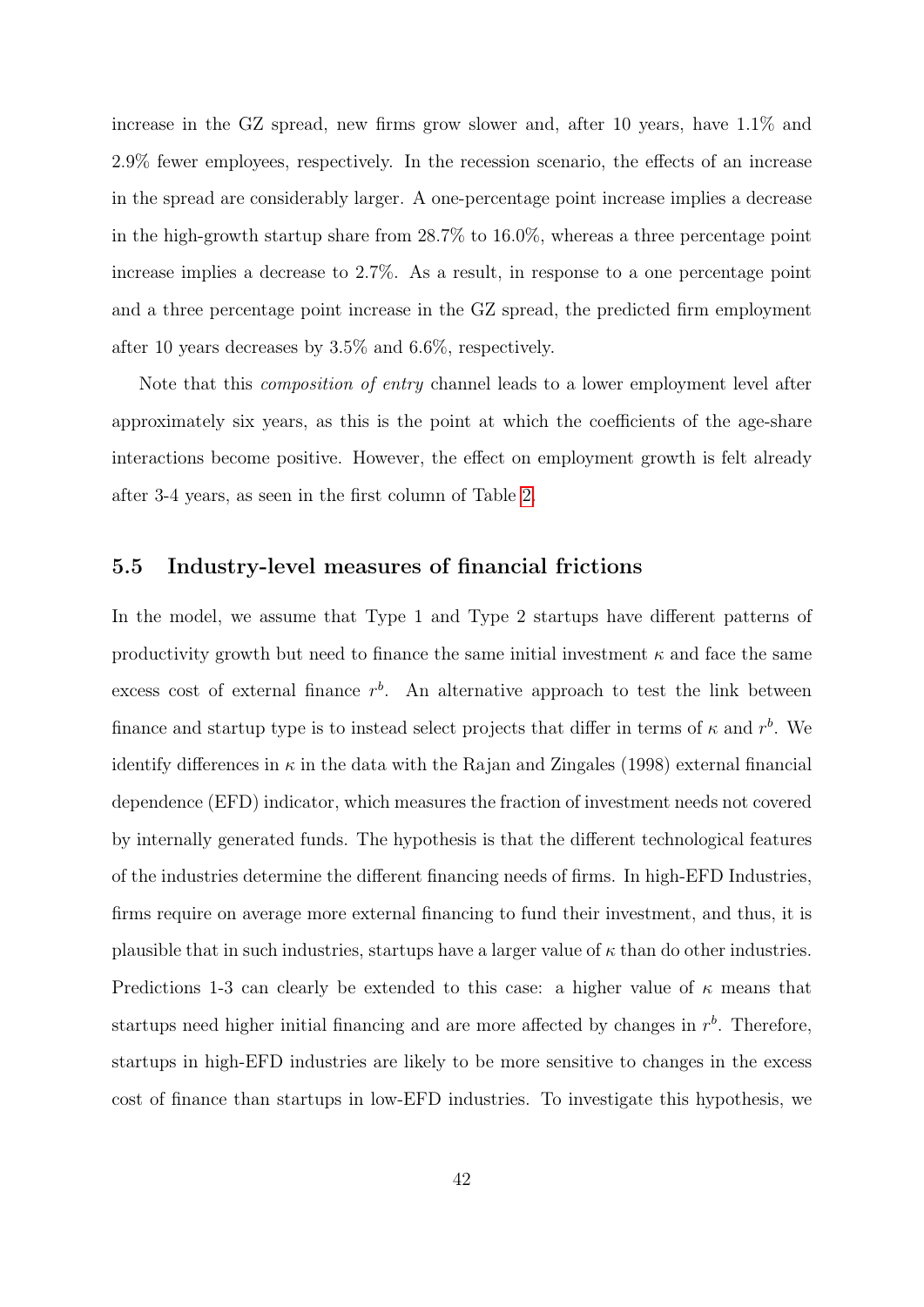repeat our estimations considering only starts in the manufacturing sector. We use data on industry-level financial dependence from Kroszner et al. (2007), and we identify the manufacturing startups with low- and high-external financial dependence (low EFD and high EFD). The details can be found in the Appendix [B.6.](#page-65-0)

Furthermore, we identify differences in  $r<sup>b</sup>$  with differences in asset tangibility. The corporate finance literature has shown that the tangibility of assets is an important factor for firms to obtain loans (see, e.g., Almeida and Campello, 2007). More tangible assets have more collateral value, which can be pledged to obtain loans with low excess cost  $r<sup>b</sup>$ . Therefore, industries with a higher share of intangible assets should have less pledgeable collateral and higher values of  $r<sup>b</sup>$ , especially in periods of financial stress and high external finance costs. We match the Compustat SIC classification with the 2-digit sectors in the GEM dataset, and we assign to each GEM sector the intangible capital share computed in Caggese and Perez (2017). We then calculate the median values and classify a sector as having a high (low) intangible share if its value is above (below) the median.

#### 5.5.1 Intangible assets

In this section, we analyze the behavior of startups classified according to the amount of intangible assets. Analogously to Table [1,](#page-24-0) Table [7](#page-43-0) compares the percentages of startups inside and outside the period of the financial crisis but considers only the sectors for which the measure of intangibility is available.<sup>[25](#page-42-0)</sup> The percentage difference between the two periods is very similar to that reported in Table [1](#page-24-0) for all startups. When comparing the drop in startups between low- and high-intangible sectors, we see that it is much larger for the latter than for the former, in line with our expectations.

Table [8](#page-43-1) shows the regression results of Equation [\(13\)](#page-30-1). In the first three columns, we find that the financial crisis dummy and the interaction with GDP growth are much larger and more significant for the high-intangible sectors, which is consistent with the

<span id="page-42-0"></span><sup>25</sup>We can classify only a subset of all startups (approximately 54%) because the information on the intangible share is not available for all sectors in the GEM data. We have verified that the main results shown in Table [4](#page-33-0) also hold in this subsample.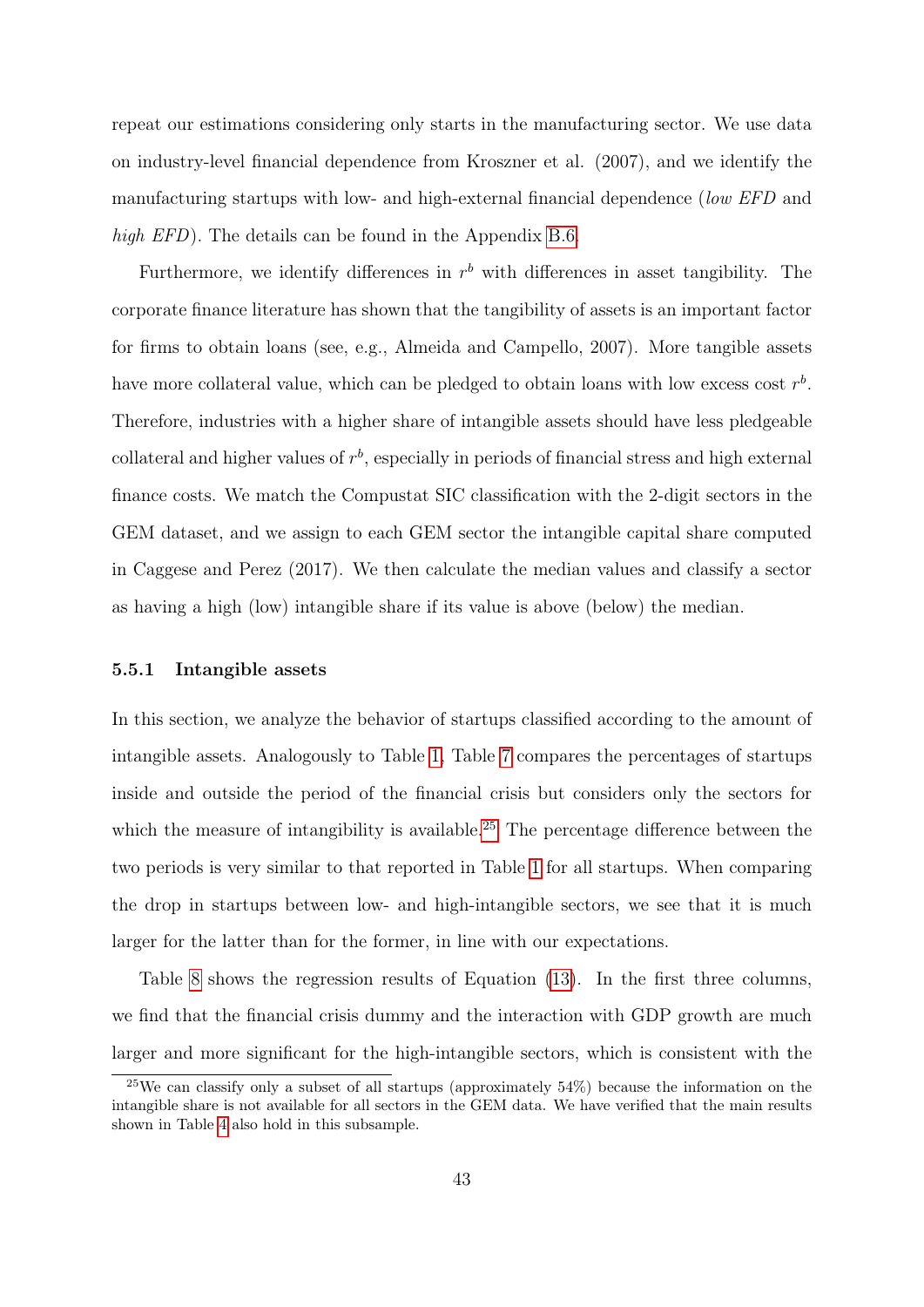<span id="page-43-0"></span>Table 7: Percentage of individuals starting a firm (sectors with tangibility information)

|                | All      | Low intan. | High intan. |
|----------------|----------|------------|-------------|
| Full           | 2.07     | 1.42       | 0.65        |
| No Fin. crisis | 2.42     | 1.63       | 0.79        |
| Fin. crisis    | 1.58     | 1.13       | 0.45        |
| % Difference   | $-34.71$ | $-30.67$   | $-43.04$    |

Table 8: Financial crisis, GZ spread and probability of starting a firm

<span id="page-43-1"></span>

|                           | $\left( 1\right)$<br>All | (2)<br>Low intan.       | (3)<br>High intan.      | $\left( 4\right)$<br>All | $\left(5\right)$<br>Low intan. | (6)<br>High intan.    |
|---------------------------|--------------------------|-------------------------|-------------------------|--------------------------|--------------------------------|-----------------------|
| GDP growth                | 0.637<br>(0.6258)        | 0.535<br>(0.5267)       | 0.617<br>(0.6626)       | $5.520**$<br>(2.1986)    | $4.082***$<br>(1.5757)         | $7.337**$<br>(3.2281) |
| Fin. crisis               | $-0.163***$<br>(0.0545)  | $-0.108***$<br>(0.0403) | $-0.252***$<br>(0.0858) |                          |                                |                       |
| Fin. crisis x GDP growth  | $4.446**$<br>(1.8791)    | $3.155***$<br>(1.5244)  | $6.663**$<br>(2.7952)   |                          |                                |                       |
| GZ spread                 |                          |                         |                         | $-0.020$<br>(0.0221)     | $-0.017$<br>(0.0155)           | $-0.026$<br>(0.0362)  |
| GZ spread x GDP growth    |                          |                         |                         | 2.660<br>(1.7119)        | $2.067*$<br>(1.1846)           | 3.415<br>(2.6825)     |
| Observations<br>R-squared | 894126<br>0.062          | 894126<br>0.057         | 894126<br>0.063         | 370280<br>0.039          | 370280<br>0.028                | 370280<br>0.053       |

predictions of the model. The last three columns show the results of Equation [\(13\)](#page-30-1) by using the GZ spread. Compared to the firms in the complementary sample, highintangible firms are more sensitive to financial conditions, especially during downturns. However, the interaction coefficient in column 6 is not statistically significant.

#### <span id="page-43-2"></span>5.5.2 External financial dependence

Table 9: Percentage of individuals starting a manufacturing firm

|                | All      |          | Low EFD High EFD |
|----------------|----------|----------|------------------|
| Full           | 0.24     | 0.14     | 0.10             |
| No Fin. crisis | 0.29     | 0.17     | 0.13             |
| Fin. crisis    | 0.16     | 0.10     | 0.06             |
| % Difference   | $-44.83$ | $-41.18$ | $-53.85$         |

In this section, for the smaller sample of manufacturing startups (approximately 5%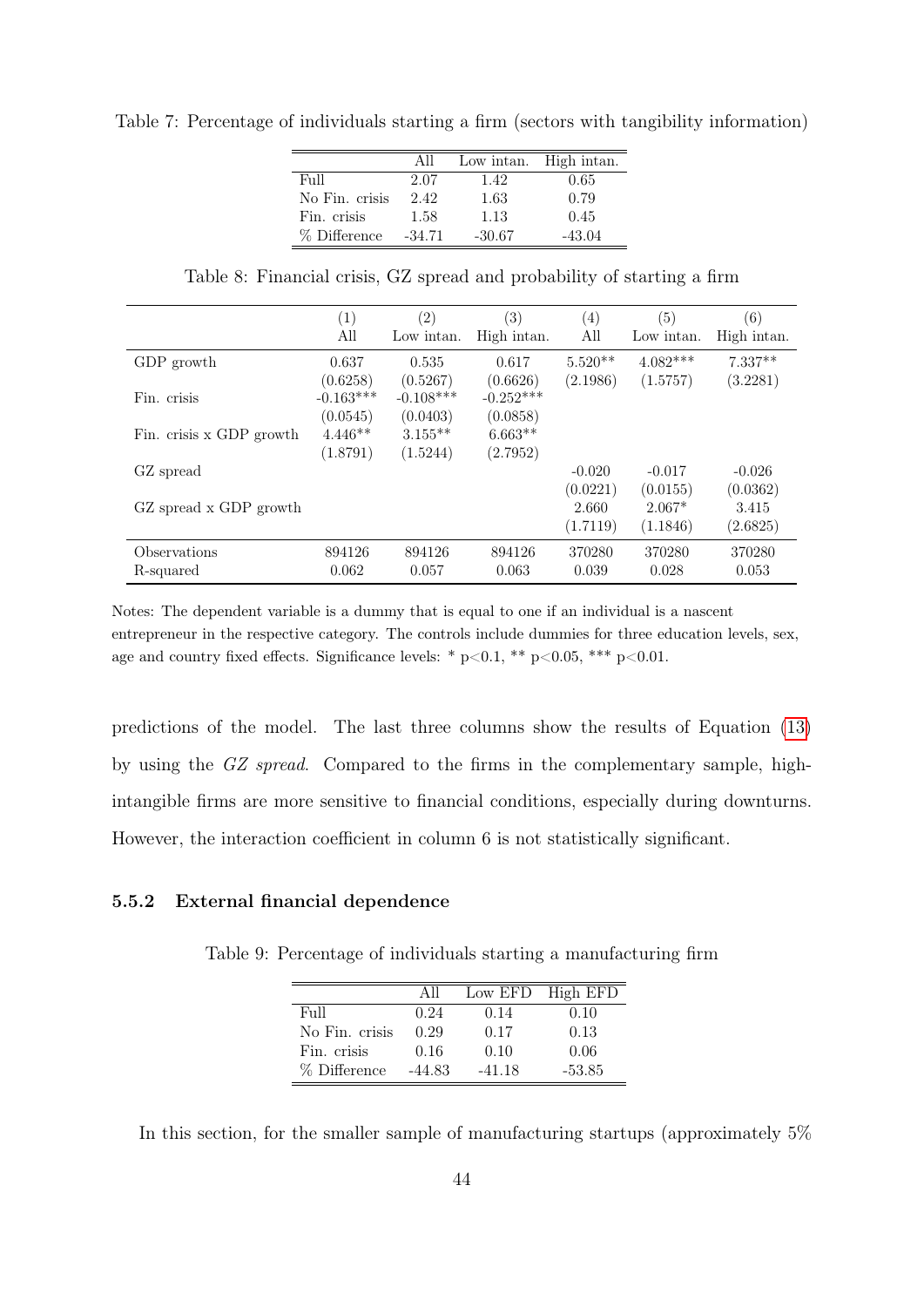<span id="page-44-0"></span>of the total), we analyze the behavior of startups classified according to external financial dependence. Table [9](#page-43-2) shows the percentages of individuals starting manufacturing firms.

|                           | $\left(1\right)$<br>All | (2)<br>Low EFD         | $\left( 3\right)$<br>High EFD | $\left( 4\right)$<br>All | (5)<br>Low EFD       | (6)<br>High EFD        |
|---------------------------|-------------------------|------------------------|-------------------------------|--------------------------|----------------------|------------------------|
| GDP growth                | 0.463<br>(1.3067)       | $1.650**$<br>(0.8264)  | $-0.973$<br>(1.7349)          | $5.544**$<br>(2.1866)    | $3.856*$<br>(2.1633) | $7.181***$<br>(1.7670) |
| Fin. crisis               | $-0.163***$<br>(0.0605) | $-0.089**$<br>(0.0385) | $-0.240**$<br>(0.0941)        |                          |                      |                        |
| Fin. crisis x GDP growth  | $5.104**$<br>(2.1893)   | $2.672*$<br>(1.5425)   | $7.688**$<br>(3.3112)         |                          |                      |                        |
| GZ spread                 |                         |                        |                               | 0.003<br>(0.0223)        | $-0.016$<br>(0.0194) | 0.025<br>(0.0275)      |
| GZ spread x GDP growth    |                         |                        |                               | 1.407<br>(1.5613)        | 0.406<br>(1.8754)    | $2.693***$<br>(0.7913) |
| Observations<br>R-squared | 894126<br>0.057         | 894126<br>0.047        | 894126<br>0.067               | 370280<br>0.032          | 370280<br>0.032      | 370280<br>0.032        |

Table 10: Financial crisis, GZ spread and probability of starting a firm

Notes: The dependent variable is a dummy that is equal to one if an individual is a nascent entrepreneur in the respective category. The controls include dummies for three education levels, sex, age and country fixed effects. Significance levels: \*  $p<0.1$ , \*\*  $p<0.05$ , \*\*\*  $p<0.01$ .

The decline in the probability of starting any type of manufacturing firm between crisis and non-crisis periods is -45%, whereas the drop is -54% in the high-EFD sectors and -41% in the low-EFD sectors.

Table [10](#page-44-0) shows the regression results. We find that the financial crisis dummy and the interaction with GDP growth are much larger and more significant for the high-EFD sectors than for the low-EFD sectors. Using the GZ spread, we also find large differences in the interaction term between the two categories, in line with the predictions of the model.

## 6 Robustness checks

In this section, we complement the analysis with a number of robustness checks. We use an alternative measure of financial frictions, and we make use of additional information from the GEM survey to include further control variables and consider an alternative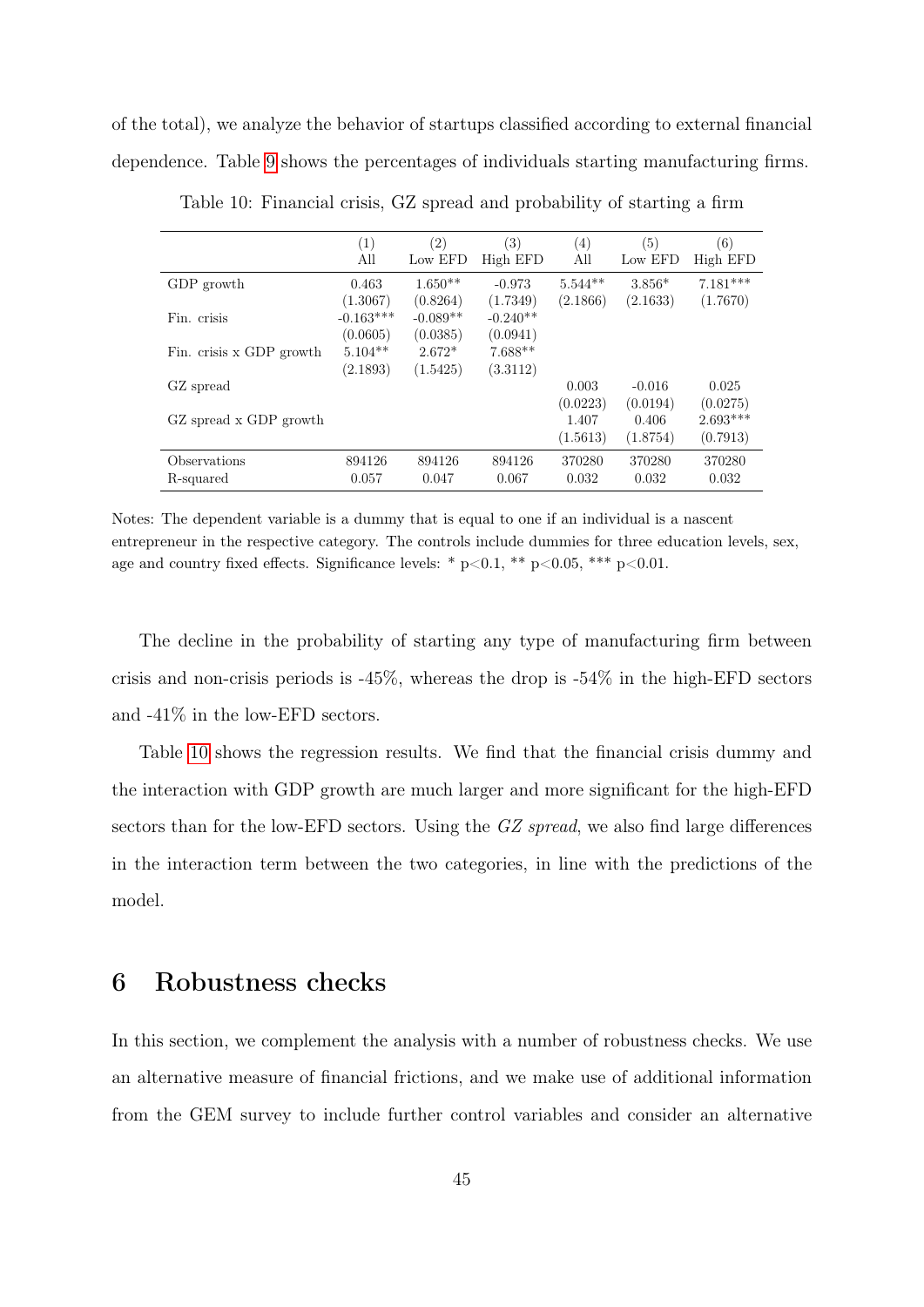|                           | (1)       | $\left(2\right)$ | (3)         |
|---------------------------|-----------|------------------|-------------|
|                           | All       | Low growth       | High growth |
| GDP growth                | $2.812**$ | $2.615**$        | 2.509       |
|                           | (1.4047)  | (1.1194)         | (1.6171)    |
| RR indicator              | $-0.012$  | $-0.011$         | $-0.012*$   |
|                           | (0.0088)  | (0.0089)         | (0.0070)    |
| RR indicator x GDP growth | $0.667**$ | $0.528*$         | $0.789*$    |
|                           | (0.3384)  | (0.2876)         | (0.4229)    |
| Observations              | 731881    | 731881           | 731881      |
| R-squared                 | 0.043     | 0.039            | 0.041       |

<span id="page-45-0"></span>Table 11: Romer and Romer financial distress indicator and probability of starting a firm

Notes: The dependent variable is a dummy that is equal to one if an individual is a nascent entrepreneur in the respective category. The controls include dummies for three education levels, sex, age and country fixed effects. Significance levels: \*  $p<0.1$ , \*\*  $p<0.05$ , \*\*\*  $p<0.01$ .

method to identify high-growth startups.

### 6.1 Alternative indicator of financial frictions

Table [11](#page-45-0) replicates the last three columns of Table [4](#page-33-0) and Figure [6.](#page-35-0) As an alternative measure of financial frictions, the RR financial distress indicator of Romer and Romer (2017) is used. As argued above, the RR indicator is explicitly designed to capture both high bond spreads and other factors of financial distress that might be important for the new firms' access to finance, and it is available for our full sample. The results show that the predictions of the model are confirmed with this alternative measure. The coefficient of the RR indicator is significantly negative only for high-growth startups, and the interaction is larger in magnitude for this group than for the complementary sample.

### 6.2 Additional control variables

In the previous sections, we found a strong negative effect of financial conditions on high-growth startups, which are defined as firms with entrepreneurs who expect that their firm will become larger in size than the other firms in their country/industry in 5 years' time. The designers of the survey included this question on the expected future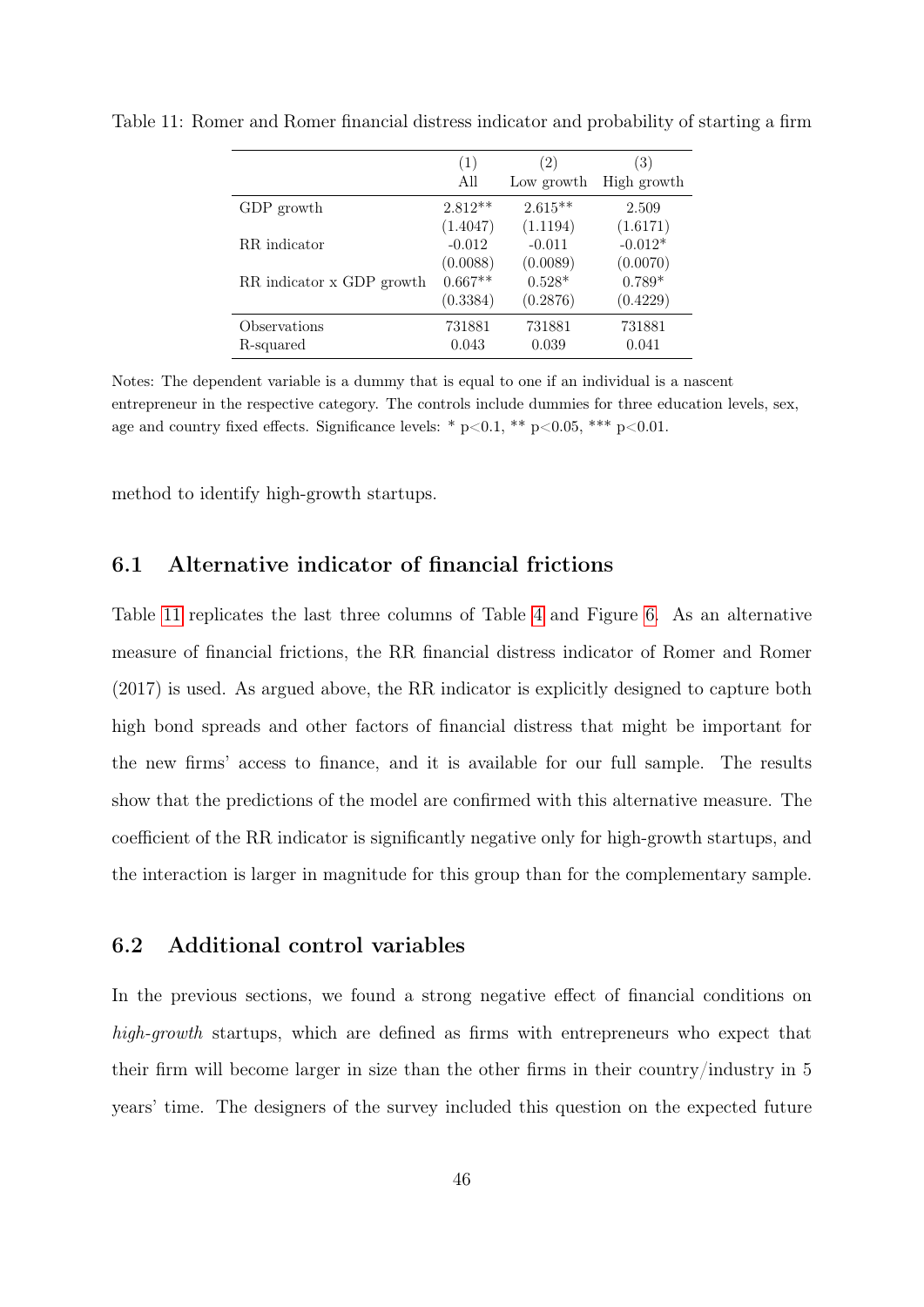size of the firm precisely to capture startups with high growth potential. However, as argued above, the answer might be affected by expectations on the future state of the economy. Our analysis on firm-level data (see Figure [5\)](#page-28-0) confirms that our high-growth indicator provides relevant information on the intrinsic growth potential of these startups and is not simply a measure of expectations on the economy. Moreover, since our results are conditional on GDP growth, to the extent that these expectations are correlated with current growth, our estimated effect of financial frictions on high-growth startups is robust to this problem. Nonetheless, we can further check the robustness to this potential problem because the GEM surveys contain a question on expectations of future business opportunities. The exact question is "In the next six months, will there be good opportunities for starting a business? ", which can be answered with Yes, No or Don't know. We exclude respondents with the answer Don't know and include in the analysis the variable Opportunity expectations, which is equal to 1 for Yes and 0 otherwise. Although the time horizon of this expectations variable is relatively short, we should expect that if the results of the high-growth startups are entirely driven by future expectations of the economy, they should be at least partially absorbed by the inclusion of this variable.

Table [12](#page-47-0) repeats the analysis in Table [4](#page-33-0) after adding the *Opportunity expectations* variable, Its coefficient is positive and strongly significant in all specifications. The other coefficients are quantitatively very similar to the baseline results in Table [4](#page-33-0) and only slightly less significant; we still find that the stronger negative effect of a financial crisis and of high bond spreads is concentrated among the high-growth startups. The fact that the baseline results still hold when controlling for expectations confirm that our categorization of startups reflects the nature of the new businesses rather than just general expectations about the economy.

In Table [13,](#page-48-0) we add as a control variable the share of firm exits for each sector/country/year observation. This variable captures the possibility that new startups are driven by the presence of serial entrepreneurs who seek to start a new business. We find this variable to be generally not statistically significant and that it does not affect the previous results.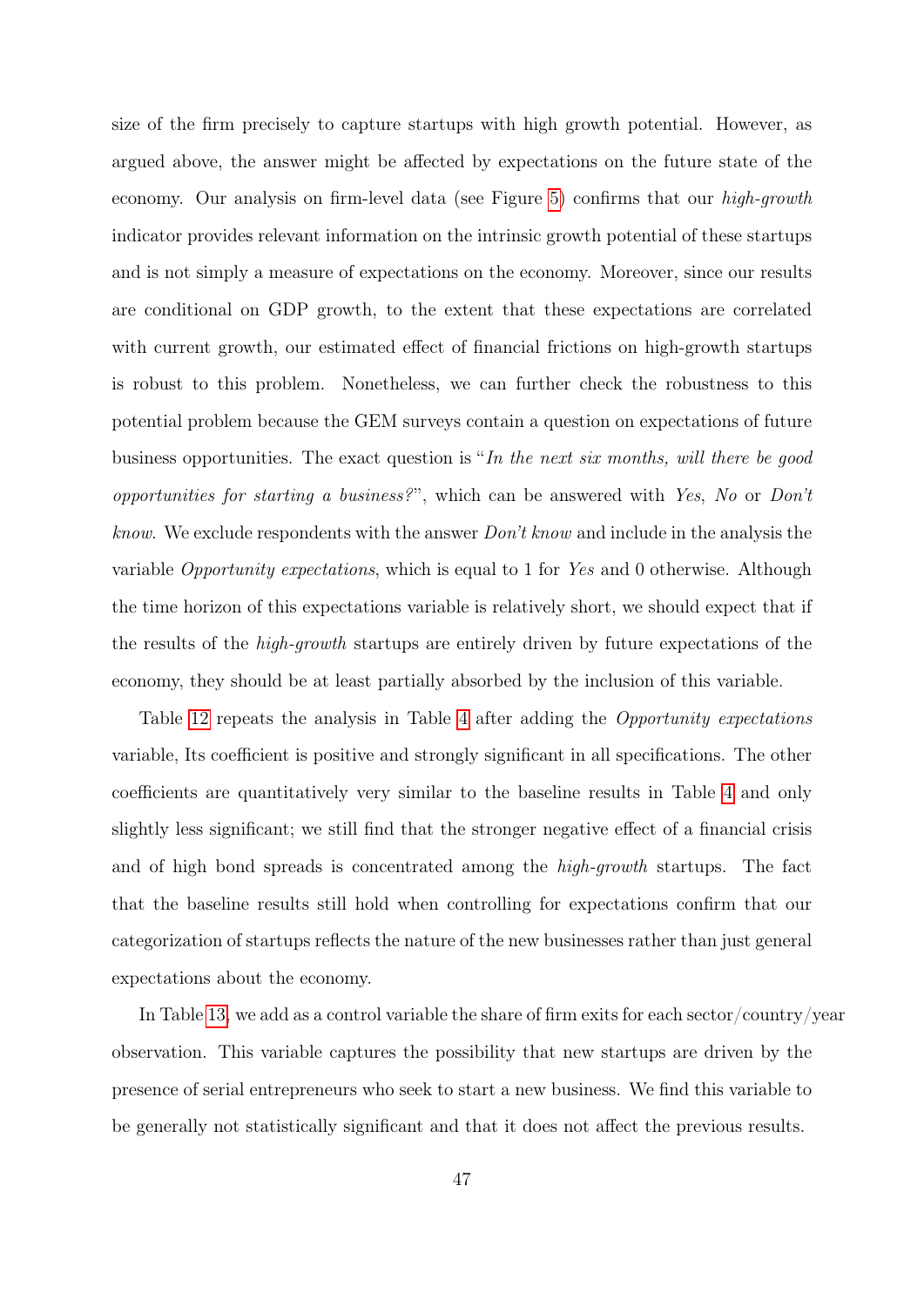<span id="page-47-0"></span>

|                          | (1)         | $\left( 2\right)$ | (3)         | (4)        | (5)        | (6)         |
|--------------------------|-------------|-------------------|-------------|------------|------------|-------------|
|                          | All         | Low growth        | High growth | All        | Low growth | High growth |
| GDP growth               | 0.175       | 0.533             | $-0.469$    | 4.123      | 3.050      | $5.208**$   |
|                          | (0.6646)    | (0.5870)          | (0.5285)    | (2.8590)   | (2.6752)   | (2.2067)    |
| Fin. crisis              | $-0.207***$ | $-0.171***$       | $-0.218***$ |            |            |             |
|                          | (0.0563)    | (0.0460)          | (0.0652)    |            |            |             |
| Fin. crisis x GDP growth | $4.002*$    | $3.109*$          | $4.651*$    |            |            |             |
|                          | (2.1734)    | (1.7523)          | (2.7785)    |            |            |             |
| GZ spread                |             |                   |             | $-0.033$   | $-0.027$   | $-0.042*$   |
|                          |             |                   |             | (0.0285)   | (0.0281)   | (0.0221)    |
| GZ spread x GDP growth   |             |                   |             | 1.793      | 0.815      | $3.411*$    |
|                          |             |                   |             | (2.3642)   | (2.1263)   | (1.9965)    |
| Opportunity expectations | $0.448***$  | $0.403***$        | $0.401***$  | $0.452***$ | $0.412***$ | $0.400***$  |
|                          | (0.0315)    | (0.0306)          | (0.0304)    | (0.0581)   | (0.0553)   | (0.0502)    |
| Observations             | 724666      | 724666            | 724666      | 328196     | 328196     | 328196      |
| R-squared                | 0.084       | 0.065             | 0.094       | 0.065      | 0.059      | 0.058       |

Table 12: Financial crisis, GZ spread and probability of starting a firm

In Table [14,](#page-48-1) we add income categories (for the definition, see footnote [16\)](#page-30-2). We find that being in a higher income category increases the probability of starting a new firm, but again in this case, the inclusion of these additional control variables does not significantly change the results obtained previously, and if anything, it makes them slightly stronger.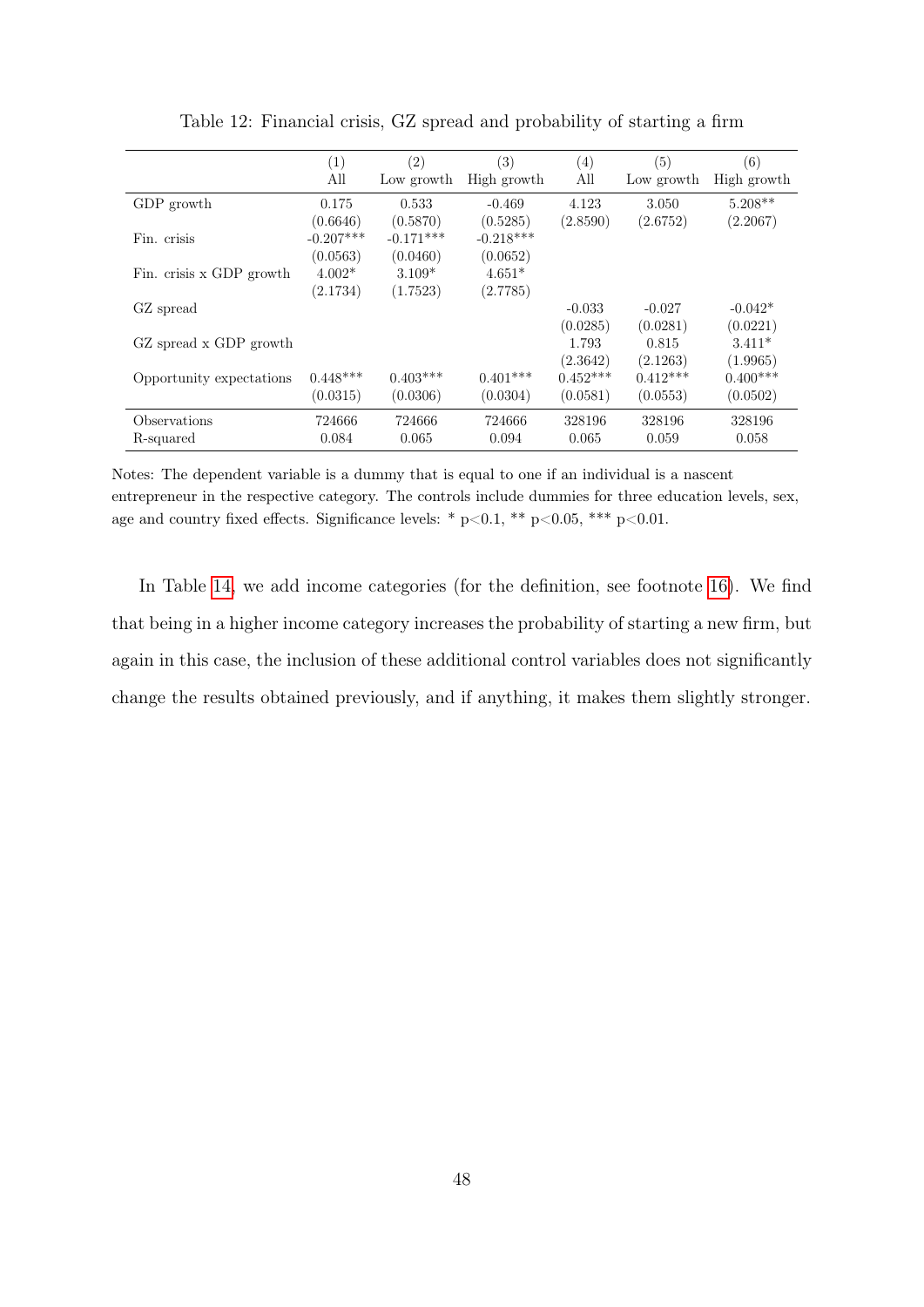<span id="page-48-0"></span>

|                          | (1)         | (2)         | $\left( 3\right)$ | (4)        | (5)        | (6)         |
|--------------------------|-------------|-------------|-------------------|------------|------------|-------------|
|                          | All         | Low growth  | High growth       | All        | Low growth | High growth |
| GDP growth               | 0.846       | $1.106**$   | 0.175             | $5.489***$ | $4.494***$ | $6.211***$  |
|                          | (0.5810)    | (0.5359)    | (0.4685)          | (1.6142)   | (1.3957)   | (1.4898)    |
| Fin. crisis              | $-0.165***$ | $-0.132***$ | $-0.187***$       |            |            |             |
|                          | (0.0478)    | (0.0377)    | (0.0603)          |            |            |             |
| Fin. crisis x GDP growth | $4.562**$   | $3.785***$  | $4.972*$          |            |            |             |
|                          | (1.8739)    | (1.4442)    | (2.6347)          |            |            |             |
| GZ spread                |             |             |                   | $-0.020$   | $-0.013$   | $-0.033*$   |
|                          |             |             |                   | (0.0200)   | (0.0192)   | (0.0175)    |
| GZ spread x GDP growth   |             |             |                   | $2.468*$   | 1.560      | $3.844***$  |
|                          |             |             |                   | (1.4484)   | (1.1886)   | (1.4622)    |
| Share of exits           | 2.638       | 2.243       | 2.396             | 0.426      | 0.809      | 0.264       |
|                          | (2.4544)    | (2.2407)    | (2.0532)          | (4.4940)   | (4.8303)   | (2.9459)    |
| Observations             | 894126      | 894126      | 894126            | 370280     | 370280     | 370280      |
| R-squared                | 0.062       | 0.046       | 0.078             | 0.039      | 0.035      | 0.039       |

Table 13: Financial crisis, GZ spread and probability of starting a firm

<span id="page-48-1"></span>

|                          | (1)         | $\left( 2\right)$ | $\left( 3\right)$ | (4)        | (5)        | (6)         |
|--------------------------|-------------|-------------------|-------------------|------------|------------|-------------|
|                          | All         | Low growth        | High growth       | All        | Low growth | High growth |
| GDP growth               | 0.582       | 0.901             | $-0.126$          | $5.350***$ | $4.334**$  | $6.079***$  |
|                          | (0.6673)    | (0.6105)          | (0.5206)          | (2.0213)   | (1.7920)   | (1.6990)    |
| Fin. crisis              | $-0.193***$ | $-0.148***$       | $-0.232***$       |            |            |             |
|                          | (0.0510)    | (0.0403)          | (0.0598)          |            |            |             |
| Fin. crisis x GDP growth | $4.756***$  | $3.915***$        | $5.244**$         |            |            |             |
|                          | (1.8002)    | (1.3862)          | (2.5267)          |            |            |             |
| GZ spread                |             |                   |                   | $-0.027$   | $-0.018$   | $-0.043**$  |
|                          |             |                   |                   | (0.0195)   | (0.0189)   | (0.0170)    |
| GZ spread x GDP growth   |             |                   |                   | 2.422      | 1.502      | $3.840**$   |
|                          |             |                   |                   | (1.6770)   | (1.3905)   | (1.6037)    |
| Middle income            | $0.093***$  | $0.075***$        | $0.106***$        | $0.158***$ | $0.125***$ | $0.183***$  |
|                          | (0.0333)    | (0.0267)          | (0.0400)          | (0.0234)   | (0.0247)   | (0.0217)    |
| High income              | $0.133***$  | $0.073***$        | $0.202***$        | $0.145***$ | $0.104***$ | $0.193***$  |
|                          | (0.0177)    | (0.0193)          | (0.0209)          | (0.0249)   | (0.0260)   | (0.0301)    |
| Observations             | 894126      | 894126            | 894126            | 370280     | 370280     | 370280      |
| R-squared                | 0.064       | 0.047             | 0.081             | 0.042      | 0.037      | 0.044       |

Table 14: Financial crisis, GZ spread and probability to start a firm

Notes: The dependent variable is a dummy that is equal to one if an individual is a nascent entrepreneur in the respective category. The controls include dummies for three education levels, sex, age and country fixed effects. Significance levels: \* p<0.1, \*\* p<0.05, \*\*\* p<0.01.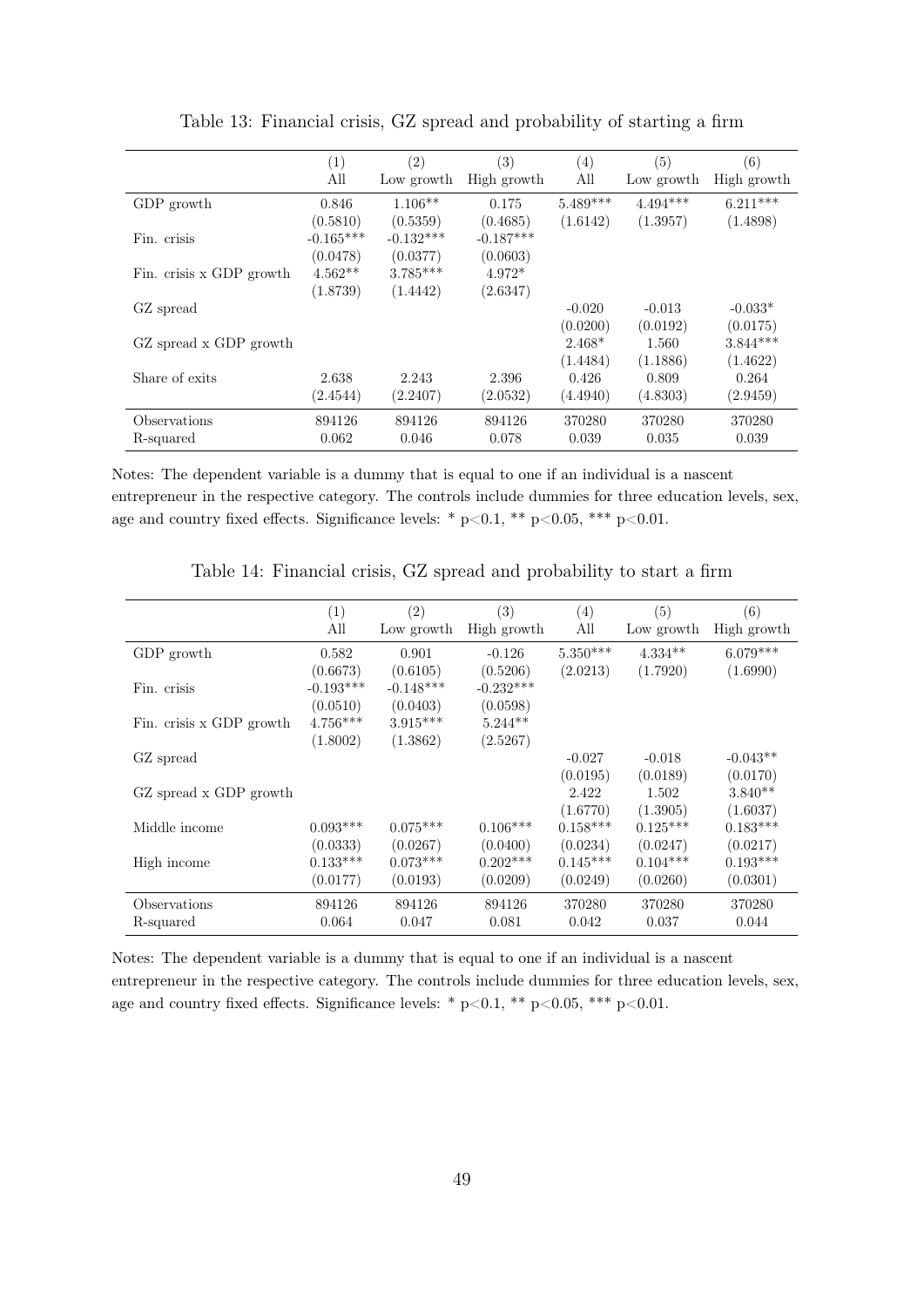|                           | (1)        | (2)         | (3)        | (4)        | (5)       | (6)        |
|---------------------------|------------|-------------|------------|------------|-----------|------------|
|                           | Not inn    | Inn         | Not inn    | Inn        | Not inn   | Inn        |
| GDP growth                | $1.009*$   | $-0.094$    | $4.892***$ | $5.274***$ | $2.718**$ | $2.300*$   |
|                           | (0.5543)   | (0.6750)    | (1.8046)   | (1.9308)   | (1.2650)  | (1.3715)   |
| Fin. crisis               | $-0.140**$ | $-0.156***$ |            |            |           |            |
|                           | (0.0624)   | (0.0349)    |            |            |           |            |
| Fin. crisis x GDP growth  | $4.095**$  | $4.552***$  |            |            |           |            |
|                           | (1.8890)   | (1.2877)    |            |            |           |            |
| GZ spread                 |            |             | $-0.030$   | 0.010      |           |            |
|                           |            |             | (0.0199)   | (0.0241)   |           |            |
| GZ spread x GDP growth    |            |             | 2.042      | $2.829**$  |           |            |
|                           |            |             | (1.6368)   | (1.1941)   |           |            |
| RR indicator              |            |             |            |            | $-0.010$  | $-0.012$   |
|                           |            |             |            |            | (0.0083)  | (0.0137)   |
| RR indicator x GDP growth |            |             |            |            | 0.542     | $0.793***$ |
|                           |            |             |            |            | (0.3498)  | (0.2464)   |
| Observations              | 894126     | 894126      | 370280     | 370280     | 731881    | 731881     |
| R-squared                 | 0.046      | 0.087       | 0.038      | 0.028      | 0.040     | 0.036      |

<span id="page-49-0"></span>Table 15: Financial crisis, GZ spread, RR indicator and probability of starting a firm

### 6.3 Classifying startups by innovativeness

In this subsection, we alternatively classify startups as non-innovative and innovative ones. The latter might grow faster in the long run because new products or services have the potential to capture larger market shares. However, these firms supplying novel products are also likely to be associated with higher risk and are thus additionally affected by risk premia fluctuations, which are not captured by our model. Nevertheless, we expect results similar to those in our baseline classification because in most countries, risk premia increased during the period of the financial crisis and the financing of innovative and potentially risky projects became more difficult.

Table [15](#page-49-0) shows the regression results for the two complementary subgroups of noninnovative and innovative startups. The results obtained by using the previous classification of low- and high-growth startups are broadly confirmed, regardless of the indicator of financial frictions used. The effect of the interaction term is always significant and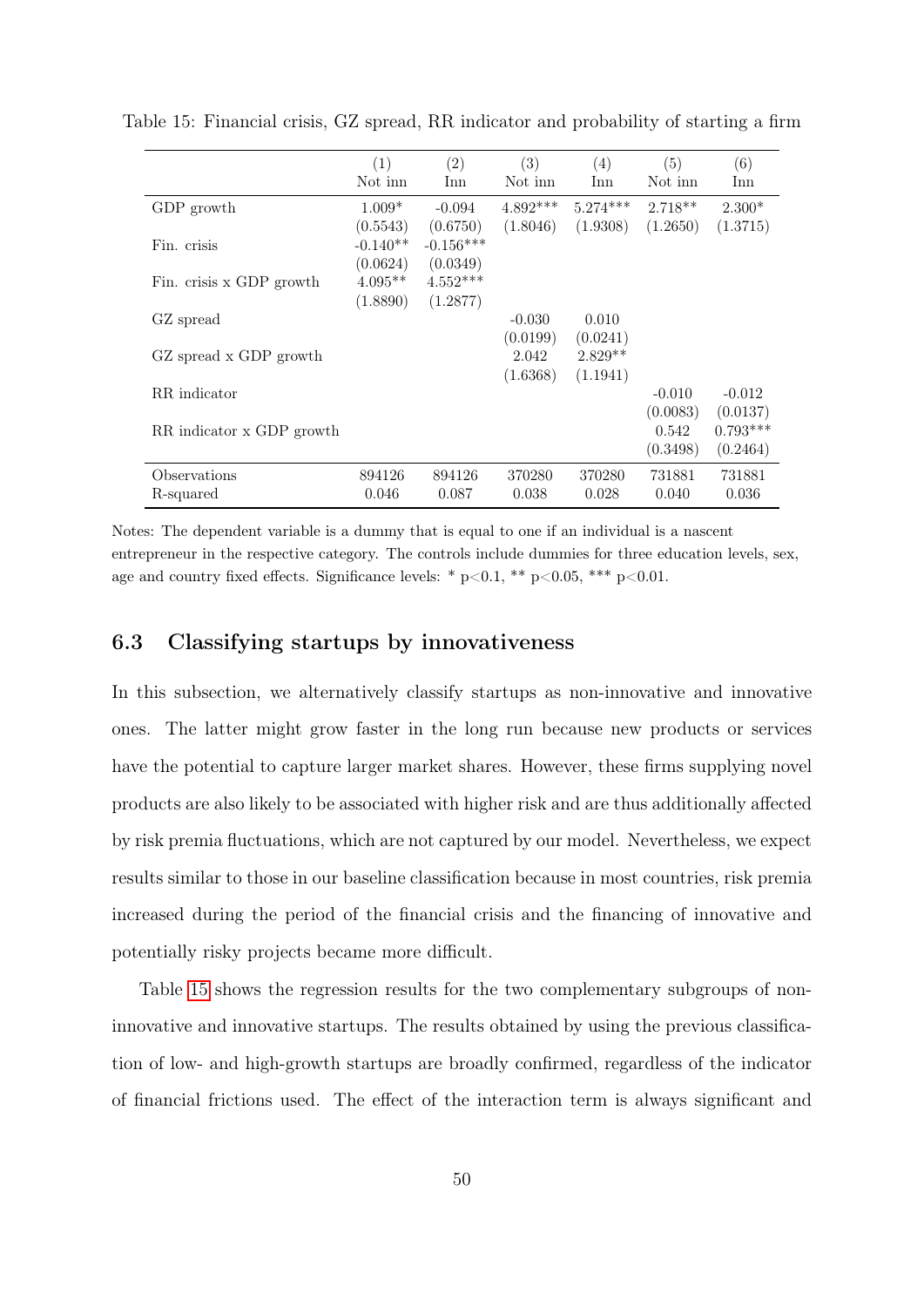larger for innovative startups than for non-innovative startups.

### <span id="page-50-0"></span>6.4 Additional robustness checks

In tables [20,](#page-71-0) [21](#page-71-1) and [23](#page-73-0) in Appendix [C,](#page-68-0) we show that the negative effect of bond spreads on high-growth startups is confirmed when considering only the Spanish GEM surveys. In Table [27,](#page-75-0) we replicate all the regressions after excluding the countries that did not experience a systemic banking crisis (according to Laeven and Valencia 2013). Thus, the crisis dummy is identified by comparing the crisis period with the pre-crisis period only for countries that experienced the crisis. In Table [28,](#page-75-1) we exclude the construction sector. We do this because in most countries, the collapse of this sector caused the banking crisis, rather than vice versa. Both of these robustness checks confirm the results shown above. In Table [29,](#page-76-0) we exclude startups that have already paid some wages and thus might have been established before, and once again, we confirm the previous results.

In Table [30,](#page-76-1) we estimate the baseline model when additionally including year fixed effects, which control for any time-varying factor common to all countries. As expected, representing a common shock to almost all countries in our dataset, the financial crisis dummy becomes insignificant. Nonetheless, the main results regarding the interaction between financial frictions and GDP growth are confirmed.

In Table [31,](#page-77-0) we replace the financial crisis indicator with an indicator for the Great Recession. This is a dummy equal to one if a country suffered two subsequent quarters with negative economic growth during the period 2008-2010. We find that the interaction term is strongly significant and larger for high-growth startups. This finding implies that these startups declined more during the great recession in countries that experienced a larger contraction in GDP during that period.

In Table [32,](#page-77-1) we estimate a two-step Heckman selection model. The first-stage selection equation determines the probability of starting a business and in addition to GDP growth, includes the indicator for financial frictions and their interaction; it also includes the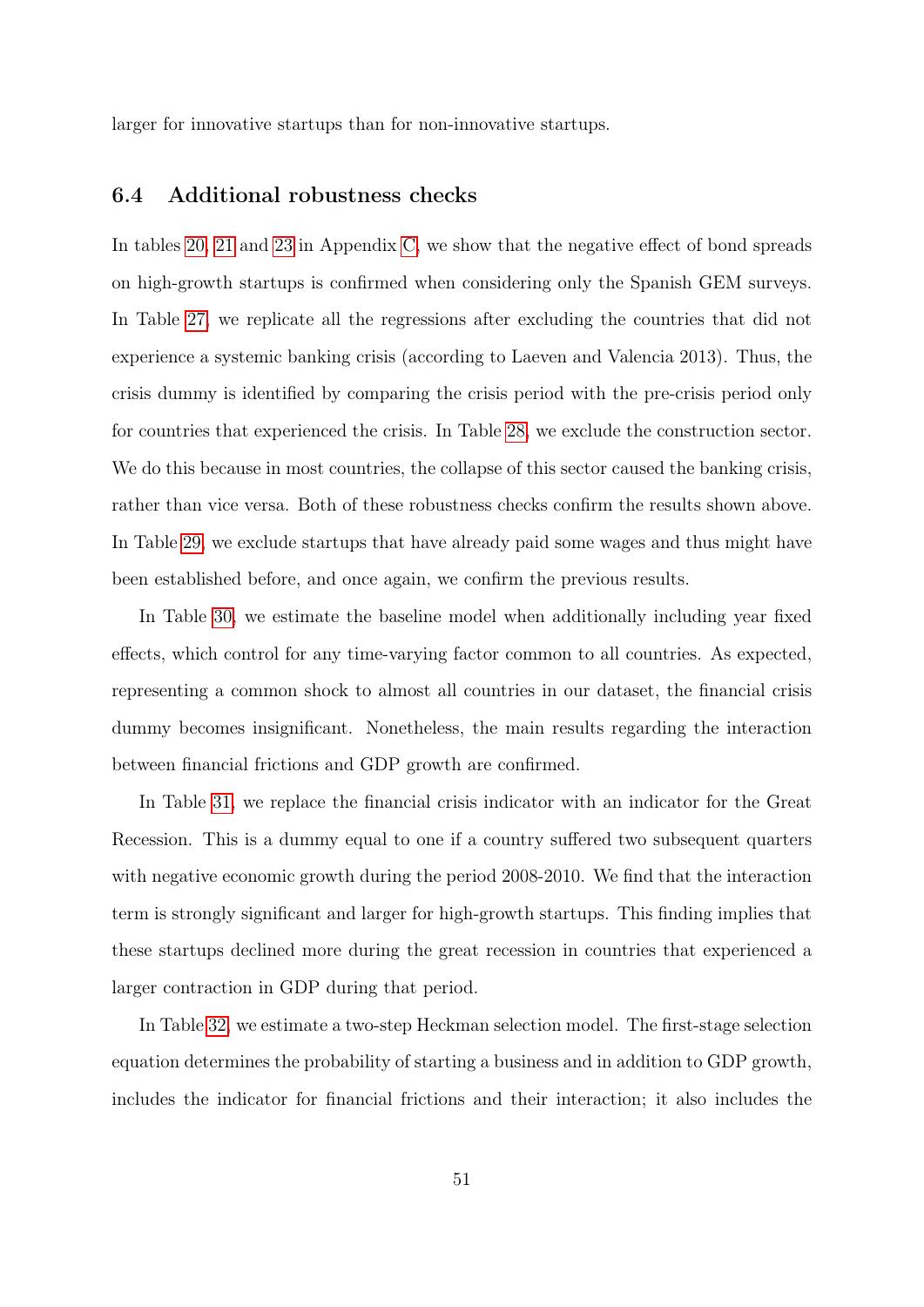additional control variables of sex, education, age and country dummies. The secondstage equation estimates the effects of GDP growth and financial frictions on the type of business created. This specification allows us to disentangle the effect of demographics on the likelihood of opening a business from the effect of financial conditions on starting a business with high growth potential. The results of the second stage shown in the table confirm that startups with high growth potential are less frequent during a financial crisis and are significantly more sensitive to financing conditions than are the other startups.

In Tables [33](#page-78-0) and [34,](#page-78-1) we include the country-specific riskless interest rate and its interaction with GDP growth as regressors.<sup>[26](#page-51-0)</sup> The tables show that, probably because it is a leading empirical indicator of the business cycle, the riskless rate generally has a positive relation with startups. Column 6 shows that the interaction of the riskless rate with GDP growth is negative and significant for high-growth startups. The magnitude of the estimated coefficients implies that riskless rates are always positively correlated with high-growth startups but more so during downturns than during upturns. Importantly, our main results are confirmed, and compared to the findings in our baseline estimation in Table [4,](#page-33-0) the coefficients of the interaction between the GZ spread and GDP growth become somewhat larger in absolute value and gain significance.

# 7 Conclusion

In this paper, we investigate whether financial frictions differentially affect startups with high growth potential. Our stylized model predicts that at the margin, a high-growthpotential startup is less profitable in the short term and more profitable in the long term. We use survey-level information from the GEM dataset to identify high-growth startups in the data. For the case of Spain, which has very extensive coverage in the GEM dataset, we use firm-level data from SABI to confirm that high-growth startups are more likely to grow faster and employ more people in the long term than are other

<span id="page-51-0"></span> $^{26}$ We obtain the series of 3-month nominal interest rates (computed by the OECD by using either treasury bills or money market rates), and we subtract the inflation rates to obtain the real rates.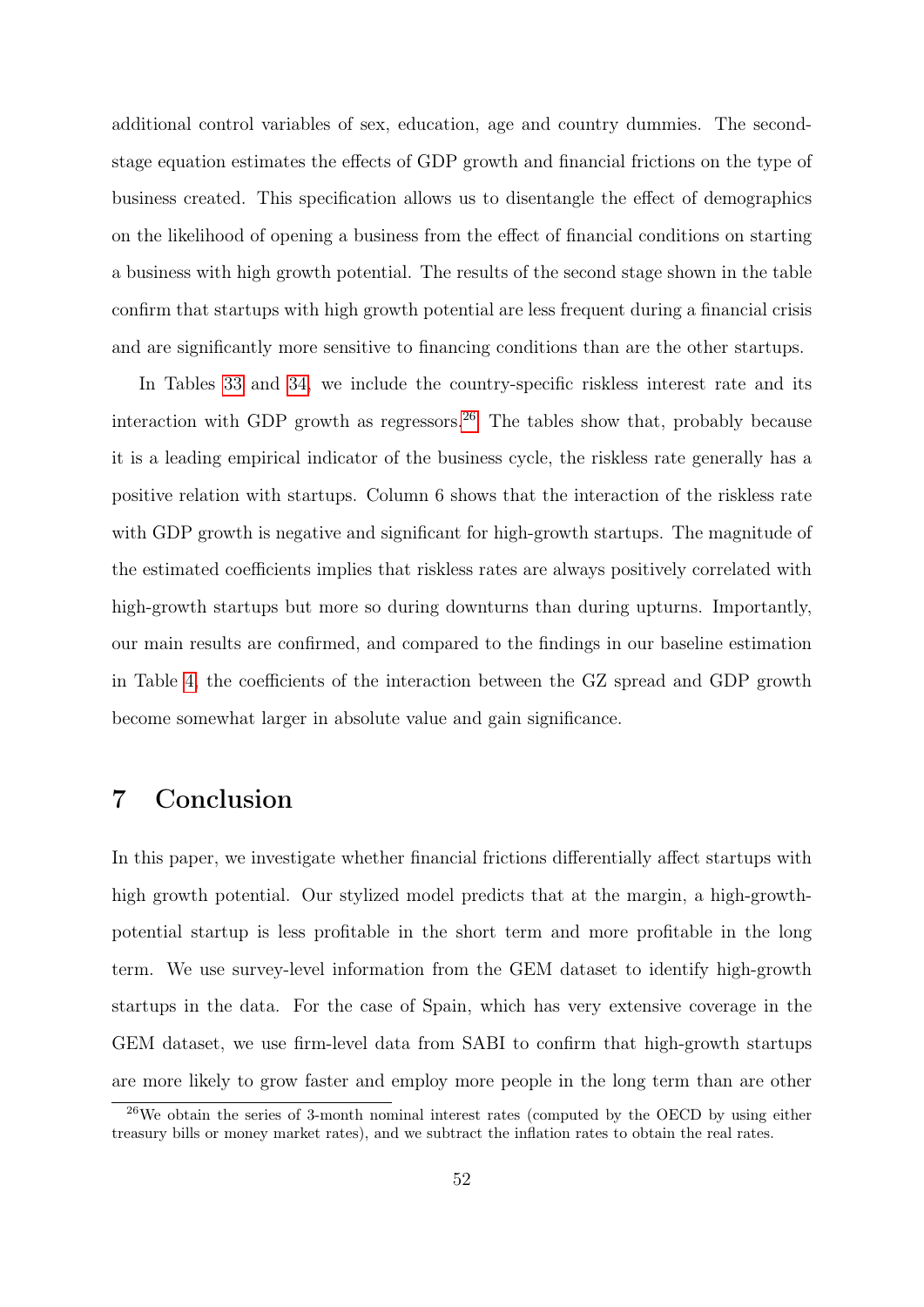startups. The model predicts that high-growth startups are more negatively affected by increases in the cost of external finance, especially when GDP growth is low, and our empirical results confirm these predictions. Importantly, we find additional evidence that is consistent with a financial accelerator story. The access to finance matters, especially for startups in sectors with a high share of intangible assets and in sectors with a high dependence on external financing. Taken together, our results support the view that this composition of entry channel is important for explaining slow recoveries after financial crises. The policy implication of our analysis is that credit subsidies specifically targeted at high-growth startups should be effective at countering the negative long-term effects of financial crises.

# References

- Acemoglu, Daron, Ufuk Akcigit, and Murat Alp Celik, "Young, Restless and Creative: Openness to Disruption and Creative Innovations," NBER Working Papers 19894, National Bureau of Economic Research, Inc February 2014.
- Adelino, Manuel, Antoinette Schoar, and Felipe Severino, "House prices, collateral, and self-employment," Journal of Financial Economics, 2015, 117 (2), 288–306.
- Akcigit, Ufuk and William R. Kerr, "Growth through Heterogeneous Innovations," CEPR Discussion Papers 11660, C.E.P.R. Discussion Papers November 2016.
- Almeida, Heitor and Murillo Campello, "Financial Constraints, Asset Tangibility, and Corporate Investment," The Review of Financial Studies, 2007, 20 (5), 1429–1460.
- Azoulay, Pierre, Benjamin Jones, J. Daniel Kim, and Javier Miranda, "Age and High-Growth Entrepreneurship," NBER Working Papers 24489, National Bureau of Economic Research, Inc April 2018.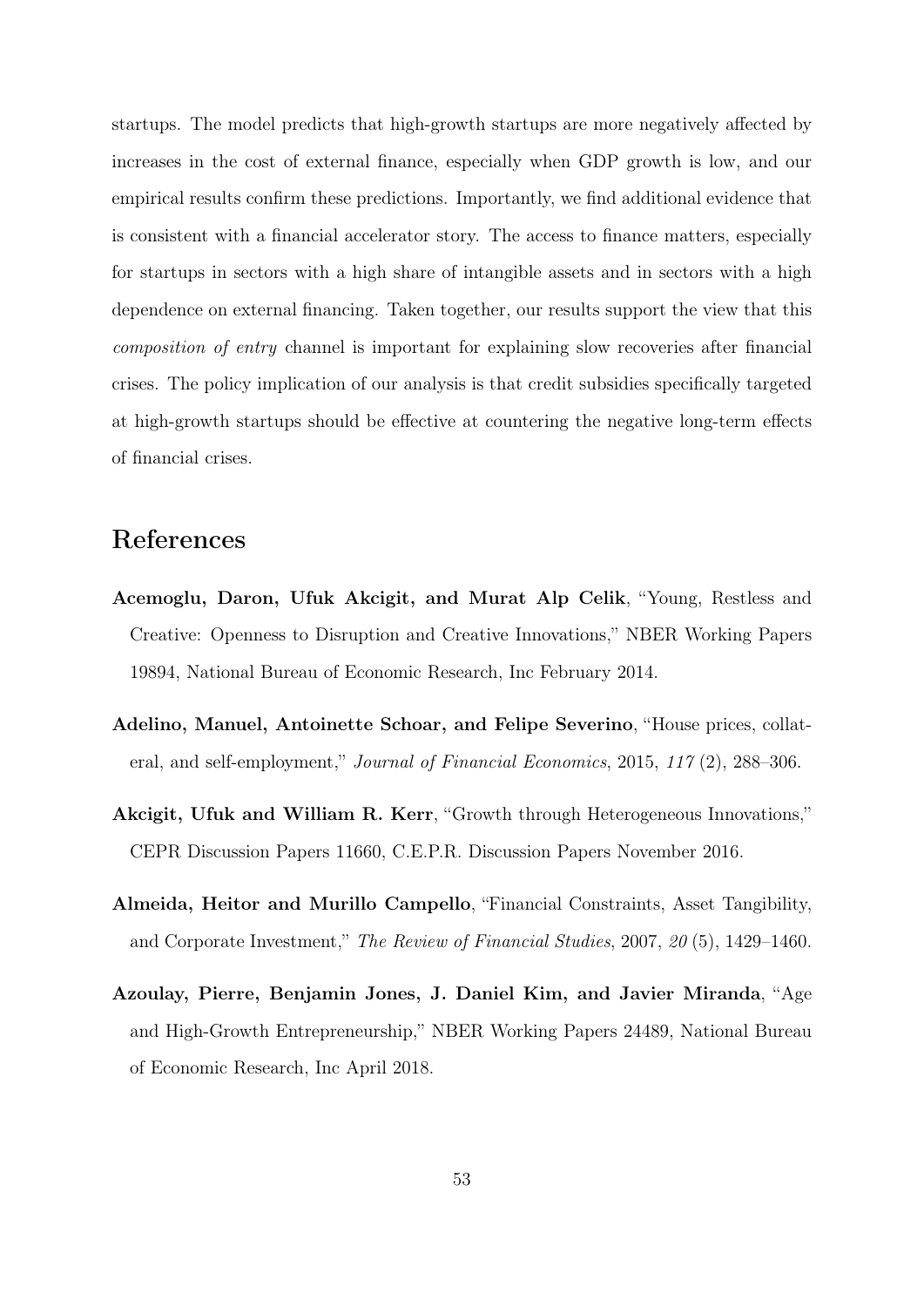- Blanchflower, David G. and Andrew J. Oswald, "What Makes an Entrepreneur?," Journal of Labor Economics, 1998, 16 (1), 26–60.
- Braun, Matías and Borja Larrain, "Finance and the Business Cycle: International, Inter-Industry Evidence," Journal of Finance, June 2005, 60 (3), 1097–1128.
- Brown, J. David, John S. Earle, Mee Jung Kim, and Kyung Min Lee, "High-Growth Entrepreneurship," IZA Discussion Papers 11662, Institute of Labor Economics (IZA) July 2018.
- Buera, Francisco J., Joseph P. Kaboski, and Yongseok Shin, "Finance and Development: A Tale of Two Sectors," American Economic Review, August 2011, 101 (5), 1964–2002.
- Caggese, Andrea, "Financing Constraints, Radical versus Incremental Innovation, and Aggregate Productivity," American Economic Journal: Macroeconomics, forthcoming.
- and Ander Perez, "Capital Misallocation and Secular Stagnation," Finance and Economics Discussion Series 2017-009, Board of Governors of the Federal Reserve System (U.S.) January 2017.
- and Vicente Cunat, "Financing Constraints, Firm Dynamics, Export Decisions, and Aggregate Productivity," Review of Economic Dynamics, January 2013, 16 (1), 177–193.
- Campbell, Jeffrey R., Charles L. Evans, Jonas D.M. Fisher, and Alejandro **Justiniano**, "Macroeconomic Effects of Federal Reserve Forward Guidance," *Brookings* Papers on Economic Activity, 2012, 43 (1 (Spring), 1–80.
- Carroll, Christopher D., "A Theory of the Consumption Function, with and without Liquidity Constraints," Journal of Economic Perspectives, Summer 2001, 15 (3), 23–45.
- Cerra, Valerie and Sweta Chaman Saxena, "Growth Dynamics: The Myth of Economic Recovery," American Economic Review, March 2008, 98 (1), 439–457.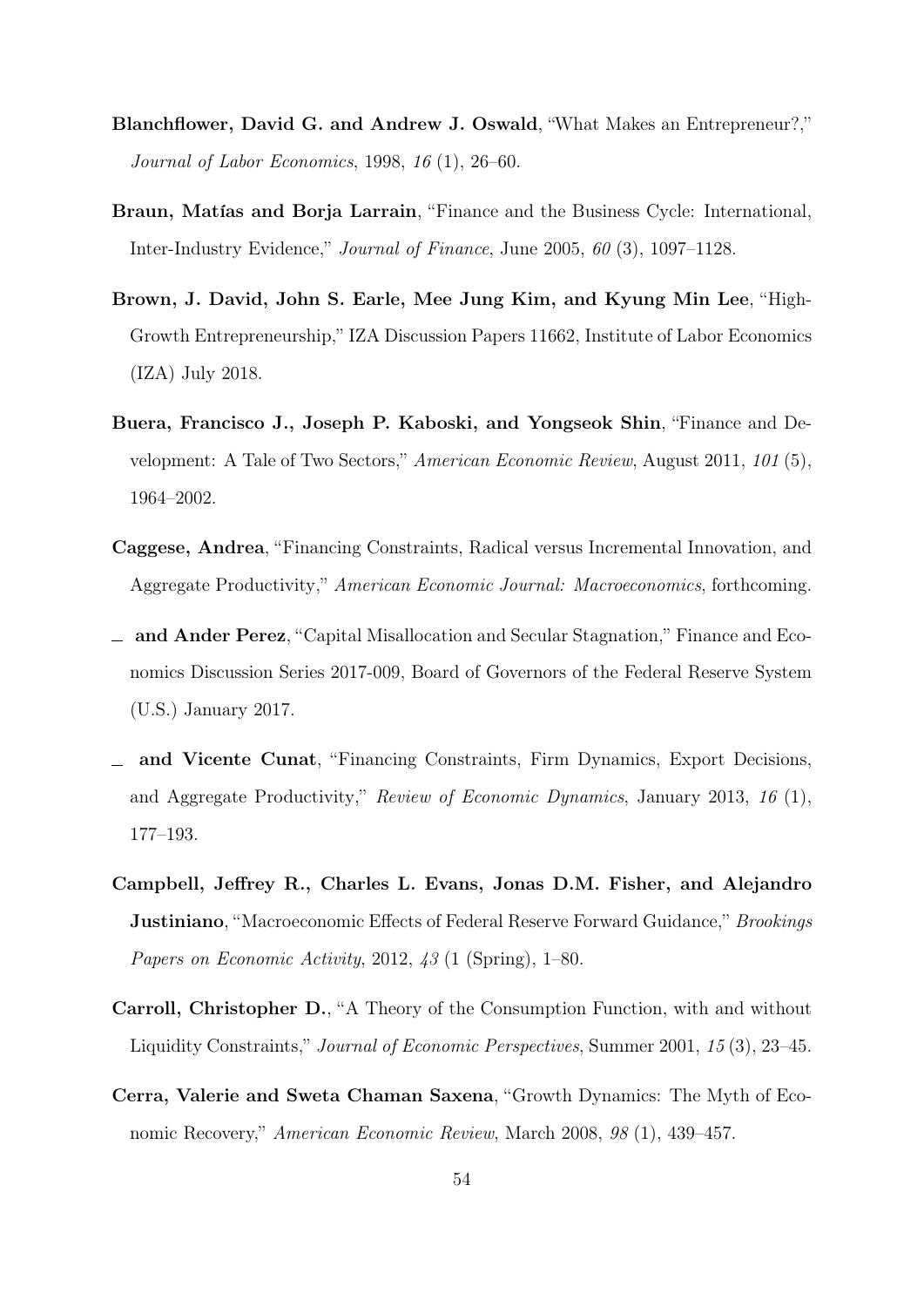- Clementi, Gian Luca and Berardino Palazzo, "Entry, Exit, Firm Dynamics, and Aggregate Fluctuations," American Economic Journal: Macroeconomics, July 2016, 8  $(3), 1-41.$
- Cole, Harold L., Jeremy Greenwood, and Juan M. Sanchez, "Why Doesn't Technology Flow From Rich to Poor Countries?," Econometrica, July 2016, 84, 1477– 1521.
- Corradin, Stefano and Alexander Popov, "House Prices, Home Equity Borrowing, and Entrepreneurship," The Review of Financial Studies, 03 2015, 28 (8), 2399–2428.
- Corsetti, Giancarlo, Joao B. Duarte, and Samuel Mann, "One money, many markets: a factor model approach to monetary policy in the Euro Area with high-frequency identification," LSE Research Online Documents on Economics 87182, London School of Economics and Political Science, LSE Library February 2018.
- Dell'Ariccia, Giovanni, Enrica Detragiache, and Raghuram Rajan, "The real effect of banking crises," Journal of Financial Intermediation, January 2008, 17 (1), 89–112.
- Falato, Antonio, Dalida Kadyrzhanova, and Jae W. Sim, "Rising intangible capital, shrinking debt capacity, and the US corporate savings glut," Finance and Economics Discussion Series 2013-67, Board of Governors of the Federal Reserve System (U.S.) 2013.
- Gertler, Mark and Peter Karadi, "Monetary Policy Surprises, Credit Costs, and Economic Activity," American Economic Journal: Macroeconomics, January 2015, 7  $(1), 44-76.$
- Gilchrist, Simon and Egon Zakrajsek, "Credit Spreads and Business Cycle Fluctuations," American Economic Review, June 2012, 102 (4), 1692–1720.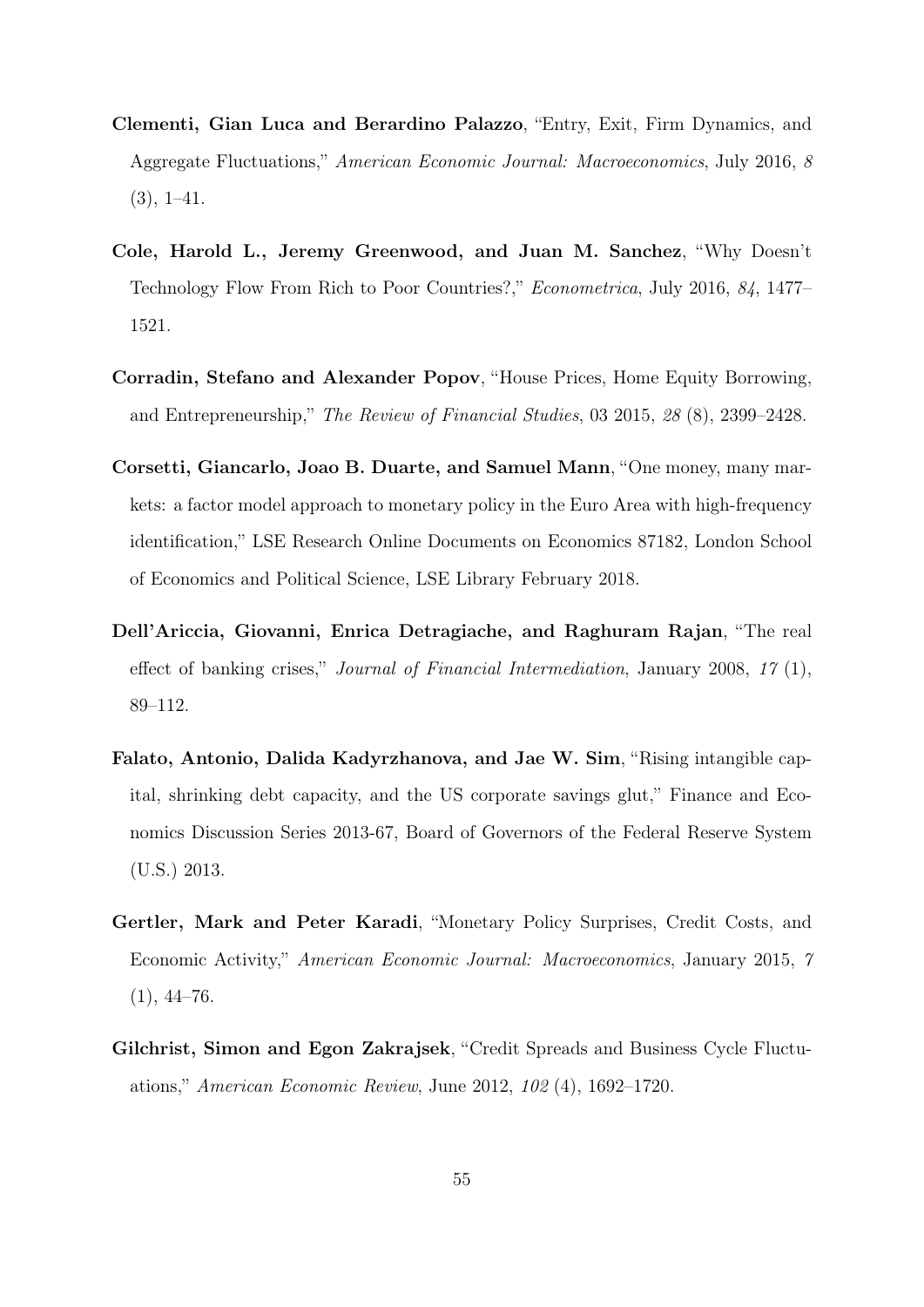- and Mojon Benoit, "Credit Risk in the Euro Area," The Economic Journal, 2016, 128 (608), 118–158.
- Haltiwanger, John, "Job Creation, Job Destruction, and Productivity Growth: The Role of Young Businesses," Annual Review of Economics, August 2015, 7 (1), 341–358.
- Haltiwanger, John C., Ron S. Jarmin, and Javier Miranda, "Who Creates Jobs? Small vs. Large vs. Young," NBER Working Papers 16300, National Bureau of Economic Research, Inc August 2010.
- Haltiwanger, John, Ron S. Jarmin, Robert Kulick, and Javier Miranda, "High Growth Young Firms: Contribution to Job, Output, and Productivity Growth," in "Measuring Entrepreneurial Businesses: Current Knowledge and Challenges" NBER Chapters, National Bureau of Economic Research, Inc, 2016, pp. 11–62.
- Holtz-Eakin, Douglas, David Joulfaian, and Harvey S Rosen, "Sticking It Out: Entrepreneurial Survival and Liquidity Constraints," Journal of Political Economy, February 1994, 102 (1), 53–75.
- Hombert, Johan and Adrien Matray, "The Real Effects of Lending Relationships on Innovative Firms and Inventor Mobility," The Review of Financial Studies, 10 2016,  $30(7)$ , 2413–2445.
- Hsieh, Chang-Tai and Peter J. Klenow, "The Life Cycle of Plants in India and Mexico," The Quarterly Journal of Economics, 2014, 129 (3), 1035–1084.
- Jarocinski, Marek and Peter Karadi, "Deconstructing monetary policy surprises: the role of information shocks," Working Paper Series 2133, European Central Bank February 2018.
- Koellinger, Philipp D. and A. Roy Thurik, "Entrepreneurship and the Business Cycle," The Review of Economics and Statistics, November 2012, 94 (4), 1143–1156.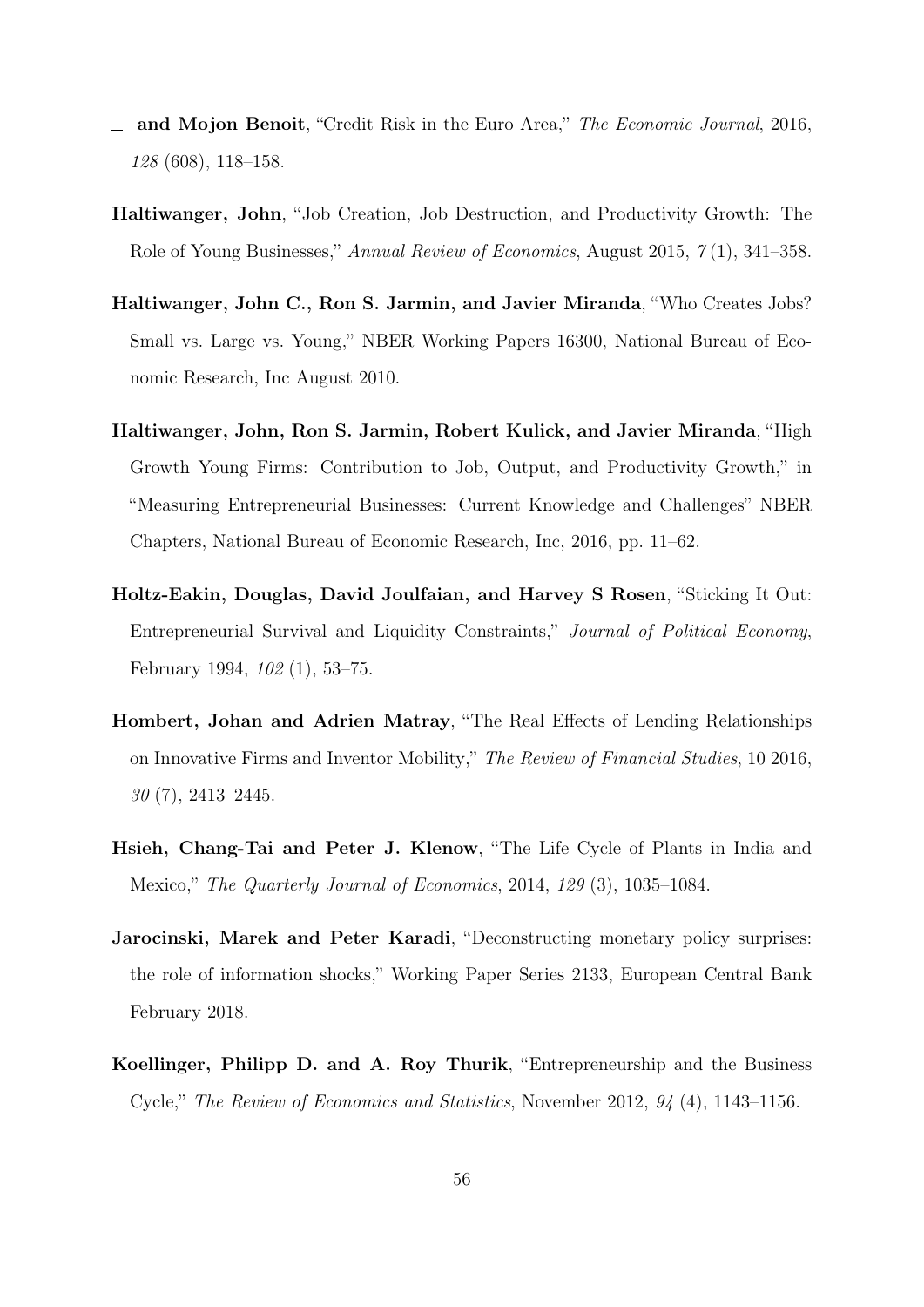- Krishnan, Karthik, Debarshi K. Nandy, and Manju Puri, "Does Financing Spur Small Business Productivity? Evidence from a Natural Experiment," The Review of Financial Studies, 11 2014, 28 (6), 1768–1809.
- Kroszner, Randall S., Luc Laeven, and Daniela Klingebiel, "Banking crises, financial dependence, and growth," Journal of Financial Economics, April 2007, 84 (1), 187–228.
- Laeven, Luc and Fabian Valencia, "The Real Effects of Financial Sector Interventions during Crises," Journal of Money, Credit and Banking, February 2013, 45 (1), 147–177.
- Midrigan, Virgiliu and Daniel Yi Xu, "Finance and Misallocation: Evidence from Plant-Level Data," American Economic Review, February 2014, 104 (2), 422–58.
- Nakamura, Emi and Jón Steinsson, "High-Frequency Identification of Monetary Non-Neutrality: The Information Effect," The Quarterly Journal of Economics, 2018, 133 (3), 1283–1330.
- Paul, Pascal, "The Time-Varying Effect of Monetary Policy on Asset Prices," Working Paper Series 2017-9, Federal Reserve Bank of San Francisco May 2017.
- Poschke, Markus, "Who becomes an entrepreneur? Labor market prospects and occupational choice," Journal of Economic Dynamics and Control, 2013, 37 (3), 693–710.
- , "The Firm Size Distribution across Countries and Skill-Biased Change in Entrepreneurial Technology," American Economic Journal: Macroeconomics, July 2018,  $10(3), 1-41.$
- Pugsley, Benjamin, Petr Sedlacek, and Vincent Sterk, "The Nature of Firm Growth," CEPR Discussion Papers 12670, C.E.P.R. Discussion Papers January 2018.
- Pugsley, Benjamin Wild and Aysegül Sahin, "Grown-up Business Cycles," The Review of Financial Studies, 06 2018, 32 (3), 1102–1147.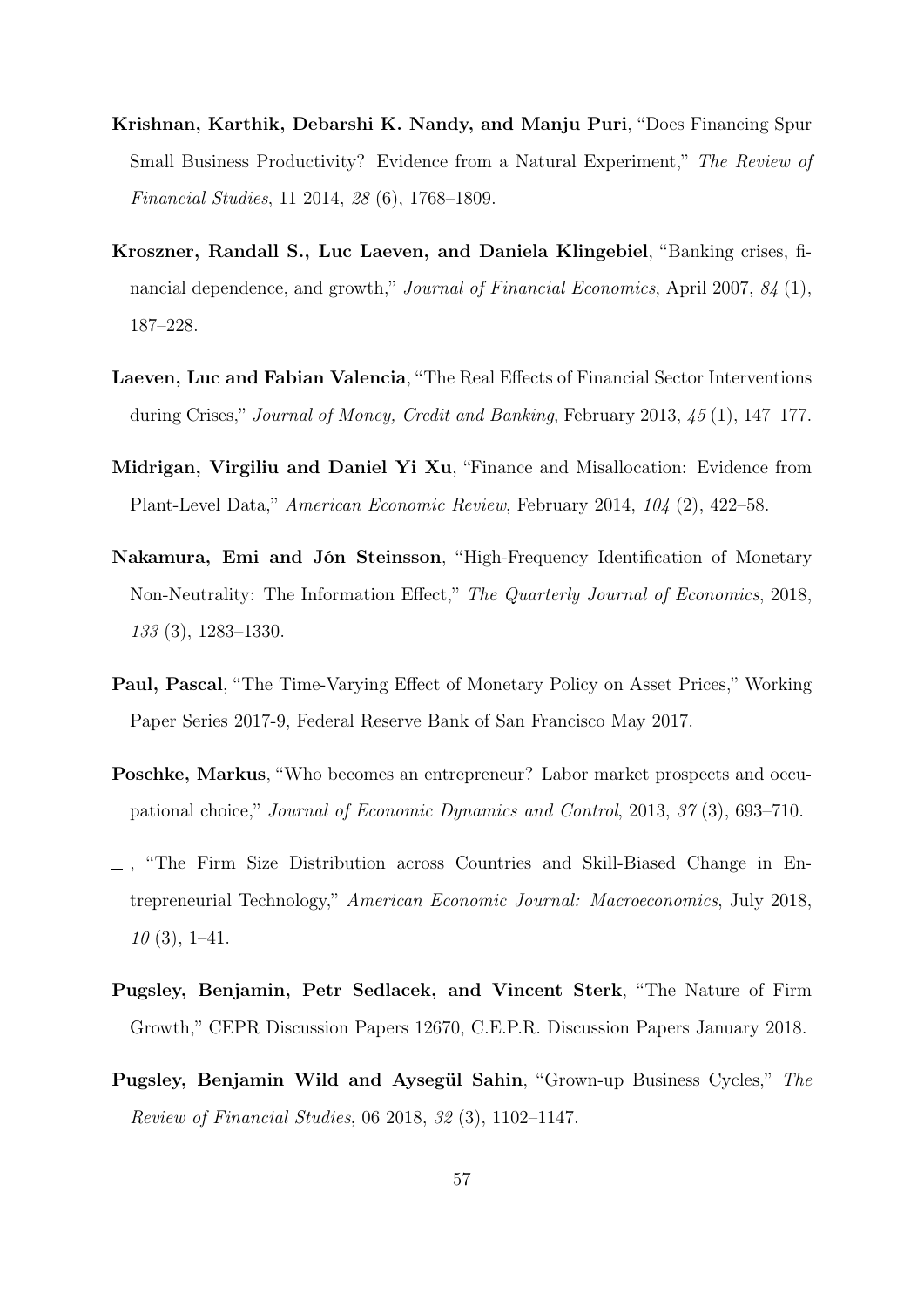- Rajan, Raghuram G and Luigi Zingales, "Financial Dependence and Growth," American Economic Review, June 1998, 88 (3), 559–586.
- Reynolds, Paul Davidson and Diana M. Hechavarria, "Global Entrepreneurship Monitor [GEM]: Adult Population Survey Data Set, 1998-2013," 2016.
- Robb, Alicia M. and David T. Robinson, "The Capital Structure Decisions of New Firms," The Review of Financial Studies, 07 2012, 27 (1), 153–179.
- Romer, Christina D. and David H. Romer, "New Evidence on the Aftermath of Financial Crises in Advanced Countries," American Economic Review, October 2017, 107 (10), 3072–3118.
- Schmalz, Martin C., David A. Sraer, and David Thesmar, "Housing Collateral and Entrepreneurship," Journal of Finance, February 2017, 72 (1), 99–132.
- Schoar, Antoinette, "The Divide between Subsistence and Transformational Entrepreneurship," Innovation Policy and the Economy, 2010, 10  $(1)$ , 57–81.
- Sedlacek, Petr and Vincent Sterk, "The Growth Potential of Startups over the Business Cycle," American Economic Review, October 2017, 107 (10), 3182–3210.
- Siemer, Michael, "Employment Effects of Financial Constraints During the Great Recession," The Review of Economics and Statistics, forthcoming.

# Appendix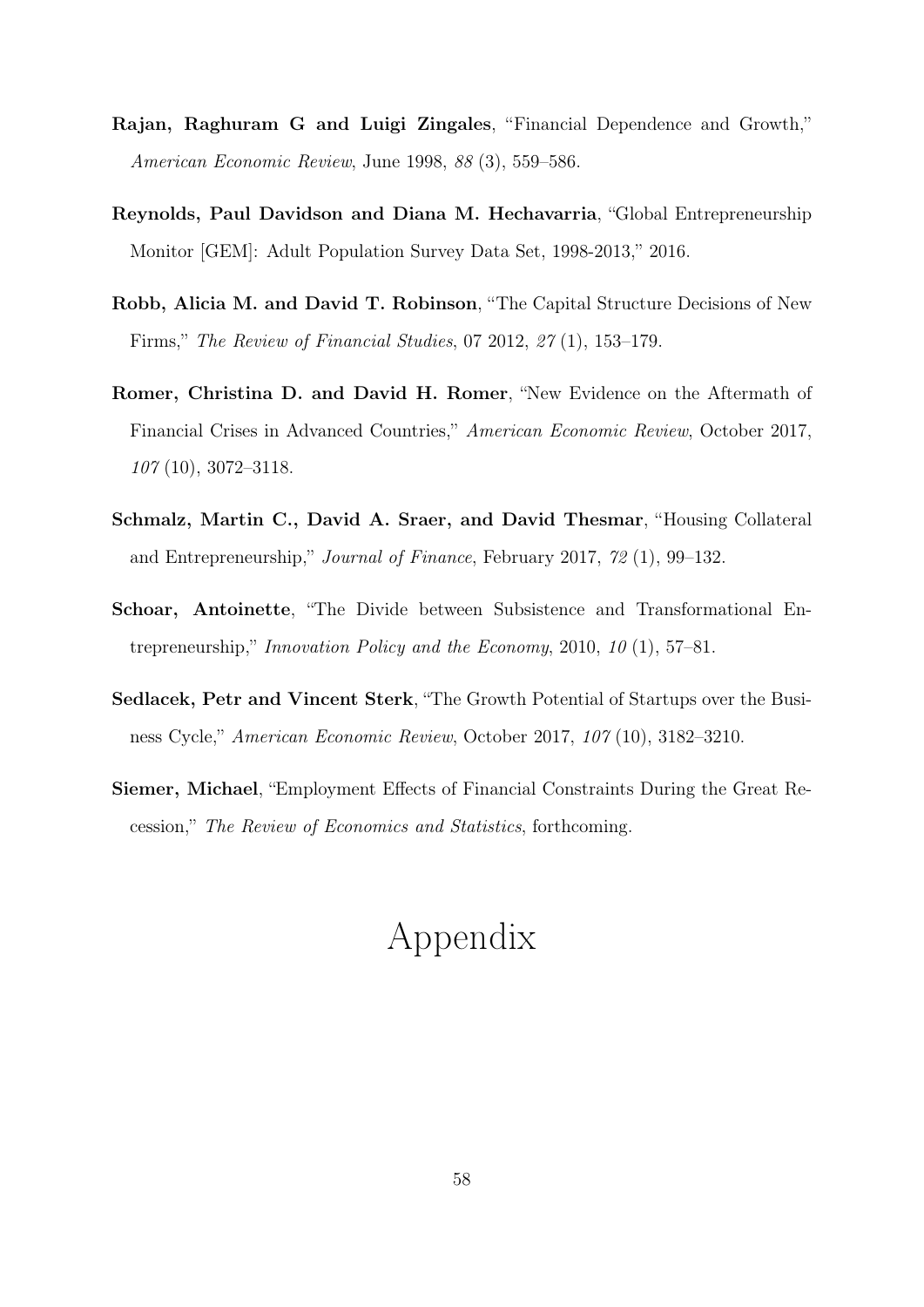# A Derivations of value functions

Using the interest rate on lending (equal to zero) as the discount factor, the value of a newly created Type 1 firm (gross of the start-up costs  $C^1$  and  $\kappa$ ) is equal to:

$$
V^{1}(\theta_{t}) = (1-d)[\pi(\theta_{t}) + V^{1}((1+g^{med})\theta_{t})]
$$
\n(14)

where  $\theta_{t+1} = (1 + g^{med})\theta_t$ . Using Equation [4](#page-9-0) and substituting recursively yields:

$$
V^{1}(\theta_{0}) = (1-d)\Psi \left[\theta_{0} + \frac{1}{1+\rho}\theta_{0}(1+g^{med}) + \frac{1}{(1+\rho)^{2}}\theta_{0}(1+g^{med})^{2} + \ldots\right]
$$

$$
= \Psi \frac{\theta_{0}}{\frac{d}{1-d}-g^{med}} = (1-d)\Psi \frac{\theta_{0}}{d-(1-d)g^{med}}
$$

The value of a Type 2 firm that switched permanently to high growth is:

<span id="page-58-0"></span>
$$
V^{high}(\theta_t) = (1-d)\Psi \frac{\theta_t}{d - (1-d) g^{high}}
$$
\n(15)

To compute its initial value, assume that with probability  $1-\gamma$ , the firm continues to grow at rate  $g^{low}$  such that  $\theta_{t+1} = (1 + g^{low})\theta_t$ . However, with probability  $\gamma$ , it switches permanently to high growth, and its value becomes that as determined in Equation [15.](#page-58-0) Therefore, the initial value is:

$$
V^{2}(\theta_{0}) = (1-d)\Psi\left[ (1-\gamma)\theta_{0} + \gamma \frac{\theta_{0}}{d - (1-d) g^{high}} + ... \right]
$$
 (16)

Rearranging yields:

$$
V^{2}(\theta_{0}) = (1-d)\Psi\Phi\left\{\begin{array}{c}\theta_{0} + (1-\gamma)(1-d)(1+g^{low})\theta_{0} \\ + [(1-\gamma)(1-d)(1+g^{low})]^{2}\theta_{0} + \dots \end{array}\right\}
$$
(17)

$$
\Phi \equiv (1 - \gamma) + \frac{\gamma}{d - (1 - d) g^{high}} \tag{18}
$$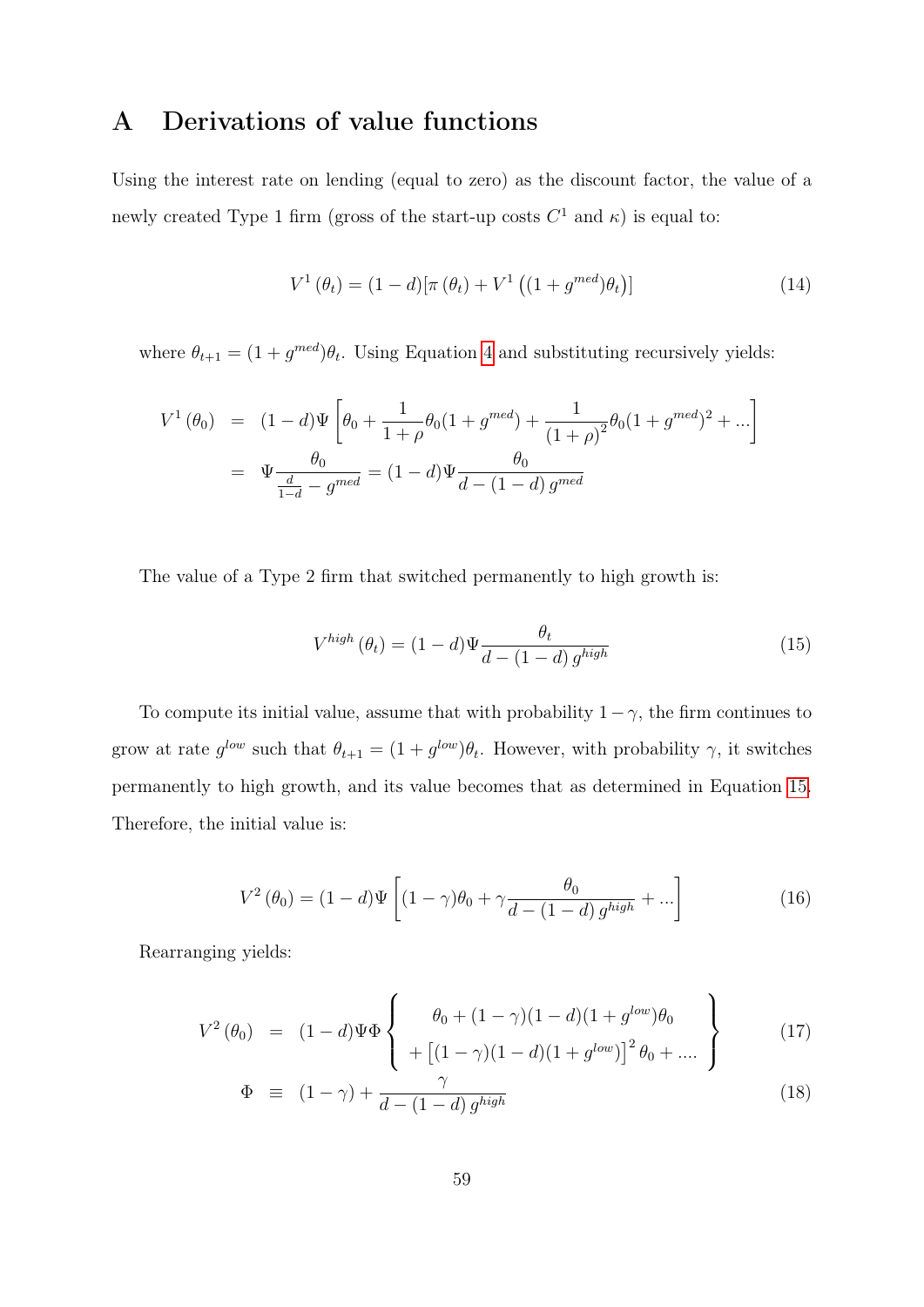Solving recursively yields:

$$
V^{2}(\theta_{0}) = (1-d)\Psi\Phi(1-\gamma)(1-d)\frac{\theta_{0}}{\frac{1-(1-\gamma)(1-d)}{(1-\gamma)(1-d)} - g^{low}}
$$
  
= 
$$
(1-d)\Psi\Phi\frac{\theta_{0}}{1-(1-\gamma)(1-d)(1+g^{low})}
$$

### A.1 Calculation of  $C^1$  and  $C^2$

Substituting Equation [7](#page-11-0) recursively and given the  $n$  periods necessary to repay the debt, for a Type 1 firm, its initial debt can be written as:

<span id="page-59-0"></span>
$$
b = \Psi \theta_0 \left[ \frac{1 - \left( \left( 1 + g^{med} \right) \frac{1 - d}{1 + r^b} \right)^n}{\frac{r^b + d}{1 - d} - g} \right]
$$
(19)

Solving for  $n$  yields:

$$
n^*(b, g^{med}, \Psi\theta_0) = \frac{\log\left\{1 - \frac{b}{\Psi\theta_0} \left(\frac{r^b + d}{1 - d} - g\right)\right\}}{\log\left((1 + g^{med}) \frac{1 - d}{1 + r^b}\right)}\tag{20}
$$

 $n^*(b, g^{med}, \Psi\theta_0)$  is the number of periods necessary to repay debt b with growth  $g^{med}$ and initial profits  $\Psi \theta_0$ . Once we find  $n^*$ , we compute Equation [19](#page-59-0) discounting the flows using  $r = 0$  instead of  $r = r^b$ :

$$
b^* = \Psi \theta_0 \left[ \frac{1 - \left( \left( 1 + g^{med} \right) (1 - d) \right)^{n^*}}{\frac{d}{1 - d} - g} \right]
$$
 (21)

b ∗ represents the net present value of the stream of revenues generated during the  $n^*$  periods. The difference between  $b^*$  and b is by construction equal to  $C^1$ . Note that in general, the procedure above can be used to compute  $C(b, g, \theta_0, r^b)$ , the excess cost of finance conditional on debt b, productivity growth g, initial productivity  $\theta_0$ , and the interest rate premium  $r^{b}$ . It is then straightforward to show that  $C(b, g, \theta_0, 0) = 0$  and that  $C(b, g, \theta_0, r^b)$  increases in  $r^b$ .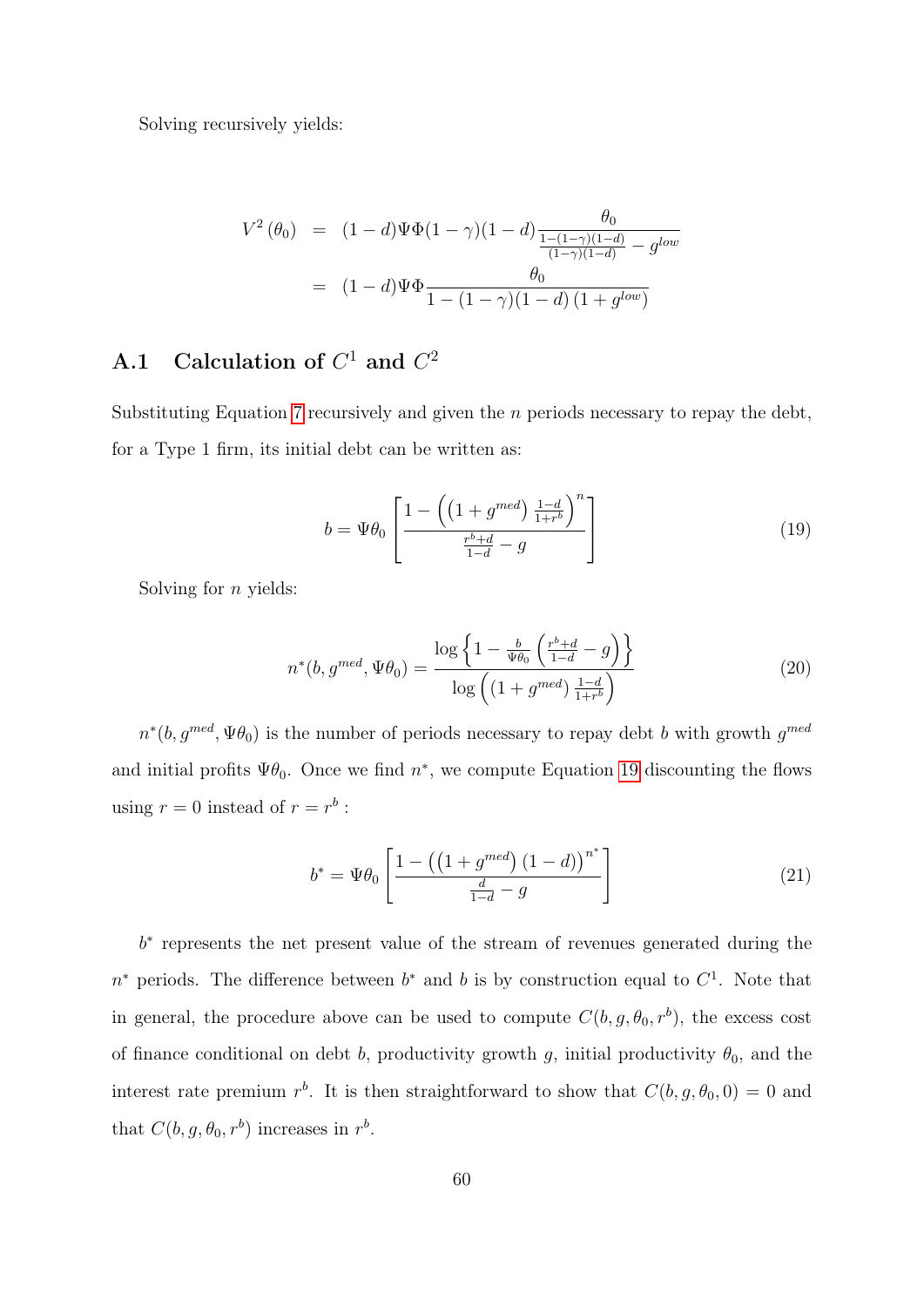Consider now a Type 2 firm. In the first period, the firm pays an excess return  $r^b b_0$ . The residual debt is  $b_1 = (1 + r^b) b_0 - \Psi b_0$ . In the second period, with probability  $\gamma$ , the firm switches to high growth so that  $\pi_1 = \Psi \theta_0 \left(1 + g^{high}\right)$  and the residual cost is  $C(b_1, g^{high}, \pi_1)$ . With probability  $(1 - \gamma)$ , the firm remains a low-growth firm and pays an excess return  $r^b b_1$ , so that  $b_2 = (1 + r^b) b_1 - \pi_1^{low}$ . In this case,  $\pi_1^{low} = \Psi b_0 (1 + g^{low})$ . Substituting recursively, this yields Equation [9.](#page-12-0)

# B Data and variable definitions

### B.1 Business types identified from GEM questions

#### High-growth startups

To identify a startup with high growth potential, we refer to the following two questions:

- 1. "Currently, how many people, not counting the owners but including exclusive subcontractors, are working for this business?"
- 2. "Not counting the owners but including all exclusive sub-contractors, how many people will be working for this business when it is five years old?"

We compute the average size of the established firms by sector (at the 2-digit level) and country by using the answer to the first question given by respondents that are currently owners of firms that are 5 or more years old.<sup>[27](#page-60-0)</sup> We then classify a startup as having high growth potential if the answer to the second question, i.e., the expected size in five years, exceeds the average size of the established firms at the sector-country level. Ideally, we would use only firms that are exactly 5 years old as the comparison benchmark. However, this results in very few observations in many country-sectors; therefore, we choose to consider all firms at least 5 years old. We have confirmed that the main results are not sensitive to using different ranges of the firm age, e.g., 5 to 10 years,

<span id="page-60-0"></span> $27\text{As}$  there is no information on the date of firm creation in the GEM data, we use the first year a firm paid wages or profits to the owners as a proxy.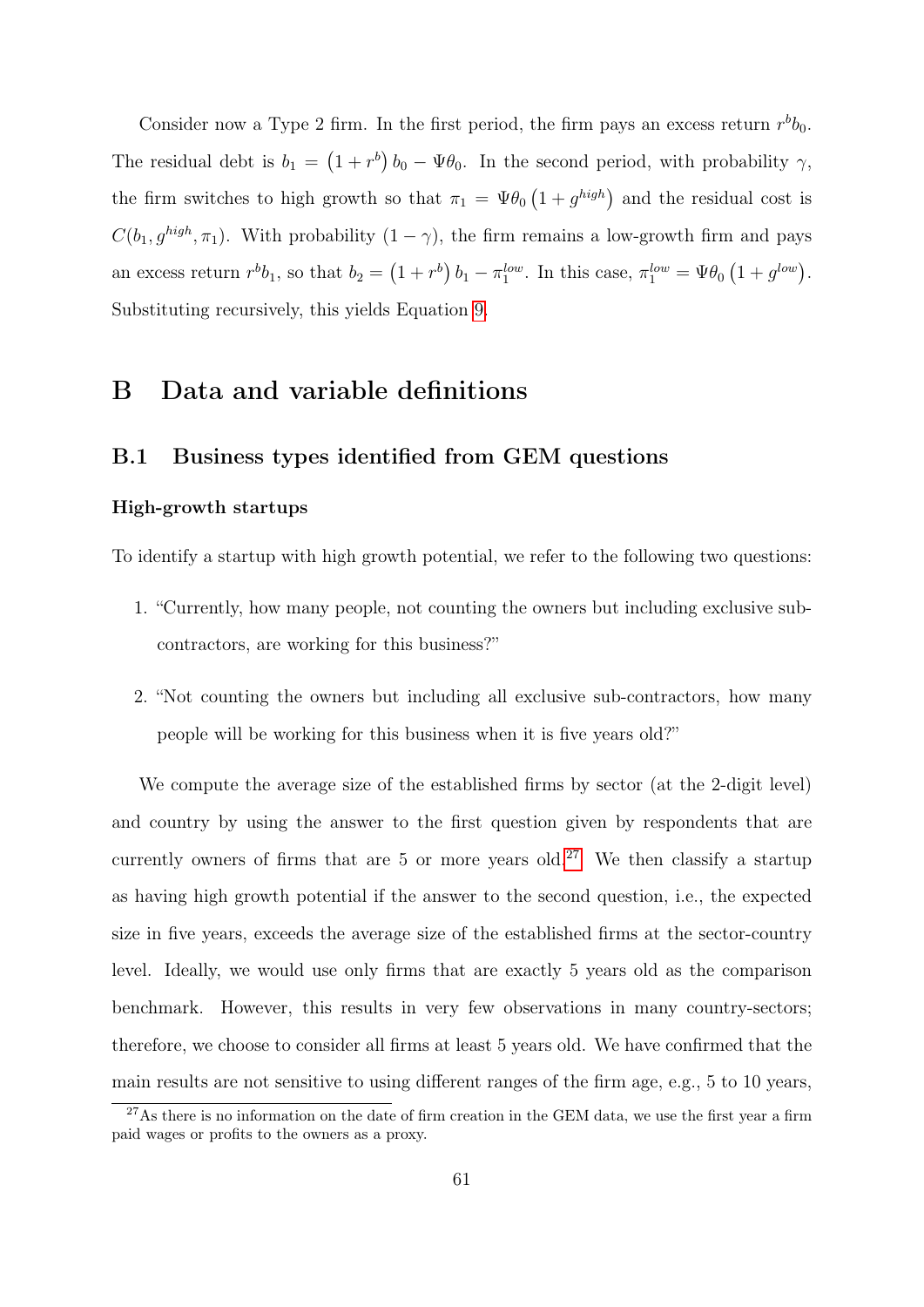to compute the average size of established firms. Figure [8](#page-62-0) shows that the distribution of low-growth and high-growth startups for each 2-digit sector.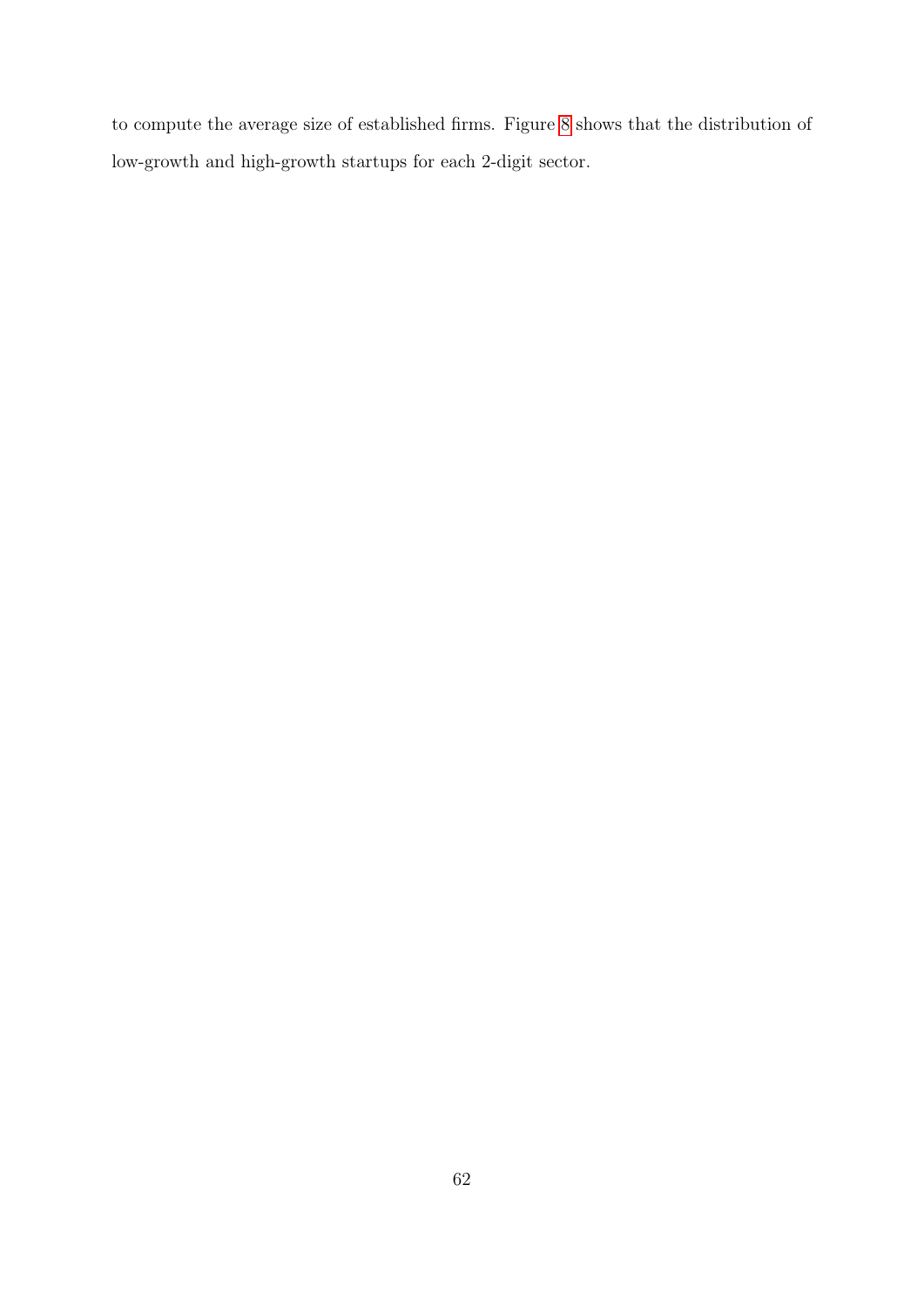

<span id="page-62-0"></span>Figure 8: Distribution of low-growth and high-growth startups in 2-digit sectors

Notes: The figure shows the sector shares of startups in the 21 most common sectors, which account for approximately 94% of all startups, separately for the low-growth and high-growth categories.

### B.2 Business cycle data

We take yearly GDP per capita data from the Penn World Tables. We compute yearly GDP growth as the percentage change in expenditure-side real GDP in chained PPP values.

### B.3 Financial crisis data

We identify years in which a particular country is in a financial crisis by using data on systemic banking crises from Laeven and Valencia (2013). The following table shows the countries in our sample, the corresponding crisis period and the number of observations.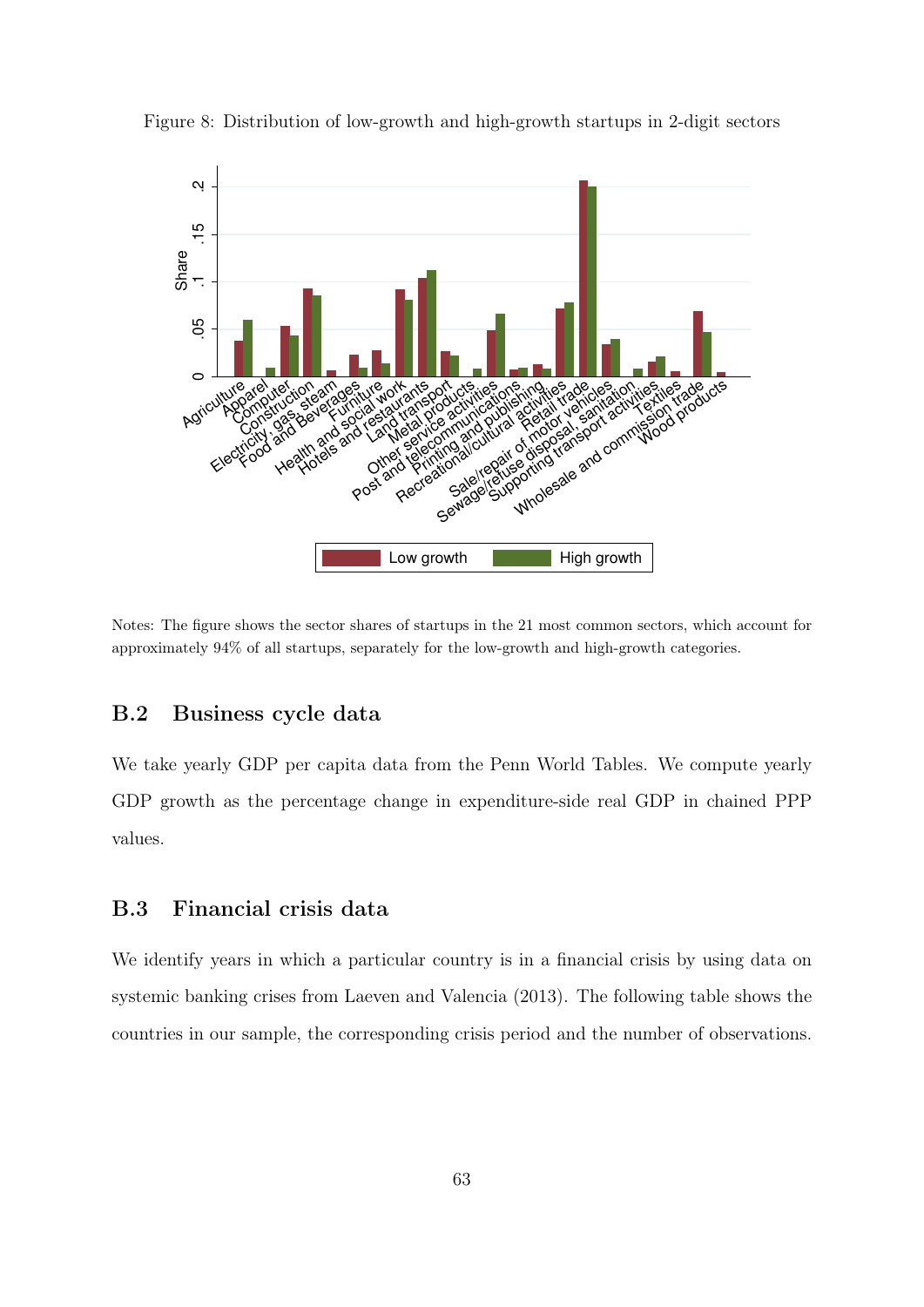| Country        | Start year | End year | Obs.   |
|----------------|------------|----------|--------|
| Belgium        | 2008       | 2013     | 29995  |
| Chile          |            |          | 36306  |
| Croatia        |            |          | 22377  |
| Denmark        | 2008       | 2013     | 28183  |
| Finland        |            |          | 22231  |
| France         | 2008       | 2013     | 23089  |
| Germany        | 2008       | 2013     | 67619  |
| Greece         | 2008       | 2013     | 20430  |
| Hungary        | 2008       | 2013     | 22029  |
| Iceland        | 2008       | 2013     | 16477  |
| Ireland        | 2008       | 2013     | 20601  |
| Italy          | 2008       | 2013     | 24572  |
| Japan          |            |          | 22042  |
| Netherlands    | 2008       | 2013     | 39500  |
| Norway         |            |          | 22016  |
| Slovenia       | 2008       | 2013     | 28865  |
| Spain          | 2008       | 2013     | 233625 |
| Sweden         | 2008       | 2013     | 45298  |
| Switzerland    | 2008       | 2013     | 21079  |
| United Kingdom | 2007       | 2013     | 187967 |
| United States  | 2007       | 2013     | 50589  |

Table 16: Countries and financial crisis years

# B.4 GZ bond spread

Figure 9: Correlation between GDP growth (deviation from country average) and bond spread



Notes: The periods for systemic banking crises are taken from Laeven and Valencia (2013)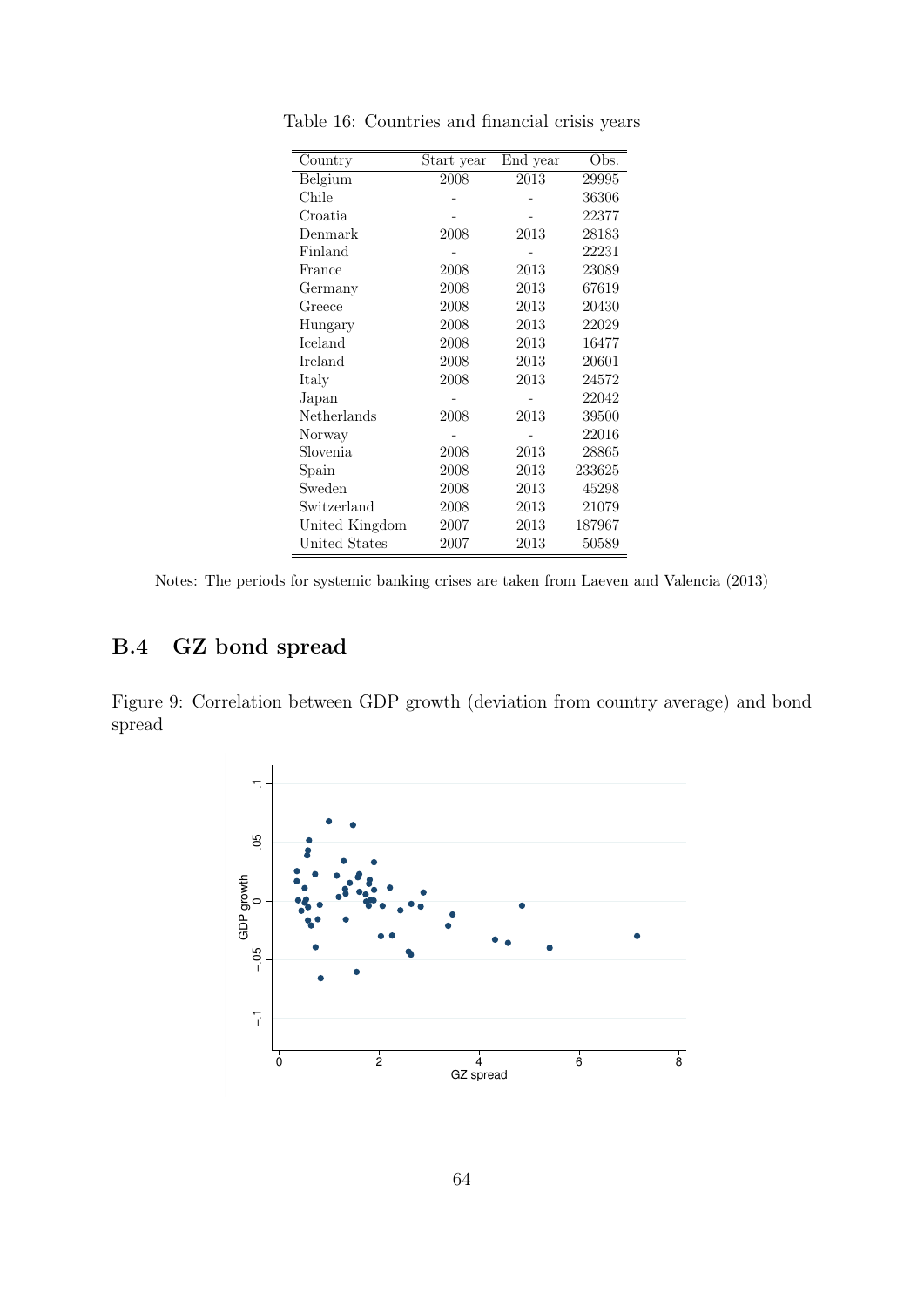As a proxy for the financing costs of firms  $r<sup>b</sup>$  at the country-year level, we rely on the excess bond premium for financial firms from Gilchrist and Zakrajsek (2012), who measure the bond premium with respect to the yields of 10-year US government bonds. We make our index comparable across countries by measuring the premiums of all countries with respect to the German bund. For the US, we take the domestic spread directly from Gilchrist and Zakrajsek  $(2012)^{28}$  $(2012)^{28}$  $(2012)^{28}$ , and we add the spread between US and German government bonds.[29](#page-64-1) For France, Spain, Italy and Germany, we take the data from Gilchrist and Mojon (2016), who calculate the spread at the individual bond level and aggregate it.[30](#page-64-2) We finally compute the yearly means of the monthly data.

### B.5 Romer & Romer indicator

Romer and Romer (2017), based on qualitative information from the OECD Economic Outlook reports, which have been published by the OECD for individual countries since 1967, develop a measure of financial distress for 24 advanced countries. The indicator ranges from 0 to 14 and covers all countries in our sample until 2012, except Hungary, Chile, Croatia and Slovenia. The aim of this measure is to capture the "cost of credit intermediation", i.e., the costs of obtaining funds for financial institutions (relative to the riskless rate) and the costs of screening, monitoring and administering loans to borrowers. This makes it a suitable indicator for the spread between the lending rate and the riskless rate, represented by  $r^b$  in our model.

<span id="page-64-0"></span><sup>28</sup>Data are available at <http://people.bu.edu/sgilchri/Data/data.htm>

<span id="page-64-2"></span><span id="page-64-1"></span><sup>&</sup>lt;sup>29</sup>Retrieved from <https://fred.stlouisfed.org/series/IRLTLT01USM156N><br><sup>30</sup>Data are available at https://publications.b

are available at [https://publications.banque-france.fr/en/](https://publications.banque-france.fr/en/economic-and-financial-publications-working-papers/credit-risk-euro-area) [economic-and-financial-publications-working-papers/credit-risk-euro-area](https://publications.banque-france.fr/en/economic-and-financial-publications-working-papers/credit-risk-euro-area)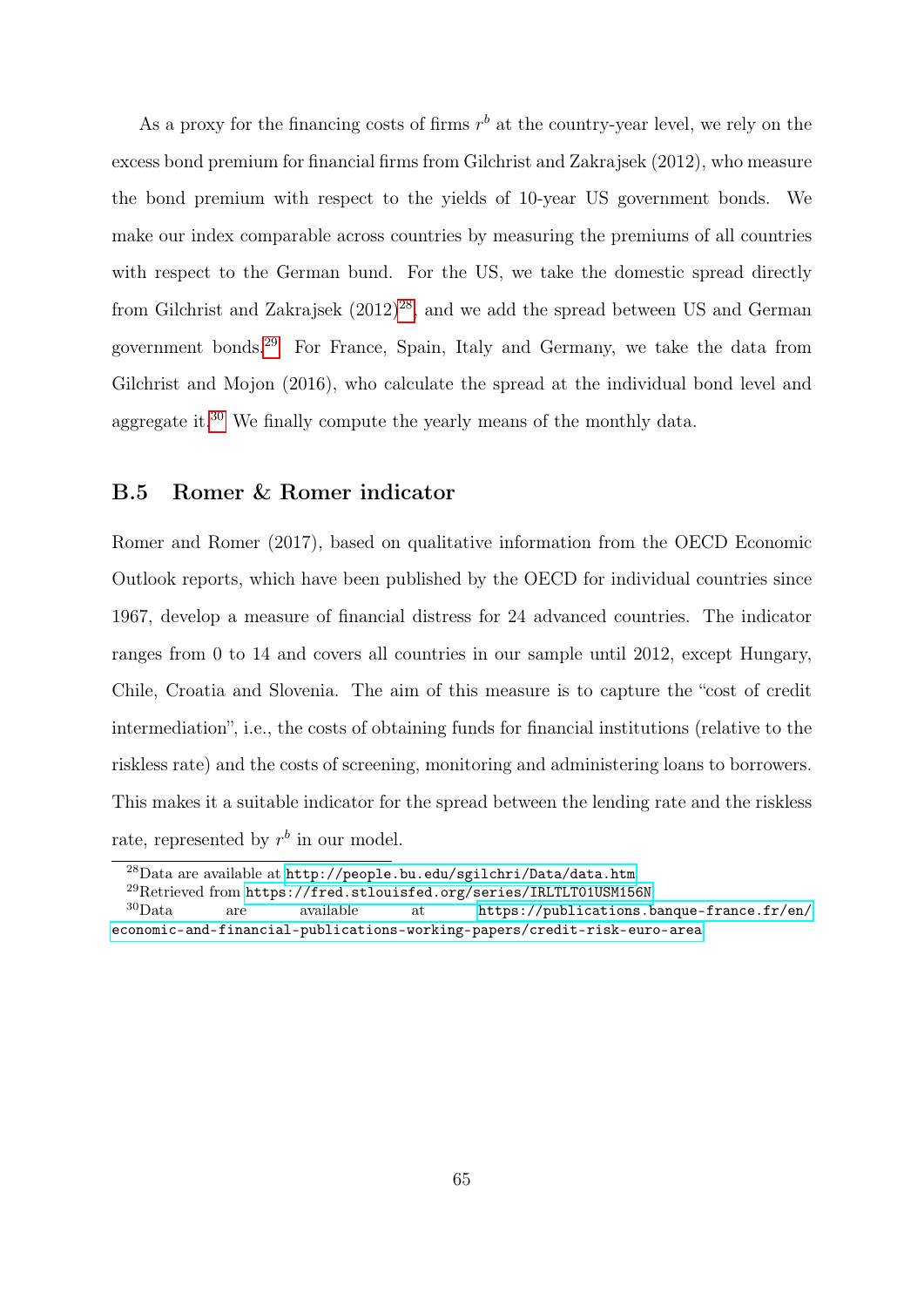Figure 10: Correlation between GDP growth (deviation from country average) and the RR indicator



<span id="page-65-0"></span>B.6 Financial dependence and intangibility data

The GEM dataset contains information on the industrial sector in which a business is started. The sectors are classified following the ISIC Rev.3 classification until 2008 and the ISIC Rev.4 classification from 2009 onwards. We complement the analysis with two sector-level indicators that are related to the financing needs of firms and to the collateralizability of their assets.

First, Kroszner et al. (2007) provide a version of the Rajan and Zingales indicator of external financial dependence (EFD) for manufacturing sectors under the ISIC Rev.2 classification. EFD is defined as the fraction of capital expenditures not financed with cash flows from operations. It is computed based on US data and constant for each sector across time, as it is intended to capture differences in external financing needs caused by technological differences across sectors, such as the length of the gestation periods of the projects. We match these data to the sector variable of the GEM, obtaining information on EFD for approximately 2,000 manufacturing startups (5.4% of all business started). We use this information to classify startups into sectors with low or high EFD, where the latter proxy for sectors with higher external financing needs (a high value of  $\kappa - a$  in the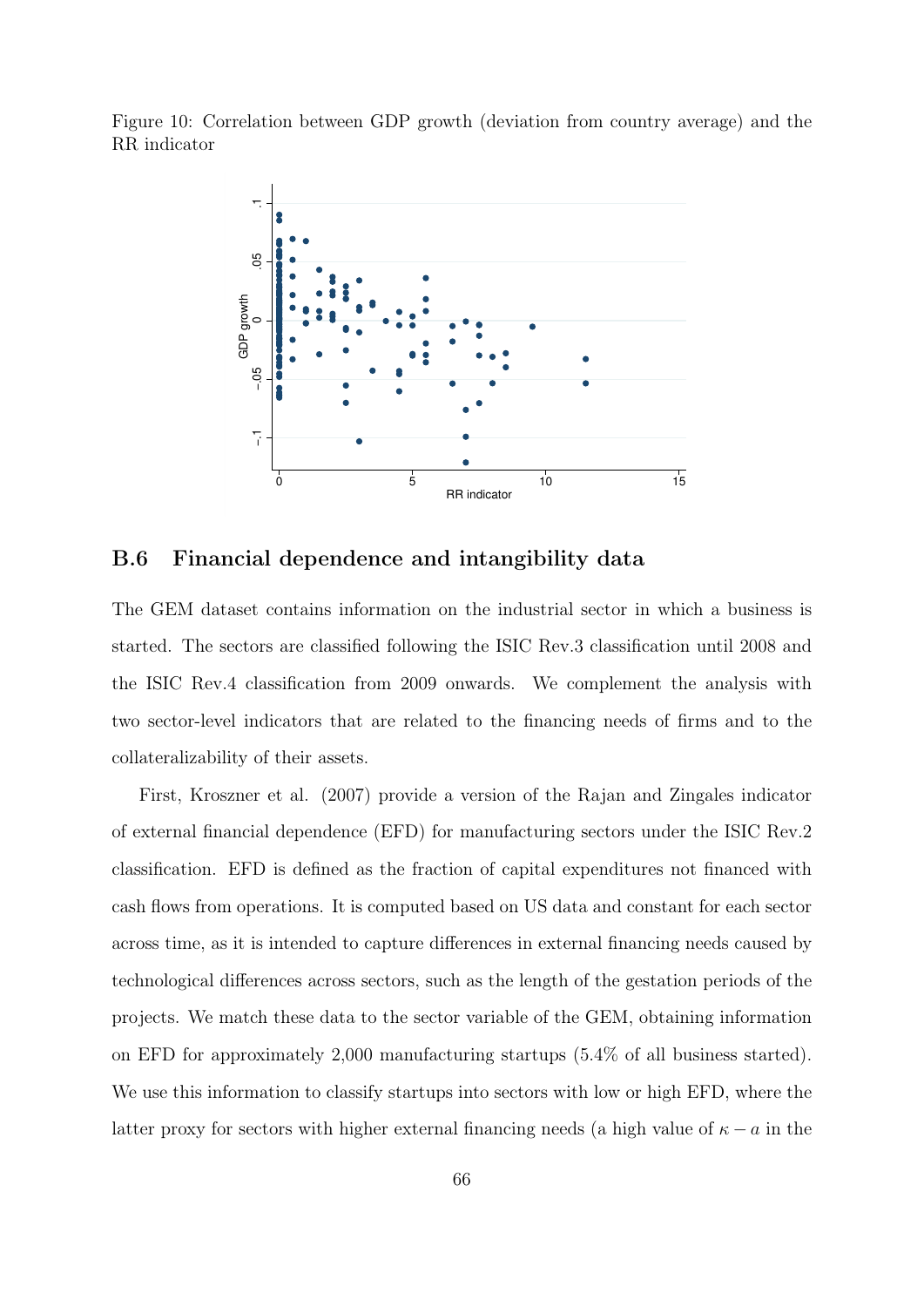model).

Second, Caggese and Perez (2017) use Compustat data to compute an indicator of the share of intangible over total assets for US industrial sectors. We match their sectors to the sector variable of the GEM, obtaining information on the sector-level share of intangible assets for approximately 17,000 startups (54% of all businesses started). We use this information to classify startups into sectors with a high or low share of intangible assets. Several authors argue that intangible assets have low collateral value, and therefore, we consider our category of *high intangibility* as a proxy for sectors with higher average costs of external finance (high  $r^b$  in the model). In other words, both high EFD and high intangibility might proxy for factors that increase the financial frictions of entrepreneurs and could be used as an additional test of the model. Note that the high EFD and high intangibility categories are quite uncorrelated (the correlation coefficient is 0.14). This is reasonable because they are conceptually different; this is also a desirable property since it implies that they provide independent sets of information.

We match the values for external dependence (1980-1999) from Table 12 of Kroszner et al. (2007) to the 22 manufacturing sectors identified in the GEM dataset. For the sectors that we can match across the Compustat SIC classification and the 2-digit sectors in the GEM dataset, we take the intangible capital share from Caggese and Perez (2017). We then calculate the median values for both measures and classify a sector as having high (low) external dependence or intangible share if its value is above (below) the median.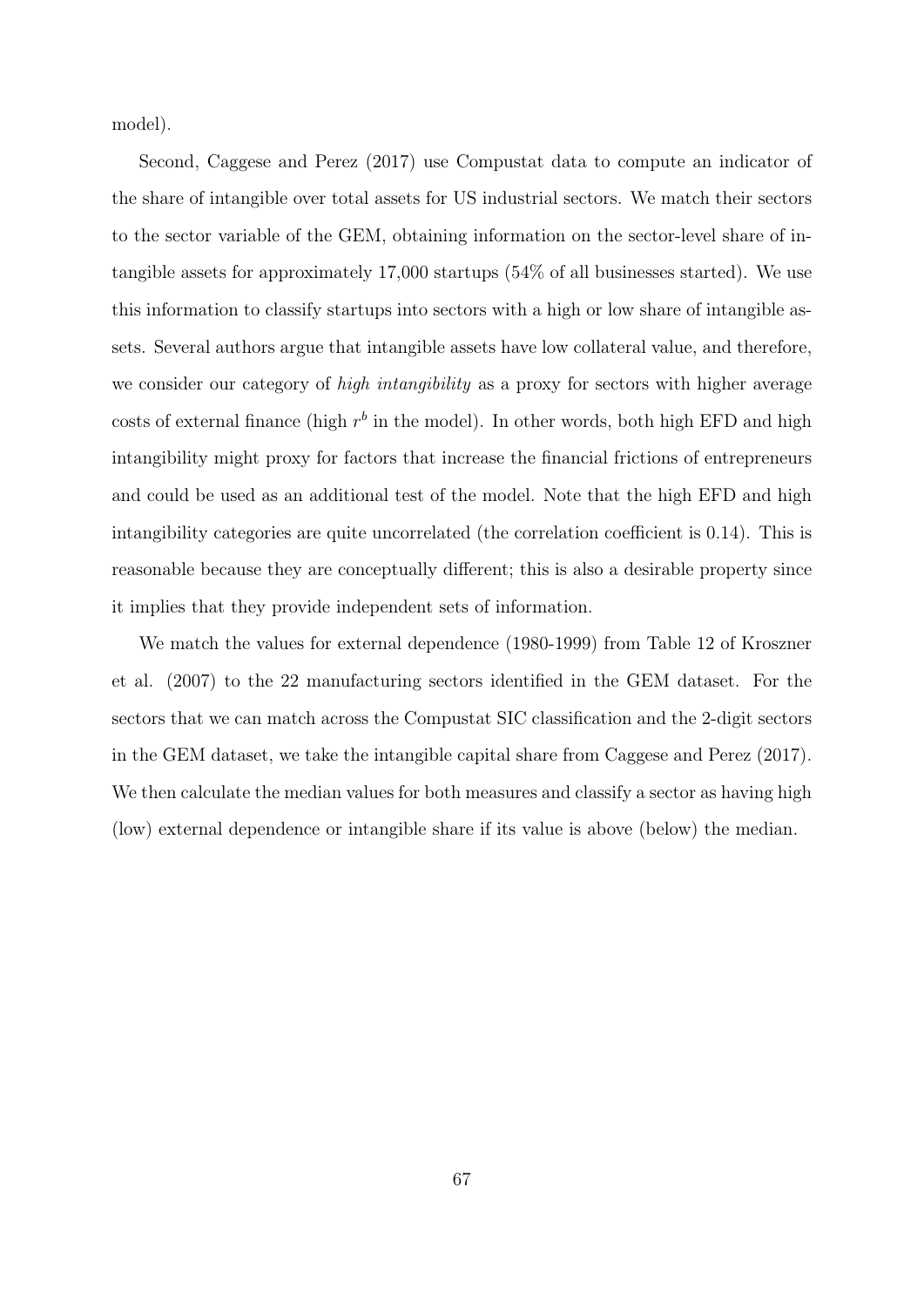| Sector       | Name                                                            | <b>EFD</b>               | Intangible               | $# start-ups$ | $%$ high growth |
|--------------|-----------------------------------------------------------------|--------------------------|--------------------------|---------------|-----------------|
| $\mathbf{1}$ | Agriculture and hunting                                         | $\overline{\phantom{0}}$ | low                      | 972           | 44.3            |
| $\sqrt{2}$   | Forestry, logging and related service activities                |                          | $\overline{a}$           | 79            | 49.2            |
| $\rm 5$      | Fishing                                                         | ÷,                       | $\frac{1}{2}$            | 68            | 34              |
| 14           | Other mining and quarrying                                      | $\overline{\phantom{a}}$ | $\overline{a}$           | 48            | 50.1            |
| 15           | Food and Beverages                                              | high                     | low                      | 441           | 17.4            |
| 17           | Textiles                                                        | high                     | high                     | 102           | 23.9            |
| 18           | Apparel                                                         | $\overline{\phantom{a}}$ | $\overline{\phantom{a}}$ | 112           | 60.2            |
| 19           | Leather                                                         | $_{\text{low}}$          | low                      | 25            | 56.5            |
| 20           | Wood products                                                   | high                     | low                      | 122           | 41.4            |
| 21           | Paper products                                                  | $_{\text{low}}$          | low                      | 12            | 53.3            |
| 22           | Printing and publishing                                         | low                      | high                     | 244           | 25.9            |
| 23           | Petroleum and coal                                              | high                     | low                      | 10            | 9.3             |
| 24           | Other chemical products                                         | $_{\text{low}}$          | high                     | 85            | 28.5            |
| 25           | Rubber and plastic products                                     | high                     | low                      | 17            | 32              |
| 26           | Non-metal products                                              | $_{\text{low}}$          | low                      | 67            | 50.5            |
| 27           | Iron and steel                                                  | high                     | low                      | 55            | 30.3            |
| 28           | Metal products                                                  | low                      | high                     | 87            | $59.8\,$        |
| 29           | Machinery                                                       | high                     | high                     | 76            | 48              |
| 30           | Office and computing                                            | high                     | high                     | 16            | 29.9            |
| 31           | Electrical machinery                                            | high                     | high                     | 42            | 71.4            |
| 32           | Radio                                                           | high                     | high                     | 16            | 31.1            |
| 33           | Professional equipment                                          | high                     | high                     | 33            | 30.9            |
| 34           | Motover vehicles, trailers                                      | low                      | low                      | 46            | 11.4            |
| 35           | Other transport equipment                                       | $_{\text{low}}$          | high                     | 22            | 51.5            |
| 36           | Furniture                                                       | $_{\text{low}}$          | high                     | 503           | 20.7            |
| 37           | Recycling                                                       | $\frac{1}{2}$            | high                     | 25            | 13.9            |
| 40           | Electricity, gas, steam                                         | L,                       | $\frac{1}{2}$            | 167           | $37.1\,$        |
| 41           | Collection, purification and distribution of water              | $\overline{a}$           | $\overline{\phantom{a}}$ | 12            | 44.6            |
| 45           | Construction                                                    | $\overline{a}$           | high                     | 1774          | 32.2            |
| 50           | Sale, maintenance, repair of motor vehicles                     | $\overline{a}$           | low                      | 769           | 37.1            |
| 51           | Wholesale and commission trade                                  |                          | high                     | 1280          | $26\,$          |
| 52           | Retail trade                                                    |                          | low                      | 4297          | 33.2            |
| 55           | Hotels and restaurants                                          | $\overline{a}$           | low                      | 2156          | 35.5            |
| 60           | Land transport; transport via pipelines                         |                          | $\overline{a}$           | 523           | 29.6            |
| 61           | Water transport                                                 |                          | $\overline{a}$           | 15            | 23.1            |
| 63           | Supporting and auxiliary transport activities                   |                          | $\bar{\phantom{a}}$      | 381           | 40.9            |
| 64           | Post and telecommunications                                     |                          | $\overline{a}$           | 178           | 39              |
| 71           | Renting of machinery and equipment                              | $\overline{a}$           | high                     | 85            | 30              |
| 72           | Computer and related activities                                 | $\overline{a}$           | high                     | 1066          | 29              |
| 73           | Research and development                                        |                          | high                     | 87            | 55              |
| 85           | Health and social work                                          |                          | low                      | 1839          | 31.1            |
| 90           | Sewage and refuse disposal, sanitation                          |                          | $\overline{a}$           | 125           | 47.8            |
| 91           | Activities of membership organizations n.e.c.                   |                          | $\overline{a}$           | 60            | 25              |
| 92           | Recreational, cultural and sporting activities                  | $\overline{a}$           | $_{\text{low}}$          | 1454          | 35.9            |
| 93           | Other service activities                                        | ÷                        | $\frac{1}{2}$            | 1169          | 41              |
| 95           | Activities of private households as employers of domestic staff | $\overline{a}$           | $\overline{\phantom{0}}$ | 31            | 43.5            |
| Total        |                                                                 |                          |                          | 20793         | 33.9            |
|              |                                                                 |                          |                          |               |                 |

Table 17: External financial dependence, intangible asset share and startups by sector

Notes: External financial dependence based on Kroszner et al. (2007) and intangible share based on Caggese and Perez (2017).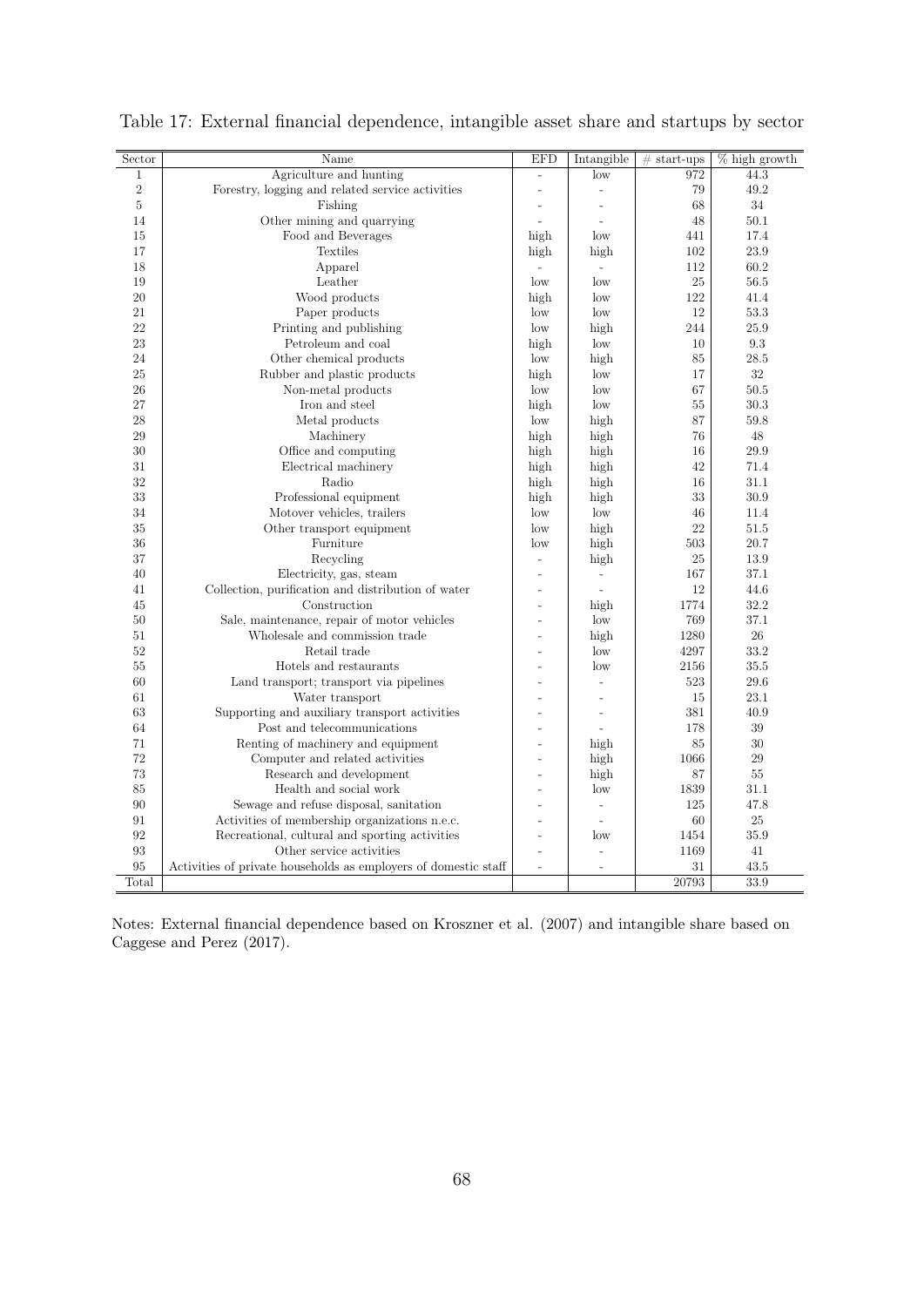# <span id="page-68-1"></span><span id="page-68-0"></span>C Additional figures and tables



Figure 11: Predicted corporate GZ spread by country

Figure 12: Financing needs of low-growth and high-growth startups



Notes: The bars on the left indicate, relative to the country-industry average, the average required money to start a business. The bars on the right indicate the average shares of external money needed (one minus the entrepreneur's own money divided by the required money). The observations in which own money > required money are dropped.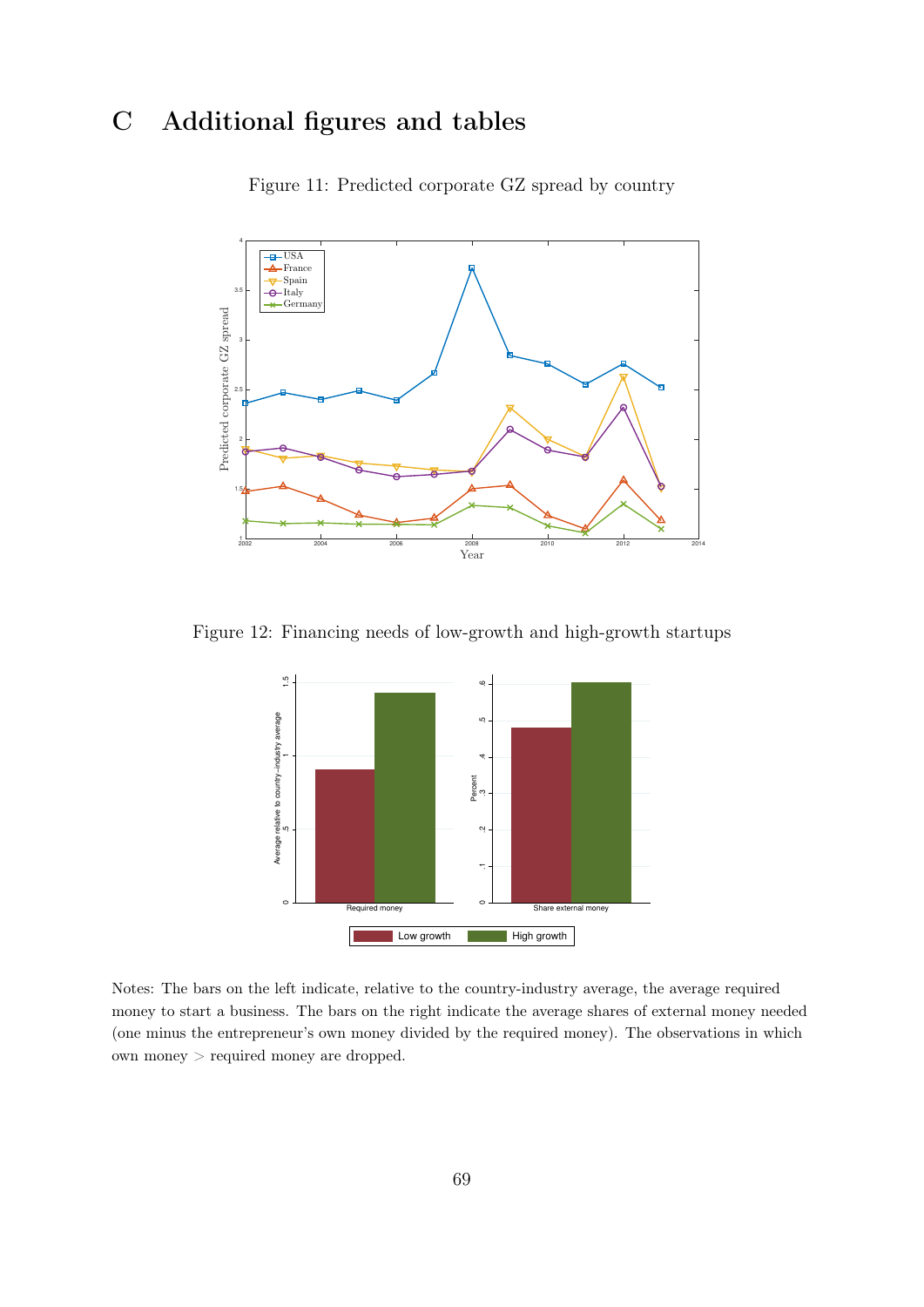|                         | (1)                    | (2)                    | (3)                                               | (4)                    | (5)                   | (6)                    |
|-------------------------|------------------------|------------------------|---------------------------------------------------|------------------------|-----------------------|------------------------|
|                         |                        |                        | Empl. growth Empl. growth Empl. growth Employment |                        | Employment            | Employment             |
| Age $0$                 |                        |                        |                                                   | $5.235***$             | $5.591***$            | $5.633***$             |
|                         |                        |                        |                                                   | (0.1180)               | (0.6739)              | (0.6740)               |
| Age 1                   | $1.251***$             | $1.227***$             | $1.224***$                                        | $6.848***$             | $7.139***$            | $7.246***$             |
|                         | (0.0301)               | (0.2122)               | (0.2123)                                          | (0.1215)               | (0.6740)              | (0.6742)               |
| Age 2                   | $0.512***$             | $0.493**$              | $0.503**$                                         | $7.325***$             | $7.590***$            | 7.687***               |
|                         | (0.0274)               | (0.2118)               | (0.2118)                                          | (0.1263)               | (0.6747)              | (0.6752)               |
| Age 3                   | $0.384***$             | $0.396*$               | $0.401*$                                          | $7.389***$             | $7.763***$            | $7.835***$             |
|                         | (0.0271)               | (0.2117)               | (0.2117)                                          | (0.1289)               | (0.6751)              | (0.6751)               |
| Age 4                   | $0.321***$             | $0.356*$               | $0.360^{\ast}$                                    | $7.307***$             | $7.874***$            | $7.923***$             |
|                         | (0.0271)               | (0.2117)               | (0.2117)                                          | (0.1347)               | (0.6766)              | (0.6763)               |
| Age 5                   | $0.309***$             | 0.339                  | 0.343                                             | $7.224***$             | $7.943***$            | 8.007***               |
|                         | (0.0272)               | (0.2117)               | (0.2117)                                          | (0.1438)               | (0.6787)              | (0.6776)               |
| Age 6                   | $0.276***$             | 0.301                  | 0.302                                             | $6.944***$             | $7.768***$            | $7.817***$             |
|                         | (0.0274)               | (0.2117)               | (0.2117)                                          | (0.1457)               | (0.6792)              | (0.6794)               |
| Age 7                   | $0.255***$             | 0.282                  | 0.289                                             | $6.691***$             | $7.609***$            | 7.632***               |
|                         | (0.0275)               | (0.2117)               | (0.2118)                                          | (0.1544)               | (0.6812)              | (0.6823)               |
| Age 8                   | $0.251***$             | 0.284                  | 0.297                                             | $6.665***$             | $7.693***$            | 7.697***               |
|                         | (0.0277)               | (0.2118)               | (0.2120)                                          | (0.1790)               | (0.6883)              | (0.6983)               |
| Age 9                   | $0.258***$             | 0.253                  | 0.274                                             | $6.668***$             | $7.694***$            | 7.984***               |
|                         | (0.0281)               | (0.2118)               | (0.2122)                                          | (0.1866)               | (0.6904)              | (0.7282)               |
| Age $10$                | $0.267***$             | 0.246                  | 0.226                                             | $6.596***$             | $7.591***$            | $8.130***$             |
|                         | (0.0289)               | (0.2119)               | (0.2124)                                          | (0.1965)               | (0.6931)              | (0.7383)               |
| Age $0 \times$ share    |                        |                        |                                                   | $-1.284***$            | $-0.588***$           | $-0.681***$            |
|                         |                        |                        |                                                   | (0.1081)               | (0.1363)              | (0.1384)               |
| Age $1 \times share$    | $-0.315***$            | $-0.206***$            | $-0.225***$                                       | $-1.812***$            | $-0.959***$           | $-0.910***$            |
|                         | (0.0355)               | (0.0399)               | (0.0406)                                          | (0.1081)               | (0.1238)              | (0.1271)               |
| Age $2 \times share$    | $-0.040**$             | $0.060***$             | $0.071***$                                        | $-1.708***$            | $-0.821***$           | $-0.766***$            |
|                         | (0.0164)               | (0.0201)               | (0.0205)                                          | (0.1230)               | (0.1346)              | (0.1353)               |
| Age 3 x share           | 0.010                  | $0.033**$              | $0.037**$                                         | $-1.227***$            | $-0.639***$           | $-0.589***$            |
|                         | (0.0132)               | (0.0153)               | (0.0155)                                          | (0.1296)               | (0.1412)              | (0.1451)               |
| Age 4 x share           | $0.057***$             | 0.020                  | 0.022                                             | $-0.540***$            | $-0.418***$           | $-0.407**$             |
|                         | (0.0129)               | (0.0145)               | (0.0147)                                          | (0.1408)               | (0.1539)              | (0.1606)               |
| Age 5 x share           | $0.026**$              | $-0.001$               | 0.001                                             | $-0.133$               | $-0.379**$            | $-0.369**$             |
|                         | (0.0132)<br>$0.052***$ | (0.0148)<br>$0.037**$  | (0.0149)<br>$0.034**$                             | (0.1561)<br>$0.553***$ | (0.1709)<br>0.084     | (0.1794)<br>0.117      |
| Age 6 x share           |                        |                        |                                                   |                        |                       |                        |
| Age 7 x share           | (0.0144)<br>$0.070***$ | (0.0158)<br>$0.047***$ | (0.0160)<br>$0.047***$                            | (0.1744)<br>$1.163***$ | (0.1911)<br>$0.511**$ | (0.1951)<br>$0.533***$ |
|                         | (0.0146)               | (0.0158)               | (0.0158)                                          | (0.1879)               | (0.2049)              | (0.2055)               |
| Age 8 x share           | $0.065***$             | 0.027                  | 0.026                                             | $1.469***$             | $0.618**$             | $0.616**$              |
|                         | (0.0154)               | (0.0179)               | (0.0182)                                          | (0.2373)               | (0.2587)              | (0.2521)               |
| Age 9 x share           | 0.019                  | $0.061***$             | $0.059***$                                        | $1.756***$             | $0.904***$            | $0.861***$             |
|                         | (0.0180)               | (0.0207)               | (0.0209)                                          | (0.2648)               | (0.2865)              | (0.2861)               |
| Age $10 \times share$   | $-0.020$               | $0.057**$              | $0.063**$                                         | $1.819***$             | $1.064***$            | $0.979***$             |
|                         | (0.0227)               | (0.0242)               | (0.0246)                                          | (0.2946)               | (0.3155)              | (0.3190)               |
| Year FE                 | Yes                    | No                     | No                                                | Yes                    | No                    | No                     |
| Sector FE               | Yes                    | $\rm No$               | $\rm No$                                          | Yes                    | No                    | No                     |
| Year-sector FE          | $\rm No$               | Yes                    | Yes                                               | $\rm No$               | Yes                   | Yes                    |
| Age-growth interactions | $\rm No$               | $\rm No$               | Yes                                               | $\rm No$               | $\rm No$              | Yes                    |
| Observations            | 706578                 | 706578                 | 706578                                            | 947696                 | 947696                | 947696                 |
| R-squared               | 0.110                  | 0.113                  | 0.113                                             | 0.149                  | 0.150                 | 0.150                  |
|                         |                        |                        |                                                   |                        |                       |                        |

Table 18: Share of high-growth startups at firm creation and employment from SABI

Notes: In columns 1-3, the dependent variable is the yearly employment growth of firms established in 2003 or later; 0.1% of the tails are winsorized. In columns 4-6, the dependent variable is the log employment level. share is the share of high-growth startups in the 2-digit sector to which the firm belongs in the year it was born. Significance levels: \* p<0.1, \*\* p<0.05, \*\*\* p<0.01.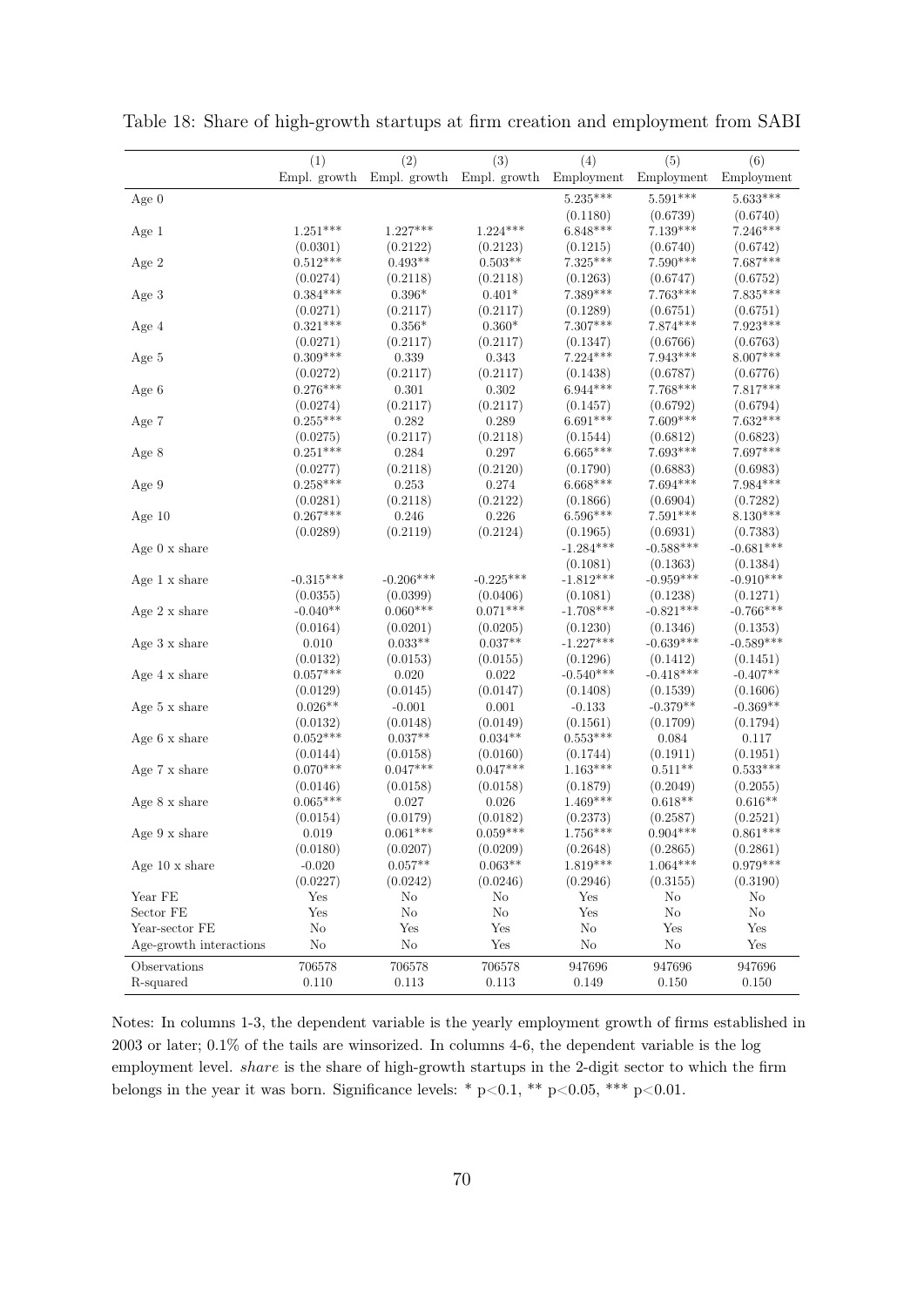|                              | (1)               | (2)                    | (3)              | (4)              |  |
|------------------------------|-------------------|------------------------|------------------|------------------|--|
|                              | Share high-growth | Share high-growth $\,$ | Share innovative | Share innovative |  |
| Age $0$                      | $0.076***$        | $0.062***$             | $0.087***$       | $0.087***$       |  |
|                              | (0.0045)          | (0.0223)               | (0.0039)         | (0.0219)         |  |
| Age 1                        | $0.114***$        | $0.104***$             | $0.112***$       | $0.114***$       |  |
|                              | (0.0041)          | (0.0221)               | (0.0035)         | (0.0220)         |  |
| Age 2                        | $0.124***$        | $0.110***$             | $0.108***$       | $0.110***$       |  |
|                              | (0.0040)          | (0.0221)               | (0.0035)         | (0.0220)         |  |
| Age 3                        | $0.122***$        | $0.103***$             | $0.107***$       | $0.107***$       |  |
|                              | (0.0043)          | (0.0221)               | (0.0037)         | (0.0220)         |  |
| Age 4                        | $0.113***$        | $0.101***$             | $0.101***$       | $0.099***$       |  |
|                              | (0.0045)          | (0.0222)               | (0.0038)         | (0.0220)         |  |
| Age 5                        | $0.101***$        | $0.093***$             | $0.098***$       | $0.093***$       |  |
|                              | (0.0048)          | (0.0222)               | (0.0040)         | (0.0220)         |  |
| Age 6                        | $0.107***$        | $0.102***$             | $0.092***$       | $0.085***$       |  |
|                              | (0.0052)          | (0.0223)               | (0.0041)         | (0.0220)         |  |
| Age 7                        | $0.100***$        | $0.099***$             | $0.090***$       | $0.086***$       |  |
|                              | (0.0058)          | (0.0225)               | (0.0045)         | (0.0221)         |  |
| Age 8                        | $0.082***$        | $0.093***$             | $0.087***$       | $0.085***$       |  |
|                              | (0.0060)          | (0.0226)               | (0.0046)         | (0.0222)         |  |
| Age 9                        | $0.064***$        | $0.083***$             | $0.072***$       | $0.075***$       |  |
|                              | (0.0066)          | (0.0227)               | (0.0049)         | (0.0222)         |  |
| Age $10$                     | $0.045***$        | $0.071***$             | $0.061***$       | $0.064***$       |  |
|                              | (0.0077)          | (0.0231)               | (0.0054)         | (0.0223)         |  |
| Age $0 \times$ share         | $0.022***$        | $0.041***$             | $-0.004$         | $-0.007$         |  |
|                              | (0.0072)          | (0.0080)               | (0.0074)         | (0.0079)         |  |
| Age 1 x share                | 0.001             | $0.010*$               | $0.015**$        | 0.002            |  |
|                              | (0.0054)          | (0.0061)               | (0.0060)         | (0.0064)         |  |
| Age $2 \times share$         | $-0.022***$       | $-0.005$               | $0.036***$       | $0.021***$       |  |
|                              | (0.0052)          | (0.0057)               | (0.0058)         | (0.0063)         |  |
| Age $3 \times$ share         | $-0.031***$       | $-0.004$               | $0.015**$        | $0.008\,$        |  |
|                              | (0.0056)          | (0.0061)               | (0.0061)         | (0.0066)         |  |
| Age 4 x share                | $-0.021***$       | $-0.012*$              | $0.023***$       | $0.018**$        |  |
|                              | (0.0061)          | (0.0066)               | (0.0067)         | (0.0071)         |  |
| Age 5 $\rm x$ share          | $-0.013*$         | $-0.013*$              | $-0.001$         | 0.008            |  |
|                              | (0.0069)          | (0.0075)               | (0.0074)         | (0.0078)         |  |
| Age $6 \times \text{share}$  | $-0.040***$       | $-0.047***$            | $-0.002$         | $0.016*$         |  |
|                              | (0.0077)          | (0.0083)               | (0.0083)         | (0.0089)         |  |
| Age 7 x share                | $-0.031***$       | $-0.044***$            | $-0.007$         | $0.003\,$        |  |
|                              | (0.0090)          | (0.0099)               | (0.0118)         | (0.0131)         |  |
| Age 8 x share                | $-0.009$          | $-0.048***$            | $-0.038***$      | $-0.031**$       |  |
|                              | (0.0096)          | (0.0105)               | (0.0131)         | (0.0146)         |  |
| Age 9 x share                | $0.027**$         | $-0.031***$            | $0.033**$        | 0.013            |  |
|                              | (0.0109)          | (0.0118)               | (0.0163)         | (0.0180)         |  |
| Age $10 \times \text{share}$ | $0.049***$        | $-0.020$               | $0.050***$       | 0.028            |  |
|                              | (0.0131)          | (0.0140)               | (0.0179)         | (0.0199)         |  |
| Year FE                      | Yes               | No                     | Yes              | No               |  |
| Sector FE                    | Yes               | $\rm No$               | Yes              | $\rm No$         |  |
| Year-sector FE               | $\rm No$          | Yes                    | $\rm No$         | Yes              |  |
| Observations                 | 847250            | 847250                 | 847250           | 847250           |  |
| R-squared                    | 0.175             | 0.177                  | 0.175            | 0.177            |  |
|                              |                   |                        |                  |                  |  |

Table 19: Share of high-growth and innovative startups at firm creation and exit rate

Notes: The dependent variable is a dummy indicating the exit of the firm in the SABI data. In columns 1-2, share is the share of high-growth startups, and in columns 3-4, share is the share of innovative startups in the 2-digit sector to which the firm belongs in the year it was born. Significance levels: \* p<0.1, \*\* p<0.05, \*\*\* p<0.01.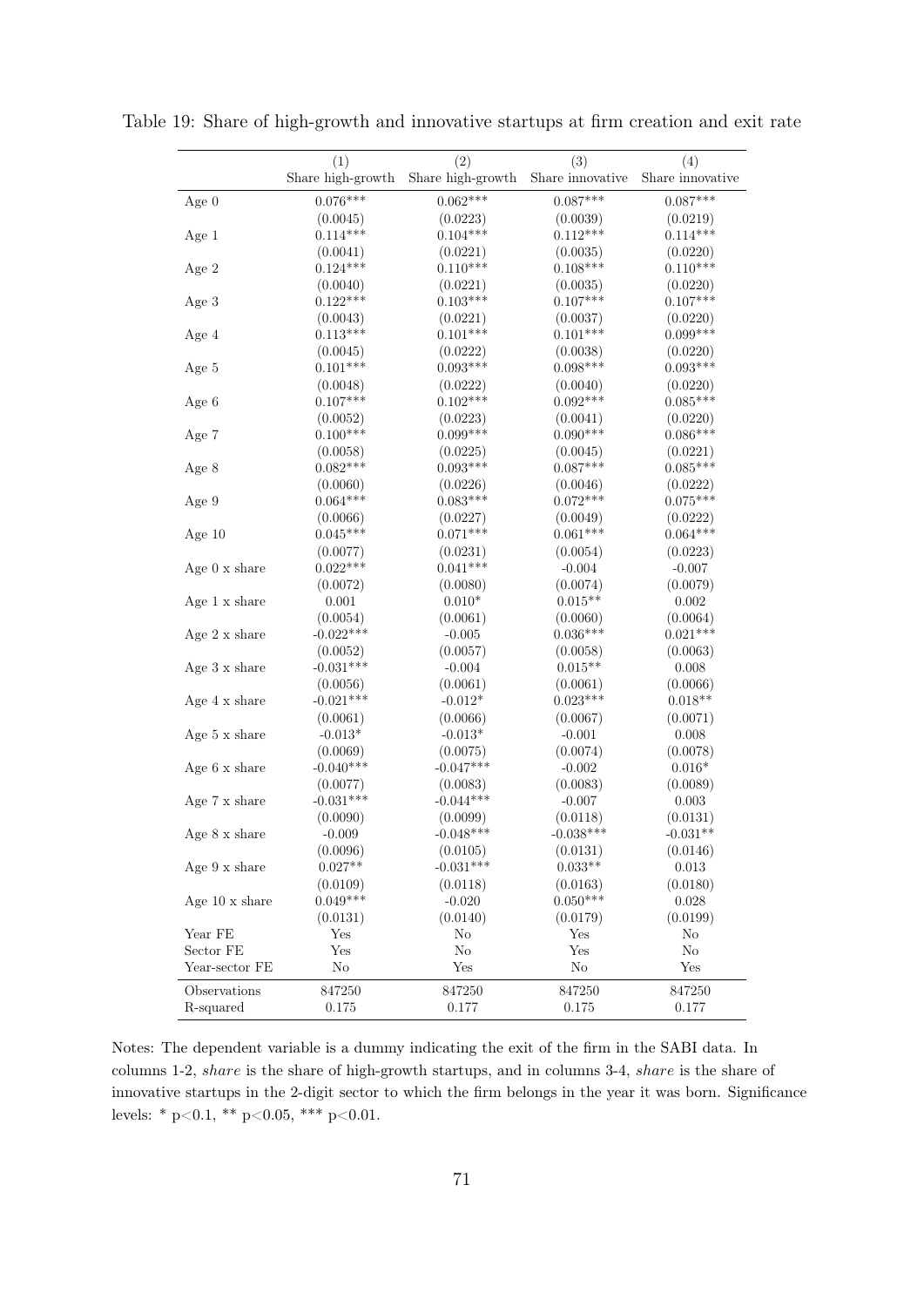### <span id="page-71-0"></span>Baseline results with Spain only

|              | $\left(1\right)$ | (2)        | (3)         | $\left(4\right)$ | (5)        | (6)         |
|--------------|------------------|------------|-------------|------------------|------------|-------------|
|              | All              | Low growth | High growth | All              | Low growth | High growth |
| GDP growth   | $5.458***$       | $4.827***$ | $5.143***$  | $3.720***$       | $3.519***$ | $3.022***$  |
|              | (0.4226)         | (0.4616)   | (0.7075)    | (0.2301)         | (0.2675)   | (0.3377)    |
| Fin. crisis  | $0.120***$       | $0.102**$  | $0.121*$    |                  |            |             |
|              | (0.0384)         | (0.0416)   | (0.0655)    |                  |            |             |
| GZ spread    |                  |            |             | $-0.022***$      | $-0.012$   | $-0.039***$ |
|              |                  |            |             | (0.0069)         | (0.0078)   | (0.0111)    |
| Observations | 232749           | 232749     | 232749      | 232749           | 232749     | 232749      |
| R-squared    | 0.029            | 0.024      | 0.026       | 0.029            | 0.024      | 0.027       |

Table 20: Financial crisis, GZ spread and probability of starting a firm

Notes: The dependent variable is a dummy that is equal to one if an individual is a nascent entrepreneur in the respective category. The controls include dummies for three education levels, sex, age and country fixed effects. Significance levels: \* p<0.1, \*\* p<0.05, \*\*\* p<0.01.

<span id="page-71-1"></span>

|                          | $\left( 1\right)$ | $\left( 2\right)$ | $\left( 3\right)$ | (4)        | (5)        | (6)         |
|--------------------------|-------------------|-------------------|-------------------|------------|------------|-------------|
|                          | All               | Low growth        | High growth       | All        | Low growth | High growth |
| GDP growth               | $2.434***$        | $2.699***$        | $1.312*$          | $9.803***$ | $8.045***$ | $10.496***$ |
|                          | (0.4462)          | (0.4963)          | (0.6924)          | (0.5536)   | (0.6324)   | (0.8548)    |
| Fin. crisis              | $-0.106***$       | $-0.054$          | $-0.187***$       |            |            |             |
|                          | (0.0374)          | (0.0416)          | (0.0587)          |            |            |             |
| Fin. crisis x GDP growth | $11.280***$       | $7.881***$        | $15.164***$       |            |            |             |
|                          | (0.8849)          | (0.9938)          | (1.4373)          |            |            |             |
| GZ spread                |                   |                   |                   | $-0.012$   | $-0.004$   | $-0.032**$  |
|                          |                   |                   |                   | (0.0077)   | (0.0084)   | (0.0136)    |
| GZ spread x GDP growth   |                   |                   |                   | $4.339***$ | $3.224***$ | $5.351***$  |
|                          |                   |                   |                   | (0.3518)   | (0.3967)   | (0.5646)    |
| Observations             | 232749            | 232749            | 232749            | 232749     | 232749     | 232749      |
| R-squared                | 0.035             | 0.028             | 0.038             | 0.034      | 0.027      | 0.035       |

Table 21: Financial crisis, GZ spread and probability of starting a firm

Notes: The dependent variable is a dummy that is equal to one if an individual is a nascent entrepreneur in the respective category. The controls include dummies for three education levels, sex, age and country fixed effects. Significance levels: \* p<0.1, \*\* p<0.05, \*\*\* p<0.01.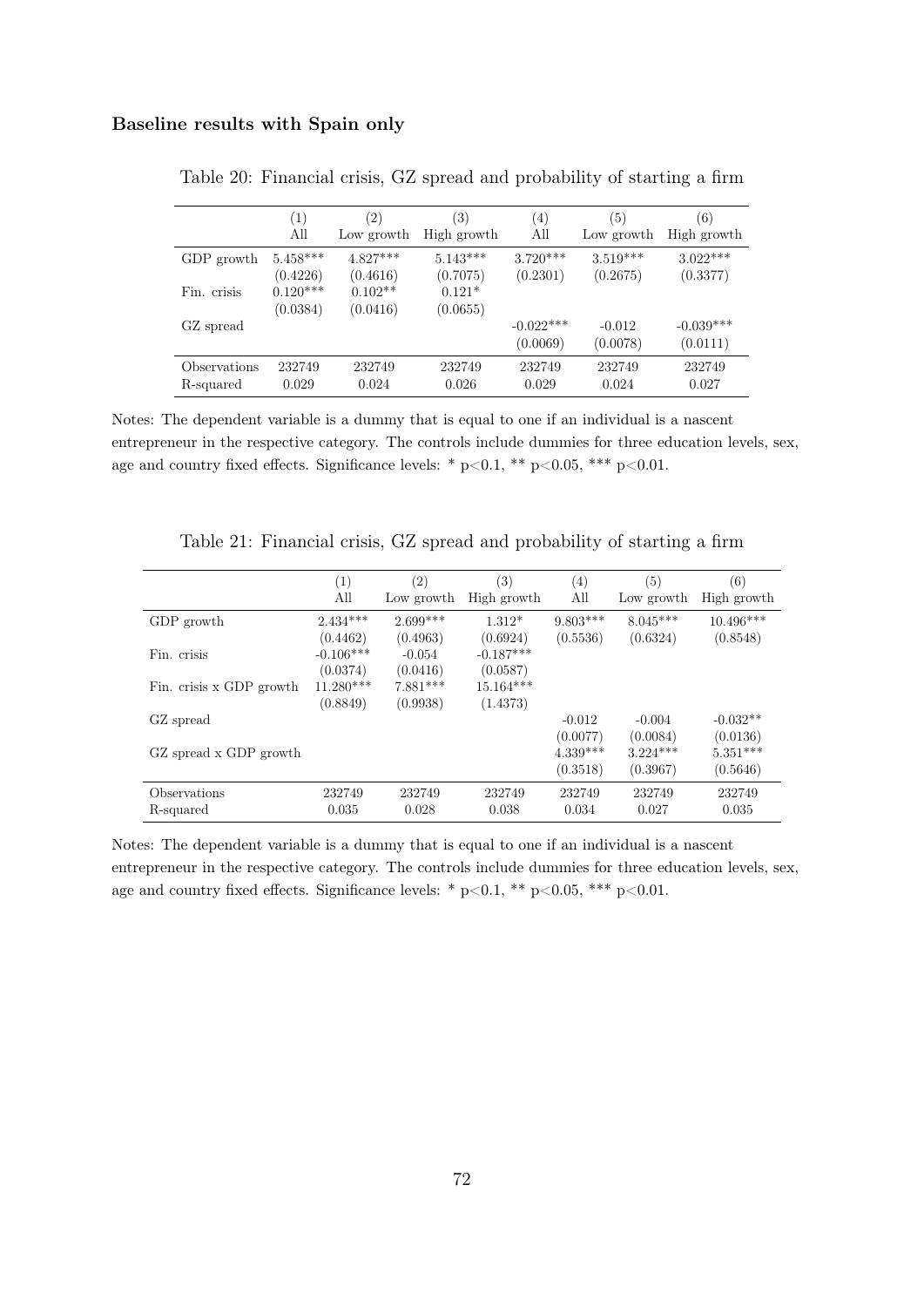## Estimating predicted bond spreads

|                               | (1)                     |                     | (2)                     |                        |  |
|-------------------------------|-------------------------|---------------------|-------------------------|------------------------|--|
|                               |                         | Bank GZ spread      |                         | Corporate GZ spread    |  |
|                               | Pre-2007                | $Post-2007$         | Pre-2007                | $Post-2007$            |  |
| USA x MP shock                | 0.256                   | $-3.265$            | $-0.284$                | 0.419                  |  |
|                               | (1.1463)                | (11.1314)           | (1.5745)                | (5.8500)               |  |
| USA $x$ MP shock $(t-1)$      | 0.510                   | $-7.599$            | $-0.151$                | $-1.918$               |  |
|                               | (1.2386)                | (10.1838)           | (1.6382)                | (5.7117)               |  |
| USA $x$ MP shock $(t-2)$      | $-0.012$                | $-12.224$           | $-1.437$                | $-4.120$               |  |
|                               | (1.4395)                | (8.7537)            | (1.4265)                | (4.7421)               |  |
| USA $x$ MP shock $(t-3)$      | $-0.083$                | $-8.250$            | $-1.184$                | 0.251                  |  |
|                               | (1.7215)                | (8.6156)            | (1.8761)                | (4.8331)               |  |
| <b>FRA</b>                    | $-0.676***$             |                     | $-1.254***$             |                        |  |
|                               | (0.1467)                |                     | (0.1062)                |                        |  |
| FRA x MP shock                | $-0.239$                | $8.762**$           | $3.915**$               | $8.754**$              |  |
| $FRA \times MP$ shock $(t-1)$ | (1.6338)<br>$-1.073$    | (4.3539)<br>8.870** | (1.9888)<br>3.132       | (3.4593)<br>$9.957***$ |  |
|                               | (1.7194)                | (4.4624)            | (2.0734)                | (3.2251)               |  |
| $FRA \times MP$ shock $(t-2)$ | $-0.672$                | 6.236               | $3.162*$                | $6.413*$               |  |
|                               | (1.6659)                | (5.3425)            | (1.6858)                | (3.7183)               |  |
| $FRA \times MP$ shock $(t-3)$ | $-0.578$                | $-1.068$            | $3.526*$                | 0.846                  |  |
|                               | (1.6898)                | (7.4470)            | (1.8081)                | (4.6806)               |  |
| <b>SPA</b>                    | $0.423**$               |                     | $-0.740***$             |                        |  |
|                               | (0.1855)                |                     | (0.1229)                |                        |  |
| SPA x MP shock                | $-2.858$                | 20.066**            | 3.550                   | $11.304**$             |  |
|                               | (3.7938)                | (9.7093)            | (2.1842)                | (5.4775)               |  |
| $SPA \times MP$ shock $(t-1)$ | $-4.356$                | 19.663*             | 2.163                   | $10.527*$              |  |
|                               | (3.9906)                | (10.3961)           | (2.3772)                | (5.4396)               |  |
| $SPA \times MP$ shock $(t-2)$ | $-4.393$                | 18.982*             | 1.019                   | 7.867                  |  |
|                               | (3.5555)                | (11.4578)           | (2.2461)                | (5.8141)               |  |
| $SPA \times MP$ shock $(t-3)$ | $-3.842$                | 3.357               | 1.479                   | 0.108                  |  |
|                               | (3.5470)                | (14.1604)           | (2.4530)                | (7.6492)               |  |
| <b>ITA</b>                    | $-0.207$                |                     | $-0.809***$             |                        |  |
|                               | (0.1869)                |                     | (0.1249)                |                        |  |
| ITA x MP shock                | $-1.693$                | 12.690              | 2.819                   | $10.587*$              |  |
|                               | (3.4673)                | (9.3929)            | (2.3463)                | (6.3210)               |  |
| ITA $x \text{MP shock (t-1)}$ | $-3.177$                | 11.408              | 1.977                   | 9.157                  |  |
|                               | (3.6267)                | (9.0966)            | (2.4965)                | (6.1618)               |  |
| ITA $x$ MP shock $(t-2)$      | $-3.105$                | 7.548               | 2.297                   | 5.416                  |  |
|                               | (3.3502)                | (10.7918)           | (2.3343)                | (6.8756)               |  |
| ITA $x$ MP shock $(t-3)$      | $-2.929$                | $-8.030$            | 3.070                   | $-4.266$               |  |
| <b>GER</b>                    | (3.3866)<br>$-0.900***$ | (13.8543)           | (2.3956)<br>$-1.366***$ | (9.2036)               |  |
|                               | (0.1388)                |                     | (0.1016)                |                        |  |
| GER x MP shock                | $-0.025$                | 5.827*              | 1.479                   | $6.780**$              |  |
|                               | (1.3233)                | (3.1741)            | (1.2631)                | (3.0341)               |  |
| GER $x$ MP shock $(t-1)$      | -0.755                  | $5.908*$            | 0.363                   | $7.364***$             |  |
|                               | (1.4163)                | (3.3913)            | (1.2750)                | (2.8148)               |  |
| GER $x$ MP shock $(t-2)$      | $-0.926$                | 4.935               | 0.479                   | 4.410                  |  |
|                               | (1.3521)                | (4.1950)            | (1.1461)                | (3.4404)               |  |
| GER $x$ MP shock $(t-3)$      | $-0.913$                | $-0.751$            | 0.584                   | $-0.953$               |  |
|                               | (1.3294)                | (5.3414)            | (1.0927)                | (4.5946)               |  |
| Observations                  |                         | 821                 |                         | 833                    |  |
| R-squared                     |                         | 0.333               |                         | 0.384                  |  |
| F-statistic                   |                         | 5.8                 |                         | 10.8                   |  |

Table 22: Monetary policy shocks and bond spreads

Notes: Columns Pre-2007 and Post-2007 show the coefficients interacted with a dummy indicating the respective period (2007 is included in Pre-2007). The country fixed effects are restricted to be the same across periods. Significance levels: \* p<0.1, \*\* p<0.05, \*\*\* p<0.01.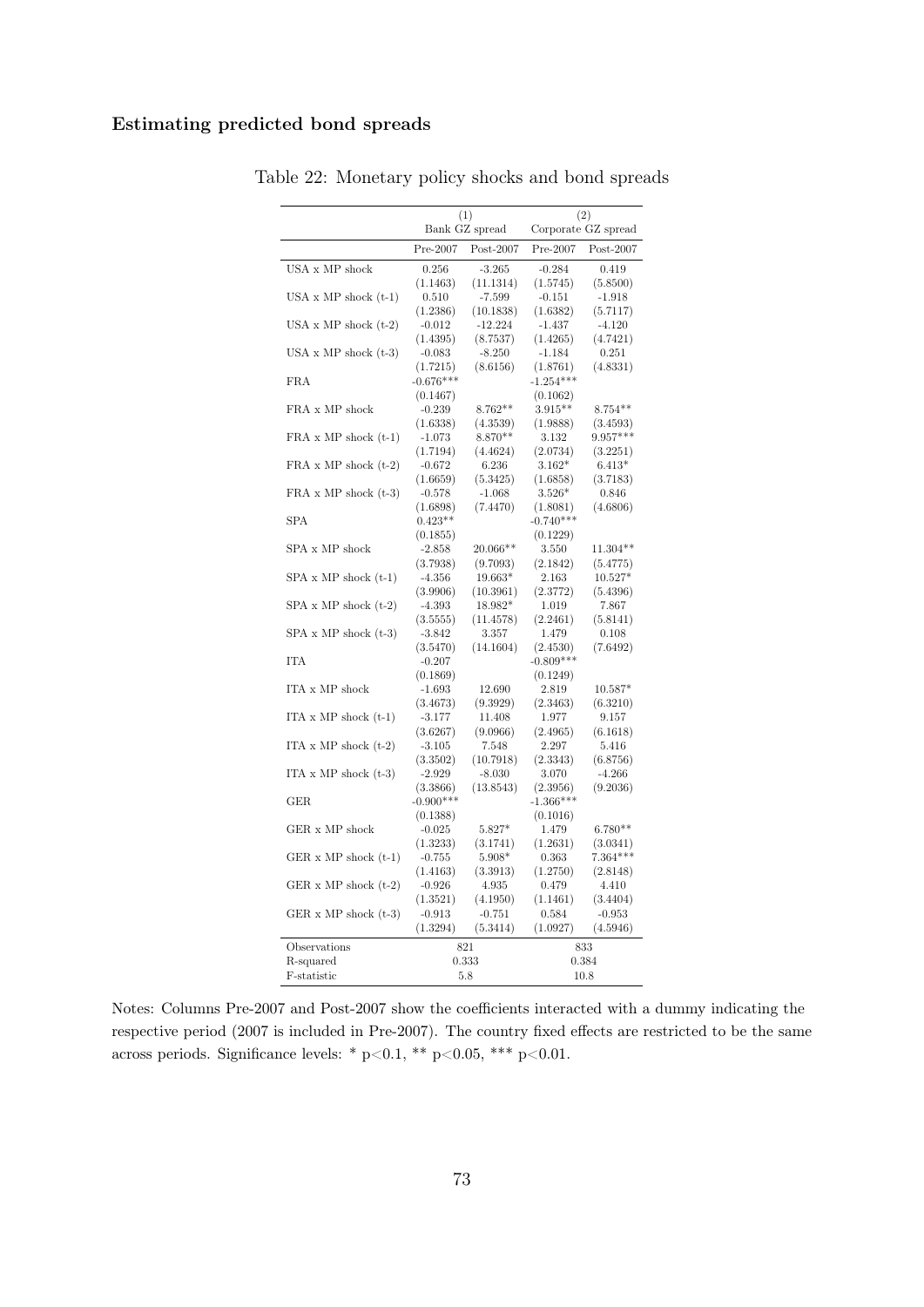## Estimating predicted bond spreads: additional results

|                            | $\left(1\right)$ | $\left( 2\right)$ | (3)         | (4)         | (5)         | (6)         |
|----------------------------|------------------|-------------------|-------------|-------------|-------------|-------------|
|                            | All              | Low growth        | High growth | All         | Low growth  | High growth |
| GDP growth                 | $3.742***$       | $3.361***$        | $3.439***$  | $4.718***$  | $4.312***$  | $4.298***$  |
|                            | (0.1405)         | (0.1603)          | (0.2016)    | (0.3003)    | (0.3401)    | (0.4626)    |
| Predicted GZ spread        | $-0.222***$      | $-0.159***$       | $-0.311***$ | $-0.184***$ | $-0.122***$ | $-0.278***$ |
|                            | (0.0232)         | (0.0261)          | (0.0347)    | (0.0243)    | (0.0279)    | (0.0380)    |
| Pr. GZ spread x GDP growth |                  |                   |             | $6.693***$  | $6.562***$  | $5.778**$   |
|                            |                  |                   |             | (1.8572)    | (2.1255)    | (2.9008)    |
| Observations               | 233625           | 233625            | 233625      | 233625      | 233625      | 233625      |
| R-squared                  | 0.031            | 0.025             | 0.032       | 0.032       | 0.026       | 0.032       |

Table 23: Spain only

Notes: The dependent variable is a dummy that is equal to one if an individual is a nascent entrepreneur in the respective category. The controls include dummies for three education levels, sex, age and country fixed effects. The standard errors are obtained by using a bootstrap procedure with 5000 replications. Significance levels: \*  $p<0.1$ , \*\*  $p<0.05$ , \*\*\*  $p<0.01$ .

|                            | $\left( 1\right)$ | (2)         | (3)         | $\left( 4\right)$ | (5)         | (6)         |
|----------------------------|-------------------|-------------|-------------|-------------------|-------------|-------------|
|                            | All               | Low growth  | High growth | All               | Low growth  | High growth |
| GDP growth                 | $3.511***$        | $3.135***$  | $3.367***$  | $3.348***$        | $3.031***$  | $3.125***$  |
|                            | (0.1254)          | (0.1433)    | (0.1902)    | (0.1354)          | (0.1569)    | (0.2224)    |
| Predicted GZ spread        | $-0.103***$       | $-0.074***$ | $-0.145***$ | $-0.102***$       | $-0.073***$ | $-0.145***$ |
|                            | (0.0089)          | (0.0099)    | (0.0146)    | (0.0088)          | (0.0100)    | (0.0149)    |
| Pr. GZ spread x GDP growth |                   |             |             | $0.711***$        | 0.474       | $0.935**$   |
|                            |                   |             |             | (0.2669)          | (0.2978)    | (0.4505)    |
| Observations               | 399494            | 399494      | 399494      | 399494            | 399494      | 399494      |
| R-squared                  | 0.041             | 0.037       | 0.040       | 0.041             | 0.038       | 0.040       |

Table 24: Using bank spread instead of corporate spread

Notes: The dependent variable is a dummy that is equal to one if an individual is a nascent entrepreneur in the respective category. The controls include dummies for three education levels, sex, age and country fixed effects. The standard errors are obtained by using a bootstrap procedure with 5000 replications. Significance levels: \* p<0.1, \*\* p<0.05, \*\*\* p<0.01.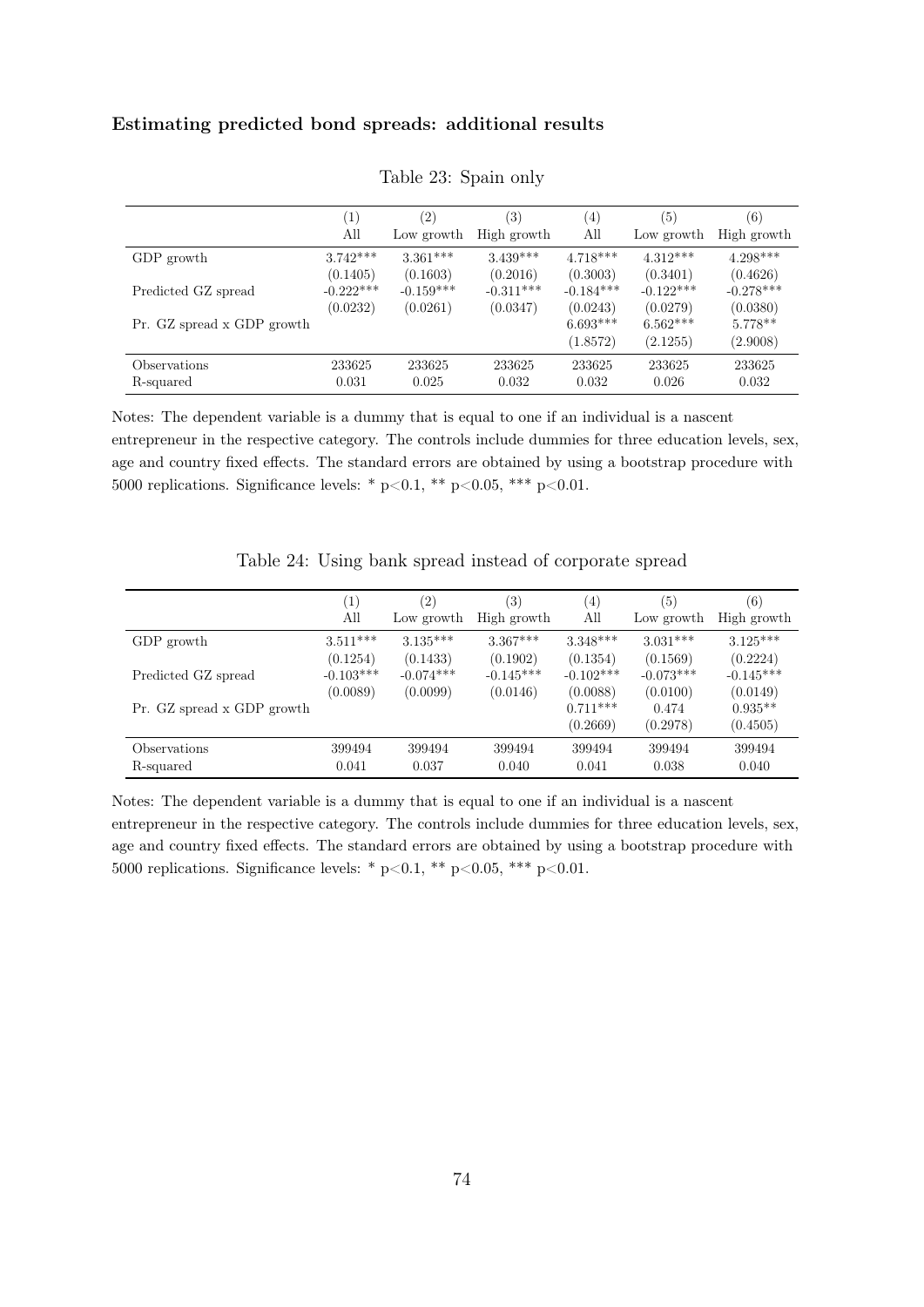|                            | (1)        | $\left( 2\right)$ | (3)         | $\left( 4\right)$      | (5)                    | $\left( 6\right)$      |
|----------------------------|------------|-------------------|-------------|------------------------|------------------------|------------------------|
|                            | All        | Low growth        | High growth | All                    | Low growth             | High growth            |
| GDP growth                 | $4.147***$ | $3.658***$        | $4.006***$  | $4.550***$             | $3.961***$             | $4.531***$             |
|                            | (0.1379)   | (0.1594)          | (0.2083)    | (0.1491)               | (0.1724)               | (0.2276)               |
| Predicted GZ spread        | $0.080***$ | $0.080**$         | 0.054       | $0.107***$             | $0.104***$             | 0.066                  |
|                            | (0.0299)   | (0.0333)          | (0.0482)    | (0.0309)               | (0.0350)               | (0.0521)               |
| Pr. GZ spread x GDP growth |            |                   |             | $3.079***$<br>(0.4755) | $2.257***$<br>(0.5133) | $4.410***$<br>(0.8792) |
| Observations               | 399462     | 399462            | 399462      | 399462                 | 399462                 | 399462                 |
| R-squared                  | 0.039      | 0.037             | 0.037       | 0.040                  | 0.037                  | 0.038                  |

Table 25: Effects of MP shocks same pre- and post-2007

\* p<0.1, \*\* p<0.05, \*\*\* p<0.01

Notes: The dependent variable is a dummy that is equal to one if an individual is a nascent entrepreneur in the respective category. The controls include dummies for three education levels, sex, age and country fixed effects. The standard errors are obtained by using a bootstrap procedure with 5000 replications. Significance levels: \*  $p<0.1$ , \*\*  $p<0.05$ , \*\*\*  $p<0.01$ .

Table 26: Using bank spread and effects of MP shocks same pre- and post-2007

|                            | $\left[1\right]$ | (2)        | 3)          | $\left( 4\right)$      | (5)                    | (6)                    |
|----------------------------|------------------|------------|-------------|------------------------|------------------------|------------------------|
|                            | All              | Low growth | High growth | All                    | Low growth             | High growth            |
| GDP growth                 | $3.972***$       | $3.541***$ | $3.736***$  | $3.532***$             | $3.221***$             | $3.082***$             |
|                            | (0.1328)         | (0.1494)   | (0.2011)    | (0.1367)               | (0.1547)               | (0.2125)               |
| Predicted GZ spread        | $-0.002$         | 0.021      | $-0.067$    | $-0.015$               | 0.013                  | $-0.095**$             |
|                            | (0.0263)         | (0.0284)   | (0.0453)    | (0.0273)               | (0.0296)               | (0.0481)               |
| Pr. GZ spread x GDP growth |                  |            |             | $3.103***$<br>(0.2977) | $2.407***$<br>(0.3269) | $3.871***$<br>(0.4813) |
| Observations               | 399494           | 399494     | 399494      | 399494                 | 399494                 | 399494                 |
| R-squared                  | 0.040            | 0.037      | 0.037       | 0.041                  | 0.037                  | 0.038                  |

Notes: The dependent variable is a dummy that is equal to one if an individual is a nascent entrepreneur in the respective category. The controls include dummies for three education levels, sex, age and country fixed effects. The standard errors are obtained by using a bootstrap procedure with 5000 replications. Significance levels: \* p<0.1, \*\* p<0.05, \*\*\* p<0.01.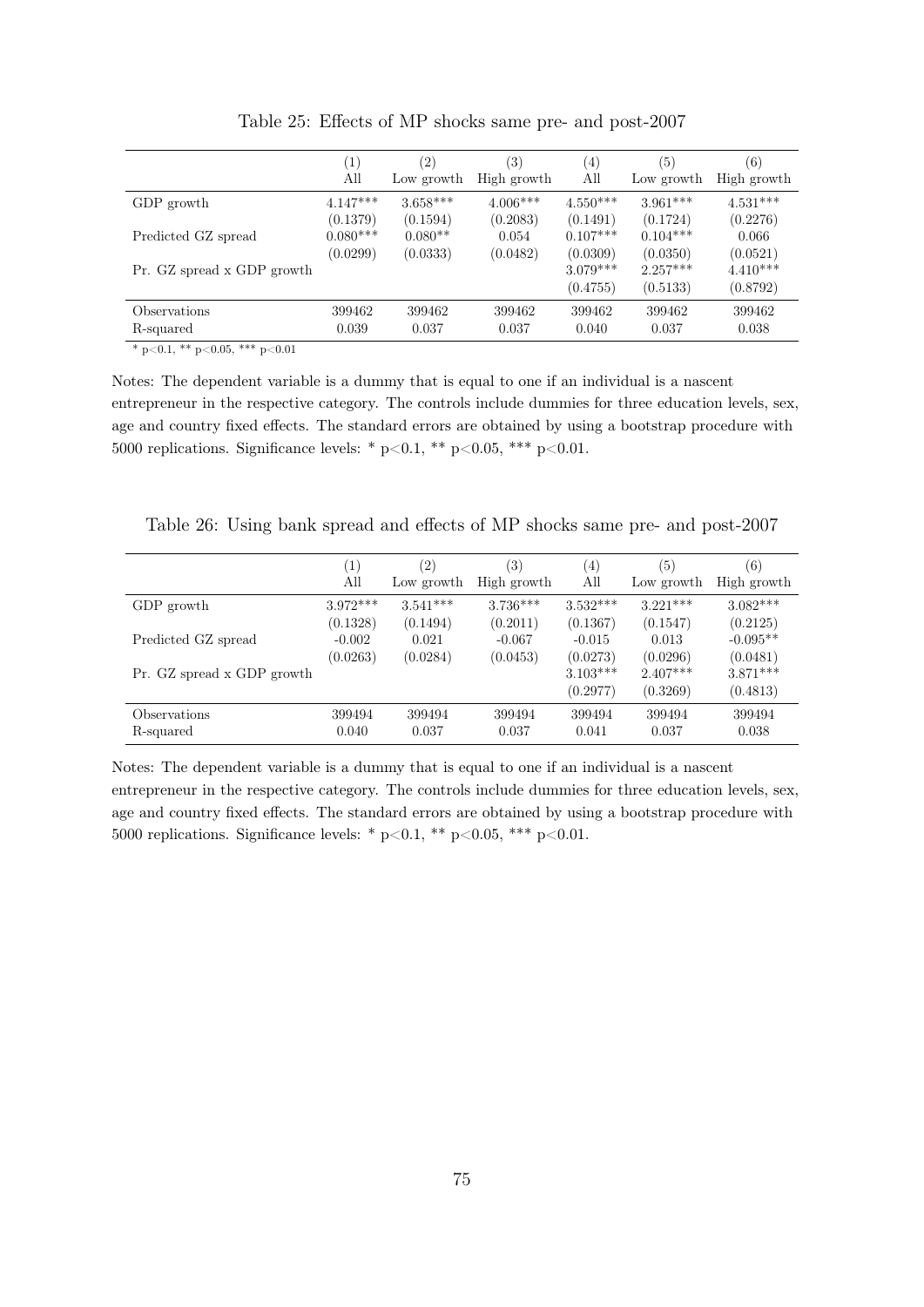## Additional robustness checks

|                          | (1)         | (2)         | (3)         | (4)        | (5)        | (6)         |
|--------------------------|-------------|-------------|-------------|------------|------------|-------------|
|                          | All         | Low growth  | High growth | All        | Low growth | High growth |
| GDP growth               | $1.163**$   | $1.329**$   | 0.500       | $5.447***$ | $4.418**$  | $6.182***$  |
|                          | (0.5501)    | (0.5604)    | (0.4140)    | (1.9928)   | (1.7647)   | (1.6892)    |
| Fin. crisis              | $-0.138***$ | $-0.112***$ | $-0.160***$ |            |            |             |
|                          | (0.0392)    | (0.0333)    | (0.0517)    |            |            |             |
| Fin. crisis x GDP growth | $4.096***$  | $3.455***$  | $4.490*$    |            |            |             |
|                          | (1.5200)    | (1.2040)    | (2.2918)    |            |            |             |
| GZ spread                |             |             |             | $-0.020$   | $-0.013$   | $-0.033*$   |
|                          |             |             |             | (0.0197)   | (0.0189)   | (0.0173)    |
| GZ spread x GDP growth   |             |             |             | 2.450      | 1.532      | $3.829**$   |
|                          |             |             |             | (1.6126)   | (1.3356)   | (1.5513)    |
| Observations             | 800019      | 800019      | 800019      | 370280     | 370280     | 370280      |
| R-squared                | 0.042       | 0.038       | 0.041       | 0.039      | 0.035      | 0.039       |

Table 27: Excluding countries without financial crisis

Notes: The dependent variable is a dummy that is equal to one if an individual is a nascent entrepreneur in the respective category. The controls include dummies for three education levels, sex, age and country fixed effects. Significance levels: \*  $p<0.1$ , \*\*  $p<0.05$ , \*\*\*  $p<0.01$ .

|                           | (1)<br>All                          | $\left( 2\right)$<br>Low growth     | (3)<br>High growth                  | (4)<br>All           | (5)<br>Low growth             | (6)<br>High growth                |
|---------------------------|-------------------------------------|-------------------------------------|-------------------------------------|----------------------|-------------------------------|-----------------------------------|
| GDP growth                | 0.689                               | 1.027                               | $-0.061$                            | $4.979***$           | $4.034**$                     | $5.694***$                        |
| Fin. crisis               | (0.7050)<br>$-0.152***$<br>(0.0490) | (0.6652)<br>$-0.116***$<br>(0.0400) | (0.5285)<br>$-0.185***$<br>(0.0592) | (1.8103)             | (1.6127)                      | (1.5254)                          |
| Fin. crisis x GDP growth  | $4.203***$<br>(1.6229)              | $3.371***$<br>(1.2837)              | $4.806**$<br>(2.2861)               |                      |                               |                                   |
| GZ spread                 |                                     |                                     |                                     | $-0.018$<br>(0.0184) | $-0.010$                      | $-0.033**$                        |
| GZ spread x GDP growth    |                                     |                                     |                                     | 2.076<br>(1.3994)    | (0.0180)<br>1.191<br>(1.1551) | (0.0156)<br>$3.487**$<br>(1.3585) |
| Observations<br>R-squared | 891932<br>0.060                     | 891932<br>0.045                     | 891932<br>0.075                     | 369436<br>0.035      | 369436<br>0.031               | 369436<br>0.036                   |

Table 28: Excluding construction sector

Notes: The dependent variable is a dummy that is equal to one if an individual is a nascent entrepreneur in the respective category. The controls include dummies for three education levels, sex, age and country fixed effects. Significance levels: \* p<0.1, \*\* p<0.05, \*\*\* p<0.01.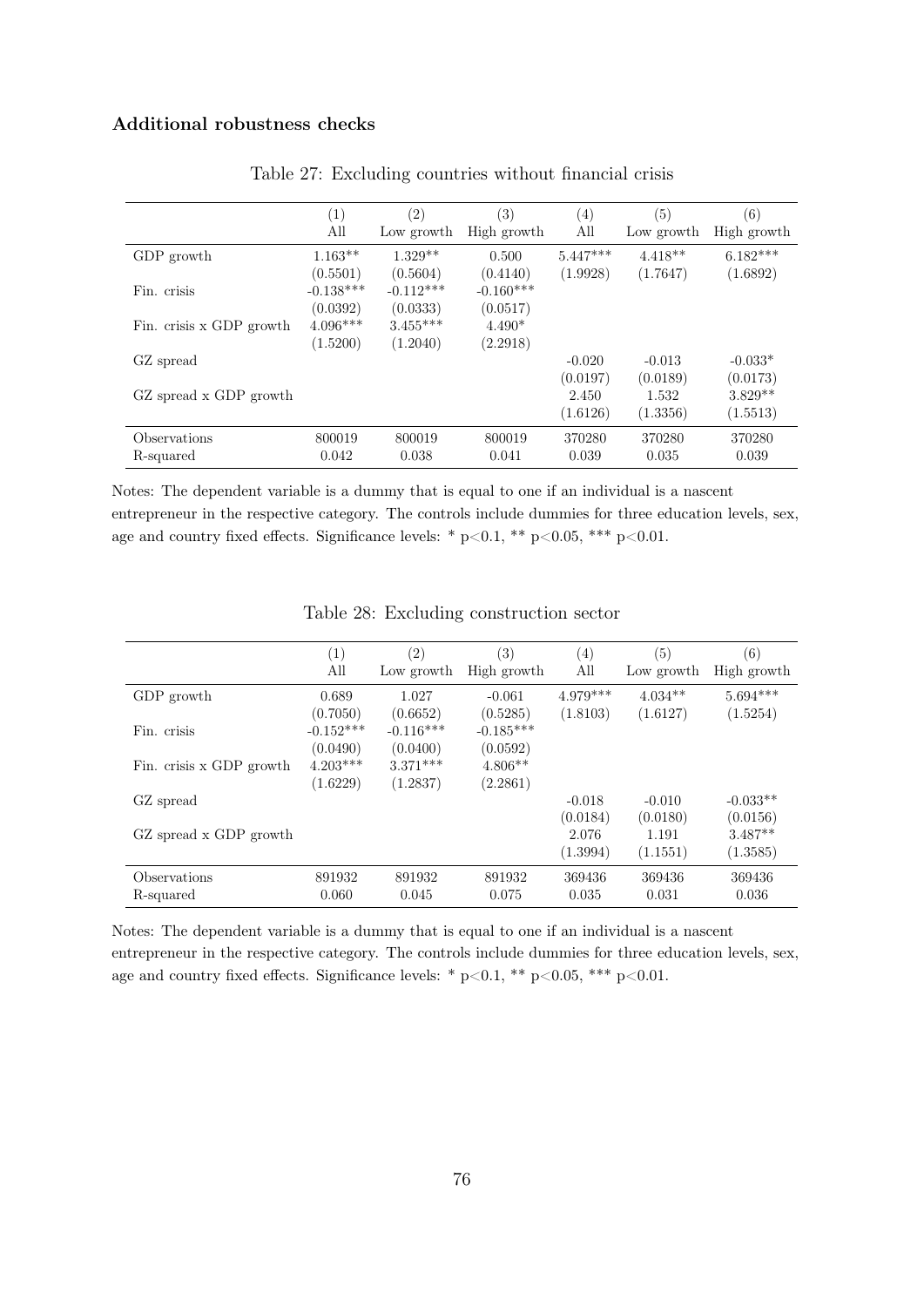|                           | (1)<br>All              | $\left( 2\right)$<br>Low growth | (3)<br>High growth      | (4)<br>All            | (5)<br>Low growth     | (6)<br>High growth     |
|---------------------------|-------------------------|---------------------------------|-------------------------|-----------------------|-----------------------|------------------------|
| GDP growth                | 0.458<br>(0.4883)       | 0.778<br>(0.5092)               | $-0.219$<br>(0.2854)    | $2.757**$<br>(1.0722) | $2.430**$<br>(1.0755) | $2.881***$<br>(0.7090) |
| Fin. crisis               | $-0.094***$<br>(0.0311) | $-0.071**$<br>(0.0294)          | $-0.117***$<br>(0.0434) |                       |                       |                        |
| Fin. crisis x GDP growth  | $2.974***$<br>(0.9589)  | $2.556**$<br>(1.0006)           | $3.021***$<br>(1.0331)  |                       |                       |                        |
| GZ spread                 |                         |                                 |                         | $-0.015$<br>(0.0126)  | $-0.007$<br>(0.0134)  | $-0.032**$<br>(0.0123) |
| GZ spread x GDP growth    |                         |                                 |                         | 1.088<br>(0.8799)     | 0.650<br>(0.8450)     | $1.922***$<br>(0.7090) |
| Observations<br>R-squared | 888862<br>0.054         | 888862<br>0.040                 | 888862<br>0.072         | 367460<br>0.029       | 367460<br>0.028       | 367460<br>0.026        |

Table 29: Excluding startups that have paid wages

Notes: The dependent variable is a dummy that is equal to one if an individual is a nascent entrepreneur in the respective category. The controls include dummies for three education levels, sex, age and country fixed effects. Significance levels: \*  $p<0.1$ , \*\*  $p<0.05$ , \*\*\*  $p<0.01$ .

|                          | $\left( 1\right)$ | $\left( 2\right)$ | $\left( 3\right)$ | $\left( 4\right)$ | (5)        | (6)         |
|--------------------------|-------------------|-------------------|-------------------|-------------------|------------|-------------|
|                          | All               | Low growth        | High growth       | All               | Low growth | High growth |
| GDP growth               | 0.855             | $1.134*$          | 0.261             | $2.757***$        | $2.198***$ | $3.014***$  |
|                          | (0.6419)          | (0.6178)          | (0.4701)          | (0.7804)          | (0.7086)   | (0.8113)    |
| Fin. crisis              | $-0.120$          | $-0.072$          | $-0.179*$         |                   |            |             |
|                          | (0.1110)          | (0.0970)          | (0.1053)          |                   |            |             |
| Fin. crisis x GDP growth | $3.005***$        | $2.483***$        | $3.195**$         |                   |            |             |
|                          | (1.0741)          | (0.8860)          | (1.4086)          |                   |            |             |
| GZ spread                |                   |                   |                   | $-0.022$          | $-0.015$   | $-0.041***$ |
|                          |                   |                   |                   | (0.0157)          | (0.0176)   | (0.0142)    |
| GZ spread x GDP growth   |                   |                   |                   | $1.652**$         | 0.983      | $2.691***$  |
|                          |                   |                   |                   | (0.7490)          | (0.6163)   | (0.8906)    |
| Observations             | 894126            | 894126            | 894126            | 370280            | 370280     | 370280      |
| R-squared                | 0.065             | 0.049             | 0.081             | 0.049             | 0.043      | 0.050       |

## Table 30: Including year fixed effects

Notes: The dependent variable is a dummy that is equal to one if an individual is a nascent entrepreneur in the respective category. The controls include dummies for three education levels, sex, age and country fixed effects. Significance levels: \*  $p<0.1$ , \*\*  $p<0.05$ , \*\*\*  $p<0.01$ .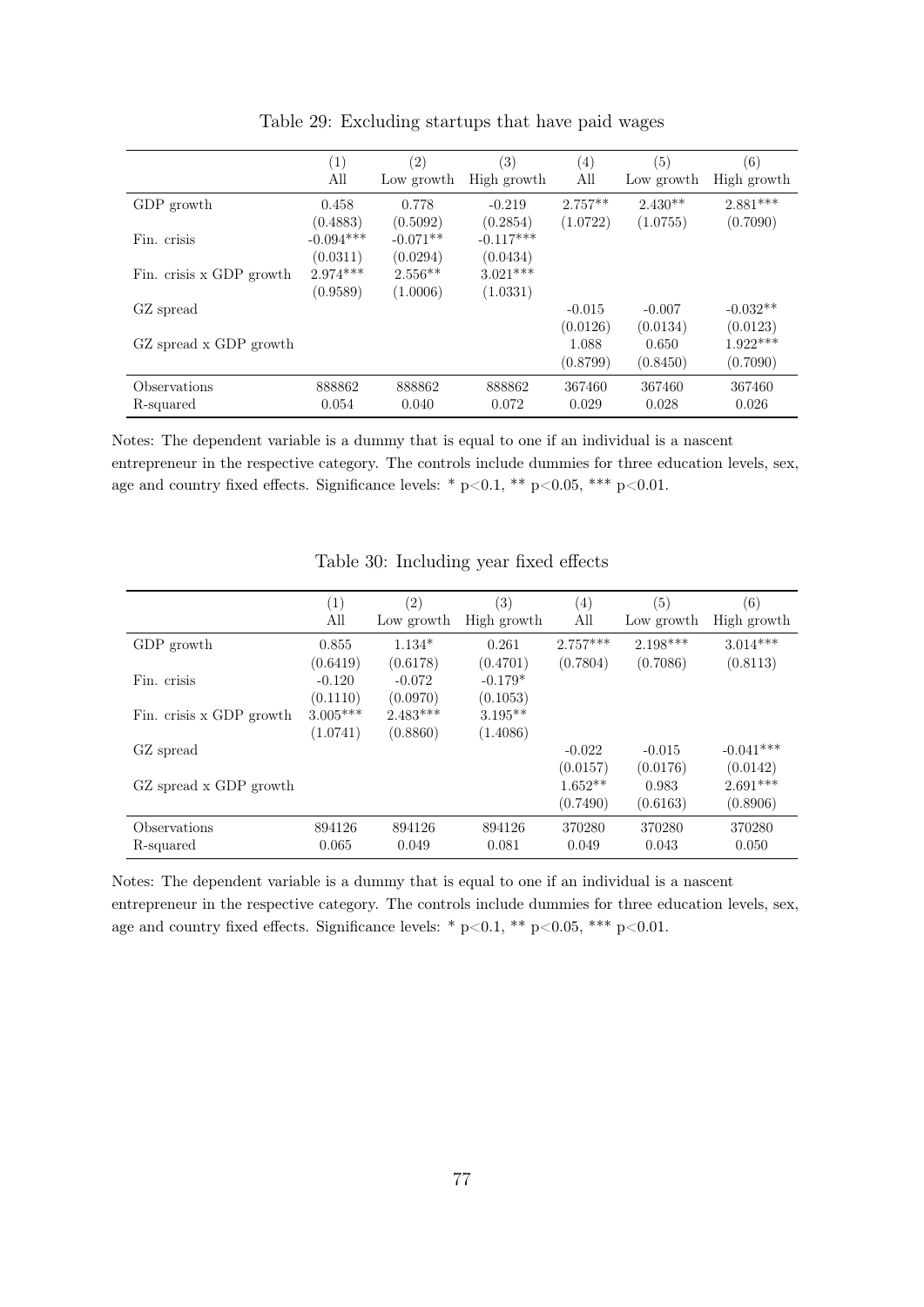|                 | (1)        | $\left( 2\right)$ | (3)         |
|-----------------|------------|-------------------|-------------|
|                 | All        | Low growth        | High growth |
| GDP growth      | 2.006      | $1.740*$          | 1.828       |
|                 | (1.4180)   | (1.0438)          | (1.5625)    |
| Great Recession | 0.039      | 0.024             | 0.045       |
| GR x GDP growth | (0.0948)   | (0.0724)          | (0.0999)    |
|                 | $3.949***$ | $3.211**$         | $4.131***$  |
|                 | (1.3555)   | (1.2721)          | (1.3530)    |
| Observations    | 894126     | 894126            | 894126      |
| R-squared       | 0.061      | 0.041             | 0.072       |

Table 31: Including dummy for Great Recession

Notes: The dependent variable is a dummy that is equal to one if an individual is a nascent entrepreneur in the respective category. The controls include dummies for three education levels, sex, age and country fixed effects. Significance levels: \* p<0.1, \*\* p<0.05, \*\*\* p<0.01.

|                           | (1)        | (2)         | (3)        | (4)        | (5)      | (6)       |
|---------------------------|------------|-------------|------------|------------|----------|-----------|
| GDP growth                | $-0.582**$ | $-0.793***$ | $-0.516$   | $2.201**$  | $-0.290$ | $-0.057$  |
|                           | (0.2685)   | (0.2987)    | (0.6565)   | (0.9871)   | (0.3910) | (0.4056)  |
| Fin. crisis               | $-0.032$   | $-0.052*$   |            |            |          |           |
|                           | (0.0242)   | (0.0275)    |            |            |          |           |
| Fin. crisis x GDP growth  |            | $1.249*$    |            |            |          |           |
|                           |            | (0.7539)    |            |            |          |           |
| GZ spread                 |            |             | $-0.042**$ | $-0.031$   |          |           |
|                           |            |             | (0.0196)   | (0.0199)   |          |           |
| GZ spread x GDP growth    |            |             |            | $2.745***$ |          |           |
|                           |            |             |            | (0.7375)   |          |           |
| RR indicator              |            |             |            |            | 0.003    | 0.001     |
|                           |            |             |            |            | (0.0052) | (0.0054)  |
| RR indicator x GDP growth |            |             |            |            |          | $0.306**$ |
|                           |            |             |            |            |          | (0.1366)  |
| Observations              | 894126     | 894126      | 370280     | 370280     | 731881   | 731881    |

Table 32: Heckman selection model

Notes: The first-stage selection equation for starting a business includes sex, education, age and country dummies. The second-stage equation for starting a high-growth business includes country dummies in addition to the reported variables. Significance levels: \* p<0.1, \*\* p<0.05, \*\*\* p<0.01.